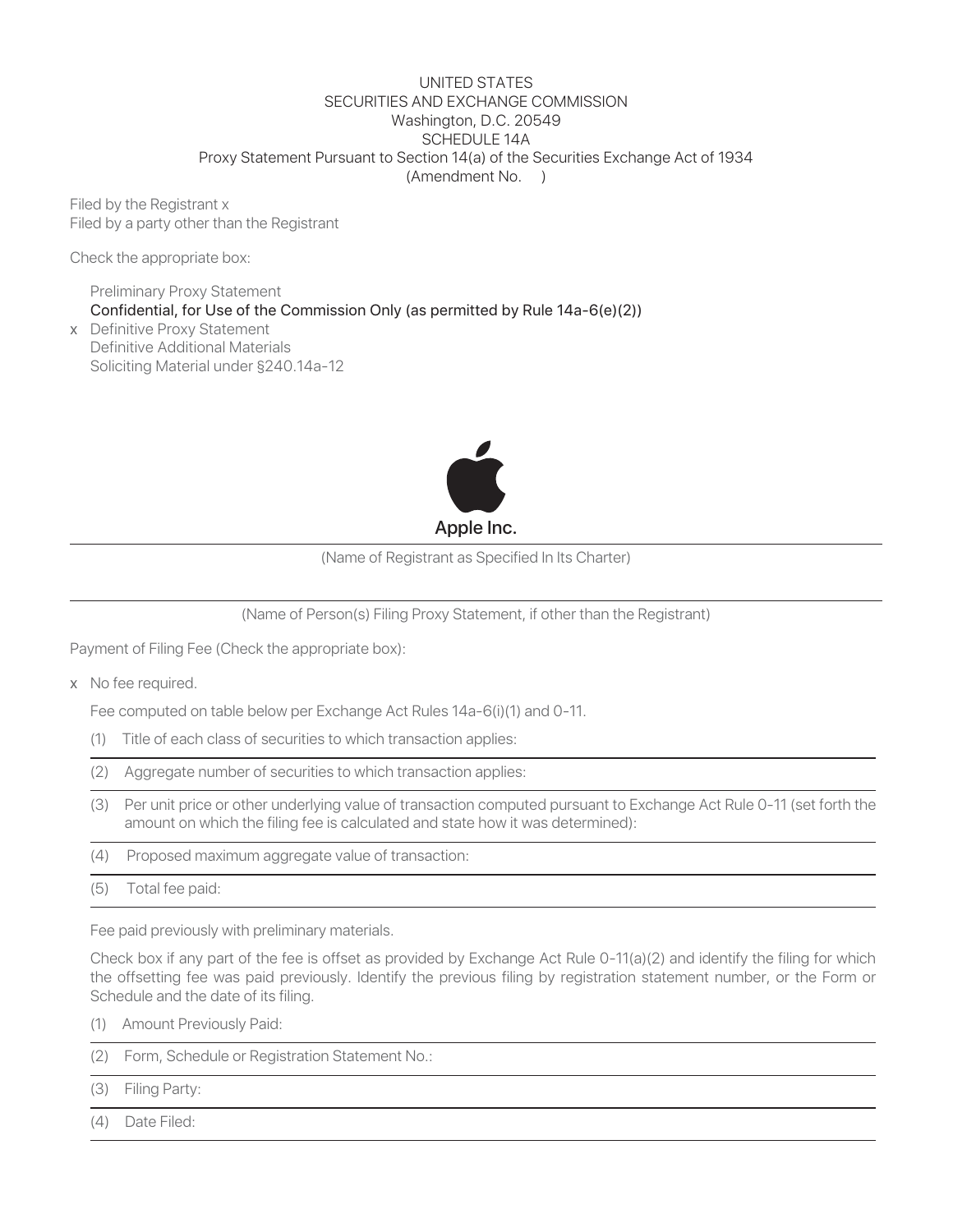# **Apple Inc.**

Notice of 2022 Annual Meeting of Shareholders and Proxy Statement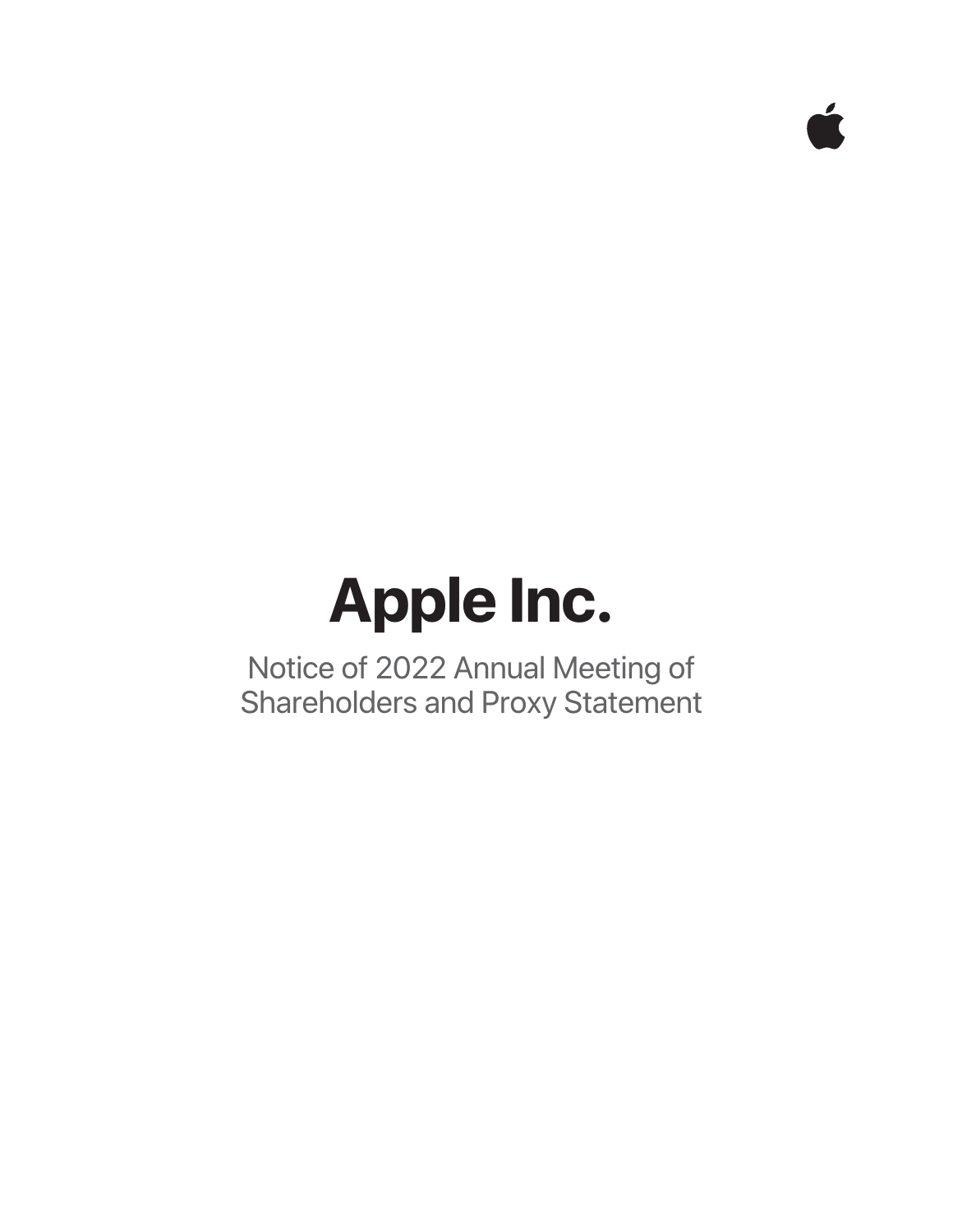# **Attending the Annual Meeting**

We are pleased to welcome shareholders to the 2022 Annual Meeting. Due to the COVID-19 pandemic, the Annual Meeting will be held in a virtual format to provide a safe experience for our shareholders and employees.

To attend, vote, and submit questions during the Annual Meeting visit www.virtualshareholdermeeting.com/AAPL2022 and enter the control number included in your Notice of Internet Availability of Proxy Materials, voting instruction form, or proxy card. Online access to the webcast will open approximately 15 minutes prior to the start of the Annual Meeting. Attendance at the Annual Meeting is subject to capacity limits set by the virtual meeting platform provider. To submit questions in advance of the Annual Meeting, visit proxyvote.com before 8:59 P.M. Pacific Time on March 3, 2022 and enter the control number.

Your vote is important to us. Even if you plan on attending the Annual Meeting, we encourage you to vote your shares in advance to ensure that your vote will be represented at the Annual Meeting. To vote online, visit proxyvote.com and enter the control number found in your Notice of Internet Availability of Proxy Materials, or, if you requested printed copies of the proxy materials, you may vote by phone or by mail. For more detailed information, see the section entitled "Voting Procedures" beginning on page 107 of the Proxy Statement.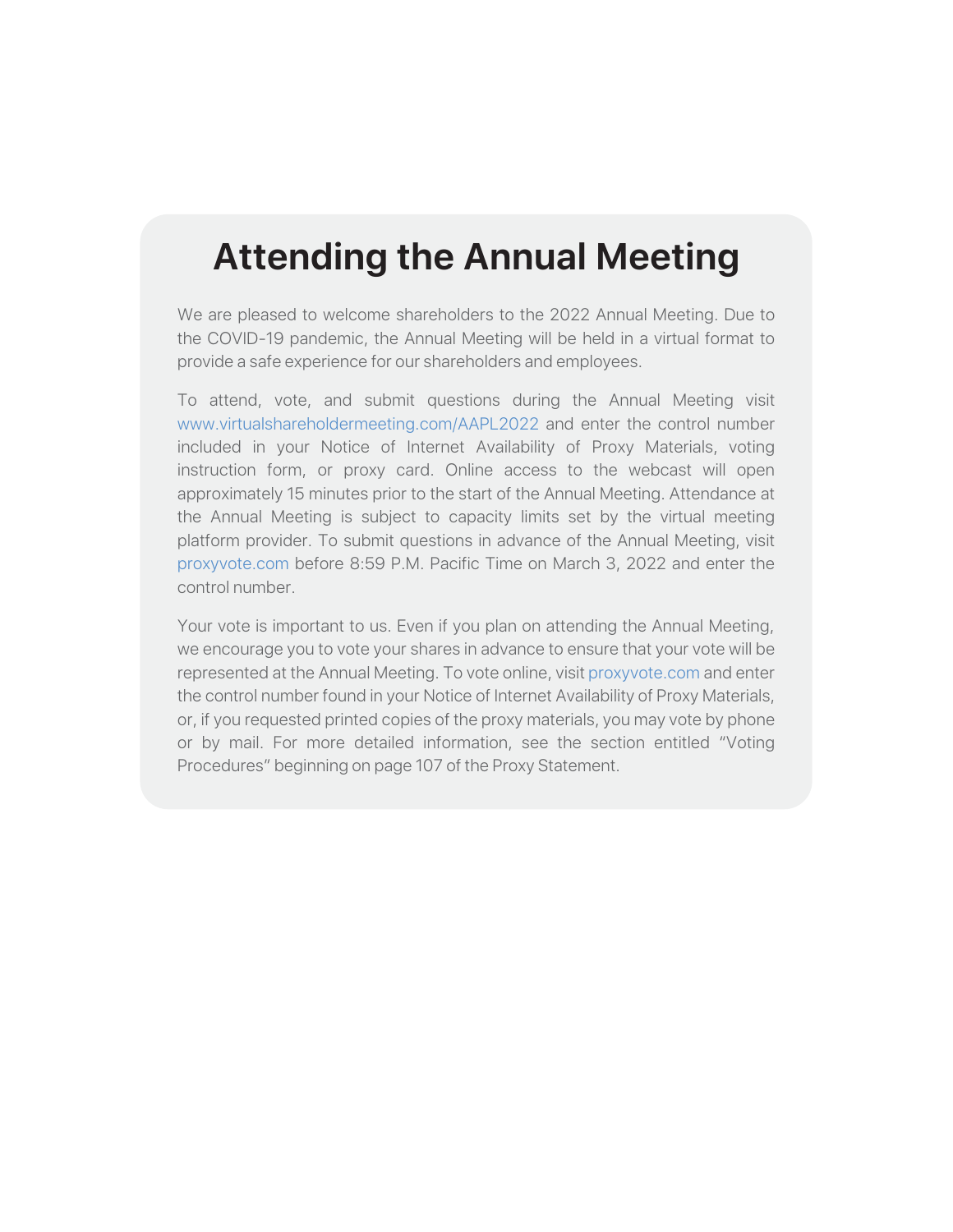

# **Notice of 2022 Annual Meeting of Shareholders**

March 4, 2022 9:00 A.M. Pacific Time

### Date and Time: Virtual Meeting Site:

www.virtualshareholdermeeting.com/AAPL2022

### Who Can Vote:

Shareholders of record at the close of business on January 3, 2022

### **Items of Business and Board Voting Recommendation**

|                | Election of Directors: James Bell, Tim Cook, Al Gore, Alex Gorsky,<br>Andrea Jung, Art Levinson, Monica Lozano, Ron Sugar,<br>and Sue Wagner | <b>FOR</b> each of the nominees |
|----------------|----------------------------------------------------------------------------------------------------------------------------------------------|---------------------------------|
| $\overline{2}$ | Ratification of Appointment of Independent<br>Registered Public Accounting Firm                                                              | <b>FOR</b>                      |
| 3              | Advisory Vote to Approve Executive Compensation                                                                                              | <b>FOR</b>                      |
| $\overline{4}$ | Approval of the Apple Inc. 2022 Employee Stock Plan                                                                                          | <b>FOR</b>                      |
| $5 - 10$       | Shareholder Proposals if properly presented                                                                                                  | <b>AGAINST</b>                  |

And such other business as may properly come before the Annual Meeting and any postponements or adjournments thereof.

Sincerely,

Kathik han

**Katherine Adams** Senior Vice President, General Counsel and Secretary Cupertino, California January 6, 2022

Important Notice Regarding the Availability of Proxy Materials for the Annual Meeting of Shareholders to be held on March 4, 2022. The Notice of Meeting, Proxy Statement, and Annual Report on Form 10-K are available free of charge at proxyvote.com and at investor.apple.com.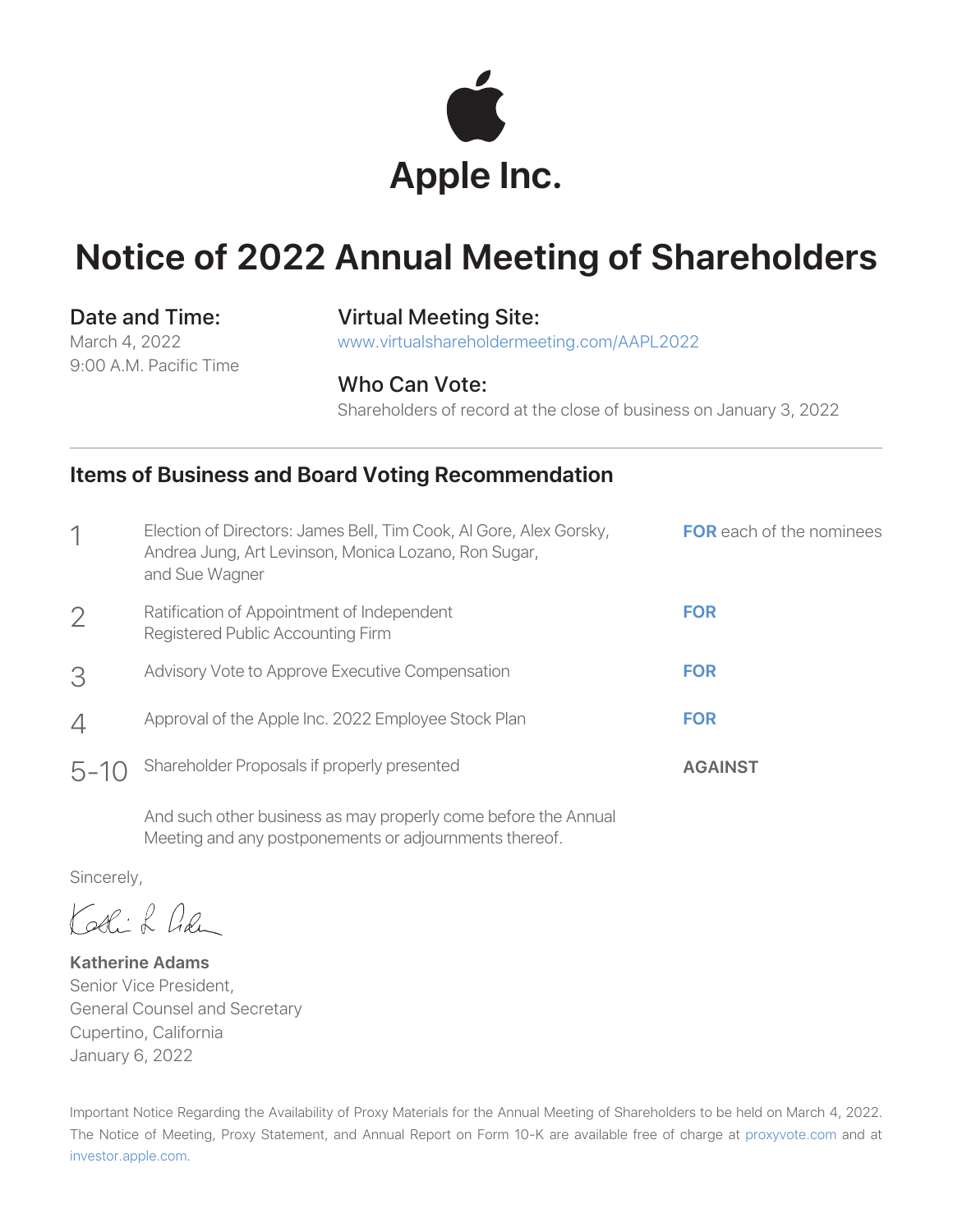# **Table of Contents**

| <b>Proxy Statement Summary</b>                     | 1                 | <b>Proposals</b>                                                           | 59    |
|----------------------------------------------------|-------------------|----------------------------------------------------------------------------|-------|
|                                                    |                   | Proposal No. 1 - Election of Directors                                     | 60    |
| <b>Corporate Governance</b>                        | 9                 | Proposal No. 2 – Ratification of Appointment of                            |       |
| Role of the Board of Directors                     | 10 <sup>°</sup>   | Independent Registered Public Accounting Firm                              | 61    |
| Annual Board and Committee Self-Evaluations        | $12 \overline{ }$ | Proposal No. 3 - Advisory Vote to Approve<br><b>Executive Compensation</b> | 63    |
| <b>Corporate Governance Policies and Practices</b> | 13                | Proposal No. 4 - Approval of the Apple Inc. 2022                           |       |
| <b>Board Oversight</b>                             | 14                | Employee Stock Plan                                                        | 64    |
| <b>Transparency and Engagement</b>                 | 18                | Proposal No. 5 - Shareholder Proposal                                      | 72    |
|                                                    |                   | Proposal No. 6 - Shareholder Proposal                                      | 75    |
| <b>Directors</b>                                   | 21                | Proposal No. 7 - Shareholder Proposal                                      | 79    |
| <b>Board Composition and Refreshment</b>           | 22                | Proposal No. 8 - Shareholder Proposal                                      | 84    |
| Nominees for Election                              | 23                | Proposal No. 9 - Shareholder Proposal                                      | 88    |
|                                                    |                   | Proposal No. 10 - Shareholder Proposal                                     | 94    |
| <b>Compensation of Directors</b>                   | 29                |                                                                            |       |
| <b>Executive Officers</b>                          | 33                | <b>Other Information</b>                                                   | 99    |
|                                                    |                   | Audit and Finance Committee Report                                         | 100   |
| <b>Executive Compensation</b>                      | 35                | Security Ownership of Certain Beneficial Owners<br>and Management          | 101   |
| <b>Compensation Discussion and Analysis</b>        | 36                | <b>Equity Compensation Plan Information</b>                                | 103   |
| <b>Compensation Committee Report</b>               | 49                | General Information                                                        | 104   |
| <b>Executive Compensation Tables</b>               | 50                | Annex A - Apple Inc. 2022 Employee                                         |       |
|                                                    |                   | Stock Plan                                                                 | $A-1$ |

In this Proxy Statement, the terms "Apple," "we," and "our" refer to Apple Inc. Information presented in this Proxy Statement is based on Apple's fiscal calendar, other than references to particular years in the section entitled "Advancing Apple Values," in the biographies of our directors and executive officers, and in the opposition statements to the shareholder proposals which refer to calendar years. This Proxy Statement includes website addresses and references to additional materials found on those websites. These websites and materials are not incorporated in to this Proxy Statement by reference.

This document includes forward-looking statements within the meaning of the Private Securities Litigation Reform Act of 1995, including statements regarding our environmental and social goals, commitments, and strategies. These statements involve risks and uncertainties. Actual results could differ materially from any future results expressed or implied by the forward-looking statements for a variety of reasons, including due to the risks and uncertainties that are discussed in our most recently filed periodic reports on Form 10-K and Form 10-Q and subsequent filings. We assume no obligation to update any forward-looking statements or information, which speak as of their respective dates.

These materials were first sent or made available to shareholders on January 6, 2022.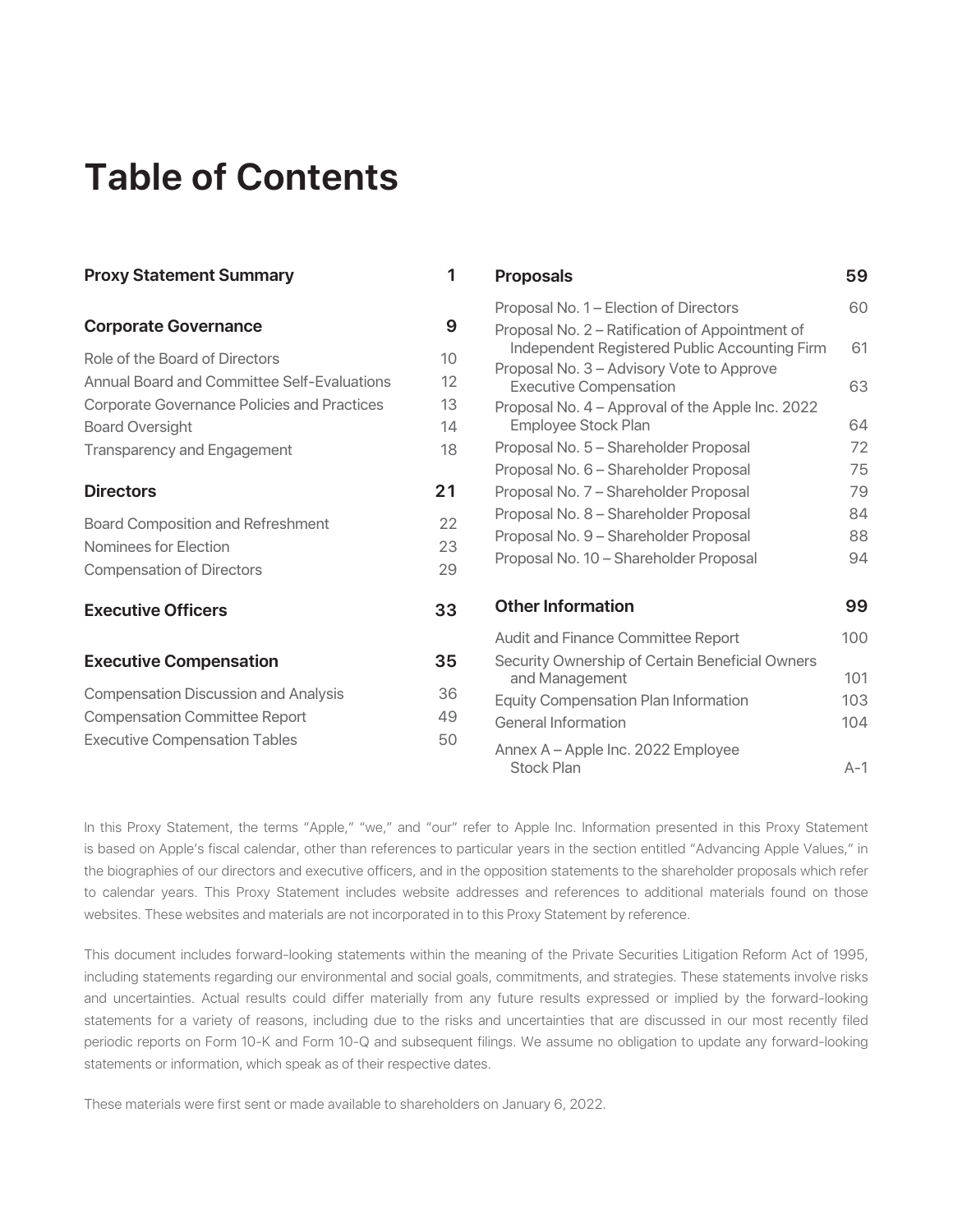# **Proxy Statement Summary**

This summary highlights our progress advancing Apple values, selected business results, and executive compensation and corporate governance information described in more detail in this Proxy Statement.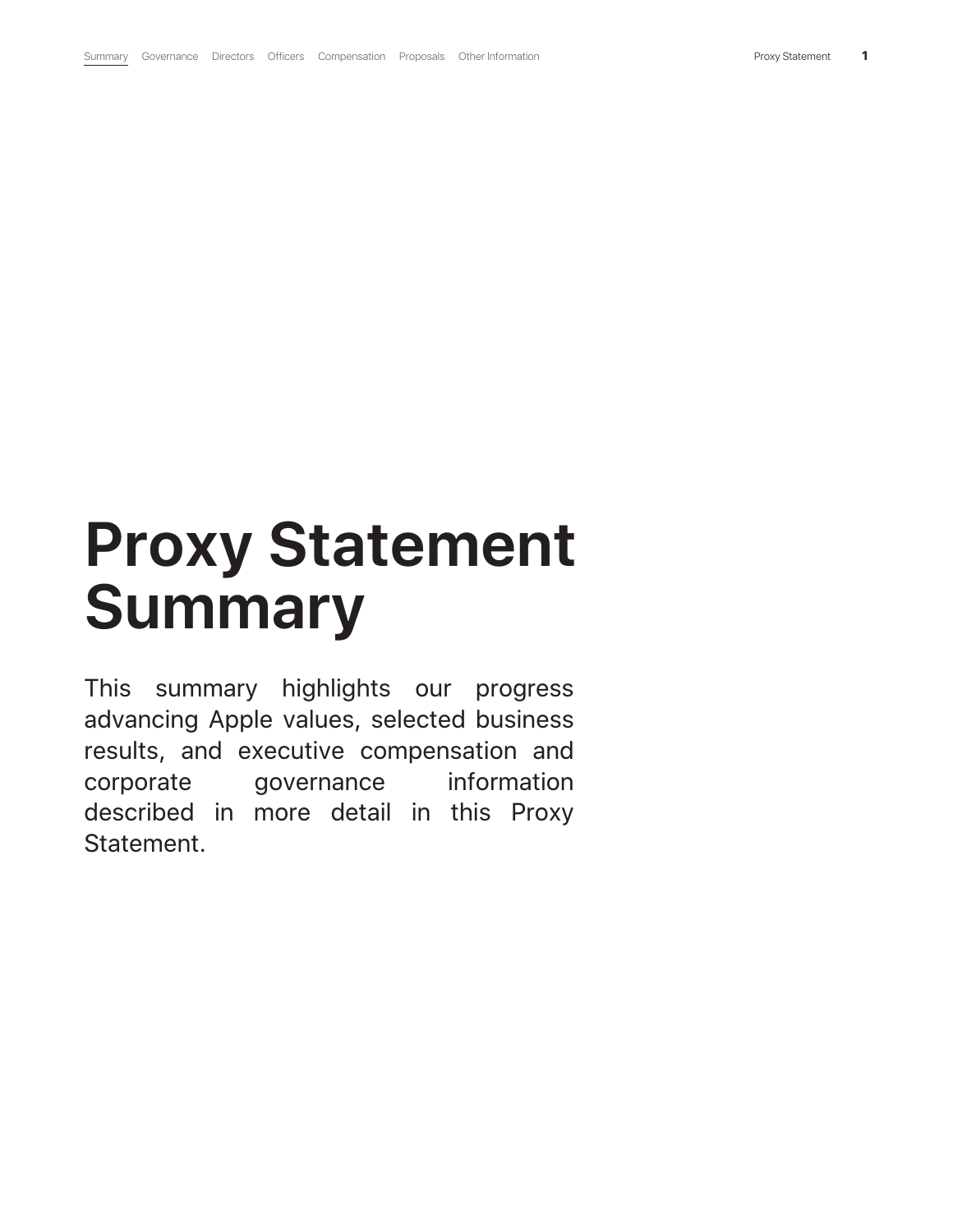# **Advancing Apple Values**

We are committed to demonstrating that business can and should be a force for good. Achieving that takes innovation, collaboration, and a focus on serving others. It also means leading with our values in the technology we make, the way we make it, and how we treat people and the planet we share. We're always working to leave the world better than we found it, and to create powerful tools that empower others to do the same.

Below are some highlights of our progress towards advancing our values: accessibility, education, environment, inclusion and diversity, privacy, and supplier responsibility. More information is available at investor.apple.com/esg.

| <b>Accessibility</b>             | We create the most accessible products and services in the world – because<br>technology for everyone should meet everyone's needs.          |
|----------------------------------|----------------------------------------------------------------------------------------------------------------------------------------------|
| <b>Education</b>                 | We believe education is a great equalizing force and a powerful source of<br>opportunity for all.                                            |
| <b>Environment</b>               | We believe doing right by the planet is good for people, for communities, and<br>for business.                                               |
| <b>Inclusion &amp; Diversity</b> | We're committed to making our company more inclusive and diverse and the world<br>more just.                                                 |
| <b>Privacy</b>                   | We believe privacy is a fundamental human right.                                                                                             |
| <b>Supplier Responsibility</b>   | We set the highest standards for labor and human rights, working across our<br>global supply chain to expand opportunity and empower people. |

### **Environment**

Teams across Apple are always innovating to make our products better for people and the planet—from the energy that powers our operations, to the materials in our devices, to the companies we do business with. We work with local communities to expand our impact, with a focus on equity and opportunity. Apple is already carbon neutral for our operations, and we've set a goal to be carbon neutral across our entire supply chain and the lifetime usage of our products by 2030. We're also committed to one day making our products with only recycled and renewable materials.

### **Carbon Neutral**

for corporate operations since April 2020, using 100% renewable energy for all Apple facilities since 2018

### **40%**

reduction in carbon emissions from 2015 to 2020

### **175 Suppliers**

committed to 100% renewable energy, more than doubling the number of suppliers over the course of 2021

#### **98%**

recycled rare earth elements in iPhone 13 devices

### **People in Our Supply Chain**

Everyone deserves to be treated with dignity and respect, and work in a safe and healthy environment. That's why we set the highest standards for labor and human rights and work diligently to make sure they're met. We also invest in the people across our global supply chain – with training and educational opportunities to help them achieve their goals.

### **250,000+**

supplier employees directly engaged about their workplace experiences in 2020

### **21.5 million**

supplier employees trained on their rights since 2008

### **1,121**

supplier assessments conducted in 2020 in 53 countries to verify compliance with our Supplier Code of Conduct

### **100%**

of identified tin, tantalum, tungsten, gold, cobalt, and lithium smelters and refiners assessed through third-party audits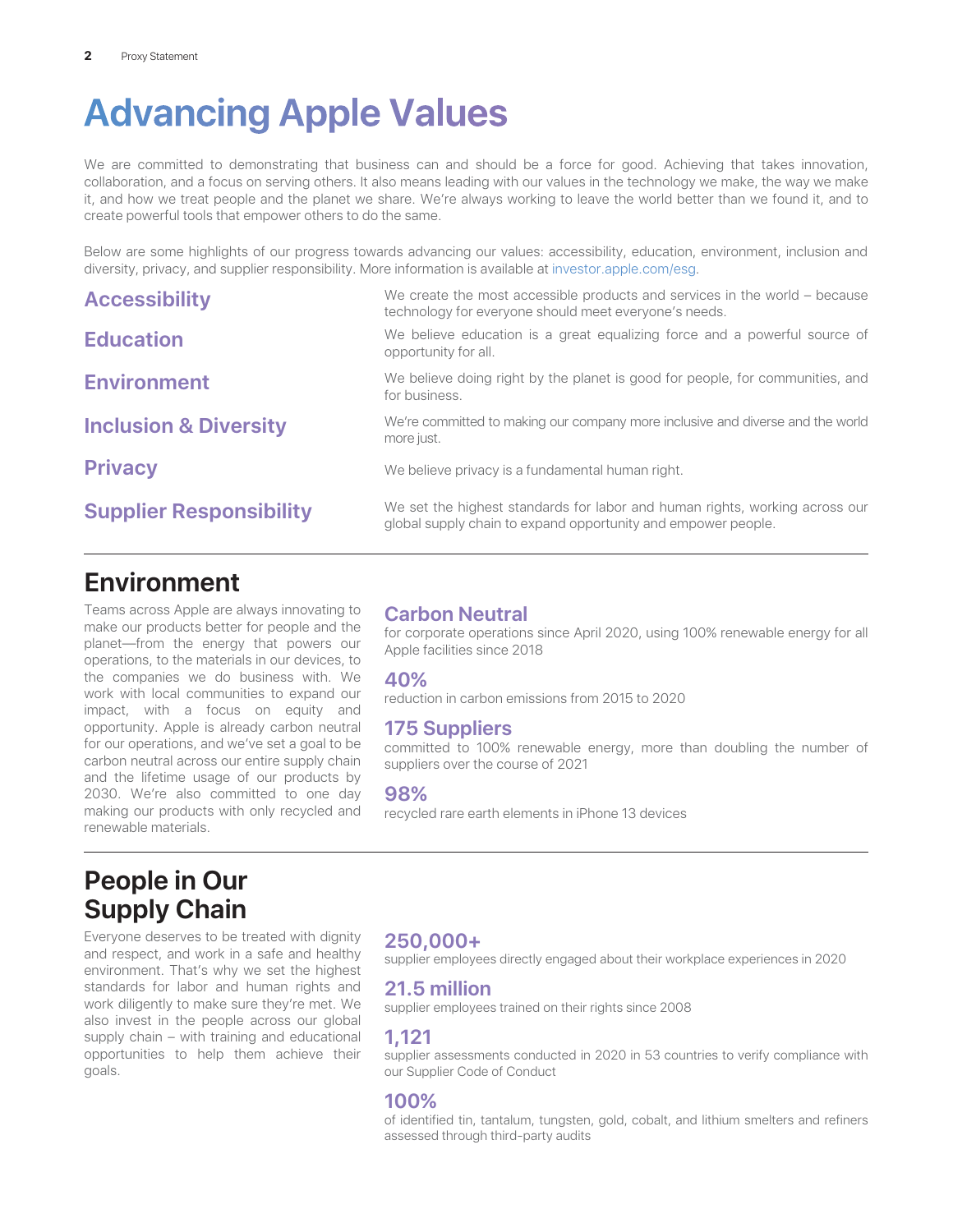### **Our People**

We've strengthened our long-standing commitment to making our company more inclusive and the world more just. Where every great idea can be heard. And everybody belongs.

We're making progress toward building an Apple that represents the diverse world around us, and are taking meaningful actions to build more diverse representation across every part of the business.

#### **64%**

increase in U.S. employees from underrepresented communities from 2014 to 2020

#### **70%**

increase in global population of women at Apple from 2014 to 2020

#### **Pay Equity**

achieved gender pay equity globally, as well as pay equity by race and ethnicity in the United States

#### **Zero Tolerance**

policy for harassment and discrimination

### **Customers**

At Apple, our customers are at the center of everything we do. Living up to that commitment means staying true to the values that have defined Apple from the beginning. It means creating technology that is accessible for all people. It also means innovating to protect people's privacy, which we believe is a fundamental human right.

#### **People Detection Feature**

award winning health and safety technology for users who are blind and need to maintain social distancing

#### **Assistive Touch**

to help users with limb differences navigate Apple Watch through new gestures

#### **App Store Privacy Nutrition Labels**

to drive all apps to help users understand how their data is handled

#### **App Tracking Transparency**

to give users a choice in how apps track and share their data for advertising

### **Communities**

Leaving the world better than we found it means supporting communities globally with initiatives that advance equity and expand access to opportunity.

Our Racial Equity and Justice Initiative is working to address systemic racism, while supporting opportunities for communities of color. This initiative builds on our longstanding commitment to education. Through our Community Education Initiative, we're creating opportunities for tens of thousands of educators and students to learn skills like coding and unlock their creativity.

#### **Racial Equity and Justice Initiative**

drives lasting change through \$130M comittment to education, economic empowerment, and criminal justice reform

#### **75+ Apps**

from Apple Entrepreneur Camp Black, Female, and Hispanic Founders and Developers have launched on the App Store

#### **Detroit Apple Developer Academy**

launched in collaboration with Michigan State University to offer new opportunities for careers in the iOS app economy

#### **Hispanic-Serving Equity Innovation Hub**

launched in partnership with the California State University to provide new educational pathways in science, technology, engineering, and math for students from Hispanic-serving institutions globally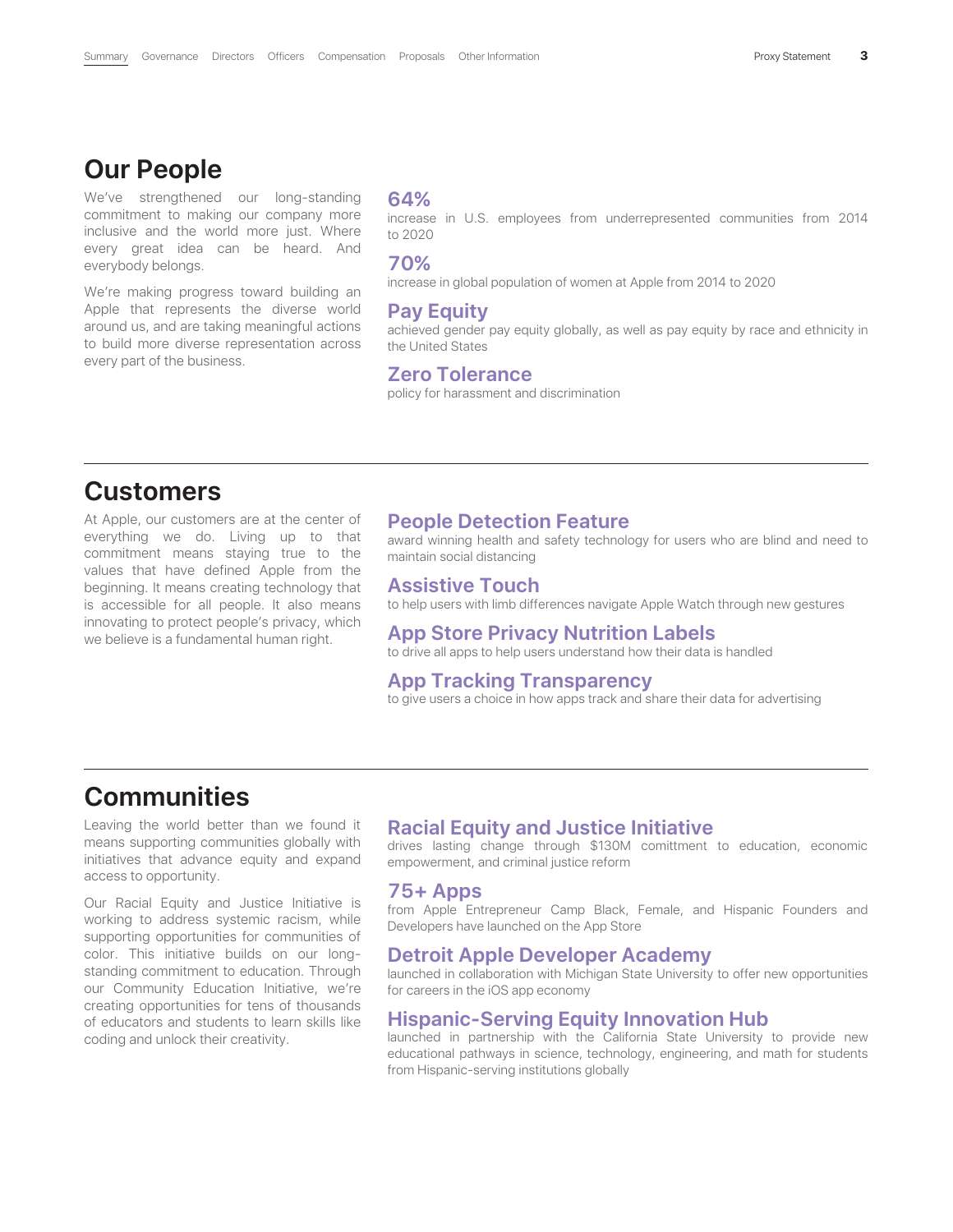# **2021 Business Highlights**

In 2021, we remained focused on creating the best technology for our customers—delivering our most powerful lineup of hardware, exciting new software features, and the most diverse range of services for our customers to choose from.



### **2021 All-time Net Sales Records**

In 2021, we set all-time records across each of our geographic segments and product categories.



*For a detailed discussion of our financial results for 2021, see our Annual Report on Form 10-K for the year ended September 25, 2021.*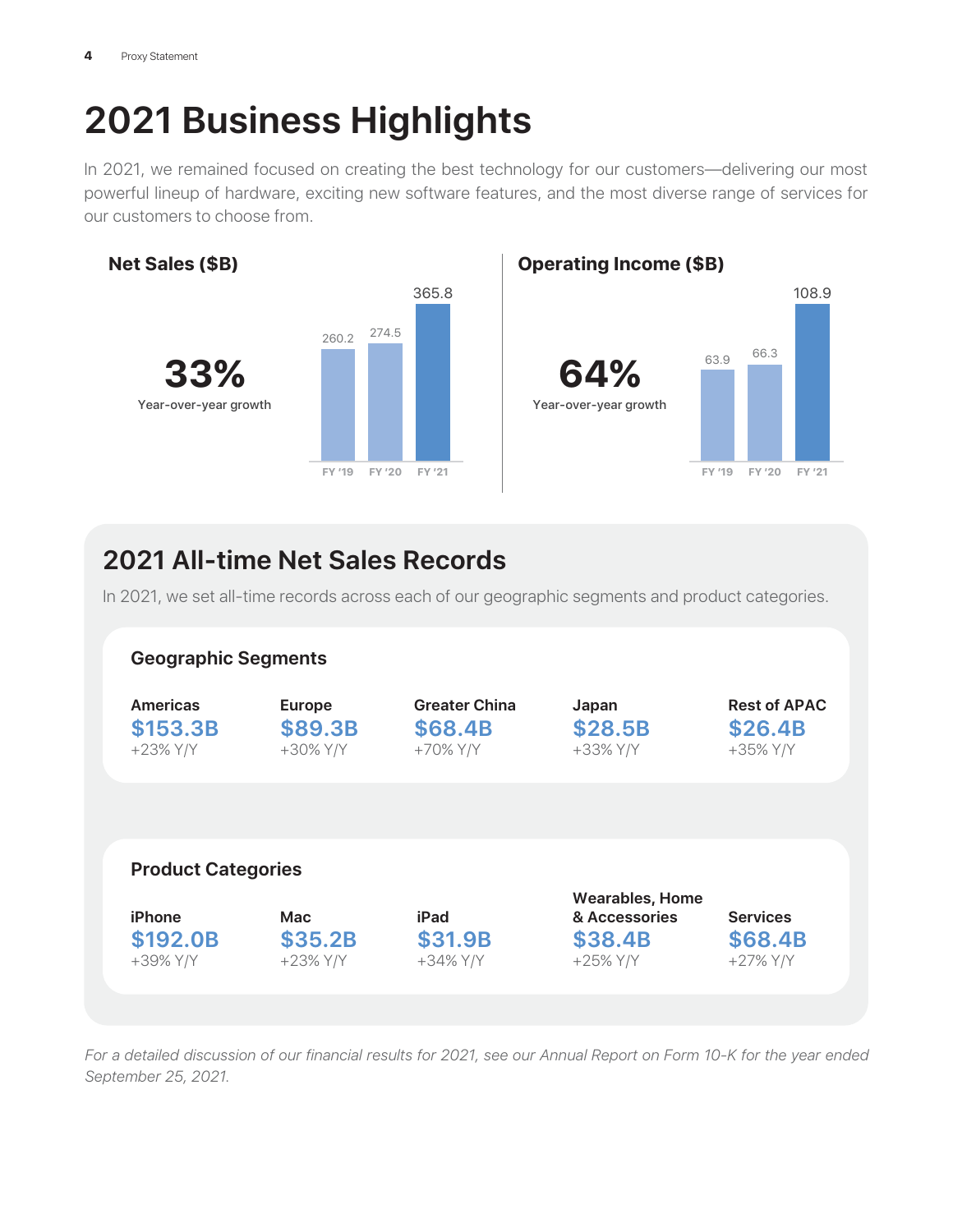# **Executive Compensation**

Our executive compensation program is designed to motivate and reward outstanding performance and retain strong leadership.

### **We pay for performance and manage Apple for the long-term**

| <b>Effective</b><br><b>Design</b> | • Competitive compensation commensurate with Apple's size, performance, and profitability<br>• Clear guiding principles and sound compensation policies and practices<br>• Aligned with shareholders' interests                                                                                                                                                                                                                                                           |
|-----------------------------------|---------------------------------------------------------------------------------------------------------------------------------------------------------------------------------------------------------------------------------------------------------------------------------------------------------------------------------------------------------------------------------------------------------------------------------------------------------------------------|
| Pay for<br><b>Performance</b>     | • Majority of our named executive officers' compensation is performance-based<br>• Short-term cash incentive is tied to rigorous annual net sales and operating income goals<br>with a modifier based on Apple values and key community initiatives<br>• Performance-based equity awards are earned at the target level only if our total shareholder<br>return is above the 55th percentile relative to other S&P 500 companies for the applicable<br>performance period |

### **2021 Summary**

**Outstanding Results.** The 2021 compensation earned by our named executive officers reflects our recordbreaking net sales and operating income results and outstanding total shareholder return performance across applicable performance periods.

**Exceptional Leadership.** In 2021 we marked the 10th anniversary of Tim Cook's leadership as CEO. It's been a remarkable decade for Apple and in 2021 Mr. Cook was granted an equity award for the first time since he was promoted to CEO in August 2011. The structure of this award is better aligned with the performance-based and time-based RSUs awarded to our other named executive officers, while the amount recognizes his exceptional leadership and is commensurate with the size, performance, and profitability Apple has achieved during his tenure.



*For a detailed discussion of our executive compensation program and the 2021 compensation of our named executive officers, see the section entitled "Compensation Discussion and Analysis" beginning on page 36.*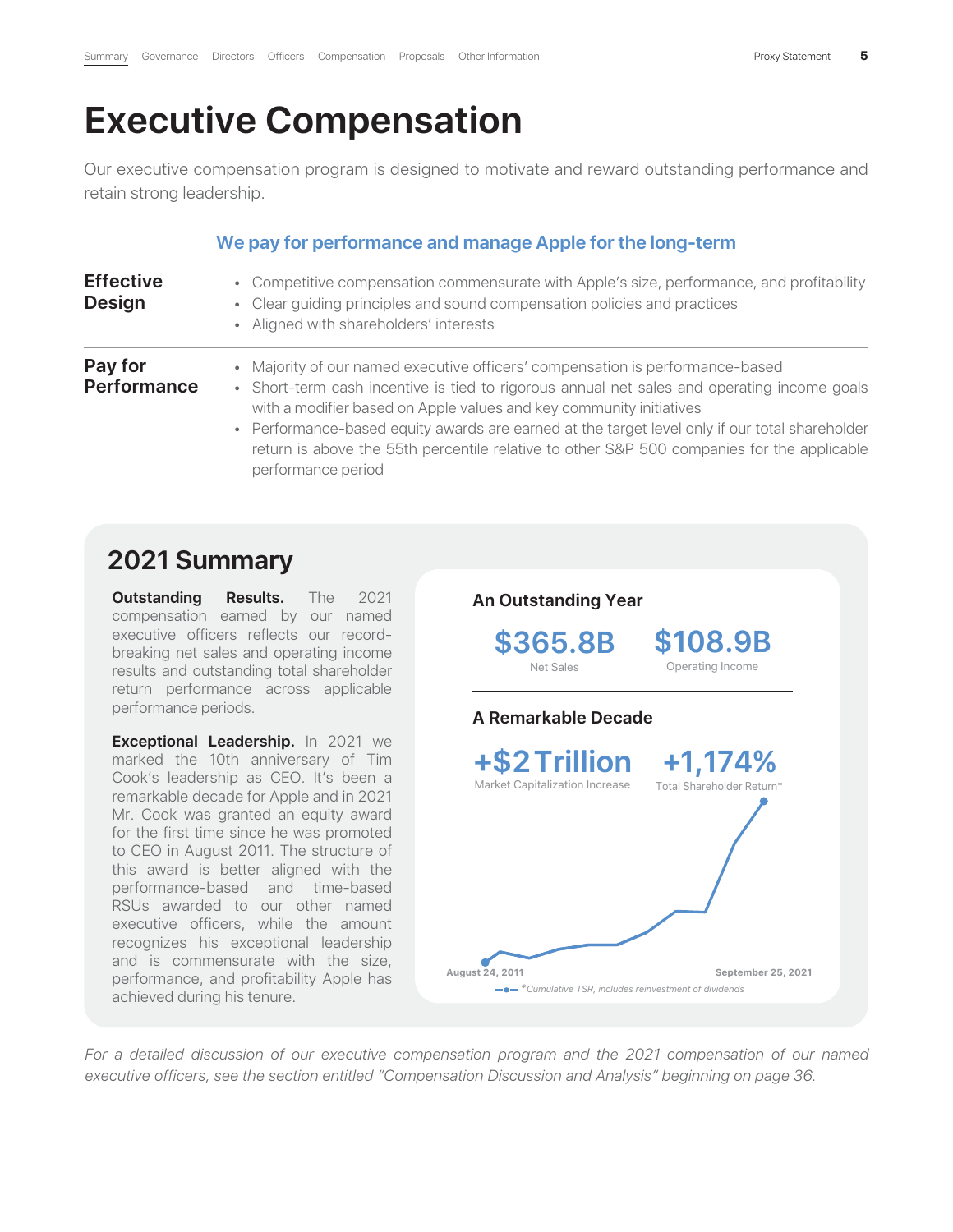# **Apple's Board of Directors**

### **Board Diversity**



**50% Women** in Board and committee leadership positions

| Name                         |                                                              | Independent | Age | <b>Director</b><br><b>Since</b> | <b>Audit</b><br><b>Committee</b> | Compensation<br><b>Committee</b> | Nominating<br>Committee |
|------------------------------|--------------------------------------------------------------|-------------|-----|---------------------------------|----------------------------------|----------------------------------|-------------------------|
| <b>Art Levinson</b><br>Chair | Founder and<br>CEO, Calico                                   | ✓           | 71  | 2000                            |                                  |                                  |                         |
| <b>Tim Cook</b>              | CEO, Apple                                                   |             | 61  | 2011                            |                                  |                                  |                         |
| <b>James Bell</b>            | Former CFO and<br>Corporate President,<br>The Boeing Company | ✔           | 73  | 2015                            |                                  |                                  |                         |
| <b>Al Gore</b>               | Former Vice President<br>of the United States                | ✓           | 73  | 2003                            |                                  |                                  |                         |
| <b>Alex Gorsky</b>           | Executive Chair,<br>Johnson & Johnson                        |             | 61  | 2021                            |                                  |                                  |                         |
| <b>Andrea Jung</b>           | President and CEO,<br>Grameen America                        | ✓           | 63  | 2008                            |                                  | <b>Chair</b>                     |                         |
| <b>Monica Lozano</b>         | President and CEO,<br>College Futures<br>Foundation          |             | 65  | 2021                            |                                  |                                  |                         |
| <b>Ron Sugar</b>             | Former Chair and CEO,<br>Northrop Grumman<br>Corporation     | ✓           | 73  | 2010                            | <b>Chair</b>                     |                                  |                         |
| <b>Sue Wagner</b>            | Co-founder and<br>Director, BlackRock                        |             | 60  | 2014                            |                                  |                                  | <b>Chair</b>            |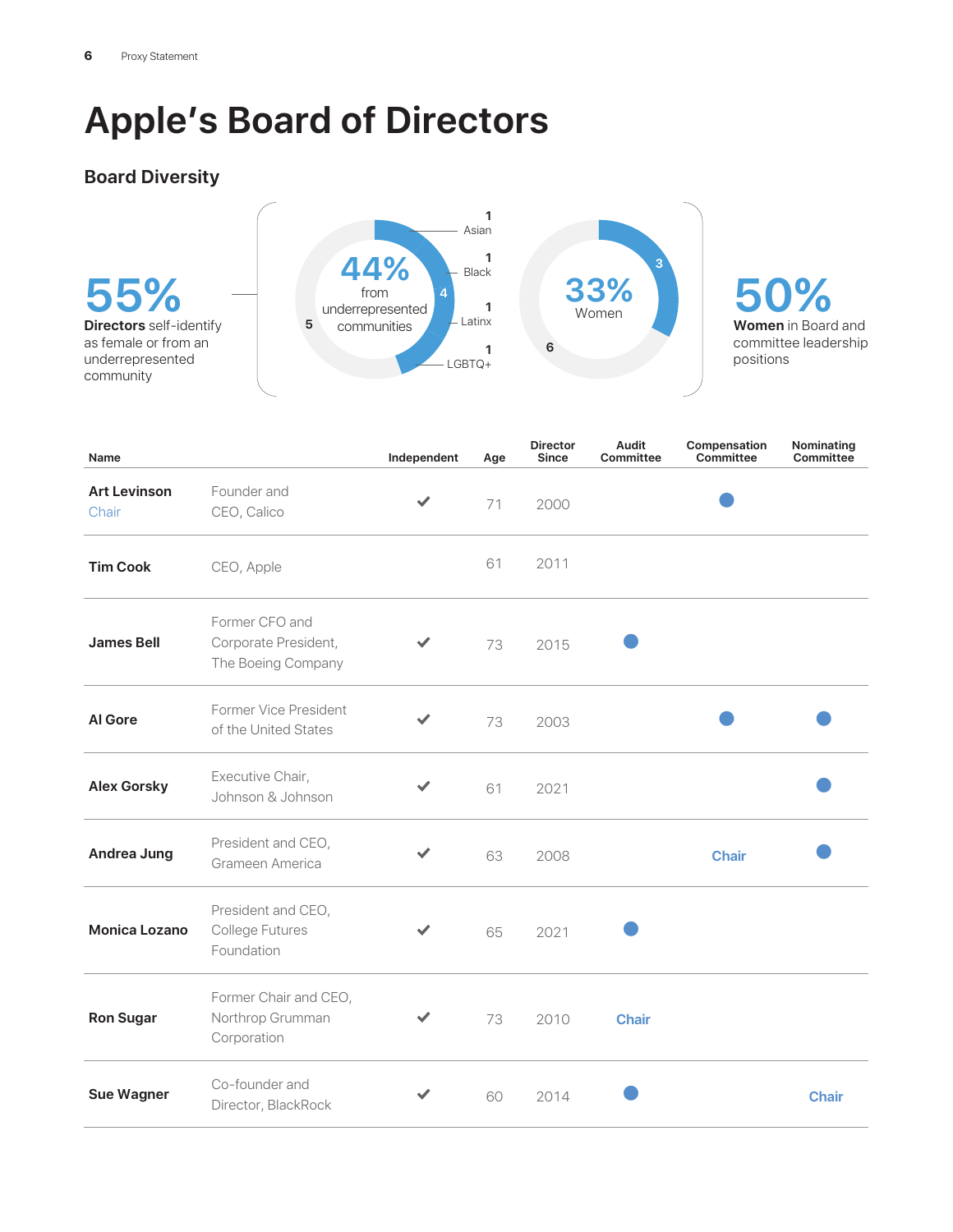## **Corporate Governance Best Practices**

Apple's Board oversees the CEO and other senior management in the competent and ethical operation of Apple on a day-to-day basis and assures that the long-term interests of shareholders are being served.

#### **Board Composition and Independence**

- All directors except CEO are independent
- Separation of the Chair and CEO roles
- 100% independent committees
- Executive sessions provided for all quarterly Board and committee meetings
- Mandatory retirement age
- Limits on board member service on other public company boards
- Board has significant interaction with senior management and access to other employees

#### **Board and Committee Practices**

- Annual Board and committee evaluations, including one-on-one interviews led by the Chair
- Director orientation and continuing education
- All members of the Audit Committee are financial experts
- 100% attendance by directors at Board and committee meetings in 2021
- Commitment to actively seeking highly qualified women and individuals from underrepresented communities as potential nominees
- Robust stock ownership guidelines

#### **Shareholder Rights**

- Single class of stock with equal voting rights
- Annual elections for all directors
- Majority voting standard for uncontested elections of directors
- Proxy access for shareholders
- Special meeting and written consent rights for shareholders

# **Effective Board Oversight of Risk Management**

To serve the long-term interests of our shareholders, our Board oversees management's identification, assessment, and mitigation of risks related to our company, business, and people.

#### **Selected Areas of Board and Committee Oversight in 2021**

### **Board of Directors**

- Corporate and Product Strategy Inclusion and Diversity • Operations
- Environment and Climate **Figure Figure Human Rights** COVID-19 Response
- Legal and Regulatory Compliance **•** Board and Executive Succession Privacy and Data Security
- 
- -
- 
- 
- 

### **Audit Committee**

- Enterprise Risk Management
- Legal and Regulatory
- Finance, Treasury, and Tax
- Privacy and Data Security
- Community Investments
- Lobbying Expenditures

### **Compensation Committee**

- Executive Compensation
- People and Benefits
- Equity Compensation Plans

### **Nominating Committee**

- Board Succession Planning
- Environmental, Social, and Governance Reporting
- Shareholder Engagement

For more detailed information on Apple's corporate governance and risk oversight framework, see the section entitled "Corporate Governance" beginning on page 9.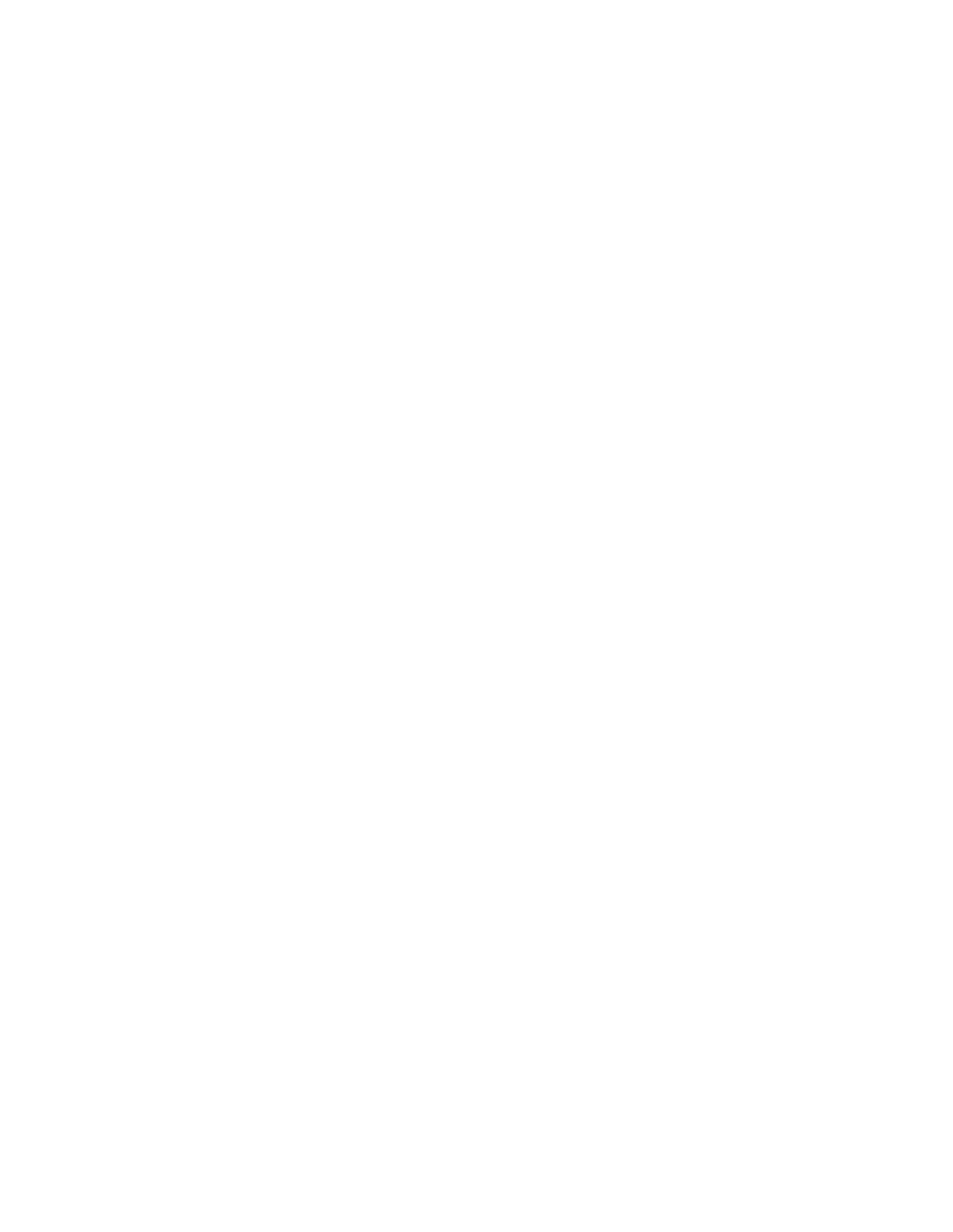# **Corporate Governance**

This section describes the role and structure of Apple's Board and our corporate governance framework.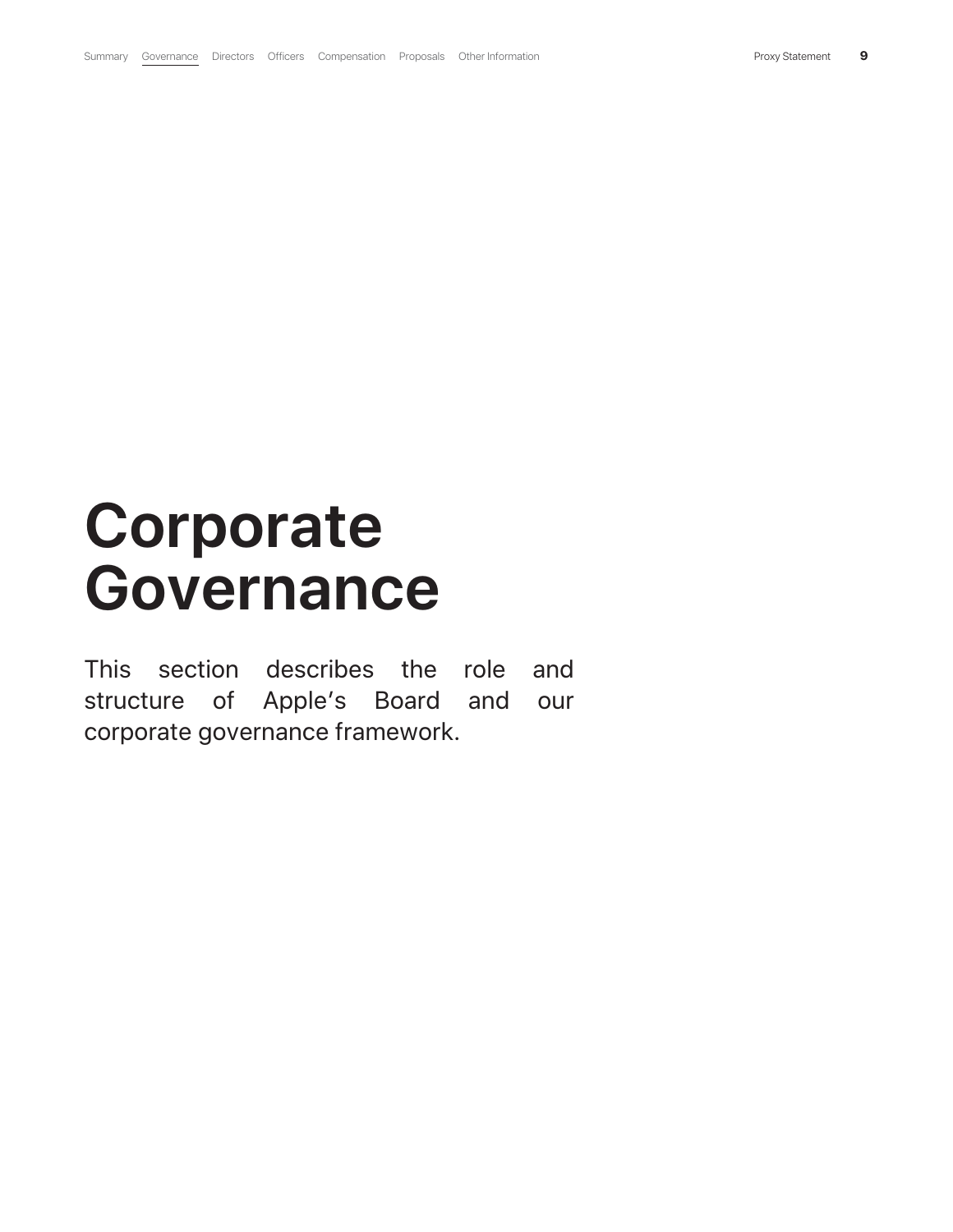# **Role of the Board of Directors**

Apple's Board oversees the CEO and other senior management in the competent and ethical operation of Apple on a day-to-day basis and assures that the long-term interests of shareholders are being served. To satisfy the Board's duties, directors are expected to take a proactive, focused approach to their positions to ensure that Apple is committed to business success through the maintenance of high standards of responsibility and ethics.

### **Board Meetings and Attendance**

The Board met five times during 2021 with each member of the Board serving at the time attending all of the meetings.

Apple expects all of its directors to attend the Annual Meeting. All directors serving at the time attended the 2021 annual meeting of shareholders.

### **Board Independence and Qualifications**

The Board has determined that all Board members, other than Mr. Cook, are independent under applicable rules of The Nasdaq Stock Market LLC ("Nasdaq").

Apple's Board has a standing Audit and Finance Committee (the "Audit Committee"), Compensation Committee, and Nominating and Corporate Governance Committee (the "Nominating Committee"). The Board has determined that all committee members are independent under applicable Nasdaq and Securities and Exchange Commission ("SEC") rules for committee memberships, and that each member of the Audit Committee also meets the additional independence criteria set forth in Rule 10A-3(b)(1) under the Securities Exchange Act of 1934, as amended (the "Exchange Act").

The Board has also determined that each Audit Committee member qualifies as an "audit committee financial expert" as that term is defined under SEC rules.

### **Board and Committee Structure**

Apple regularly reviews the Board's leadership structure and the responsibilities and composition of its standing committees. The structure and composition of Apple's Board and its committees are intended to leverage the diverse perspectives of the Board members and promote effective oversight.

The Board believes that its current leadership structure, in which the roles of Chair and CEO are separated, best serves the Board's ability to carry out its roles and responsibilities on behalf of Apple's shareholders, including its oversight of management, and Apple's overall corporate governance. The Board also believes that the current structure allows our CEO to focus on managing Apple, while leveraging our independent Chair's experience to drive accountability at the Board level.

The current membership and function of each standing committee is described below. Each committee operates under a written charter adopted by the Board, which is available at investor.apple.com/ leadership-and-governance. Each committee reviews and assesses its charter annually.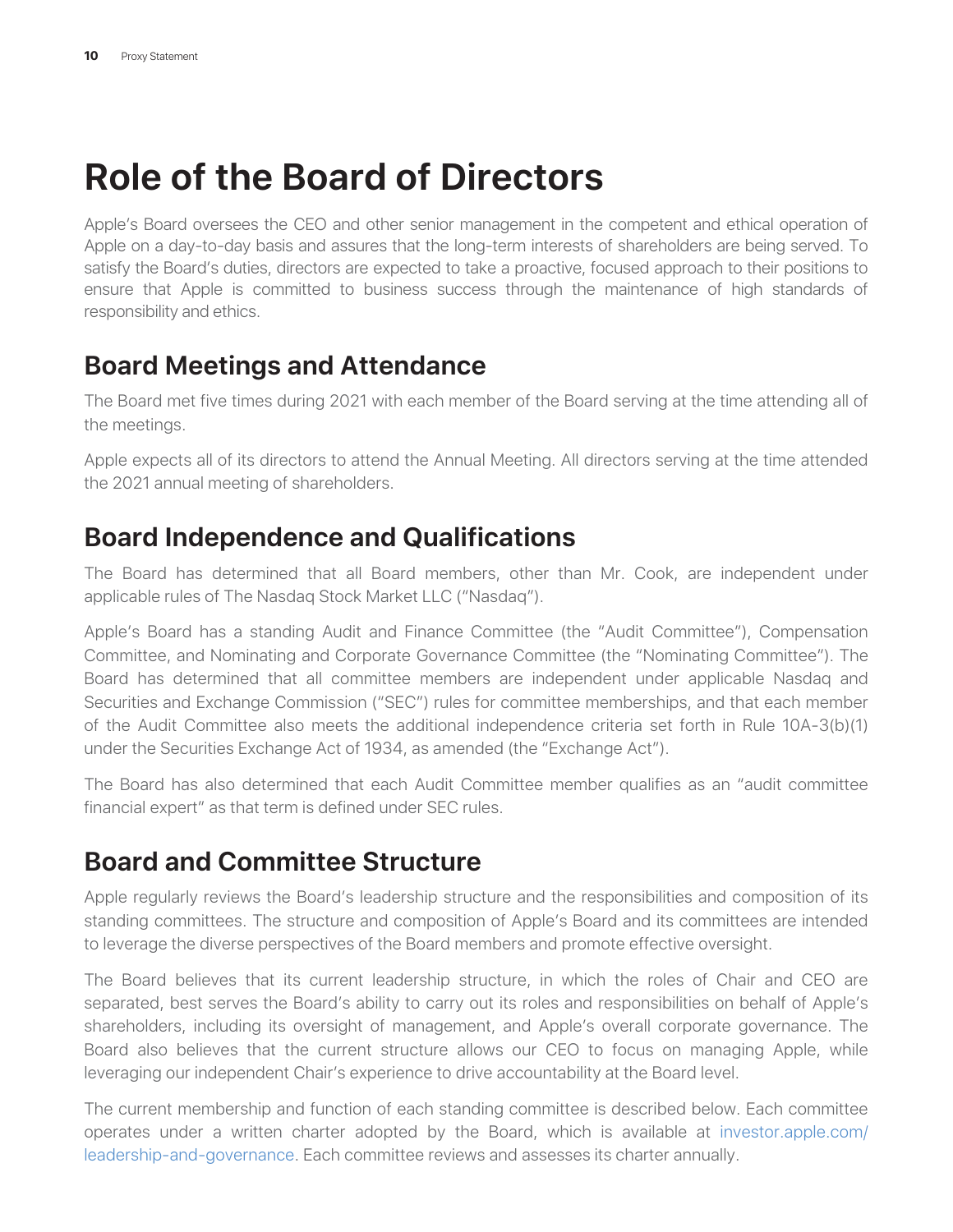### **Audit Committee**

**Ron Sugar (Chair) James Bell Monica Lozano Sue Wagner**

Eight meetings during 2021

100% attendance

Audit Committee Report: page 100

The Audit Committee assists the Board in oversight and monitoring of Apple's financial statements and other financial information provided by Apple to its shareholders and others; compliance with legal, regulatory, and public disclosure requirements; the independent auditors, including their qualifications and independence; Apple's systems of internal controls, including the internal audit function; treasury and finance matters; enterprise risk management; privacy and data security; and the auditing, accounting, and financial reporting process generally. The Audit Committee also appoints Apple's independent registered public accounting firm and pre-approves the services performed by such firm.

### **Compensation Committee**

**Andrea Jung (Chair) Al Gore Art Levinson**

Five meetings during 2021 100% attendance

Compensation Committee Report: page 49

The Compensation Committee reviews and approves the compensation arrangements for the CEO, Apple's other executive officers, and, to the extent it deems appropriate, other employees; administers Apple's equity compensation plans; reviews and makes recommendations to the Board regarding the compensation of members of the Board and Board committees; and performs such other duties and responsibilities as set forth in its charter. The Compensation Committee may delegate its authority under its charter to Apple's officers or employees, or any of the members of the Compensation Committee, except to the extent otherwise prohibited by applicable law, or SEC or Nasdaq rules. The Compensation Committee's authority to grant equity awards or to take any other action with respect to equity awards (other than the performance of ministerial duties) may not be delegated to Apple's management or others.

For a description of the Compensation Committee's processes and procedures, including the roles of its independent compensation consultant and the CEO in support of the Compensation Committee's decision-making process, see the section entitled "Compensation Discussion and Analysis" beginning on page 36.

### **Nominating Committee**

**Sue Wagner (Chair) Al Gore Alex Gorsky Andrea Jung**

Six meetings during 2021 100% attendance

The Nominating Committee's duties and responsibilities include assisting the Board on matters relating to the identification, selection, and qualification of Board members and candidates nominated to the Board; making recommendations to the Board concerning the size, structure, and composition of the Board and its committees; and overseeing and making recommendations regarding corporate governance matters, including Apple's Corporate Governance Guidelines. The Nominating Committee is committed to actively seeking out highly qualified women and individuals from underrepresented communities to include in the pool from which Board candidates are chosen. The Nominating Committee also oversees the annual Board performance self-evaluation process.

The Nominating Committee has evaluated and recommended to the full Board each of the nominees named in this Proxy Statement for election to the Board. See the section entitled "Directors" beginning on page 21.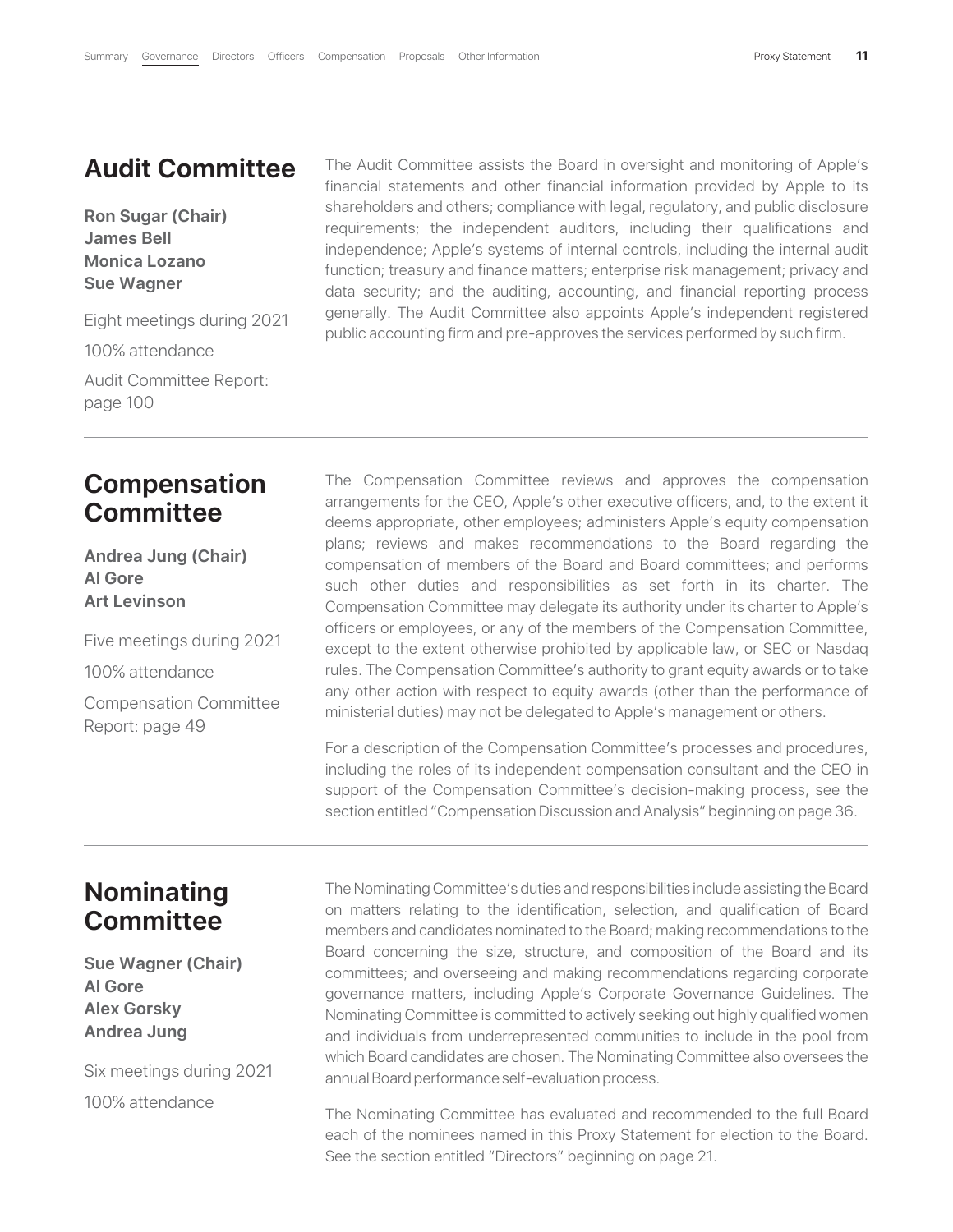# **Annual Board and Committee Self-Evaluations**

The Board conducts an annual self-evaluation to assess whether the Board, its committees, and each member of the Board are working effectively together, and to provide an opportunity to reflect upon, and improve, processes and effectiveness.

The Nominating Committee designs and establishes the overall evaluation framework, and Dr. Levinson, the independent Chair of the Board, leads the evaluation interviews and feedback. Dr. Levinson conducts one-on-one discussions with each director to obtain their assessment of the effectiveness and performance of the Board and its committees. Additional discussion topics include Board and committee composition and refreshment; timing, agenda, and content of Board and committee meetings; Board dynamics and function; peer reviews of other members; and executive succession planning. Board members are also invited to discuss the performance of Dr. Levinson directly with the Chair of the Nominating Committee. A summary of the results is presented to the Board on an anonymous basis, identifying any themes or issues that have emerged.

Each committee conducts its own annual self-evaluation and reports the results to the Board. Each committee's evaluation also includes an assessment of the committee's compliance with Apple's Corporate Governance Guidelines and the committee's charter.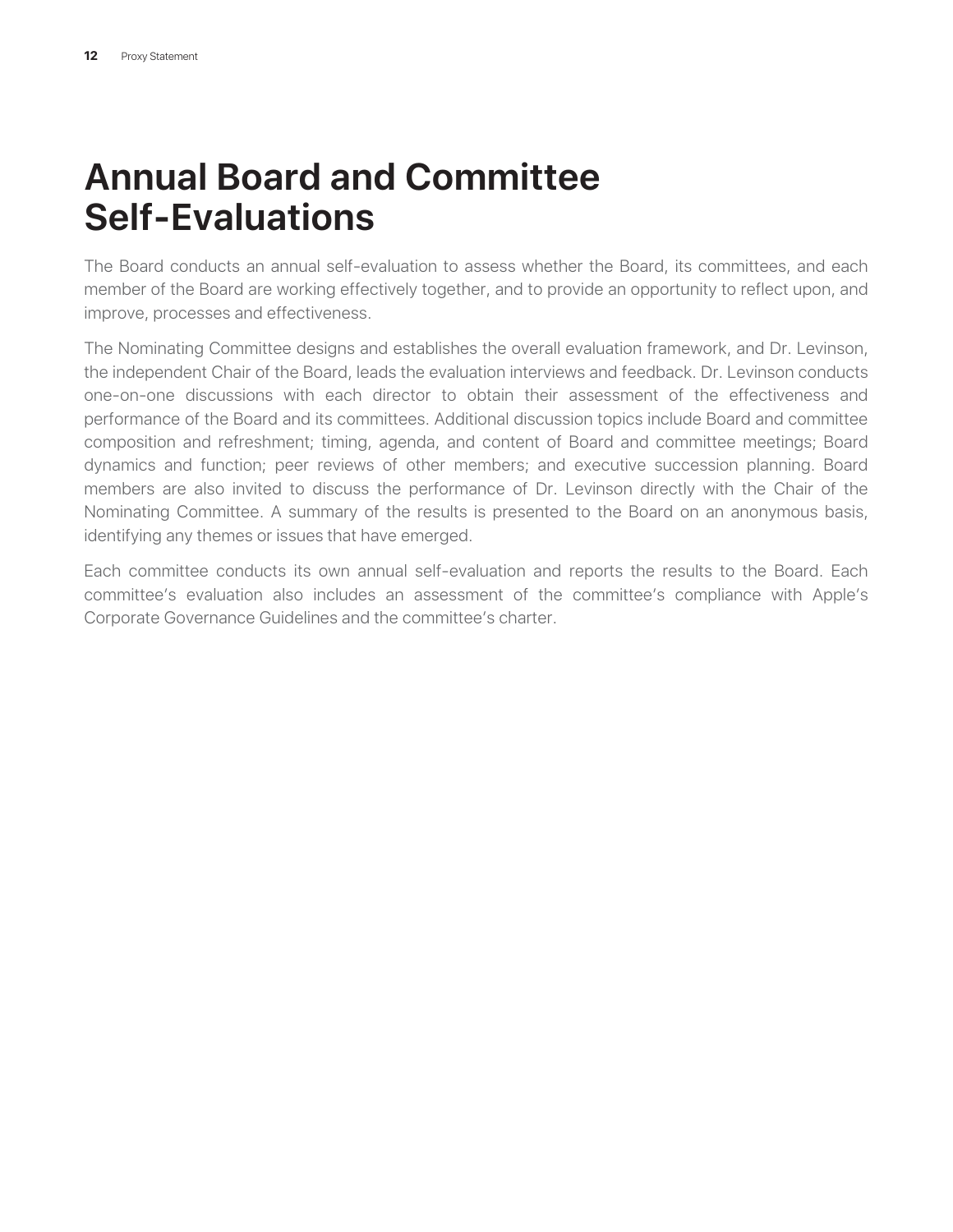## **Corporate Governance Policies and Practices**

Apple's governance framework is based on a commitment to sound policies and practices.

| One share equals<br>one vote                                           | We have a single class of shares with equal voting rights.                                                                                                                                                                  |
|------------------------------------------------------------------------|-----------------------------------------------------------------------------------------------------------------------------------------------------------------------------------------------------------------------------|
| <b>Annual director</b><br>elections                                    | All directors are elected annually for a one-year term.                                                                                                                                                                     |
| <b>Majority voting</b>                                                 | We have a majority voting standard for uncontested elections of directors.                                                                                                                                                  |
| <b>Proxy access</b>                                                    | Up to 20 shareholders owning at least 3% of shares continuously for three<br>years may nominate up to 20% of our Board.                                                                                                     |
| <b>Special meetings</b>                                                | Shareholders owning at least 10% of our outstanding shares have the right<br>to call a special meeting of the shareholders.                                                                                                 |
| <b>Separation of Chair</b><br>and CEO roles                            | Our CEO is focused on managing Apple and our independent Chair drives<br>accountability at the Board level.                                                                                                                 |
| <b>Financial expertise</b>                                             | All members of our Audit Committee qualify as audit committee financial<br>experts.                                                                                                                                         |
| <b>Prohibitions on</b><br>hedging, pledging, and<br>other transactions | We prohibit short sales, transactions in derivatives, and hedging of Apple<br>securities by directors, executive officers, and employees; and prohibit<br>pledging of Apple securities by directors and executive officers. |
| <b>Stock ownership</b><br>guidelines                                   | We have robust stock ownership guidelines for our directors and executive<br>officers.                                                                                                                                      |
| <b>Succession planning</b>                                             | Our Board regularly reviews Board and executive succession planning.                                                                                                                                                        |
| <b>Continuing education</b><br>and training                            | Our Board regularly receives training and updates on ethics, compliance,<br>and governance.                                                                                                                                 |
| <b>Board and committee</b><br>self-evaluations                         | Our Board and committees conduct annual performance self-evaluations<br>led by our independent Chair, including one-on-one interviews.                                                                                      |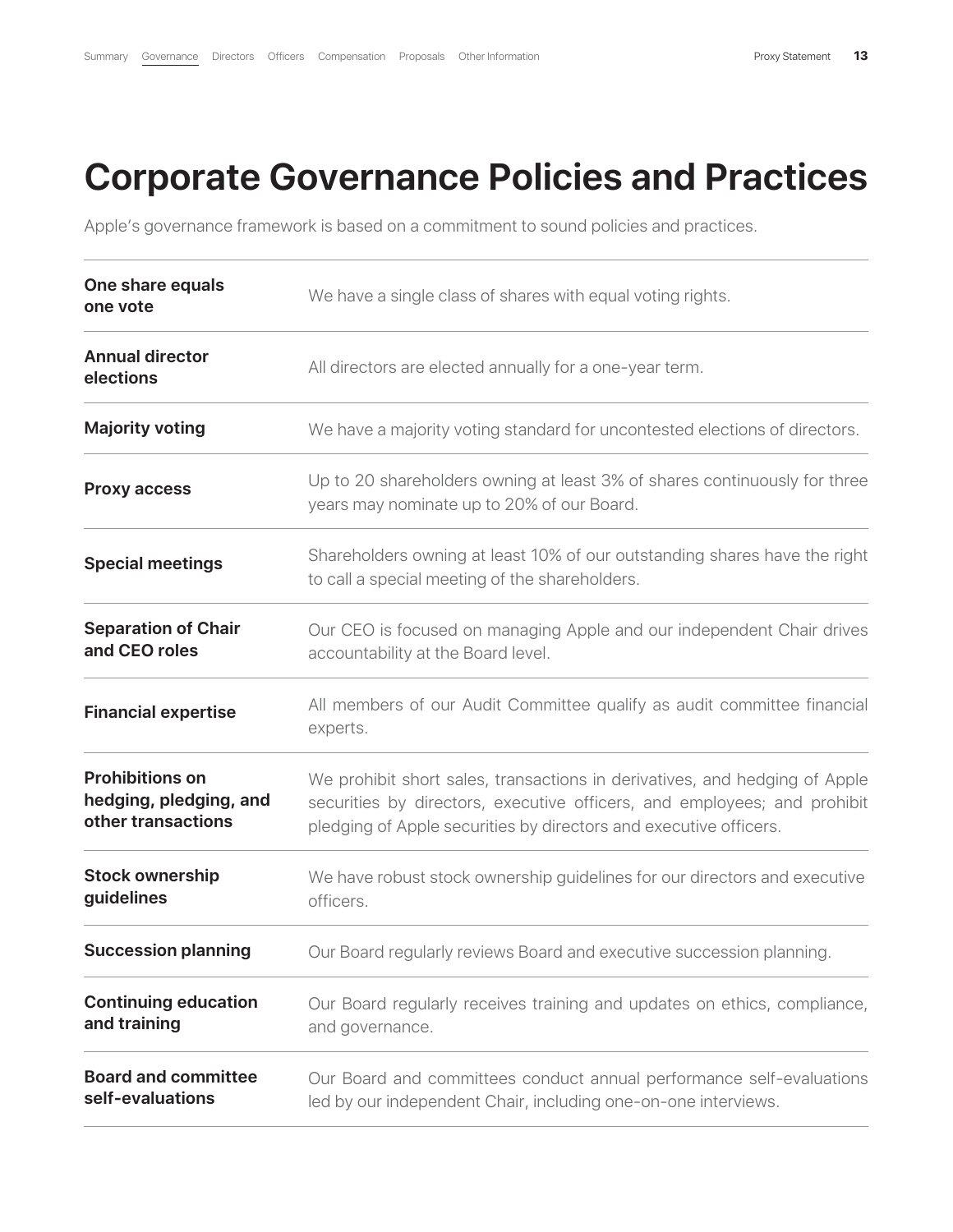# **Board Oversight**

The Board takes an active role in overseeing corporate and product strategy and seeks to ensure that the long-term interests of Apple and its shareholders are being served.

### **Board Oversight of Apple's Values and Our People**

Throughout the year, the Board and its committees review and discuss with management progress relating to Apple's values: accessibility, education, environment, inclusion and diversity, privacy, and supplier responsibility. The Board and its committees also review and discuss with management matters related to our people, including Apple's commitments and progress towards inclusive and diverse representation among our employees, employee engagement, compensation and benefits, business conduct and compliance, and executive succession planning.

In 2020, the Board adopted Apple's human rights policy—Our Commitment to Human Rights—on behalf of Apple. The policy governs how we treat everyone, including our customers, employees, business partners, and people at every level of our supply chain. Apple identifies salient human rights risks through internal risk assessments and external industry-level third-party audits. Additionally, the policy stipulates that Apple maintains active communication channels with rightsholders and other stakeholders. The Board is responsible for overseeing and periodically reviewing our Human Rights Policy. Apple's General Counsel is responsible for its implementation, and reports to the Board and its committees on our progress and significant issues identified during the diligence process.

At the onset of the COVID-19 global pandemic, Apple management activated company-wide structures to assess, respond to, and mitigate adverse impacts, including enhanced health and safety measures for our people and the people in our supply chain. During 2021, the Board and its committees continued to review and discuss with management the assessment and mitigation of the impact of COVID-19 on Apple's employees, supply chain, and business.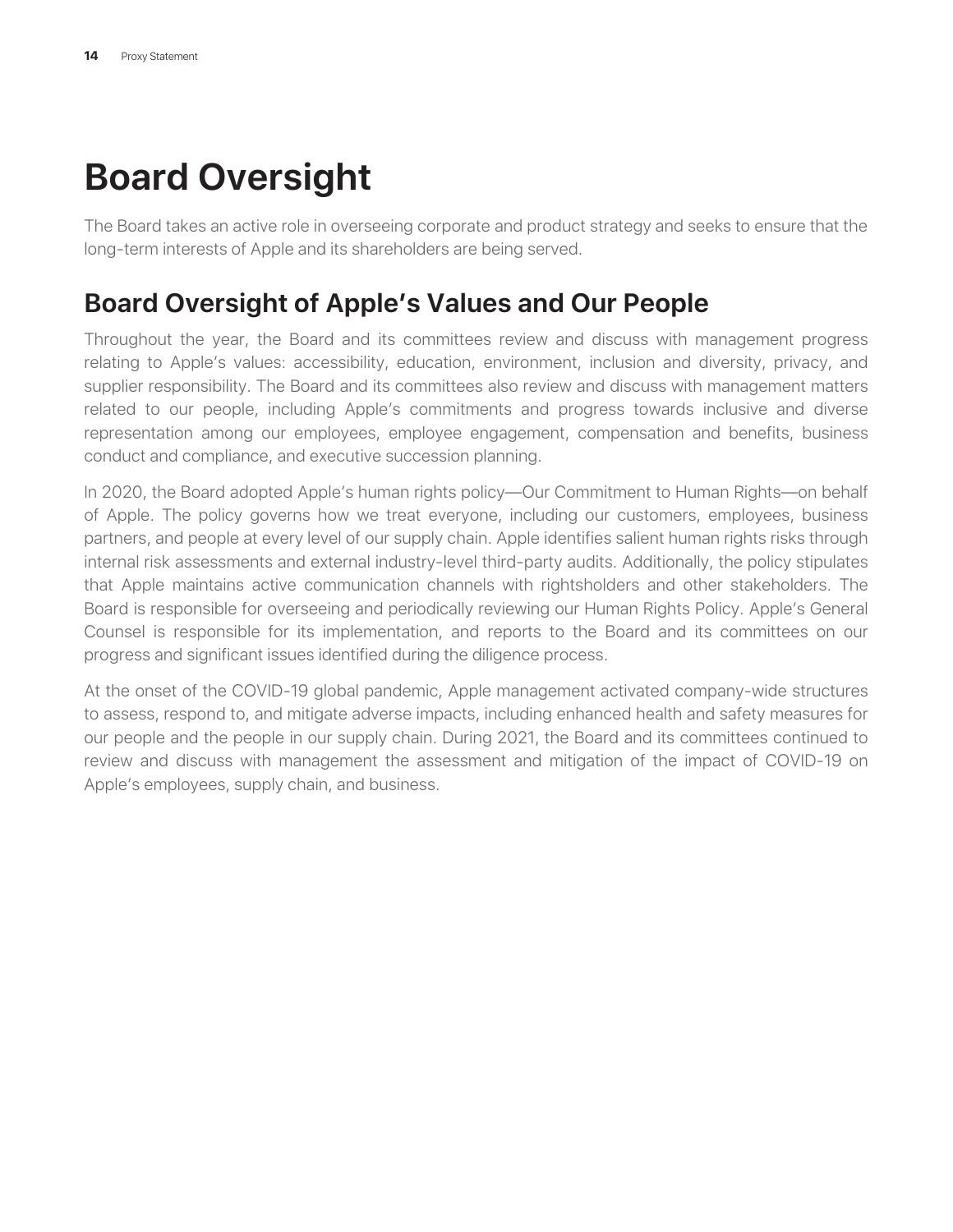### **Board Oversight of Risk Management**

The Board believes that evaluating the executive team's management of the risks confronting Apple is one of its most important areas of oversight. In carrying out this responsibility, the Board is assisted by each of its committees that considers risks within its areas of responsibility and apprises the full Board of significant matters and management's response.

### **Board of Directors**

Directly oversees corporate and product strategy, executive succession planning, and other matters reserved to the full Board

Reviews and discusses with management significant risks affecting Apple including matters escalated by its committees from within their respective areas of direct oversight

### **Audit Committee**

Primary responsibility for assisting the Board with risk oversight

#### **Compensation Committee**

Oversight of the design and administration of compensation programs and policies

### **Nominating Committee**

Oversight of Board structure, governance, and independence

#### **Management**

Led by our CEO and executive team, implements and supervises day-to-day risk management processes and reports to the Board and its committees on significant matters

#### **Enterprise Risk Management Program**

Designed to identify, assess, monitor, manage, and mitigate Apple's significant business risks, including financial, operational, compliance, and reputational risks. In 2021, key areas of focus included health and safety, environment, people, privacy and data security, supply chain and operations, and legal and regulatory risks, including antitrust matters. The Risk Oversight Committee, comprised of our Chief Financial Officer, General Counsel, Head of Business Assurance, and other senior business leaders, assists the Audit Committee with its general responsibility for overseeing enterprise risk management.

### **Internal Audit**

Designed to identify and help mitigate risk, and improve the company's overall internal controls. Internal Audit is directly overseen by the Audit Committee and operates pursuant to a charter, which is reviewed and approved annually by the Audit Committee.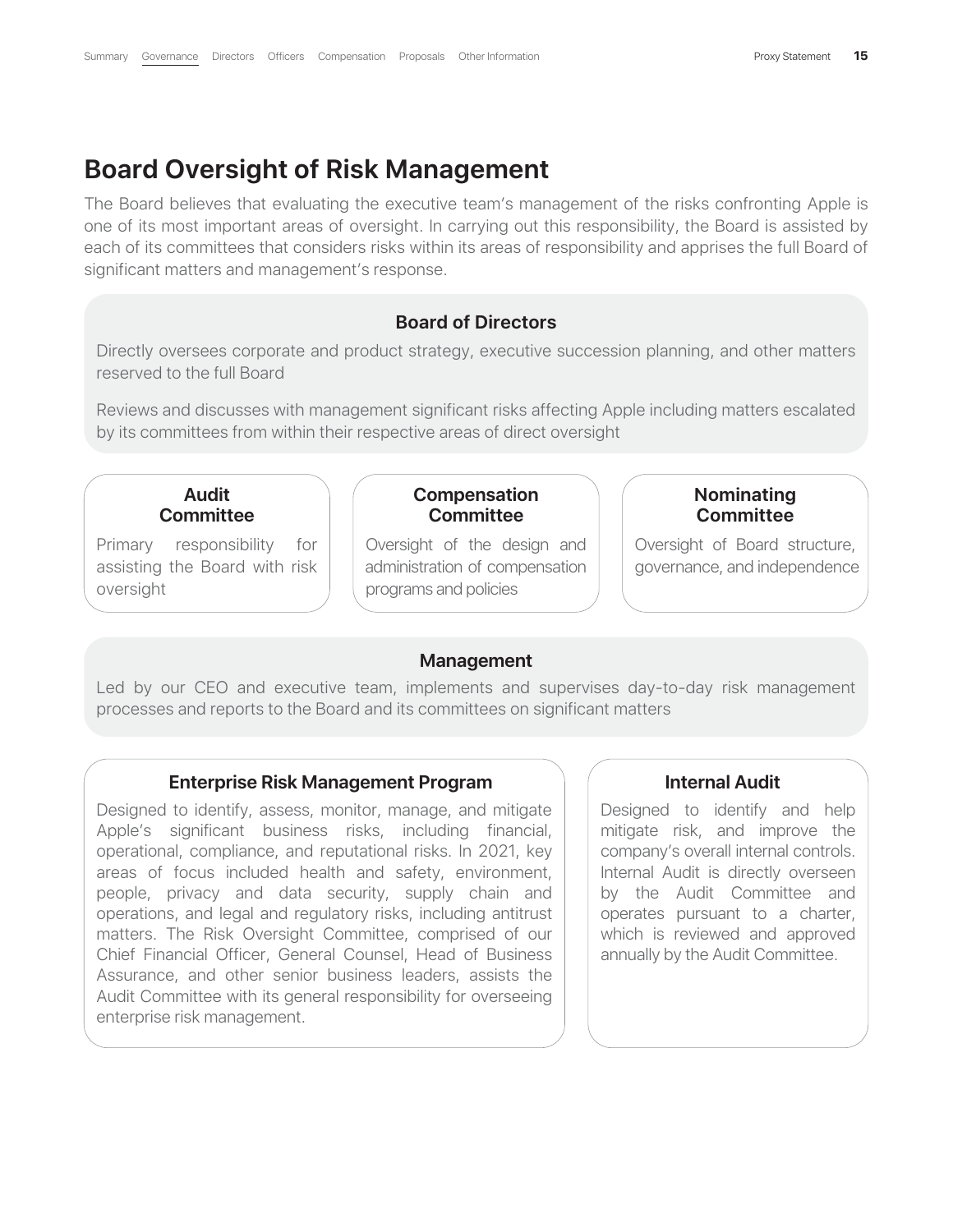### **Selected Areas of Board Oversight**

**Environment.** The Board reviews and discusses updates on environmental matters with Apple's Vice President of Environment, Social, and Policy Initiatives, who is responsible for the development, review, and execution of plans designed to minimize Apple's impact on the environment. These reports include Apple's progress towards environmental and climate goals and the environmental impact of our products and operations.

**Legal and Regulatory.** Together with the Audit Committee, Apple's Board takes an active role in overseeing legal and regulatory risks related to Apple's business. The Board receives regular updates from Apple's General Counsel and Apple's Chief Compliance Officer on legal and regulatory developments affecting the company, including updates on legislative developments, government investigations, litigation, and other legal proceedings.

**Supply Chain.** The Board reviews and discusses with management reports regarding Apple's supply chain and operations. These reports include updates from Apple's Senior Vice President, Operations, on supply constraints, supply chain diversification, and our program to oversee Apple's Supplier Code of Conduct and Supplier Responsibility Standards. Apple reports publicly on its efforts and progress in the critical work of protecting people and the planet across its supply chain through an annual People and Environment in Our Supply Chain report.

### **Selected Areas of Nominating Committee Oversight**

**Board Succession Planning.** Apple's Nominating Committee is responsible for assessing the Board's composition to ensure Apple has the mix of skills, experiences, and diversity necessary to promote Board effectiveness. The Nominating Committee oversees board succession planning, recruitment of potential candidates, and the Board's self-evaluation process.

### **Selected Areas of Compensation Committee Oversight**

**Executive Compensation.** Apple's Compensation Committee ovesees risks related to Apple's compensation programs. Each year, the Compensation Committee evaluates whether the design and operation of Apple's compensation programs or policies encourage our executive officers or our employees to take unnecessary or excessive risks. In establishing and reviewing Apple's compensation programs for risk, the Compensation Committee considers program features that mitigate against potential risks for our executive officers, such as fixed base salaries; goals that are tied to specific company financial measures and payout caps for the annual cash incentive program; clawbacks for our cash and equity incentives; the quantity and mix of long-term performance-based and time-based equity incentives; and stock ownership requirements. The Compensation Committee also generally considers the program features that mitigate potential risks for our non-executive officer employees. In its annual review, the Compensation Committee concluded that Apple's executive compensation programs and policies continue to provide an effective and appropriate mix of incentives to help ensure performance is focused on longterm shareholder value creation, and do not encourage short-term risk taking at the expense of long-term results or create risks that are reasonably likely to have a material adverse effect on Apple.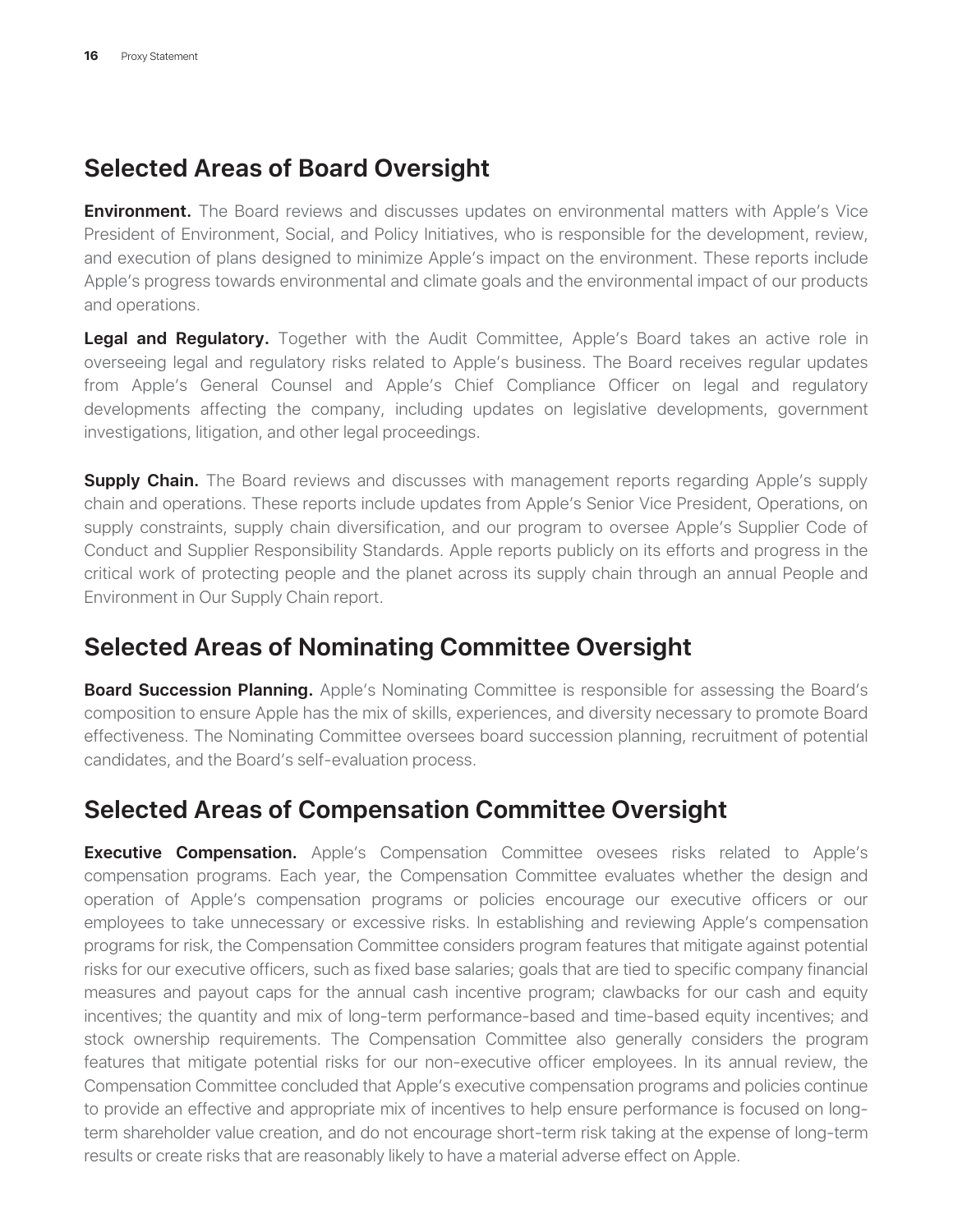### **Selected Areas of Audit Committee Oversight**

Antitrust Compliance. The Audit Committee oversees Apple's antitrust compliance program. Apple's Antitrust Compliance Officer is responsible for the development, review, and execution of Apple's Antitrust Compliance Program and, together with Apple's General Counsel and Apple's Chief Compliance Officer, regularly reports to the Audit Committee. These reports include the alignment of the program with Apple's potential antitrust risks, and the effectiveness of the program's design in detecting and preventing antitrust issues and promoting compliance with laws and Apple's policies.

**Business Conduct and Global Compliance.** The Audit Committee regularly reviews and discusses with management Apple's business conduct and compliance risks. Apple's Chief Compliance Officer is responsible for the development, review, and execution of Apple's Business Conduct and Global Compliance program and regularly reports to the Audit Committee. These reports include the program's support and validation of Apple's principles of conducting business ethically, honestly, and in compliance with applicable laws; the effectiveness of the program's design in detecting and preventing business conduct violations, and promoting ethical business conduct and compliance with applicable laws and Apple policies; as well as results of program evaluations.

**Privacy and Data Security.** The Audit Committee oversees Apple's management of privacy and data security risks. The Audit Committee reviews reports on privacy and data security matters from Apple's General Counsel, and from the heads of Information Security, Business Conduct and Compliance, Business Assurance, and Internal Audit. These reports include updates on Apple's privacy program, cybersecurity risks, risk management, and relevant legislative, regulatory, and technical developments. Apple also has a management Privacy Steering Committee chaired by Apple's General Counsel, with members including Apple's Senior Vice President of Machine Learning and AI Strategy, Senior Vice President of Software, and a cross functional group of senior representatives from Services, Software Engineering, Product Marketing, Corporate Communications, Information Services & Technology, Information Security, Privacy Legal, and the Head of Business Assurance. The Privacy Steering Committee sets privacy standards for teams across Apple and acts as an escalation point for addressing privacy compliance issues for decision or further escalation.

**Tax.** The Audit Committee reviews reports on tax matters from Apple's Chief Financial Officer, General Counsel, the heads of global Tax, Business Assurance, and Internal Audit, and from Apple's independent auditor. These reports include updates on significant domestic and international tax-related developments, worldwide tax audits, international tax structure, international tax policy, and other taxrelated legislative matters.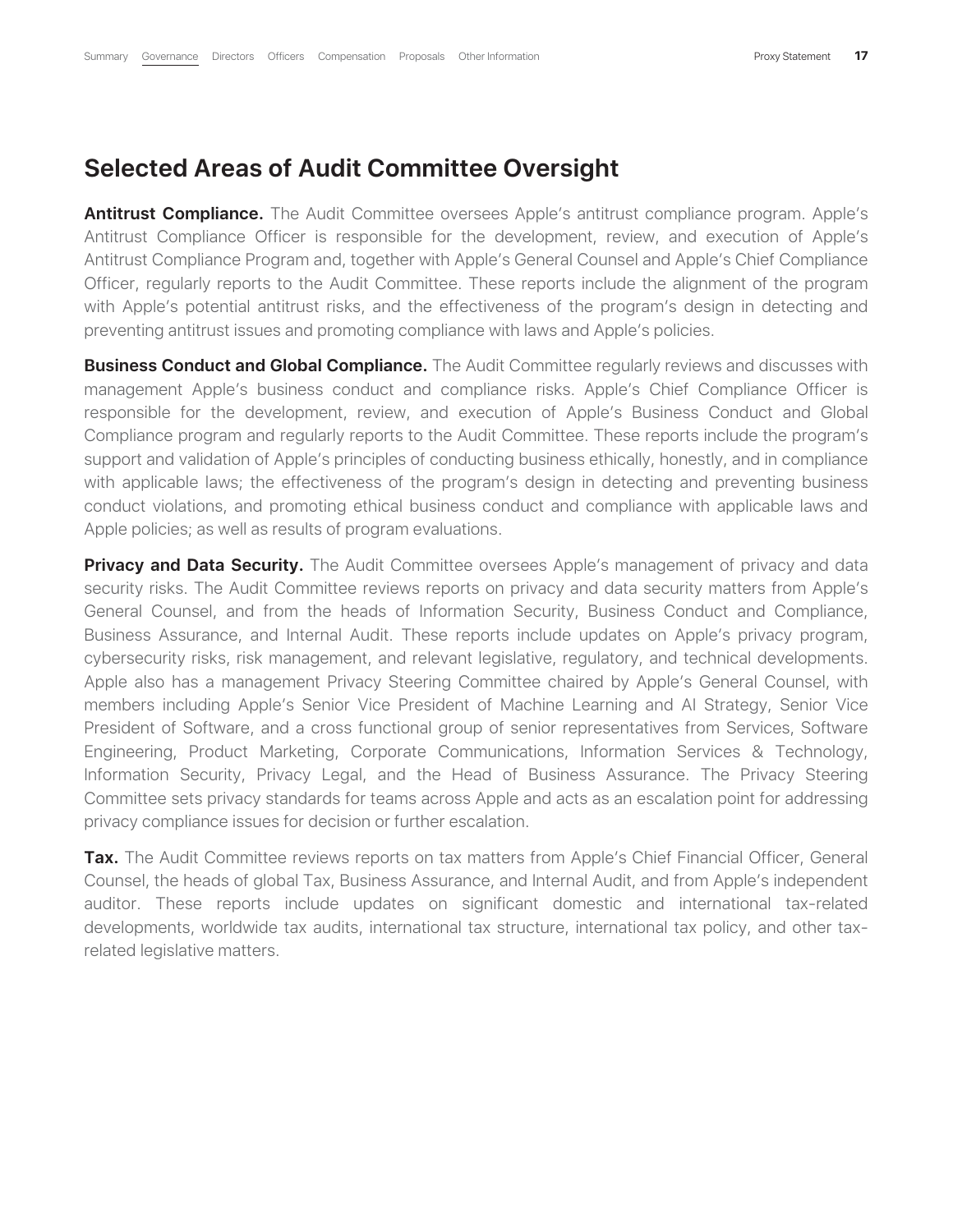# **Transparency and Engagement**

### **Reporting**

Apple publicly discloses information about our business across a number of topics. This includes our reports on Environmental Progress, People and Environment in Our Supply Chain, and Privacy Transparency, which detail our commitments, programs, and progress on these matters.

In 2021, in response to stakeholder feedback, Apple extended its commitment to transparency with enhanced reporting including Apple's first Environment, Social and Governance Report ("ESG Report"), which seeks to provide a broad view of our environmental, social, and governance efforts across the company.

We've also created a comprehensive index that maps our environmental, social, and governance disclosures ("ESG Index") across metrics outlined in the Global Reporting Initiative ("GRI"), Sustainability Accounting Standards Board ("SASB") and the Task Force on Climate-Related Financial Disclosures ("TCFD") voluntary disclosure frameworks. The ESG Report and ESG Index are available at investor.apple.com/esg.

### **Shareholder Engagement**

We proactively engage with shareholders and other stakeholders throughout the year to learn their perspectives on significant issues, including company performance and strategy, corporate governance, executive compensation, and environmental, social, and governance topics. This engagement helps us better understand shareholder priorities and perspectives, gives us an opportunity to elaborate upon our initiatives with relevant experts, and fosters constructive dialogue. We take feedback and insights from our engagement with shareholders and other stakeholders into consideration as we review and evolve our practices and disclosures, and further share them with our Board as appropriate. Since the date of the 2021 annual meeting of shareholders to the date of this Proxy Statement, management engaged shareholders representing more than a majority of shares held by institutional shareholders, based on the number of institutional shares reported as of September 30, 2021, the latest date that information is available prior to the filing of this Proxy Statement.

### **Communications with the Board**

Any matter intended for the Board, or for any individual member of the Board, should be directed to Apple's Secretary at One Apple Park Way, MS: 927-4GC, Cupertino, CA 95014 USA, with a request to forward the communication to the intended recipient. In general, any shareholder communication delivered to Apple for forwarding to Board members will be forwarded in accordance with the shareholder's instructions. Apple reserves the right not to forward to Board members any abusive, threatening, or otherwise inappropriate materials.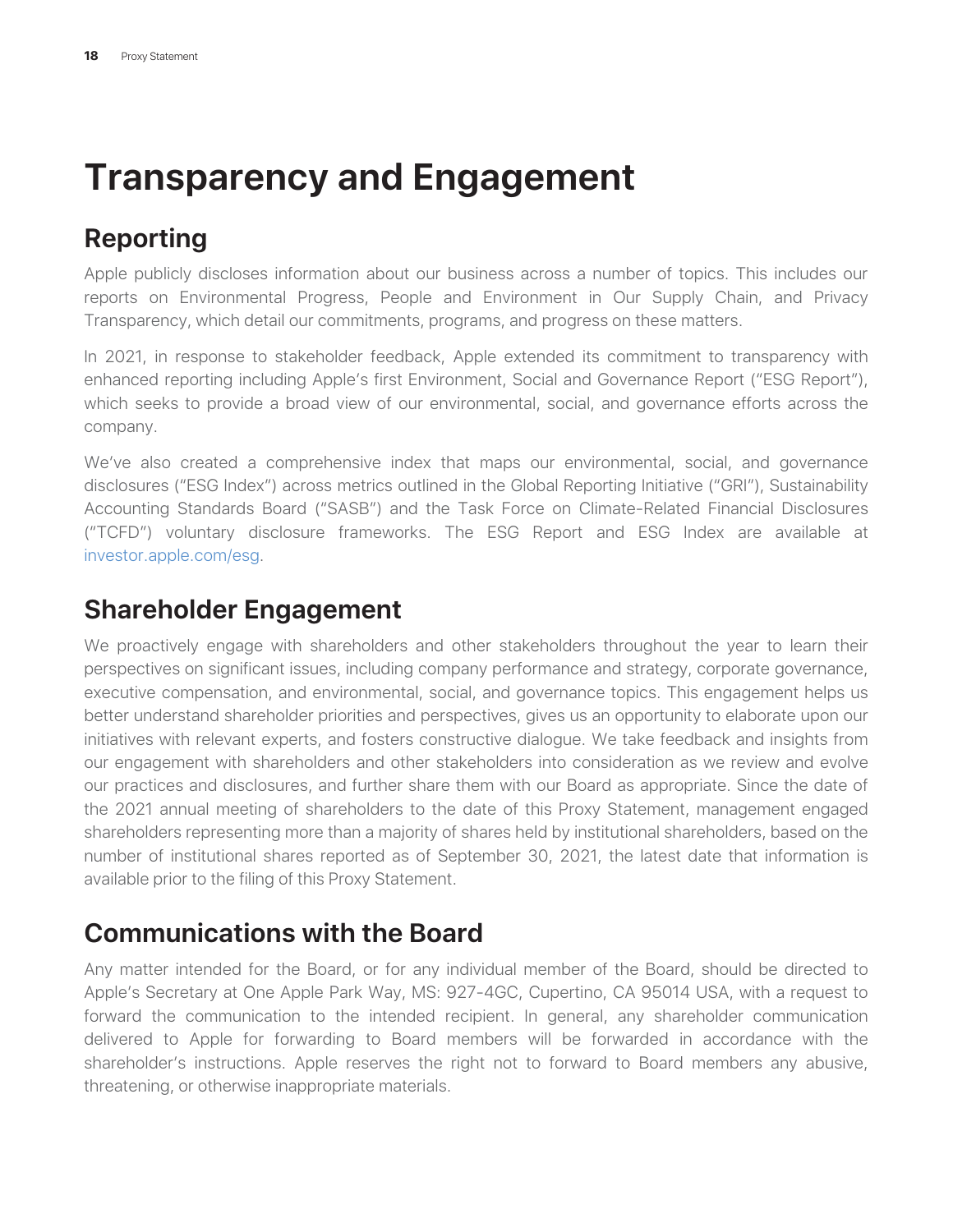### **Policy on Related Party Transactions**

The Board has adopted a written policy for approval of transactions between Apple and its directors, director nominees, executive officers, greater than 5% beneficial owners of Apple's common stock or any other class of Apple's equity securities, and each of their respective immediate family members, where the amount involved in the transaction exceeds or is reasonably expected to exceed \$120,000 in a single fiscal year and the related party has or will have a direct or indirect interest in the transaction (other than solely as a result of being a director or less than 10% beneficial owner of another entity). A copy of this policy is available at investor.apple.com/leadership-and-governance. The policy provides that the Audit Committee reviews transactions subject to the policy and determines whether or not to approve or ratify those transactions. Certain types of transactions are deemed pre-approved pursuant to standing preapproval guidelines established by the Audit Committee. In addition, the Audit Committee has delegated authority to its Chair to pre-approve or ratify transactions under certain circumstances. A summary of new transactions covered by standing pre-approvals or transactions approved or ratified by the Chair of the Audit Committee, if any, is provided to the Audit Committee for its review.

In reviewing transactions subject to the policy, the Audit Committee or the Chair of the Audit Committee, as applicable, considers among other factors it deems appropriate:

- The nature and extent of the related person's interest in the transaction;
- The approximate dollar value of the amount involved in the transaction;
- The approximate dollar value of the amount of the related person's interest in the transaction without regard to the amount of any profit or loss;
- Whether the transaction was undertaken in the ordinary course of Apple's business;
- The material terms of the transaction, including whether the transaction with the related person is proposed to be, or was entered into, on terms no less favorable to Apple than terms that could have been reached with an unrelated third-party;
- The business purpose of, and the potential benefits to Apple of, the transaction;
- Whether the transaction would impair the independence of a non-employee director;
- Required public disclosure, if any; and
- Any other information regarding the transaction or the related person in the context of the proposed transaction that would be material to the Audit Committee's decision, in its business judgment, in light of the circumstances of the particular transaction.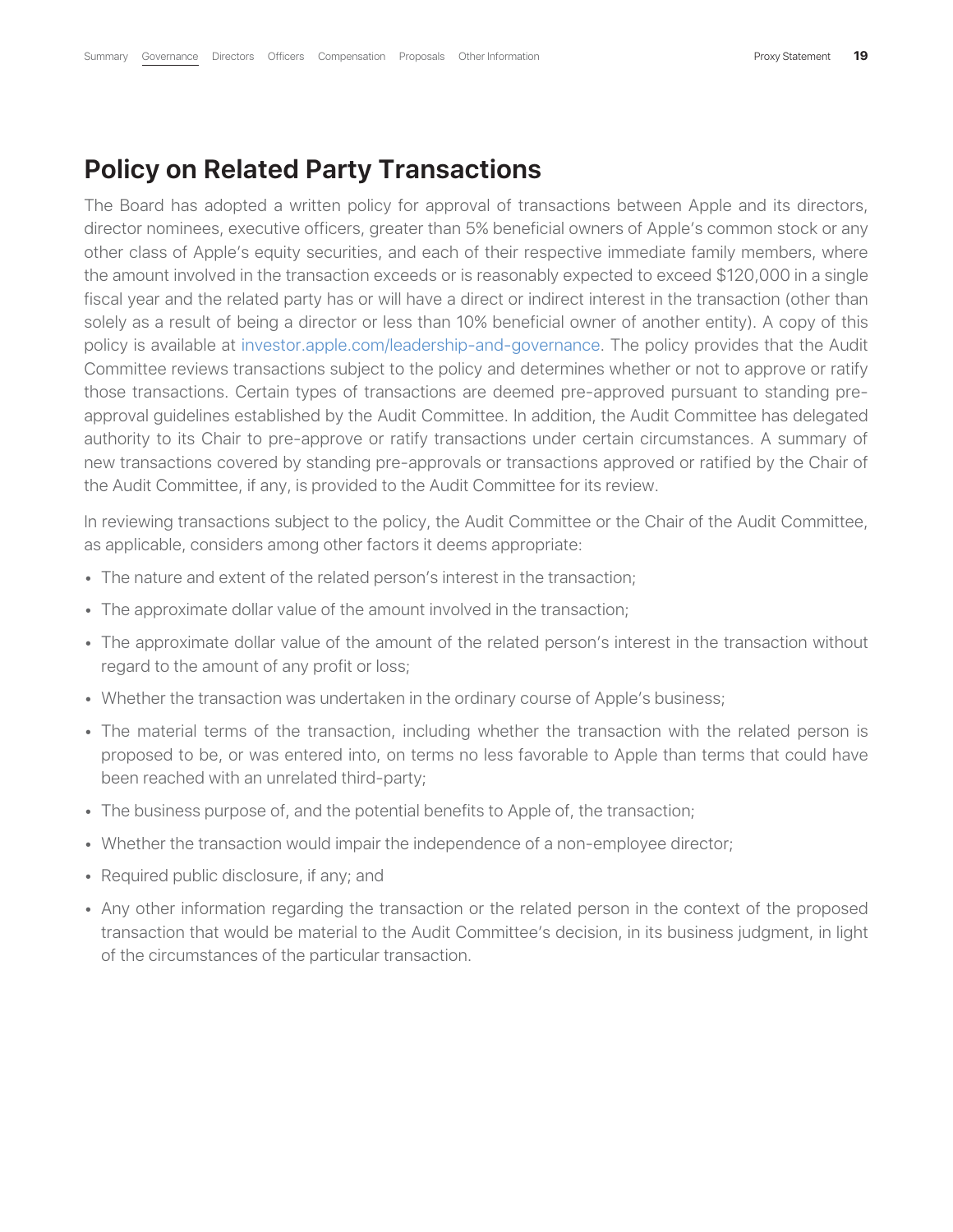### **Transactions with Related Parties**

Several of Apple's Board members and executive officers serve as directors or executive officers of other organizations, including organizations with which Apple has commercial and charitable relationships. Apple does not believe that any director had a direct or indirect material interest in any such relationships during 2021 and through the date of this Proxy Statement.

### **Governance Documents**

Apple's key governance documents, including our Corporate Governance Guidelines, are available at investor.apple.com/leadership-and-governance.

### **Business Conduct Policy**

Apple seeks to conduct business ethically, honestly, and in compliance with laws. Apple's code of ethics, titled "Business Conduct: The way we do business," set outs the principles that guide Apple's business practices – honesty, respect, confidentiality, and compliance. The code applies to all employees, including Apple's principal executive officer, principal financial officer, and principal accounting officer. Relevant sections of the code also apply to the Board. Apple expects its suppliers, contractors, consultants, and other business partners to follow the principles set forth in the code when providing goods and services to Apple or acting on its behalf. The code is available at apple.com/compliance/pdfs/ Business-Conduct-Policy.pdf. Apple intends to disclose any changes or waivers from this code by posting such information to our website if such disclosure is required by SEC or Nasdaq rules.

Apple's code is managed by the Business Conduct organization, under the oversight of Apple's Chief Compliance Officer. Employees are required to complete training on the code upon joining Apple and annually thereafter. With input from relevant stakeholders and executive leadership, we regularly review and update Apple's code and related policies to ensure they provide clear, actionable guidance to our employees, executive officers, and directors.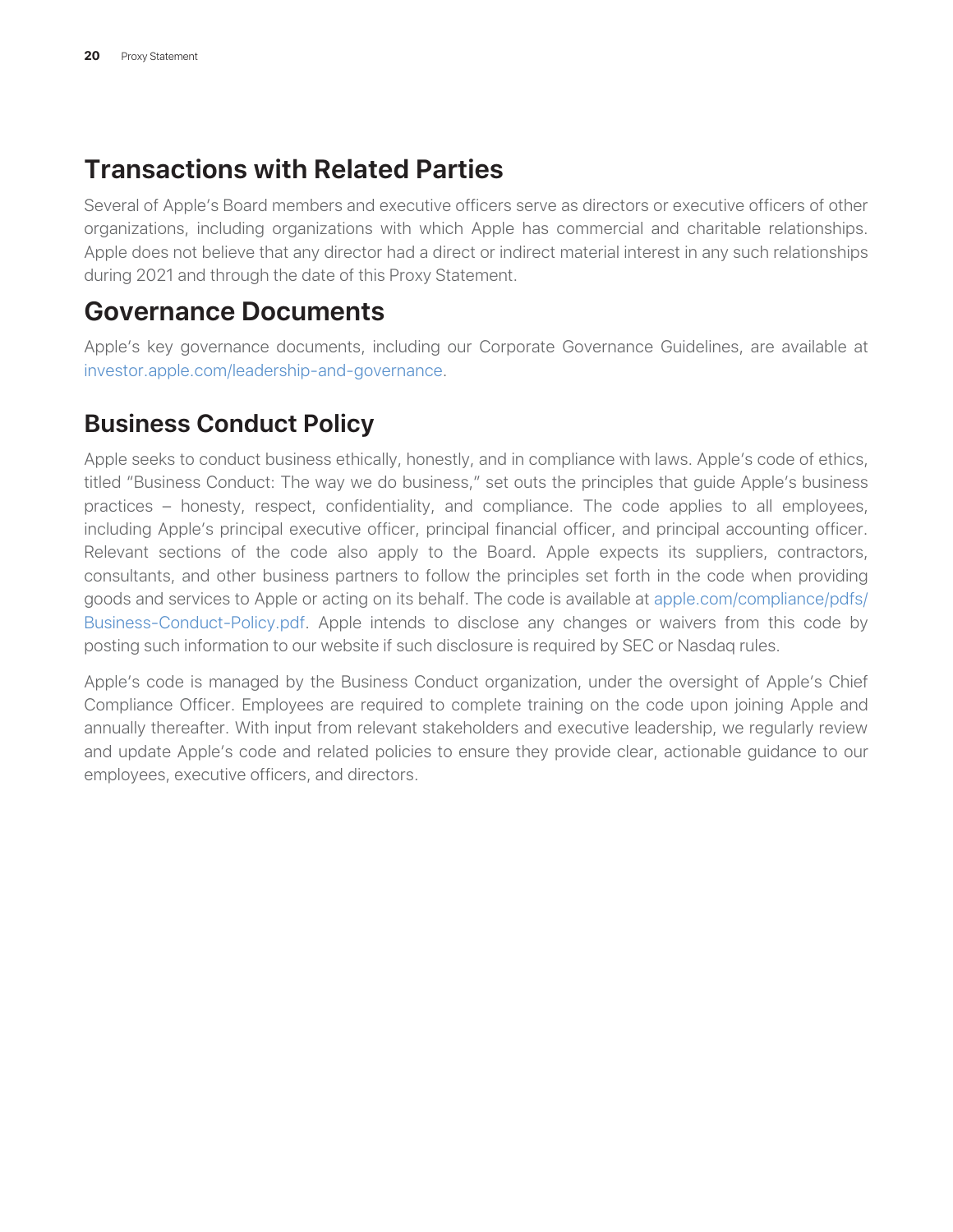# **Directors**

This section describes the experience and qualifications of our Board members and how they are compensated.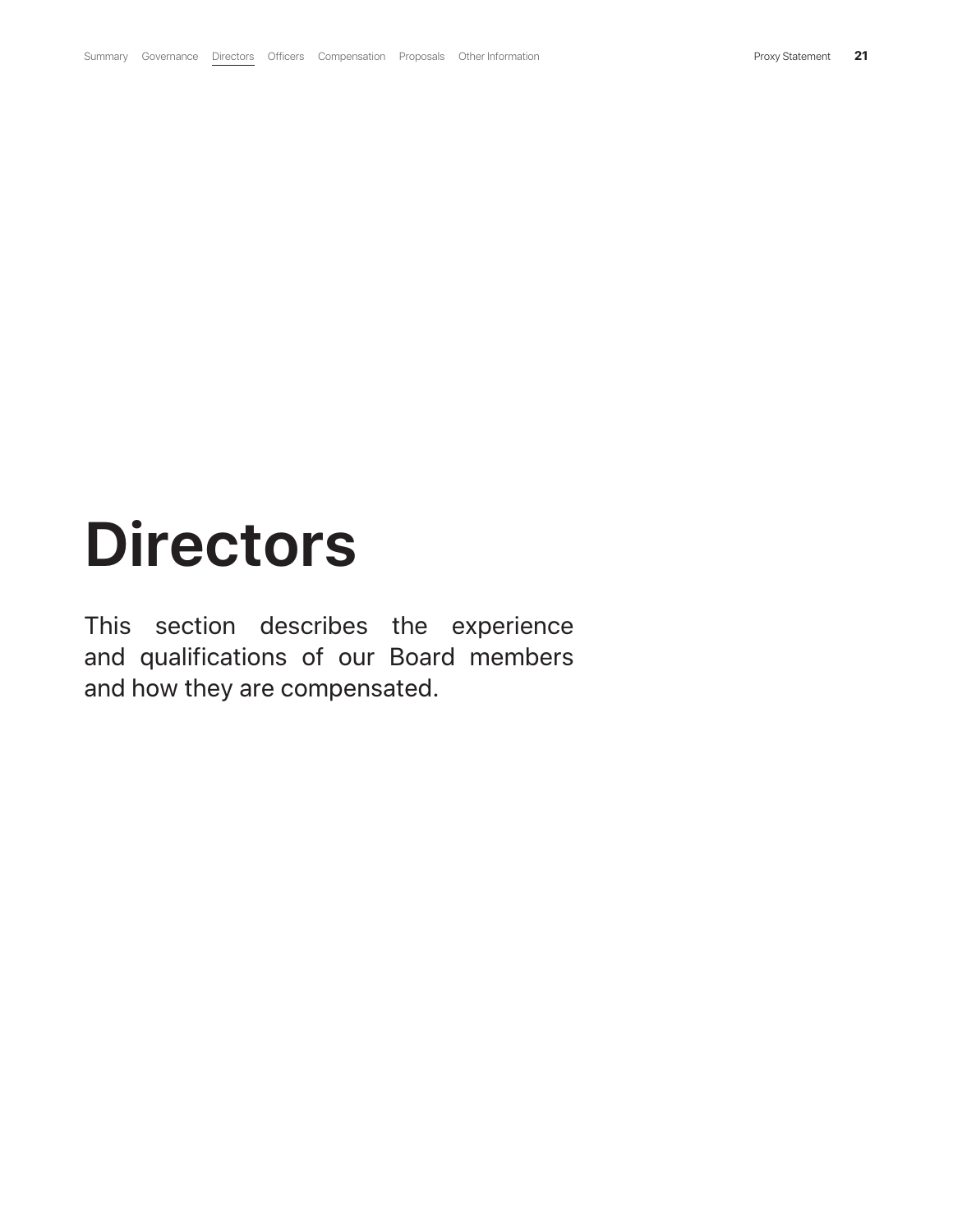# **Board Composition and Refreshment**

Apple's Board consists of a diverse group of highly qualified leaders in their respective fields. All of our directors have senior leadership experience at large domestic and multinational companies. In these positions, they have gained significant and diverse management experience, including strategic and financial planning, public company financial reporting, compliance, risk management, and leadership development. They also have in-depth public company experience serving as executive officers, or on boards of directors and board committees, and have a robust understanding of corporate governance practices and trends. In addition, many of our directors have experience as directors or trustees of significant academic, research, nonprofit, and philanthropic institutions, and bring unique perspectives to the Board.

The Board and the Nominating Committee believe the skills, qualities, attributes, and experiences of our directors provide Apple with business acumen and a diverse range of perspectives to effectively address Apple's evolving needs and represent the best interests of Apple's shareholders.

The Nominating Committee considers candidates for director who are recommended by its members, by other Board members, by shareholders, and by management, as well as those identified by third-party search firms retained to assist in identifying and evaluating possible candidates. In evaluating potential nominees to the Board, the Nominating Committee considers, among other things: independence; character; ability to exercise sound judgment; diversity; age; demonstrated leadership; and relevant skills and experience, including financial literacy, antitrust compliance, and other experience in the context of the needs of the Board. The Nominating Committee is committed to actively seeking out highly-qualified women and individuals from underrepresented communities to include in the pool from which Board nominees are chosen. Additionally, the Nominating Committee has instructed its third-party search firms to ensure that diverse candidates are included in slates of potential nominees.

The Nominating Committee, with the assistance of an outside search firm, and input from our independent directors, Chair of the Board, and CEO, identified Alex Gorsky as a potential candidate for election to the Board. The Nominating Committee has evaluated and recommended to the full Board each of the nominees named in this Proxy Statement for election to the Board.

The Nominating Committee evaluates candidates recommended by shareholders using the same criteria as for other candidates recommended by its members, other members of the Board, or other persons. Shareholders who wish to recommend a director candidate should submit the candidate's name and background information in writing to our Secretary at One Apple Park Way, MS: 927-4GC, Cupertino, CA 95014 USA. In addition, our bylaws provide that a shareholder, or a group of up to 20 shareholders, owning at least 3% of our outstanding shares continuously for at least three years, may nominate director nominees constituting up to 20% of Apple's Board for inclusion in our proxy statement pursuant to our proxy access provisions. Nominating shareholders and nominees must satisfy the requirements set forth in our bylaws, which can be found at investor.apple.com/leadership-and-governance.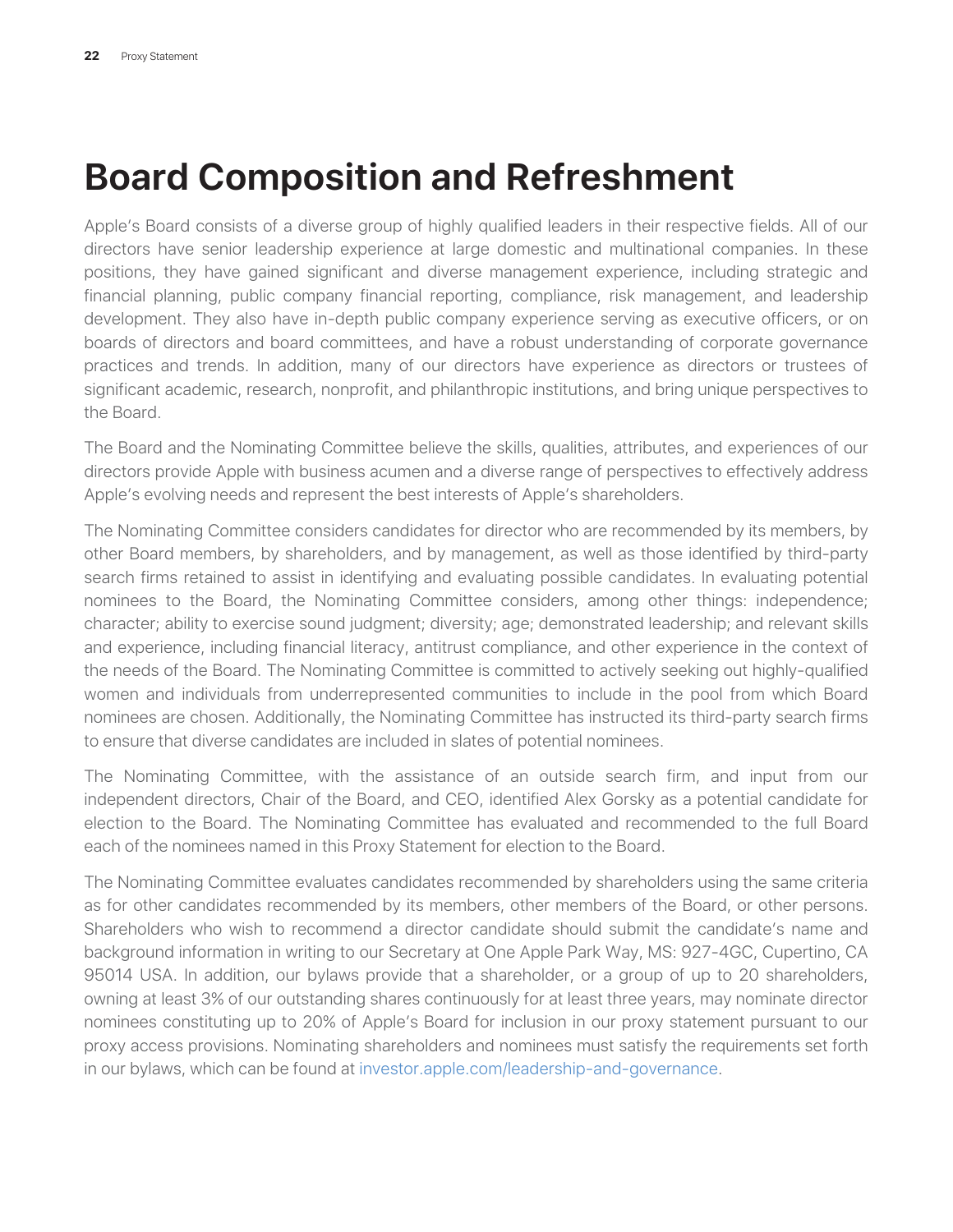## **Nominees for Election**

The following matrix highlights the mix of key skills, qualities, attributes, and experiences of the nominees that, among other factors, led the Board and the Nominating Committee to recommend these nominees for election to the Board. The matrix is intended to depict notable areas of focus for each director, and not having a mark does not mean that a particular director does not possess that qualification or skill. Nominees have developed competencies in these skills through education, direct experience, and oversight responsibilities. The demographic information presented below is based on voluntary self-identification by each nominee. Additional biographical information on each nominee is set out below starting on page 24.

|                                       | Levinson       | Cook           | <b>Bell</b>  | Gore        | Gorsky      | Jung           | Lozano                                   |                | Sugar Wagner |
|---------------------------------------|----------------|----------------|--------------|-------------|-------------|----------------|------------------------------------------|----------------|--------------|
| Core                                  |                |                |              |             |             |                |                                          |                |              |
| Leadership                            | $\bullet$      | $\bullet$      | $\bullet$    | $\bullet$   | $\bullet$   | $\bullet$      | $\bullet$                                | $\bullet$      | $\bullet$    |
| <b>Corporate Governance</b>           | O              | $\bullet$      | $\bullet$    | $\bullet$   | $\bullet$   | $\bullet$      | $\bullet$                                | $\blacksquare$ |              |
| <b>Risk Management</b>                | $\bullet$      | $\bullet$      | $\bullet$    | $\bullet$   | $\bullet$   | $\bullet$      | $\bullet$                                | $\blacksquare$ |              |
| <b>Financial</b>                      | $\blacksquare$ |                |              |             | $\bullet$   |                | $\bullet$                                |                |              |
| <b>Strategic</b>                      |                |                |              |             |             |                |                                          |                |              |
| <b>Global Business and Operations</b> | $\bullet$      | $\bullet$      | $\bullet$    |             | $\bullet$   | $\bullet$      |                                          | $\bullet$      | $\bullet$    |
| <b>Brand and Marketing</b>            | $\blacksquare$ | $\blacksquare$ |              |             | a           | $\blacksquare$ | $\bullet$                                |                |              |
| <b>People and Culture</b>             | O              | O              |              |             |             | a              | o                                        | $\bullet$      |              |
| <b>Innovation and Technology</b>      | a              | $\bullet$      |              |             |             |                | a                                        |                |              |
| <b>Environment and Climate</b>        |                |                |              |             |             |                |                                          |                |              |
| <b>Public Policy and Government</b>   |                |                | $\bullet$    | A           |             |                | a                                        |                |              |
| <b>Privacy and Security</b>           |                |                |              |             |             |                |                                          |                |              |
| <b>Identity</b>                       |                |                |              |             |             |                |                                          |                |              |
| <b>Gender Expression</b>              | Male           | <b>Male</b>    | Male         | <b>Male</b> | <b>Male</b> | Female         | Female                                   |                | Male Female  |
| LGBTQ+                                | <b>No</b>      | Yes            | <b>No</b>    | <b>No</b>   | <b>No</b>   | <b>No</b>      | <b>No</b>                                | <b>No</b>      | <b>No</b>    |
| <b>Race/Ethnicity</b>                 | White          | White          | <b>Black</b> | White       | White       | Asian          | Latino White White<br><b>Multiracial</b> |                |              |

#### **Director Skills and Demographic Matrix**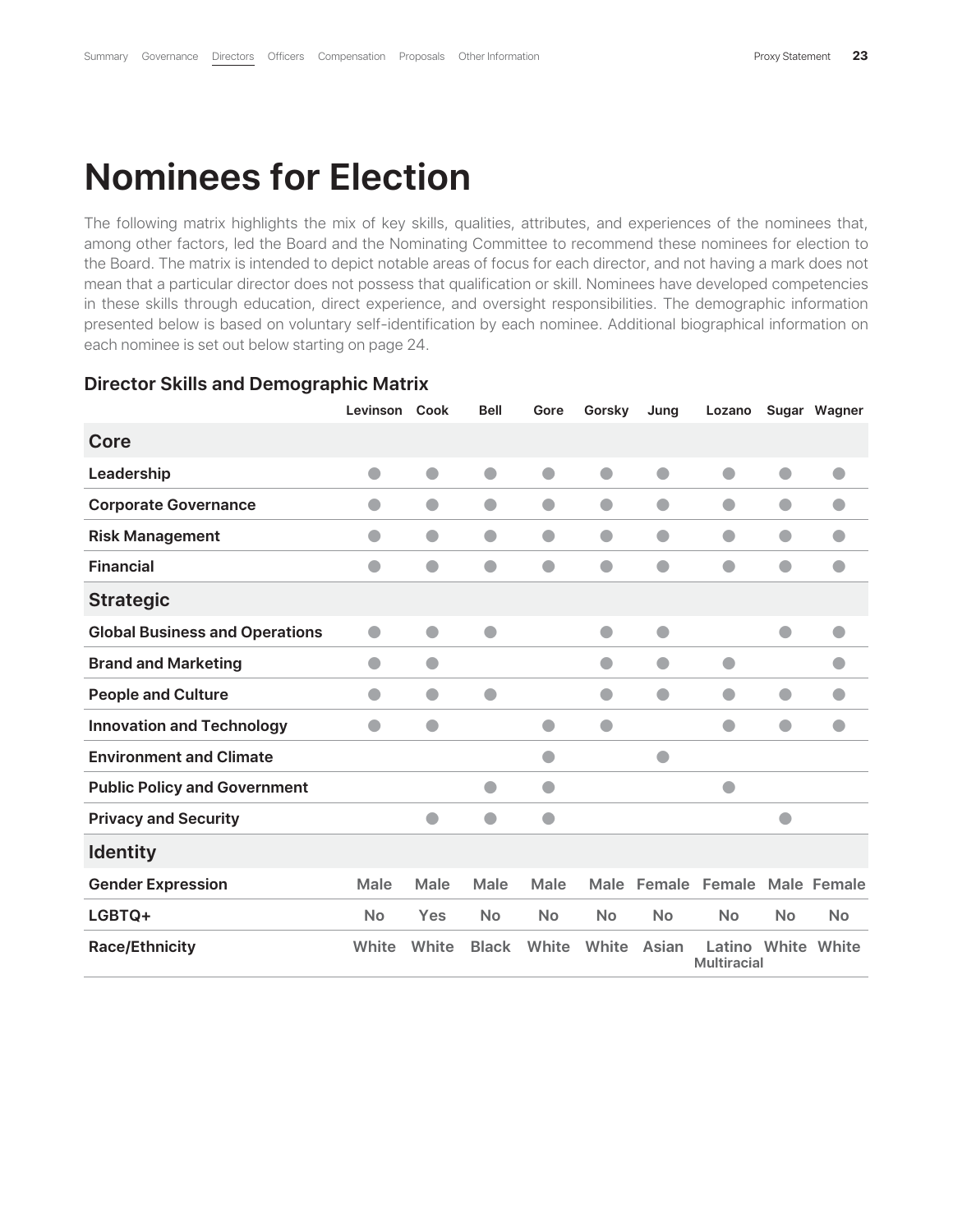### **Art Levinson**

Chair of the Board

**Director since 2000 | Compensation Committee**

Art Levinson, 71, has served as the Chief Executive Officer of Calico, a company focused on health, aging, and well-being, since September 2013.

Dr. Levinson previously served as Chief Executive Officer of Genentech, Inc., a medical drug developer, from July 1995 to April 2009, and served as Genentech's Chairman from September 1999 to September 2014.

Among other qualifications, Dr. Levinson brings to the Board executive leadership experience, including his service as a chairman and chief executive officer of a large international public company, along with extensive financial expertise and brand marketing experience.



#### **Selected Directorships and Memberships**

- Board of Directors, Broad Institute of Harvard and MIT
- Board of Scientific Consultants, Memorial Sloan Kettering Cancer Center

### **Tim Cook**

Chief Executive Officer

**Director since 2011**

Tim Cook, 61, has been Apple's Chief Executive Officer since August 2011 and was previously Apple's Chief Operating Officer since October 2005.

Mr. Cook joined Apple in March 1998 and served as Executive Vice President, Worldwide Sales and Operations from February 2002 to October 2005. From October 2000 to February 2002, Mr. Cook served as Senior Vice President, Worldwide Operations, Sales, Service and Support. From March 1998 to October 2000, Mr. Cook served as Senior Vice President, Worldwide Operations.

Among other qualifications, Mr. Cook brings to the Board extensive executive leadership experience in the technology industry, including the management of worldwide operations, sales, service, and support.



**Other Current Public Company Directorships**

• NIKE, Inc.

#### **Selected Directorships and Memberships**

- Board of Directors, The National Football Foundation & College Hall of Fame, Inc.
- Board of Trustees, Duke University
- Leadership Council, Malala Fund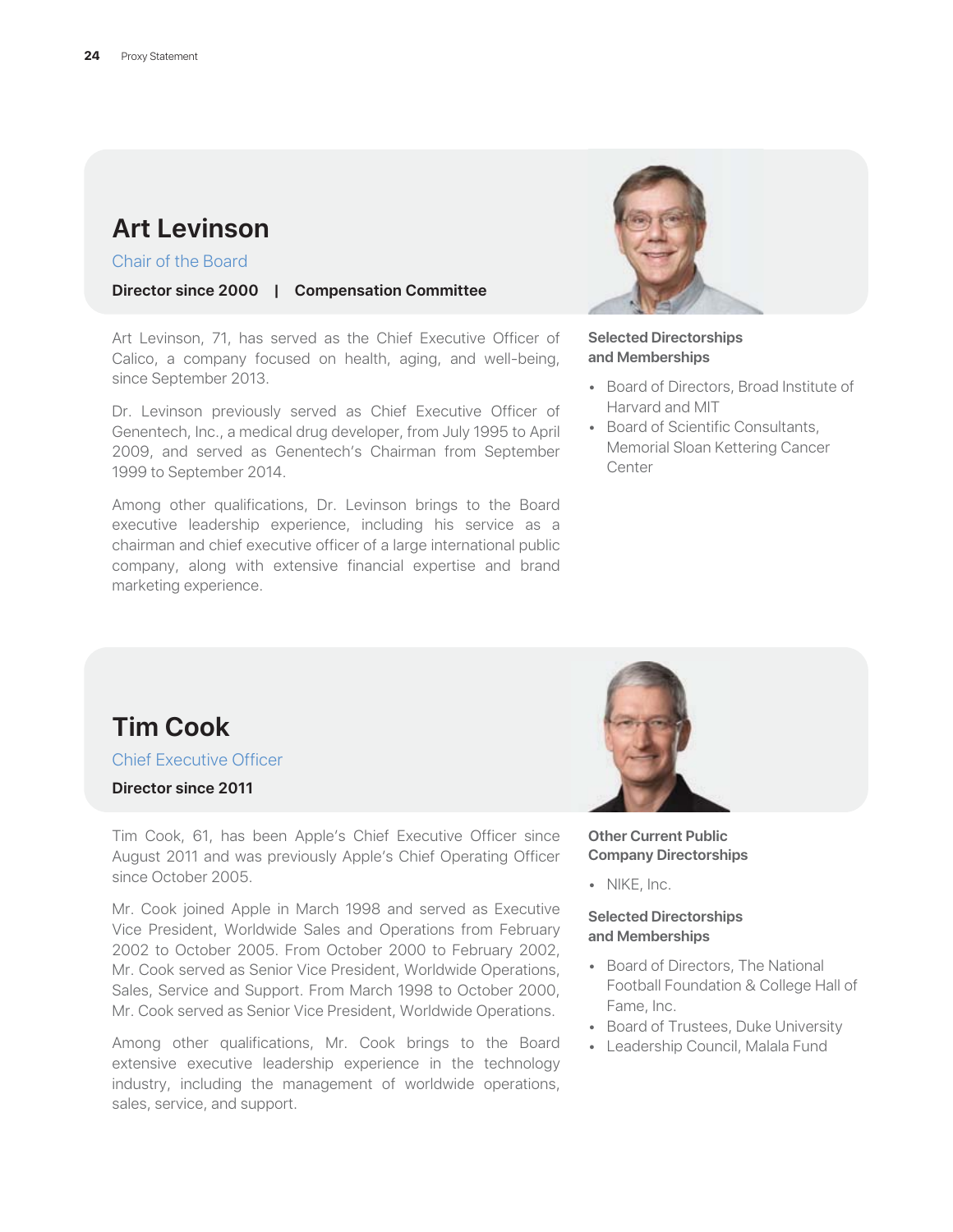### **James Bell**

**Director since 2015 | Audit Committee**

James Bell, 73, is the retired Executive Vice President, Corporate President and Chief Financial Officer of The Boeing Company, an aerospace company. Mr. Bell served in this role from June 2008 to April 2012, having previously served as Executive Vice President, Finance and Chief Financial Officer from November 2003 to June 2008, and as Senior Vice President of Finance and Corporate Controller from October 2000 to November 2003. From 1992 to 2000, Mr. Bell held a series of positions with increasing responsibility at Boeing.

Among other qualifications, Mr. Bell brings to the Board financial and accounting expertise as a former chief financial officer of a large international public company, experience in strategic planning and leadership of complex organizations, and a global business perspective from his service on other boards.



#### **Other Current Public Company Directorships**

• CDW Corporation

#### **Selected Directorships and Memberships**

• Board of Trustees, Rush University Medical Center

### **Former Public Company Directorships Within the Last Five Years**

- Dow Inc.
- DowDupont Inc.
- JPMorgan Chase & Co.

### **Al Gore**

### **Director since 2003 | Compensation Committee Nominating Committee**

Al Gore, 73, has served as Chairman of Generation Investment Management, an investment management firm, since 2004, and as a partner of Kleiner Perkins Caufield & Byers, a venture capital firm, since November 2007.

Mr. Gore was elected to the U.S. House of Representatives four times, to the U.S. Senate two times, and served two terms as Vice President of the United States.

Among other qualifications, Mr. Gore brings to the Board executive leadership experience, a valuable and different perspective due to his extensive background in digital communication and technology policy, politics, and environmental rights, along with experience in asset management and venture capital.



**Selected Directorships and Memberships**

• Chair, The Climate Reality Project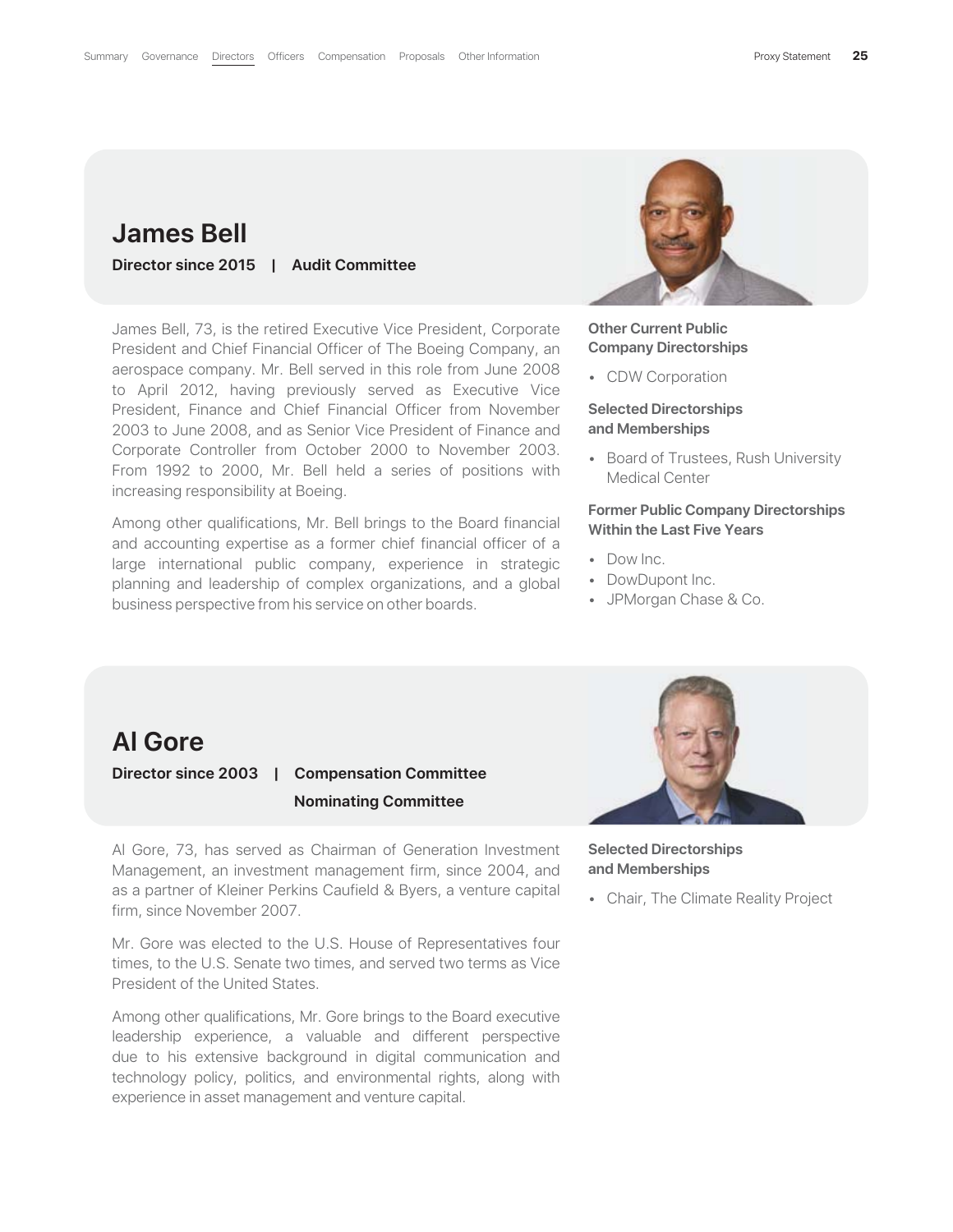### **Alex Gorsky**

**Director since 2021 | Nominating Committee**

Alex Gorsky, 61, is the Executive Chairman of Johnson & Johnson, a global healthcare products company, having previously served as Chairman and CEO.

Mr. Gorsky was named CEO and joined the Board of Johnson & Johnson in April 2012. He was subsequently named Chairman of the Board in December 2012. Mr. Gorsky joined Johnson & Johnson in 1988, serving in various positions of increasing responsibility. In 2004, Mr. Gorsky left Johnson & Johnson to join Novartis Pharmaceuticals Corporation, where he served as head of its pharmaceutical business in North America, before returning to Johnson & Johnson in 2008.

Among other qualifications, Mr. Gorsky brings to the Board executive leadership experience, including his service as a chairman and chief executive officer of a large international public company, along with extensive experience in the fields of health and technology.



#### **Other Current Public Company Directorships**

- Johnson & Johnson
- International Business Machines **Corporation**

#### **Selected Directorships and Memberships**

- Board of Directors, Travis Manion Foundation
- Board of Directors, National Academy Foundation
- Board of Advisors, The Wharton School

### **Andrea Jung**

### **Director since 2008 | Compensation Committee (Chair) Nominating Committee**

Andrea Jung, 63, has served as the President and Chief Executive Officer of Grameen America LLC, a nonprofit microfinance organization, since April 2014, where she also serves on the Board of Directors.

Ms. Jung previously served as Executive Chairman of Avon Products, Inc., a personal care products company, from April 2012 to December 2012, and as Chairman of the Board of Avon from September 2001 to April 2012. Ms. Jung served as Chief Executive Officer of Avon from November 1999 to April 2012, and served as a member of the Board of Avon from January 1998 to December 2012.

Among other qualifications, Ms. Jung brings to the Board executive leadership experience, including her service as a chairman and chief executive officer of a large international public company, along with extensive brand marketing and consumer products experience, and a global business perspective from her service on other boards.



#### **Other Current Public Company Directorships**

- Unilever PLC and Unilever N.V.
- Wayfair Inc.

#### **Selected Directorships and Memberships**

• Board of Directors, Rockefeller Capital Management

#### **Former Public Company Directorships Within the Last Five Years**

- Daimler AG
- General Electric Company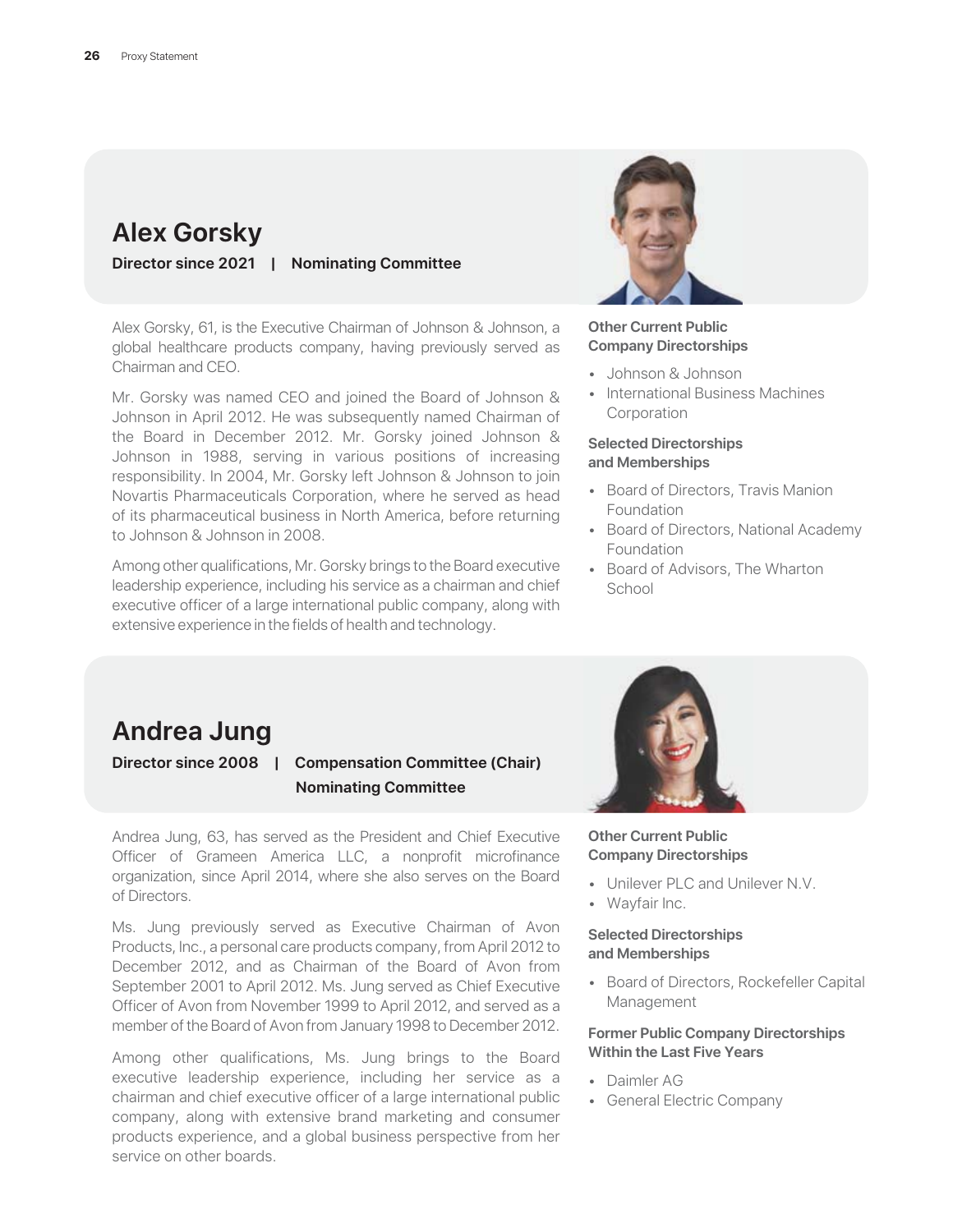### **Monica Lozano**

**Director since 2021 | Audit Committee**

Monica Lozano, 65, has served as the President and Chief Executive Officer of The College Futures Foundation, a charitable foundation working to increase the rate of college graduation for low-income California students, since December 2017.

Ms. Lozano previously served as Chair of the Board of Directors of U.S. Hispanic Media, Inc., the parent company of ImpreMedia, LLC, a Hispanic news and information company, from June 2014 to January 2016. Ms. Lozano previously served as Chair and Chief Executive Officer of ImpreMedia, LLC from 2010 to 2014.

Among other qualifications, Ms. Lozano brings to the Board executive leadership experience, including her service as a board chair and chief executive officer, experience in operations, strategic planning and marketing, and a global business perspective from her service on other boards.



#### **Other Current Public Company Directorships**

- Bank of America Corporation
- Target Corporation

#### **Selected Directorships and Memberships**

- Board of Directors, Weingart Foundation
- Member, American Academy of Arts and Sciences

### **Ron Sugar**

**Director since 2010 | Audit Committee (Chair)**

Ron Sugar, 73, is the retired Chairman of the Board and Chief Executive Officer of Northrop Grumman Corporation, a global security company. Dr. Sugar served in this role from April 2003 to June 2010 and served as President and Chief Operating Officer from 2001 to 2003. Previous to Northrop Grumman, he held executive positions at Litton Industries and TRW Inc., where he served as Chief Financial Officer.

Among other qualifications, Dr. Sugar brings to the Board executive leadership experience as a chairman and chief executive officer of a large international public company, financial expertise as a former chief financial officer, understanding of advanced technology, experience with government relations and public policy, and a global business perspective from his service on other boards.



#### **Other Current Public Company Directorships**

- Amgen Inc.
- Chevron Corporation
- Uber Technologies, Inc.

#### **Selected Directorships and Memberships**

- Member, National Academy of Engineering
- Board of Trustees, University of Southern California
- Board of Directors, Los Angeles Philharmonic Association

#### **Former Public Company Directorships Within the Last Five Years**

• Air Lease Corporation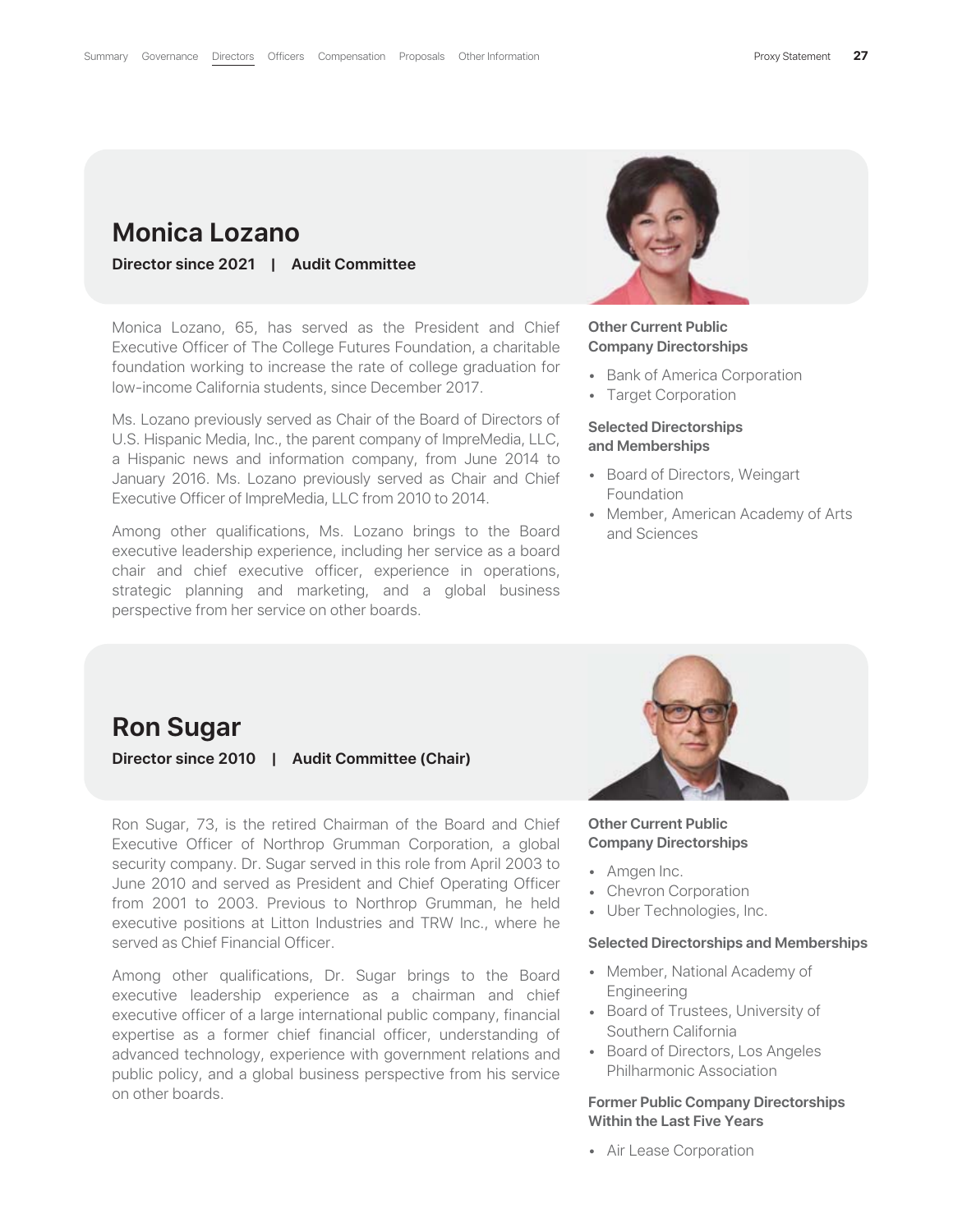### **Sue Wagner**

**Director since 2014 | Nominating Committee (Chair) Audit Committee**

Sue Wagner, 60, is a co-founder of BlackRock, Inc., an asset management company. Ms. Wagner served as BlackRock's Vice Chairman from January 2006 until her retirement in July 2012, and also served as a member of BlackRock's Global Executive Committee and Global Operating Committee. During her tenure at BlackRock, Ms. Wagner served as BlackRock's Chief Operating Officer and Head of Corporate Strategy, and led the alternative investments and international client businesses.

Among other qualifications, Ms. Wagner brings to the Board operational experience, including her service as chief operating officer of a large multinational public company, along with extensive financial expertise and experience in the highly regulated financial services industry, and a global business perspective from her tenure at BlackRock, as well as her service on other boards.



**Other Current Public Company Directorships**

- BlackRock, Inc.
- Swiss Re
- Samsara Inc.

#### **Selected Directorships and Memberships**

- Board of Directors, Color Health, Inc.
- Board of Trustees, Wellesley College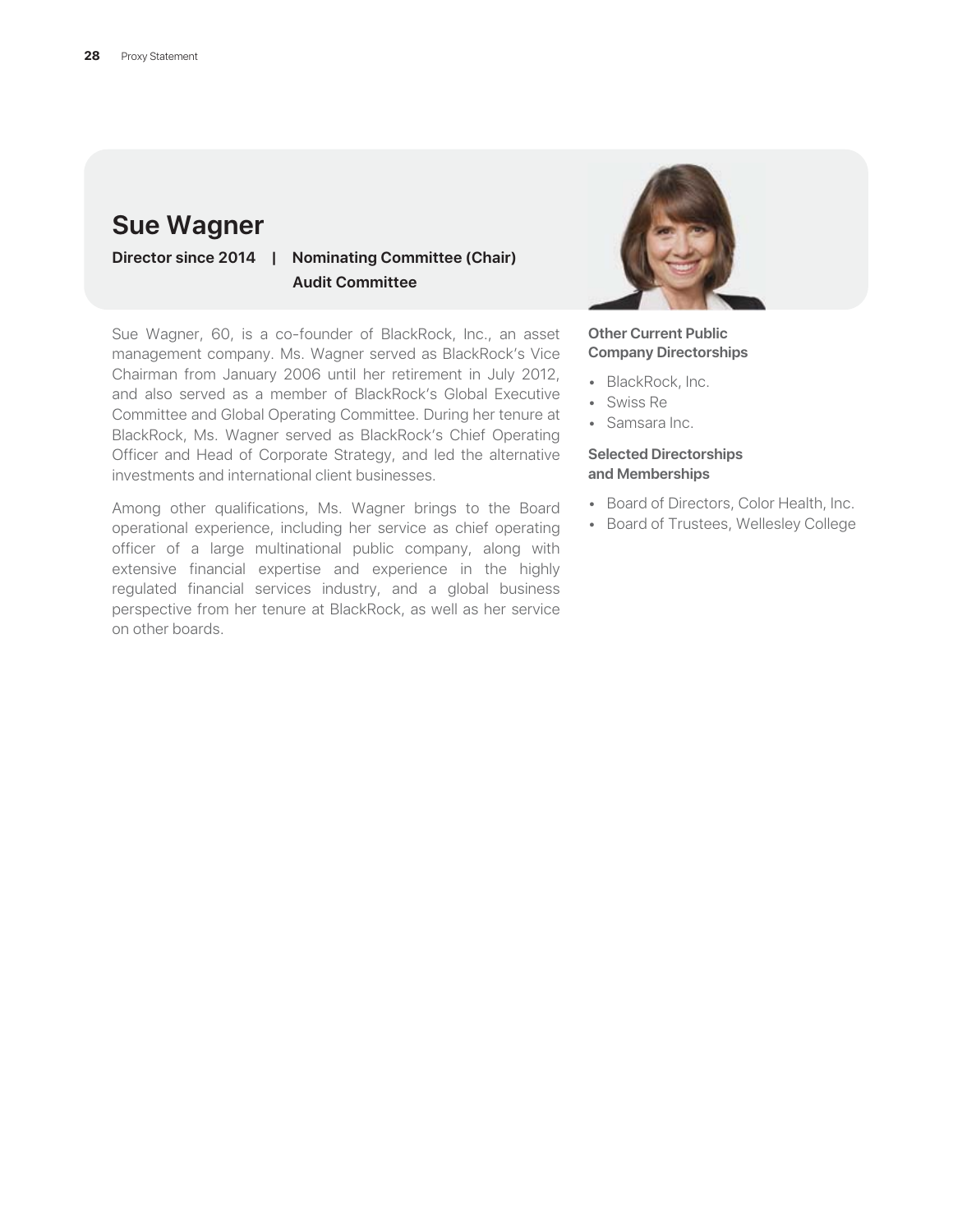# **Compensation of Directors**

Members of the Board who are not Apple employees ("Non-Employee Directors") receive compensation for their service. As an Apple employee, Mr. Cook, our CEO, does not receive compensation for his service as a Board member. The Compensation Committee annually reviews the total compensation of our Non-Employee Directors and each element of our Non-Employee Director compensation program. As part of this process, the Compensation Committee evaluates market data provided by its independent compensation consultant, Pay Governance LLC ("Pay Governance"), and makes a recommendation to the Board. The Board determines the form and amount of Non-Employee Director compensation after reviewing the Compensation Committee's recommendation. The Apple Inc. Non-Employee Director Stock Plan ("Director Stock Plan") provides for an annual limit of \$1.5 million for all compensation paid to a Non-Employee Director.

**Cash Retainers.** Our Non-Employee Directors receive an annual cash retainer of \$100,000. In 2021, the Chairman of the Board, Dr. Levinson, received an additional cash retainer of \$200,000; the Chair of the Audit Committee, Dr. Sugar, received an additional cash retainer of \$35,000; the Chair of the Compensation Committee, Ms. Jung, received an additional cash retainer of \$30,000; and the Chair of the Nominating Committee, Ms. Wagner, received an additional cash retainer of \$25,000. All retainers are paid in quarterly installments.

**Equity-Based Awards.** A substantial portion of each Non-Employee Director's annual retainer is in the form of equity awards. Under the Director Stock Plan, Non-Employee Directors are granted restricted stock units ("RSUs") on the date of each annual meeting of shareholders (each, an "Annual Director Award"). All Annual Director Awards vest on February 1 of the following year, subject to continued service on the Board through the vesting date. For 2021, the number of RSUs underlying each Annual Director Award was determined by dividing \$250,000 by the per share closing price of Apple's common stock on the date of grant.

A Non-Employee Director who is newly appointed to the Board other than in connection with an annual meeting of shareholders will receive a grant of RSUs upon appointment (an "Initial Director Award"), except that a Non-Employee Director who first joins the Board on or after February 1 of a particular year and prior to the annual meeting for that year, or a director who was an employee of Apple immediately prior to first becoming a Non-Employee Director, will not receive an Initial Director Award. The number of RSUs subject to each Initial Director Award is determined in the same manner as described above for Annual Director Awards, but the award is pro-rated based on the portion of the period that has passed since the last annual meeting. Initial Director Awards are scheduled to vest on the next February 1 following the grant of the award.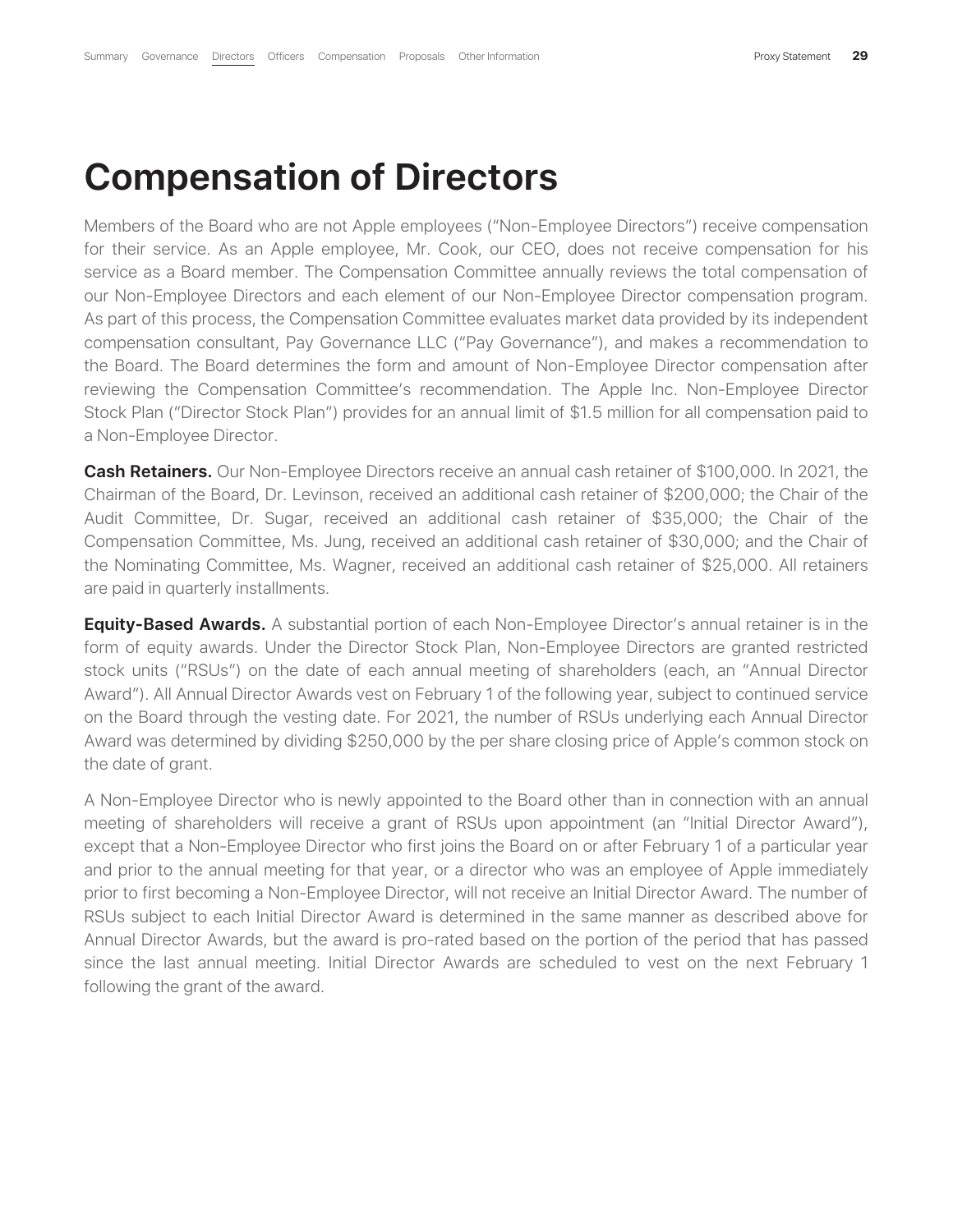Each RSU granted under the Director Stock Plan will be credited with an amount equal to any ordinary dividend paid by Apple, multiplied by the total number of RSUs subject to the award that are outstanding immediately prior to the record date for such dividend. The amounts credited to each RSU are referred to as "dividend equivalents." Any dividend equivalents credited to RSUs granted under the Director Stock Plan will be subject to the same vesting, payment, and other terms and conditions as the RSUs to which the dividend equivalents relate. The dividend equivalents are meant to treat the RSU award holders consistently with shareholders.

**Equipment and Matching Gifts Programs.** Apple has an equipment program for the Board under which each Non-Employee Director is eligible to receive, upon request and free of charge, one of each new product introduced by Apple, and is eligible to purchase additional equipment at a discount. Additionally, each Non-Employee Director is eligible to participate in Apple's matching gifts program to the same extent as Apple employees.

**Deferred Compensation Plan.** We adopted the Apple Inc. Deferred Compensation Plan ("Deferred Compensation Plan") in 2018, effective for deferrals beginning in 2019. The Deferred Compensation Plan allows eligible participants, including our Non-Employee Directors, to defer a portion of their eligible compensation, subject to the terms of the Deferred Compensation Plan. The Deferred Compensation Plan is unfunded and unsecured. We do not provide any matching contributions under the Deferred Compensation Plan or allow for deferral of RSUs. None of our Non-Employee Directors participated in the Deferred Compensation Plan in 2021.

**Stock Ownership Guidelines.** Apple has stock ownership guidelines for our CEO, executive officers, and Non-Employee Directors. Under the guidelines, each Non-Employee Director is expected, within five years after the individual first becomes subject to the guidelines, to own shares of Apple's common stock that have a value equal to five times their annual cash retainer for serving as a director. Shares may be owned directly by the individual, owned jointly with, or separately by, the individual's spouse, or held in trust for the benefit of the individual, the individual's spouse, or the individual's children. Other than Ms. Lozano and Mr. Gorsky, who joined the Board in calendar year 2021, each Non-Employee Director currently owns shares of Apple's common stock that have a value at least equal to five times their annual cash retainer.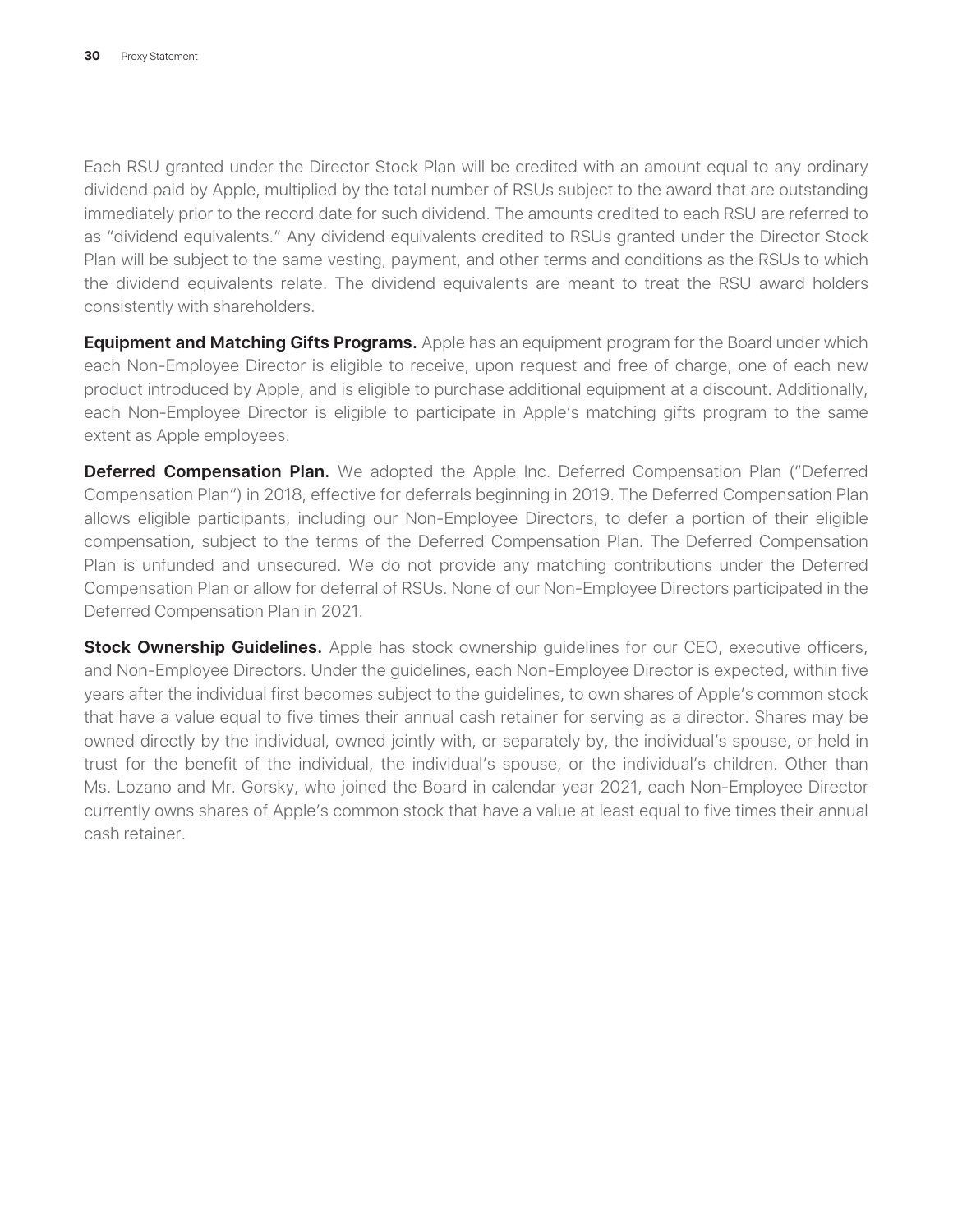### **Director Compensation—2021**

The following table shows information regarding the compensation earned or paid during 2021 to Non-Employee Directors who served on the Board during the year. Mr. Cook's compensation is shown in the table entitled "Summary Compensation Table—2021, 2020, and 2019" and the related tables under the section entitled "Executive Compensation." Ms. Lozano joined the Board in January 2021, and Mr. Gorsky joined in November 2021 after the end of the fiscal year.

| <b>Name</b>          | <b>Fees Earned or</b><br><b>Paid in Cash</b><br>$($ \$) | <b>Stock</b><br>Awards<br>$($ \$)(1) | <b>All Other</b><br><b>Compensation</b><br>$($ \$) $(2)$ | <b>Total</b><br>$($ \$) |
|----------------------|---------------------------------------------------------|--------------------------------------|----------------------------------------------------------|-------------------------|
| <b>James Bell</b>    | 100,000                                                 | 249,958                              | 3,694                                                    | 353,652                 |
| <b>Al Gore</b>       | 100,000                                                 | 249,958                              | 12,178                                                   | 362,136                 |
| Andrea Jung          | 130,000                                                 | 249,958                              | 12,424                                                   | 392,382                 |
| <b>Art Levinson</b>  | 300,000                                                 | 249,958                              | 6,798                                                    | 556,756                 |
| <b>Monica Lozano</b> | 75,000                                                  | 286,322                              | 7,583                                                    | 368,905                 |
| <b>Ron Sugar</b>     | 135,000                                                 | 249,958                              | 15,187                                                   | 400,145                 |
| <b>Sue Wagner</b>    | 125,000                                                 | 249,958                              | 4,079                                                    | 379,037                 |

(1) In accordance with SEC rules, the amounts shown reflect the aggregate grant date fair value of stock awards granted to Non-Employee Directors during 2021, computed in accordance with Financial Accounting Standards Board Accounting Standards Codification Topic 718 ("FASB ASC 718"). The grant date fair value for RSUs is measured based on the closing price of Apple's common stock on the date of grant. See Note 1—Summary of Significant Accounting Policies found in Part II, Item 8, "Financial Statements and Supplementary Data" in the Notes to Consolidated Financial Statements in our Annual Report on Form 10-K for the year ended September 25, 2021. Ms. Lozano received a pro-rated Initial Director Award of 281 RSUs on January 4, 2021, the effective date of her appointment to the Board, with a grant date fair value for each RSU of \$129.41, which vested on February 1, 2021. Each Non-Employee Director serving on February 23, 2021 received an Annual Director Award of 1,986 RSUs with a grant date fair value for each RSU of \$125.86. Each Non-Employee Director serving on the Board as of September 25, 2021 held 1,986 RSUs.

(2) The amounts shown reflect the value of one or more products received under the Board's equipment program during the fiscal year. The amounts also include matching charitable contributions for Ms. Jung and Dr. Sugar under Apple's matching gifts program of \$10,000 each.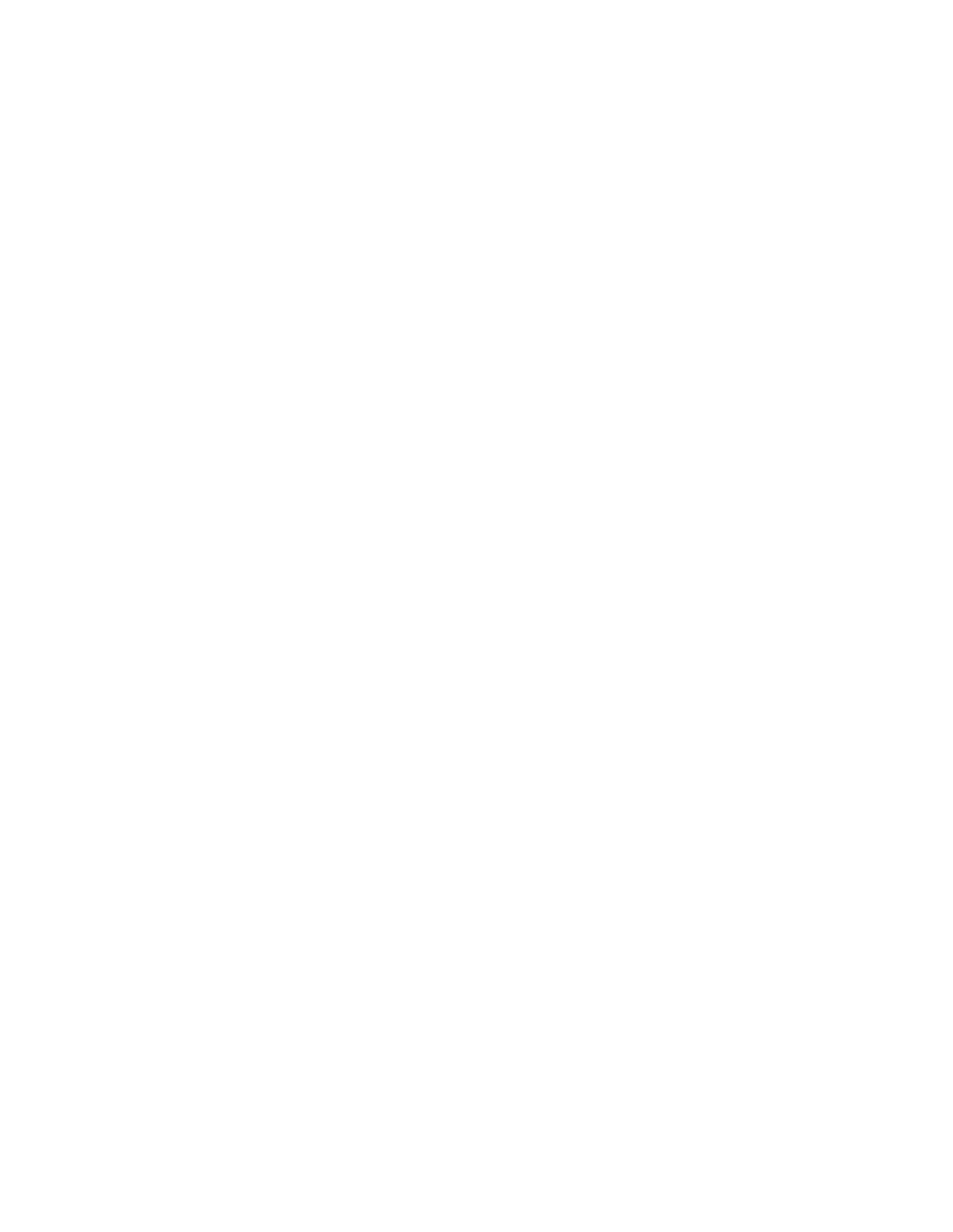# **Executive Officers**

This section describes the business experience of our executive officers, other than Mr. Cook, whose biography can be found on page 24.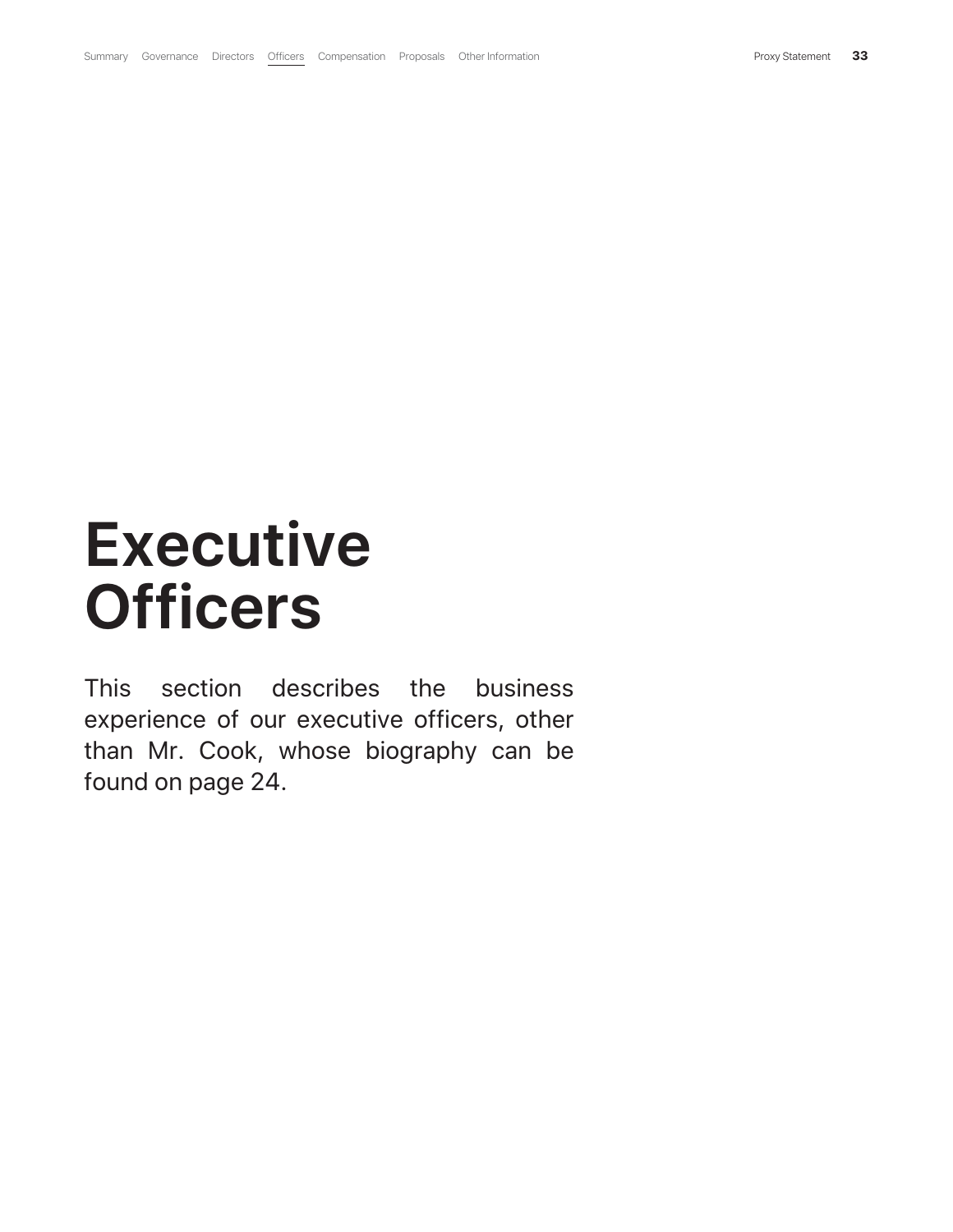#### **Kate Adams**

Senior Vice President, General Counsel and Secretary

Ms. Adams, 57, oversees all legal matters, including corporate governance, intellectual property, litigation, compliance, global security, and privacy.

Kate joined Apple as General Counsel in November 2017. Prior to joining Apple, Kate served as General Counsel of Honeywell International Inc., a diversified technology and manufacturing company, from September 2008. Prior to joining Honeywell in 2003, Kate was a partner at the law firm of Sidley Austin LLP.

#### **Luca Maestri**

Senior Vice President, Chief Financial Officer

Mr. Maestri, 58, oversees Apple's accounting, business support, financial planning and analysis, treasury, real estate, investor relations, internal audit, and tax functions.

Luca joined Apple in March 2013 and assumed his current position in May 2014, after previously serving as Apple's Vice President and Corporate Controller. Prior to joining Apple, Luca was Executive Vice President, Chief Financial Officer of Xerox Corporation, a business services and technology company, from February 2011 to February 2013; Chief Financial Officer at Nokia Siemens Networks; and had a 20-year career with General Motors Corporation, including serving as Chief Financial Officer of GM Europe and GM Brazil.

#### **Deirdre O'Brien**

Senior Vice President, Retail + People

Ms. O'Brien, 55, oversees Apple's retail and online teams, and Apple's People team. As the leader of Apple's retail and online teams, Deirdre supports their work to enrich the lives of millions of Apple customers every year. In her role leading the People team, Deirdre works to help Apple connect, develop, and care for its employees—and to help those employees do the best work of their lives.

Deirdre joined Apple in July 1988 and assumed her current position in February 2019. Deirdre's previous positions with Apple include Vice President, People and Vice President, Operations.

### **Jeff Williams**

Chief Operating Officer

Mr. Williams, 58, oversees Apple's entire worldwide operations, as well as customer service and support. He leads Apple's renowned design team and the software and hardware engineering for Apple Watch. Mr. Williams also drives the company's health initiatives.

Jeff joined Apple in June 1998 and assumed his current position in December 2015. Jeff's previous positions with Apple include Senior Vice President, Operations and Head of Worldwide Procurement. Prior to joining Apple, Jeff worked in a number of operations and engineering roles at IBM from 1985 to 1998.







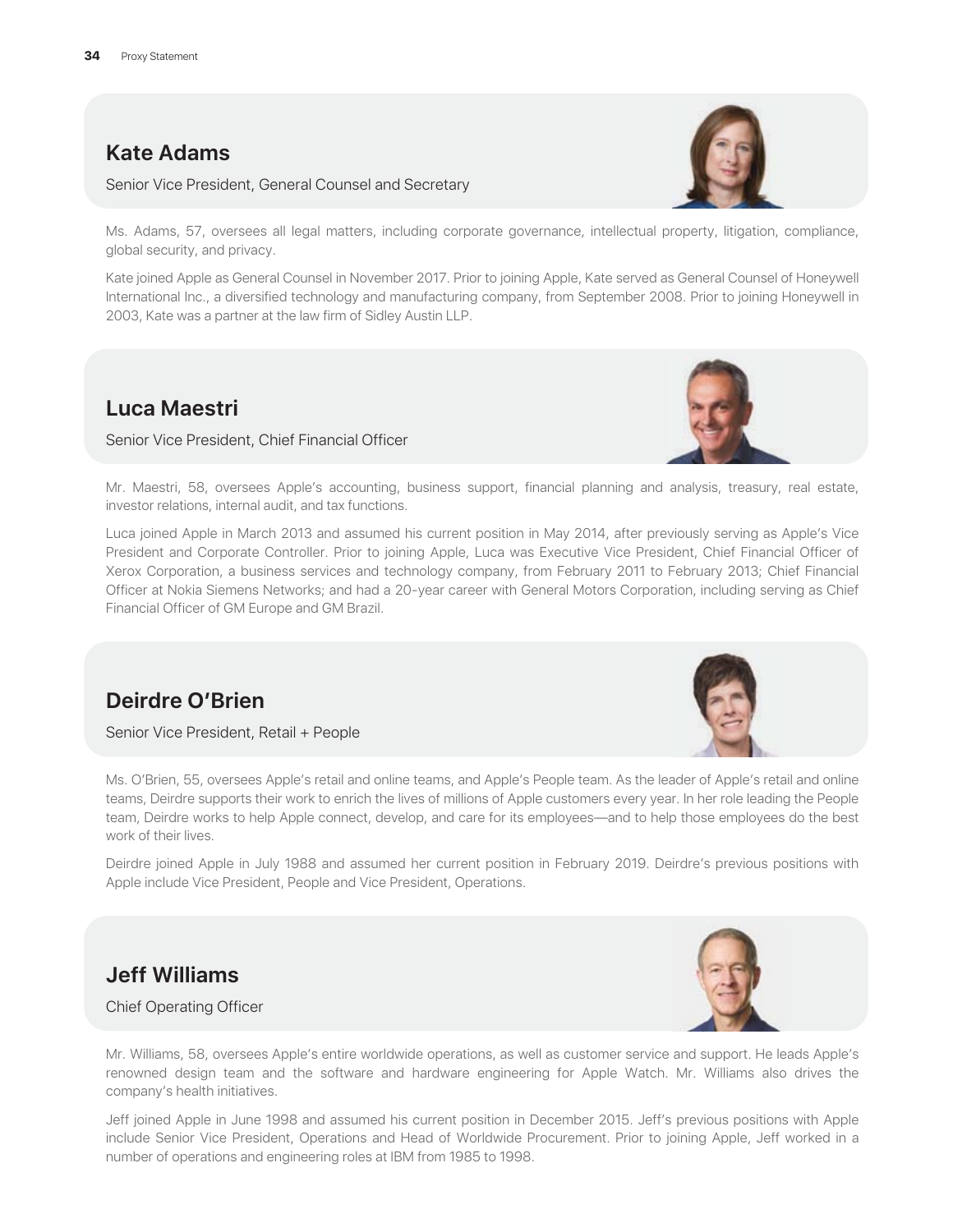# **Executive Compensation**

This section describes the compensation program for our named executive officers and includes the required executive compensation tables.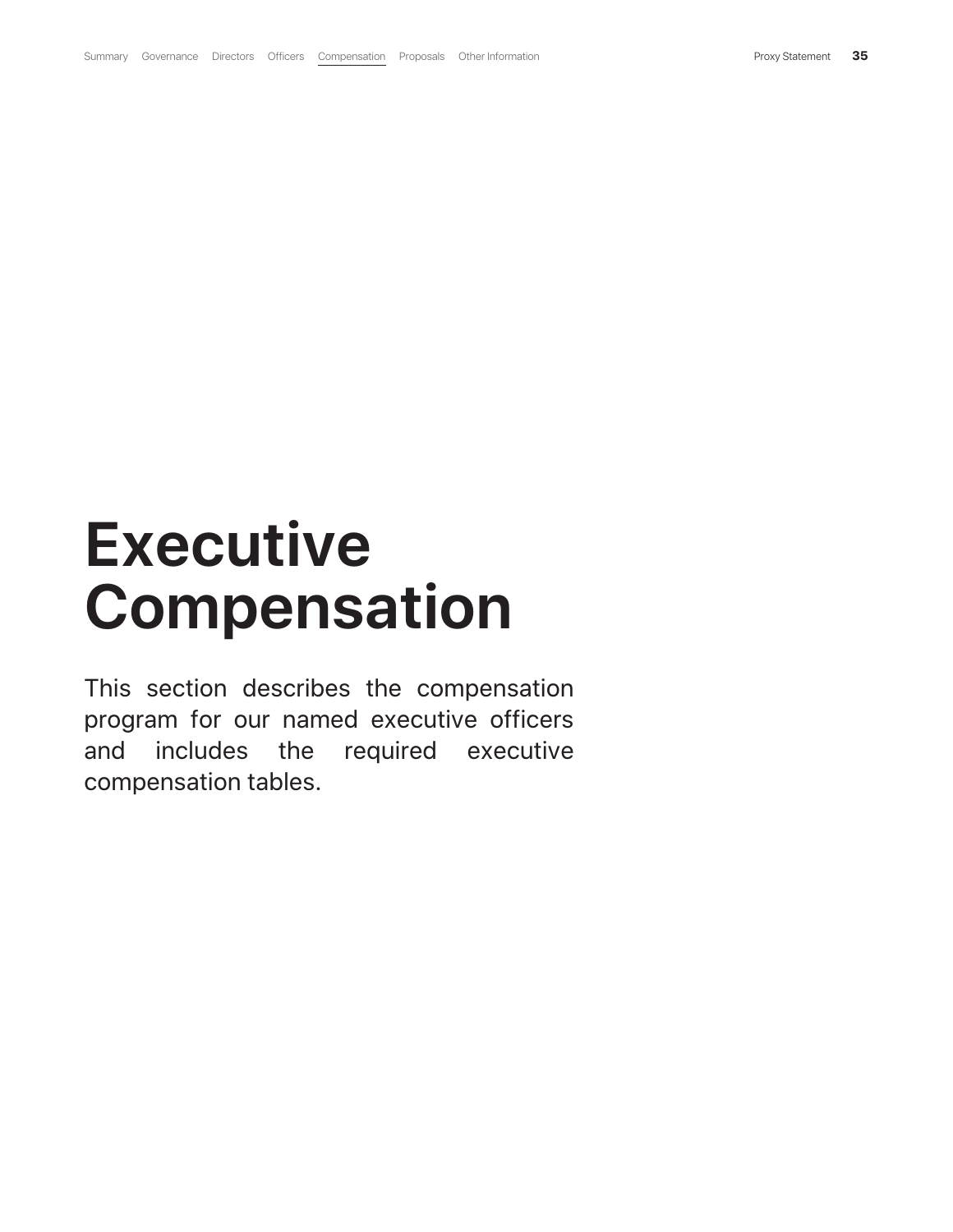# **Compensation Discussion and Analysis**

Apple delivered outstanding results for our shareholders in 2021. We reported an all-time record of \$365.8 billion in net sales and \$108.9 billion in operating income, representing 33% and 64% year-over-year increases, respectively. Our product net sales grew 35% year-over-year with an all-time product net sales record of \$297.4 billion. Our services business grew 27% year-over-year with an all-time services net sales record of \$68.4 billion. We also continued to advance each of our values and key community initiatives, including expanding our Racial Equity and Justice Initiative and education initiatives and taking new strides toward reaching our 2030 carbon neutral goal across our entire business, manufacturing supply chain, and product life cycle.

In 2021, we also marked the tenth anniversary of Tim Cook's leadership as CEO. It has been a remarkable decade for Apple, and in 2021 Mr. Cook was granted an equity award for the first time since he was promoted to the CEO role in 2011. As discussed in more detail below, the 2021 RSU award granted to Mr. Cook is better aligned with the performance-based and time-based RSUs awarded to our other named executive officers and provides substantial equity incentives aligned with the interests of our shareholders.

The Compensation Committee believes that the 2021 compensation of our named executive officers is commensurate with Apple's size, performance and profitability, the significant scope of their roles and responsibilities, and their strong values-driven leadership. Our executive compensation program is straightforward, consistent, and effective. While remaining true to our guiding principles and sound compensation policies and practices, our program also has the flexibility to incorporate feedback and evolving compensation practices that are important to us and our shareholders, such as the addition of a modifier based on Apple values and key community initiatives in our short-term cash incentive program.

This Compensation Discussion and Analysis explains the guiding principles, policies and practices upon which our executive compensation program is based and the compensation paid to our named executive officers for 2021.

# **Guiding Principles**

## **Team-Based Approach**

We apply a team-based approach to the compensation of our named executive officers with internal pay equity as a primary consideration.

## **Performance Expectations**

We establish clear, quantitative financial goals and values-driven performance expectations focused on Apple's overall success and impact.

## **Emphasis on Long-Term Equity Incentives**

We emphasize long-term performance, retention, and alignment between the interests of our named executive officers and those of our shareholders by significantly weighting our named executive officers' compensation toward longterm equity incentives.

#### **Our 2021 Named Executive Officers**

#### **Tim Cook**

Chief Executive Officer

#### **Luca Maestri**

Senior Vice President, Chief Financial Officer

#### **Kate Adams**

Senior Vice President, General Counsel and Secretary

#### **Deirdre O'Brien**

Senior Vice President, Retail + People

#### **Jeff Williams**

Chief Operating Officer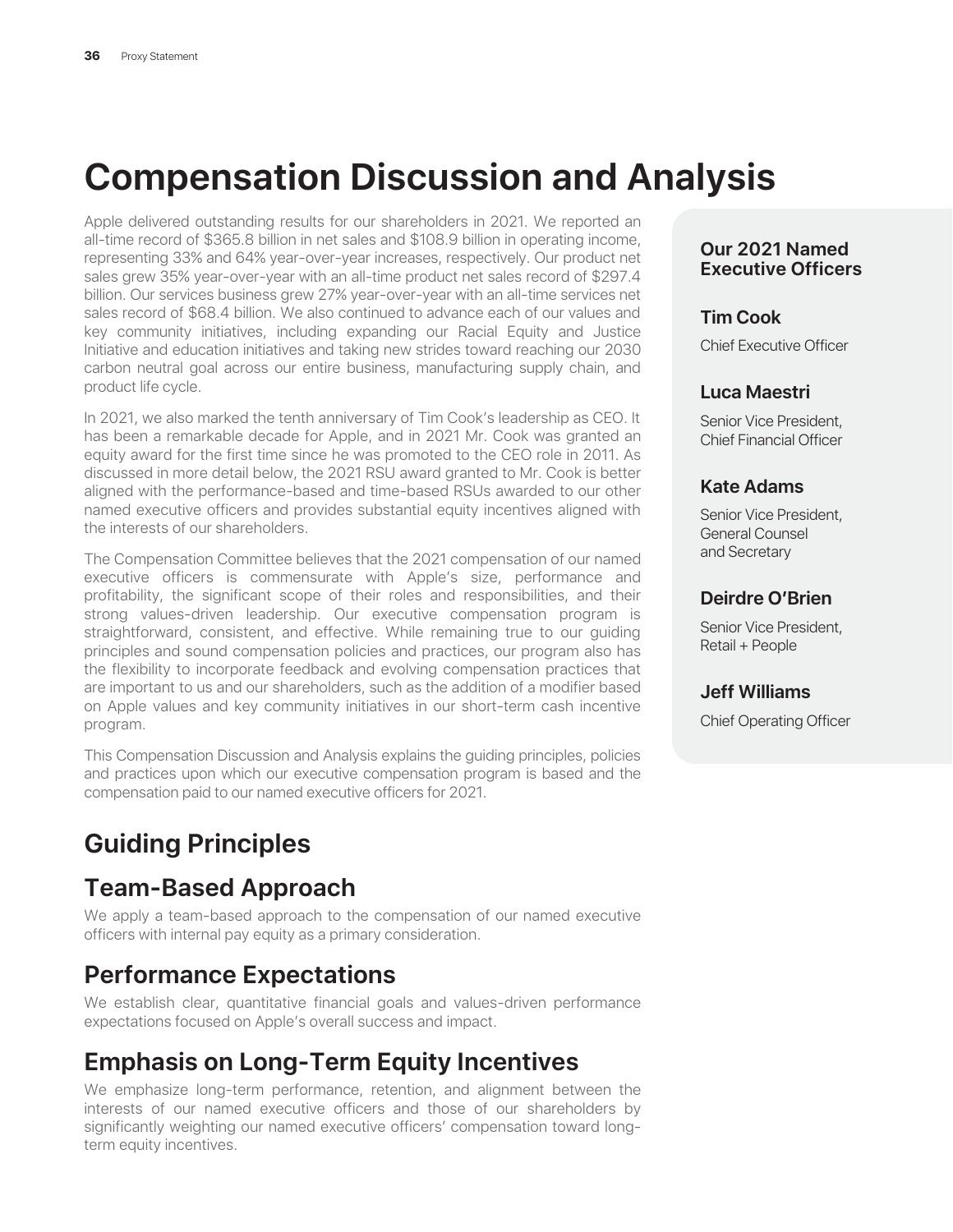# **Executive Compensation Policies and Practices**

We are committed to sound executive compensation policies and practices, as highlighted in the following table.

| <b>Prohibition on</b><br>hedging, pledging,<br>and short sales | We prohibit short sales, transactions in derivatives, hedging, and pledging of Apple<br>securities by our named executive officers.                                                                                                                               |
|----------------------------------------------------------------|-------------------------------------------------------------------------------------------------------------------------------------------------------------------------------------------------------------------------------------------------------------------|
| <b>Stock ownership</b><br>guidelines                           | We have robust stock ownership guidelines for our named executive officers, including<br>a 10 times annual base salary requirement for our CEO.                                                                                                                   |
| Compensation<br>clawback policy                                | Our compensation clawback policy allows us to recover annual cash incentives, equity<br>awards, or other amounts that may be paid in respect of awards in the event of certain<br>events, including acts of misconduct by our named executive officers.           |
| No repricing                                                   | We do not allow repricing of stock options without shareholder approval.                                                                                                                                                                                          |
| No change of<br>control payments                               | We do not provide change of control payments or gross-ups of related excise taxes.                                                                                                                                                                                |
| <b>Vesting</b><br>requirements<br>for dividend<br>equivalents  | Dividend equivalents will not be paid unless the vesting and performance conditions for<br>the RSUs, to which the rights attach, are met.                                                                                                                         |
| At-will employment                                             | We employ our named executive officers at-will; our named executive officers do not<br>have employment contracts.                                                                                                                                                 |
| No pension or<br>other supplemental<br>benefits                | We do not provide pensions or supplemental executive health or insurance benefits.                                                                                                                                                                                |
| No significant<br>perquisites                                  | We do not provide significant perquisites to our named executive officers. For security<br>and efficiency purposes, Mr. Cook is provided personal security services and is required<br>by the Board to use private aircraft for all business and personal travel. |
| Annual<br>compensation risk<br>assessment                      | The Compensation Committee oversees an annual risk assessment of our<br>compensation program.                                                                                                                                                                     |
| Independent<br>compensation<br>consultant                      | The Compensation Committee has directly retained an independent compensation<br>consultant that performs no services for Apple other than services for the<br>Compensation Committee.                                                                             |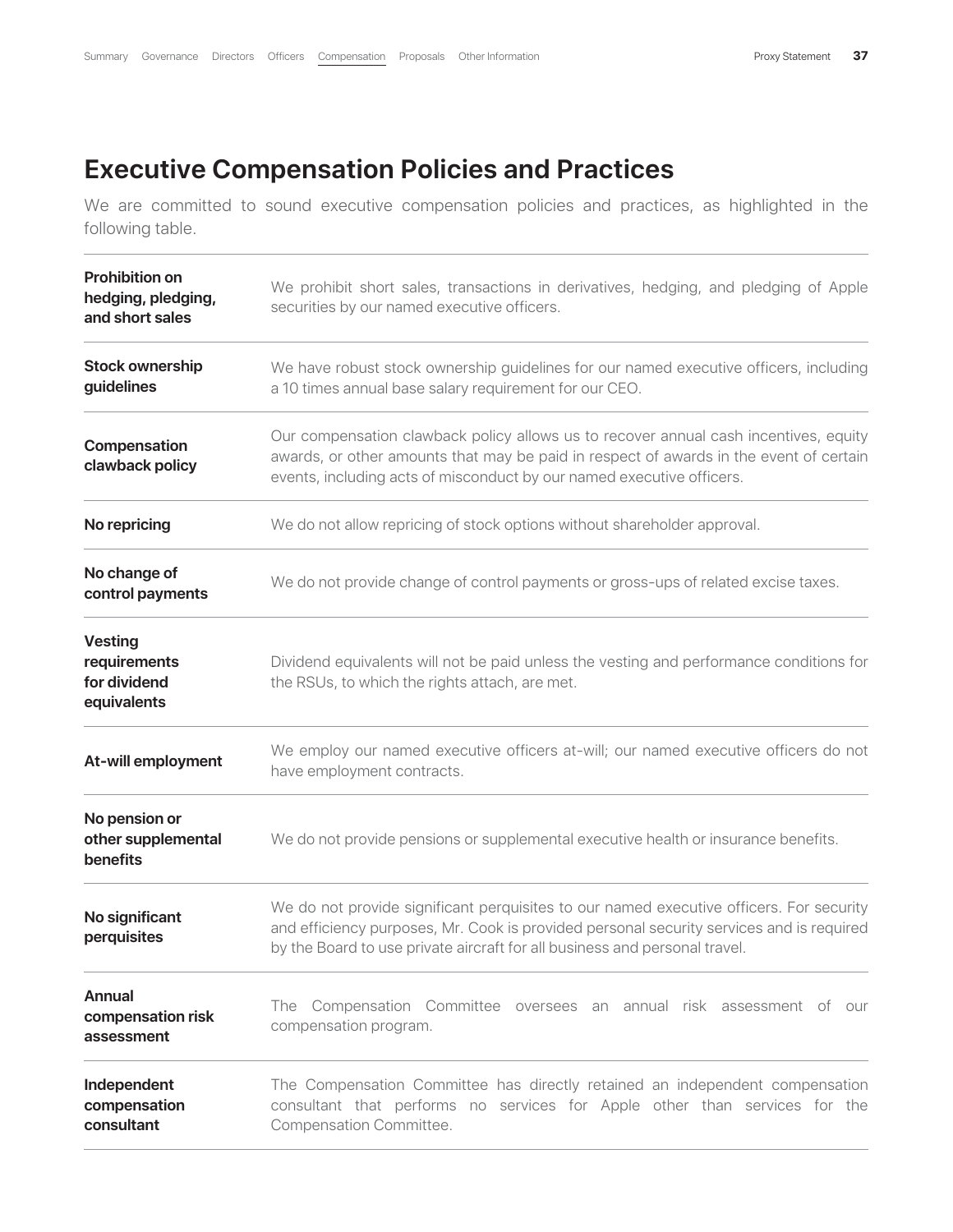# **2021 Named Executive Officer Compensation**

Our executive compensation program is designed to motivate and reward outstanding performance in a straightforward, consistent, and effective way, commensurate with Apple's size, performance, and profitability. The compensation of our named executive officers has three basic components: annual base salary, annual cash incentive, and long-term equity awards.

# **Annual Base Salary**

Base salary is a customary, fixed element of compensation intended to attract and retain executives. When setting the annual base salaries of our named executive officers, the Compensation Committee considers market data provided by its independent compensation consultant, internal pay equity, and Apple's financial performance and size relative to peer companies.

The annual base salaries for our named executive officers did not change for 2021.

# **Annual Cash Incentive**

Our annual cash incentive program is a performance-based, at-risk component of our named executive officers' compensation. Variable payouts are designed to motivate our named executive officers to deliver strong annual financial results, while advancing Apple values and key community initiatives.

The financial performance measures and payout opportunities under the annual incentive program did not change for 2021, although the design of the program was enhanced to include a modifier based on Apple values and key community initiatives ("ESG Modifier"), as described below.

#### **2021 Financial Performance Measures and Payout Opportunities**

As in prior years, the Compensation Committee chose net sales and operating income, calculated in accordance with generally accepted accounting principles, as the financial performance measures for the 2021 annual cash incentive program. Net sales and operating income continue to reflect commonly recognized key measures of overall company performance and profitability and are drivers of shareholder value creation.

Payouts for our named executive officers under the annual cash incentive program are first determined quantitatively based on an equal weighting of the net sales and operating income performance measures at threshold, target, and maximum performance goal levels. When setting these goals, the Compensation Committee considers factors relevant to the current fiscal year. Financial results from prior years may be used as a reference point, but the Compensation Committee focuses on setting annual goals that reflect current business conditions and expectations and will result in an appropriate pay for performance outcome for the specific fiscal year.

The target payout opportunity for each of the net sales and operating income performance measures is 100% of each named executive officer's annual base salary. If the threshold performance level is reached for a financial performance measure, the total payout opportunity for that financial performance measure is 50% of the target payout opportunity. If the maximum performance level is reached for a financial performance measure, the total payout opportunity for that financial performance measure is capped at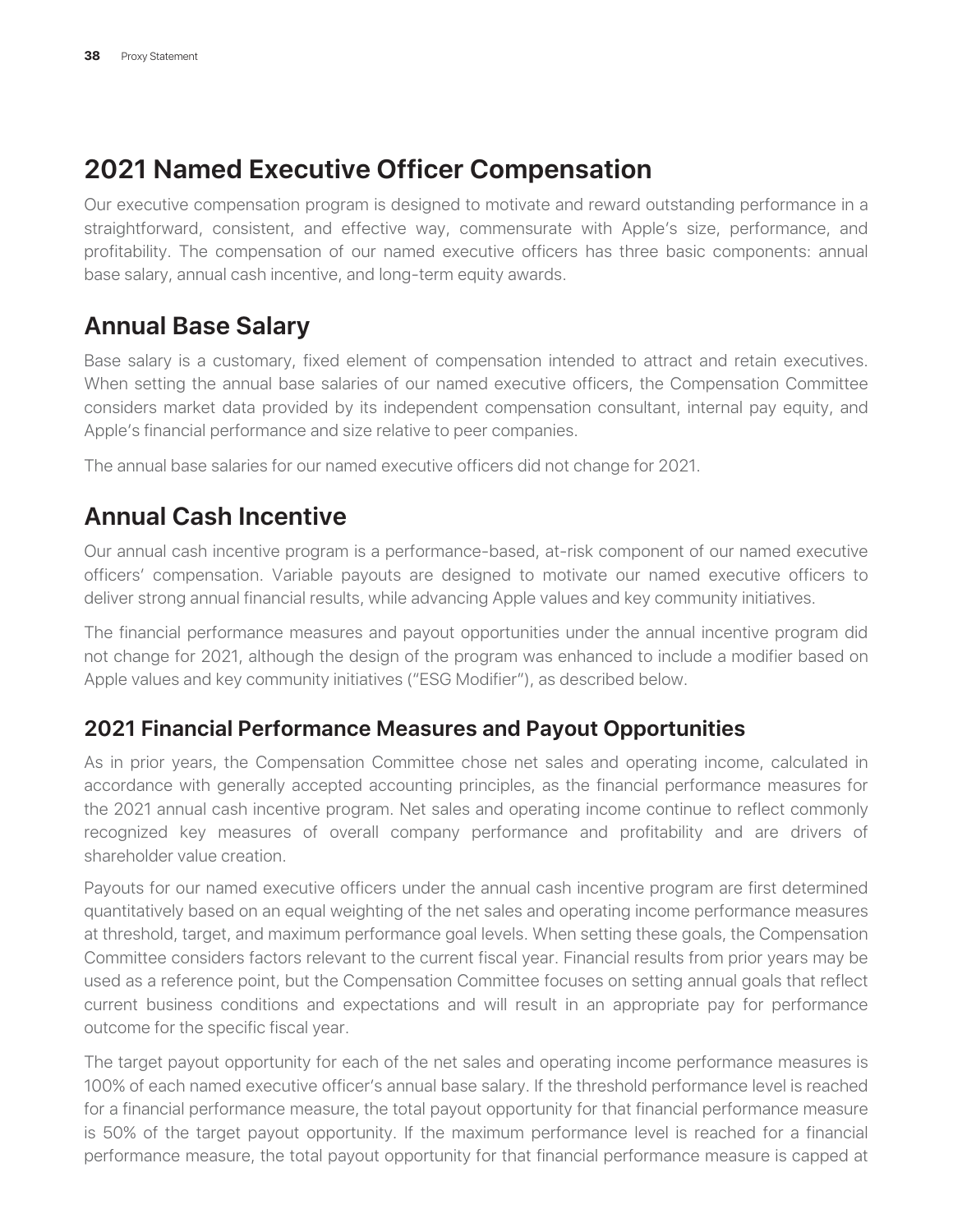200% of the target payout opportunity. If the threshold goal is not achieved for a financial performance measure, there is no payout for that financial performance measure. Payouts for our named executive officers under the annual cash incentive program are linearly interpolated for achievement between threshold, target, and maximum performance goal levels.

For 2021, the Compensation Committee considered the likelihood of a range of business scenarios and results that could impact net sales and operating income, including the ongoing uncertainty related to the COVID-19 pandemic and related business conditions, a complex macro-economic and socio-political environment, and the alignment between appropriate payout opportunities and strong financial results at threshold, target, and maximum performance goal levels. The Compensation Committee set rigorous net sales and operating income goals for 2021 that required year-over-year growth at each payout opportunity. Specifically, our 2021 threshold net sales and operating income goals were both above the prior year's results, while our 2021 net sales and operating income target goals required significant yearover-year growth.



#### **2021 Financial Performance Goals and Results**

For 2021 we reported net sales of \$365.8 billion and operating income of \$108.9 billion, representing a year-over-year increase of 33% and 64%, respectively. These results significantly exceeded the maximum goals for each of the financial performance measures.

#### **ESG Modifier**

Beginning in 2021, the Compensation Committee incorporated the ESG Modifier into the annual cash incentive program. The ESG Modifier is based on a holistic evaluation by the Compensation Committee of key accomplishments and actions taken during the year to advance our Apple values: accessibility, education, environment, inclusion and diversity, privacy, and supplier responsibility, and key community initiatives. The Compensation Committee may choose to apply the ESG Modifier to adjust the payout amounts upwards or downwards by up to 10% or determine not to make any adjustments. The Compensation Committee will not apply the ESG Modifier to increase an annual cash incentive payout above the overall cap of 200% of the total target payout opportunity under the program.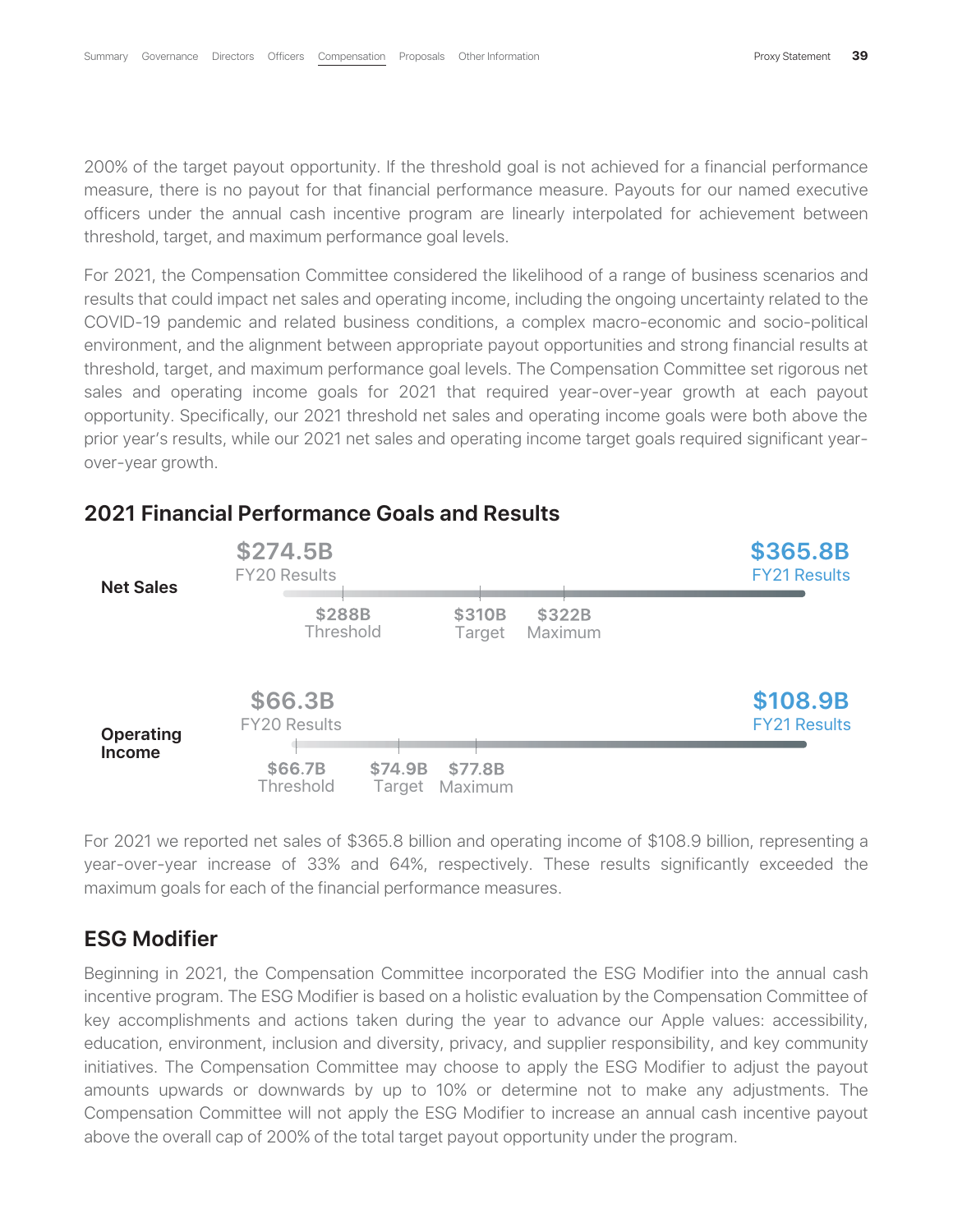The Compensation Committee chose Apple values and key community initiatives as the basis for the ESG Modifier because they represent long-standing, business-relevant environmental, social, and governance principles that reflect Apple's commitment to promoting values-driven leadership.

#### **2021 Annual Cash Incentive Payouts**

Our 2021 net sales and operating income results significantly exceeded the maximum goals set under the annual cash incentive program resulting in a maximum payout for each of our named executive officers equal to 200% of the total target payout opportunity.

Before approving the annual cash incentive payouts, the Compensation Committee reviewed with management the actions and key highlights for 2021 representing progress for each of the Apple values and key community initiatives. The review incorporated an extensive environmental, social, and governance scorecard of qualitative and quantitative actions and measures relevant to the fiscal year and a discussion of continuing areas of opportunity. For example, the Compensation Committee considered the significant commitments and efforts made during 2021 in connection with Apple's Racial Equity and Justice Initiative, the meaningful actions being taken to build more diverse representation across every part of the business, new strides toward reaching our 2030 carbon neutral goal across our entire business, manufacturing supply chain, and product life cycle, and innovations designed to protect people's privacy such as app tracking transparency and privacy nutrition labels.

The Compensation Committee previously determined it will not apply the ESG Modifier to increase a payout above the maximum payout opportunity for 2021 and approved annual cash incentive payouts equal to the maximum 200% of the total target payout opportunity for each of our named executive officers. No adjustment was made based on the ESG Modifier and the Compensation Committee did not exercise its discretion to reduce any named executive officer's annual cash incentive payout based on Apple's performance or the Compensation Committee's subjective assessment of each individual named executive officer's overall performance.

# **Long-Term Equity Awards**

We pay for performance and manage Apple for the long-term. Consistent with this approach and our guiding compensation principles, the majority of our named executive officers' annual compensation is provided in the form of long-term equity incentives that emphasize long-term shareholder value creation and the retention of a strong executive leadership team through a balanced mix of performance-based and time-based RSU awards.

#### **Performance-Based RSUs**

RSU awards with performance-based vesting are a substantial, at-risk component of our named executive officers' compensation tied to Apple's long-term performance. The number of performancebased RSUs that vest depends entirely on Apple's total shareholder return relative to the other companies in the S&P 500 ("Relative TSR") for the applicable performance period. To earn a target award, Apple must achieve performance at the 55th percentile of the S&P 500. The Compensation Committee chose Relative TSR as it continues to be an objective and meaningful metric to evaluate our performance against the performance of other large companies and to align the interests of our named executive officers with the interests of our shareholders in creating long-term value.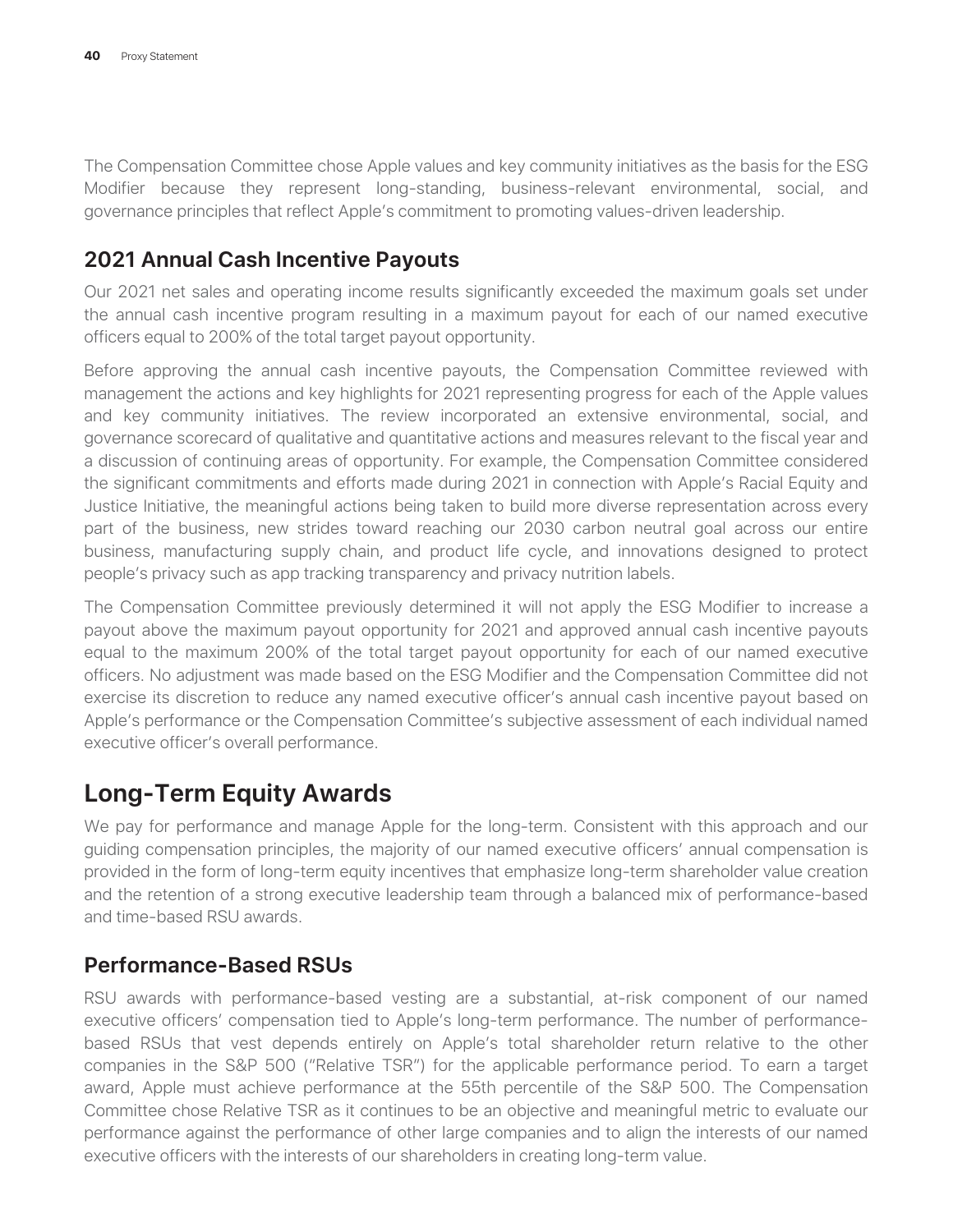We measure Relative TSR for the applicable performance period based on the change in each company's stock price during that period, taking into account any dividends paid during that period, which are assumed to be reinvested in the stock. A 20-trading-day averaging period is used to determine the beginning and ending stock price values used to calculate the total shareholder return of Apple and the other companies in the S&P 500. This averaging period mitigates the impact on the long-term Relative TSR results of one-day or short-term stock price fluctuations at the beginning or end of the performance period. The change in stock price value from the beginning to the end of the period is divided by the beginning stock price value to determine TSR.

#### **Time-Based RSUs**

RSU awards with time-based vesting align the interests of our named executive officers with the interests of our shareholders by promoting the stability and retention of a high-performing executive team over the longer term. Vesting schedules for time-based awards are generally longer than typical peer company practices, as described below.

#### **Dividend Equivalents**

All RSUs granted to our employees in 2021, including our named executive officers, have dividend equivalent rights. The dividend equivalents will only pay out if the time-based vesting and performance conditions have been met for the RSUs to which the dividend equivalents relate.

### **2021 RSU Results**

#### **CEO RSU Vesting**

This year marked the 10-year anniversary of Mr. Cook's tenure as Apple's CEO and the vesting of the final tranche of the long-term RSU award granted upon his promotion to CEO in 2011 (the "2011 RSU Award"). Mr. Cook earned significant long-term incentives over the course of a decade, aligning his compensation with the extraordinary value created for our shareholders under his leadership.



August 24, 2011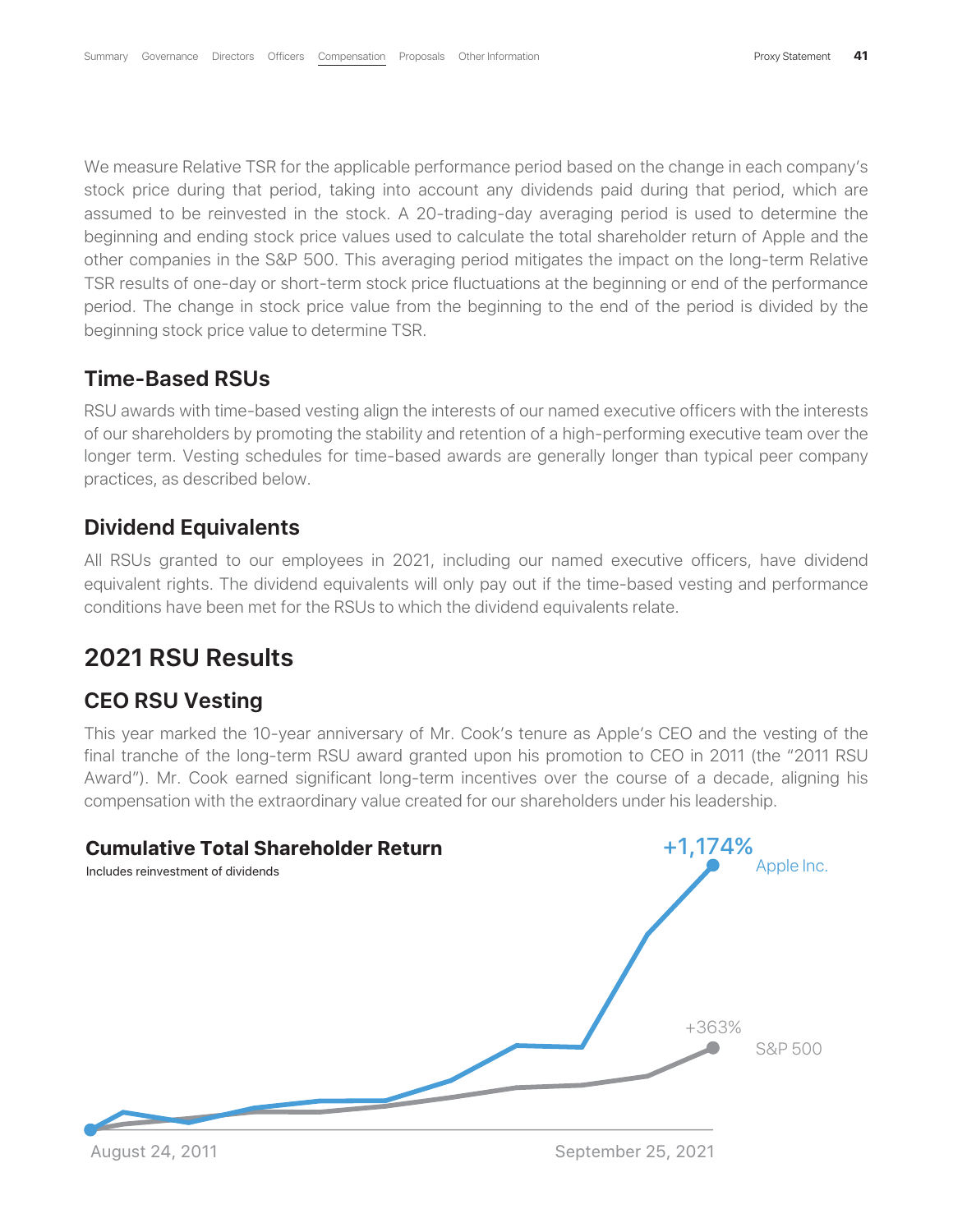At grant, the 2011 RSU Award had a time-based vesting schedule with 50% of the RSUs vesting on each of the 5- and 10-year anniversaries of the grant date. The 2011 RSU Award was significantly modified in 2013, at Mr. Cook's request, to put a portion of the award at risk by applying a performance condition based on Apple's Relative TSR performance over specified performance periods. The 2011 RSU Award was not modified to include dividend equivalents.

The performance condition for Mr. Cook's 2011 RSU Award required Apple to outperform two-thirds of the companies that were included in the S&P 500 for the entirety of each performance period in order for 100% of the performance-based RSUs allocated to that period to vest. The 2011 RSU Award only had downside risk to Mr. Cook. It did not contain any upside vesting opportunity above 100% of the target number of RSUs, and there was no interpolation for results between the Relative TSR levels set at the bottom, middle, and top third of companies in the S&P 500.

| <b>Relative TSR Percentile v.</b><br><b>S&amp;P 500 Companies</b> | <b>Performance-Based</b><br><b>RSUs Vesting</b> |
|-------------------------------------------------------------------|-------------------------------------------------|
| Top Third                                                         | 100%                                            |
| Middle Third                                                      | 50%                                             |
| <b>Bottom Third</b>                                               | $O\%$                                           |

For the final three-year performance period under the 2011 RSU Award from August 25, 2018 through August 24, 2021, Apple's Relative TSR was at the 97th percentile of the companies that were included in the S&P 500 for the entire performance period. As a result, 100% of the target 1,120,000 performancebased RSUs for this performance period vested on August 24, 2021. Apple's total shareholder return during this performance period was 191.83%. On August 24, 2021, Mr. Cook also vested in the remaining 3,920,000 time-based RSUs under his 2011 RSU Award.

|                      | <b>Relative TSR Percentile Ranking</b><br>for Three-Year Performance Period | <b>TSR Results</b><br>for Three-Year Performance Period |
|----------------------|-----------------------------------------------------------------------------|---------------------------------------------------------|
| <b>Apple</b>         | <b>97th Percentile</b>                                                      | 191.83%                                                 |
|                      | <b>Top Third</b>                                                            | $>72.26\%$                                              |
| S&P 500<br>Companies | Middle Third                                                                | 24.94-72.25%                                            |
|                      | <b>Bottom Third</b>                                                         | $< 24.94\%$                                             |

#### **Other Named Executive Officer Performance-Based RSU Vesting**

During 2021, Mr. Maestri and Mr. Williams each vested in performance-based RSUs that were granted on October 1, 2017. Ms. Adams vested in performance-based RSUs that were granted on November 13, 2017, her date of hire. Between zero and 200% of the target number of these performance-based RSUs were scheduled to vest based on Apple's Relative TSR percentile ranking for the applicable performance period, with a maximum 200% vesting for performance at or above the 85th percentile.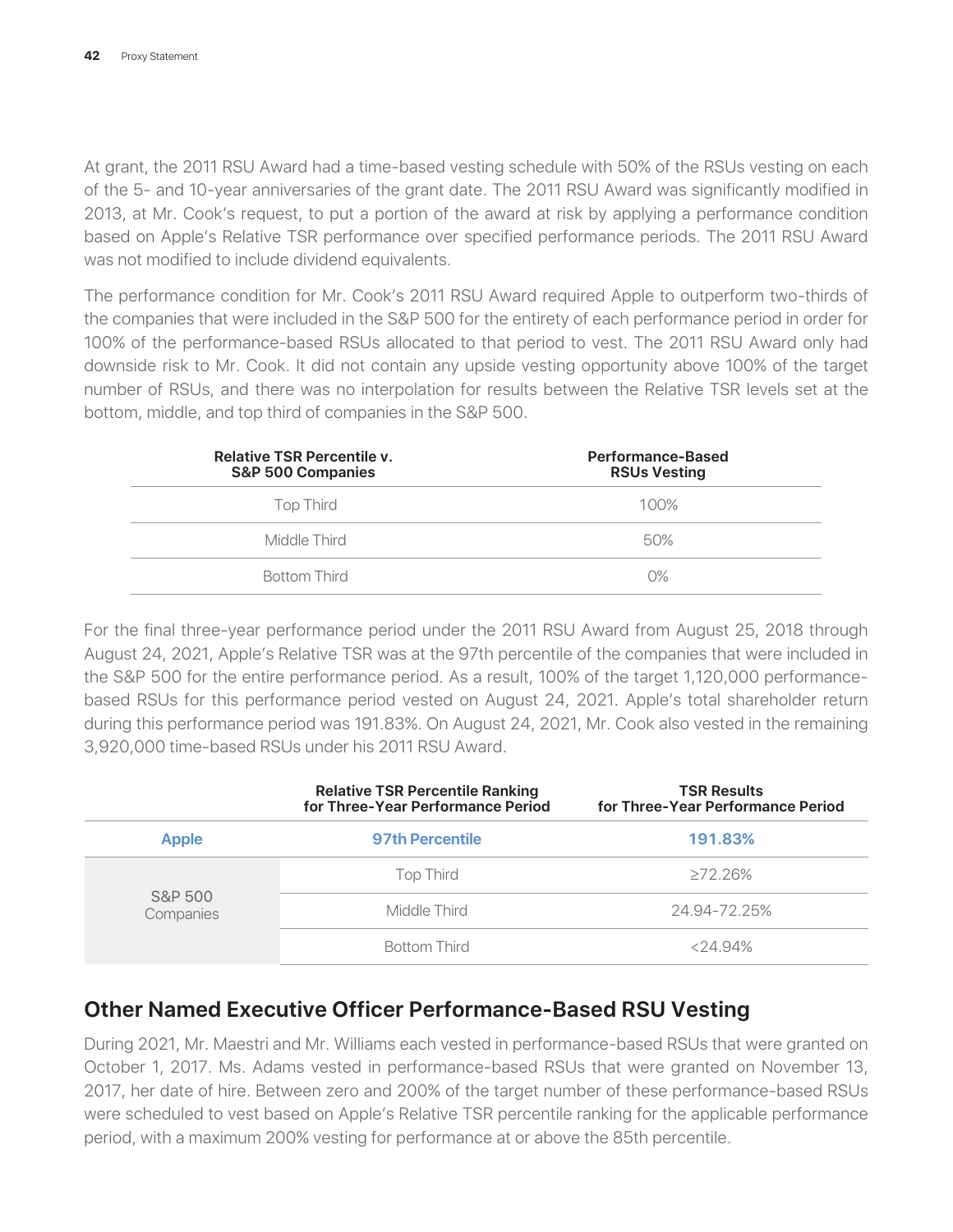For the three-year performance period from the beginning of 2018 through the end of 2020, Mr. Maestri and Mr. Williams each vested in 519,080 performance-based RSUs, representing 200% of the target number of performance-based RSUs. Apple's Relative TSR was at the 99<sup>th</sup> percentile of the companies that were included in the S&P 500 and Apple's total shareholder return during this period was 208.96%.

|              | <b>Relative TSR Percentile Ranking for</b><br><b>Three-Year Performance Period</b> | <b>TSR Results</b><br>for Three-Year Performance Period |
|--------------|------------------------------------------------------------------------------------|---------------------------------------------------------|
| <b>Apple</b> | <b>99th Percentile</b>                                                             | 208.96%                                                 |
|              | 85th Percentile                                                                    | 77.54%                                                  |
| S&P 500      | 55th Percentile                                                                    | 19.45%                                                  |
| Companies    | 25th Percentile                                                                    | $-21.93\%$                                              |
|              | Below 25th                                                                         | $< -21.93\%$                                            |

For the performance period beginning November 13, 2017 through the end of 2020, Ms. Adams vested in 495,856 performance-based RSUs, representing 200% of the target number of performance-based RSUs. Apple's Relative TSR was at the 99<sup>th</sup> percentile of the companies that were included in the S&P 500 and Apple's total shareholder return during this period was 181.64%.

|              | <b>Relative TSR Percentile Ranking</b><br>for Three-Year Performance Period | <b>TSR Results</b><br>for Three-Year Performance Period |
|--------------|-----------------------------------------------------------------------------|---------------------------------------------------------|
| <b>Apple</b> | <b>99th Percentile</b>                                                      | 181.64%                                                 |
|              | 85th Percentile                                                             | 69.20%                                                  |
| S&P 500      | 55th Percentile                                                             | 17.13%                                                  |
| Companies    | 25th Percentile                                                             | $-22.25\%$                                              |
|              | Below 25th                                                                  | $\langle -22.25\%$                                      |

## **2021 RSU Awards**

All of our named executive officers received equity awards in the form of performance-based and timebased RSUs in 2021. This is the first time Mr. Cook has been granted an equity award since his promotion to the CEO role in 2011. The structure and timing of Mr. Cook's 2021 RSU award transitions his equity incentives to better align with the performance- and time-based RSUs granted to our other named executive officers. The value used to determine the number of RSUs granted to our named executive officers, other than Mr. Cook, remained consistent year-over-year. The value used to determine the number of RSUs granted to Mr. Cook was determined by the Compensation Committee after taking into consideration the size, performance, and profitability of Apple relative to peer companies, the scope of the CEO role, and Mr. Cook's performance as CEO.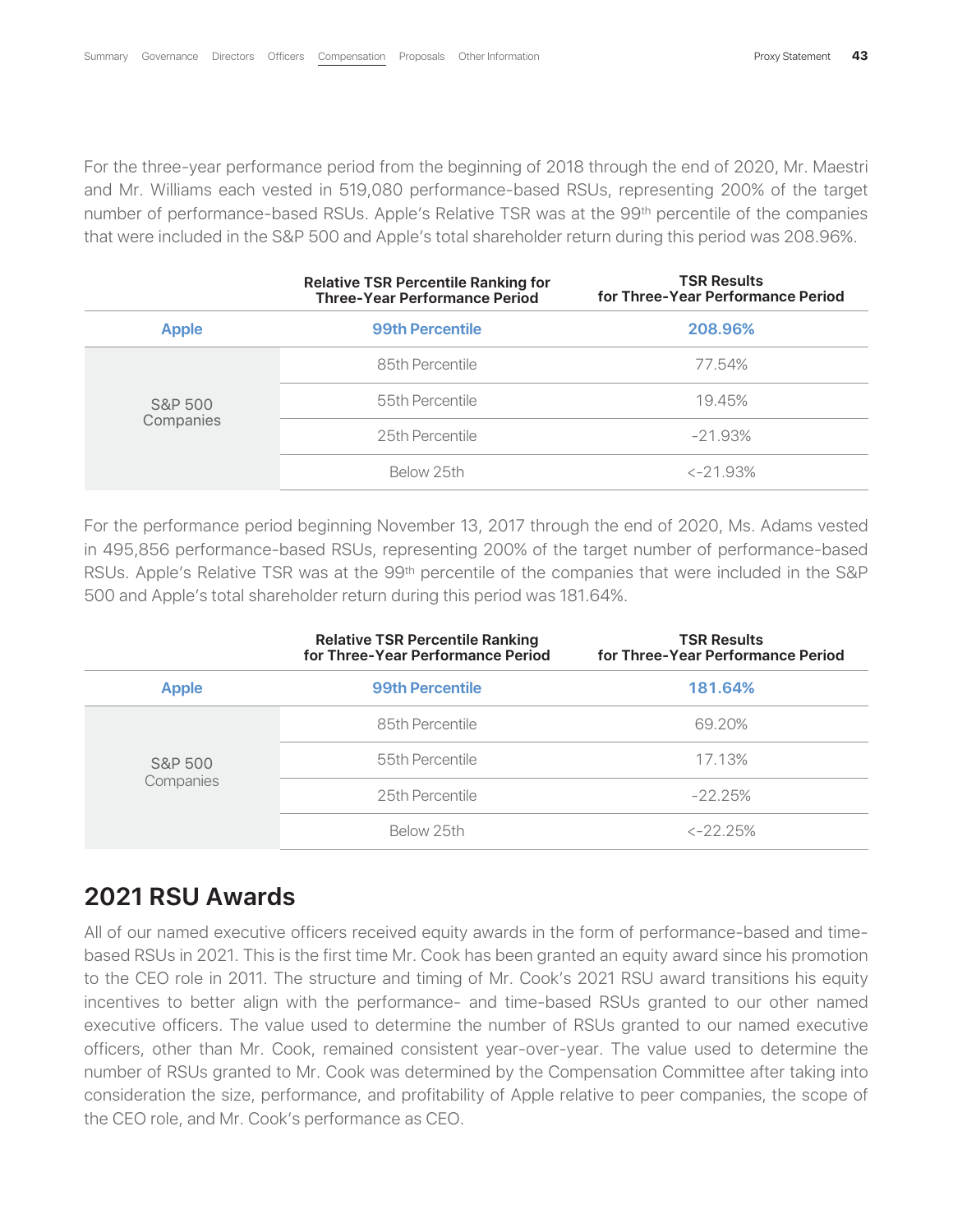#### **2021 Performance-Based RSU Awards**

Performance-based RSUs were granted to Mr. Cook, Ms. Adams, Mr. Maestri, Ms. O'Brien, and Mr. Williams on September 27, 2020, which was the first day of Apple's 2021 fiscal year and the first day of the performance period applicable to the awards. These awards have a three-fiscal-year performance period from the beginning of 2021 through the end of 2023.

Subject to the terms of the award agreements, between zero and 200% of the target number of performance-based RSUs will vest on October 1, 2023, depending on Apple's Relative TSR percentile ranking for the performance period, as follows:

| <b>Relative TSR Percentile v.</b><br><b>S&amp;P 500 Companies</b> | <b>Performance-Based RSUs Vesting</b><br>As a Percentage of Target |
|-------------------------------------------------------------------|--------------------------------------------------------------------|
| 85th Percentile or above                                          | 200%                                                               |
| 55th Percentile                                                   | 100%                                                               |
| 25th Percentile                                                   | 25%                                                                |
| Below 25th                                                        | $O\%$                                                              |

If Apple's TSR for the performance period is negative, the number of performance-based RSUs that will vest is capped at 100% of the target number of performance-based RSUs regardless of our percentile ranking. If Apple's Relative TSR percentile ranking is above the 25th percentile and between the other levels shown in the table above, the portion of the performance-based RSUs that will vest is linearly interpolated between the two nearest vesting percentages.

The target number of performance-based RSUs granted to Mr. Cook was determined by dividing \$37.5 million by the closing stock price on the date of grant. The target number of performance-based RSUs granted to Ms. Adams, Mr. Maestri, Ms. O'Brien, and Mr. Williams was determined by dividing \$10 million by the closing stock price on the date of grant. The grant date fair values of these awards are reported in the "Summary Compensation Table—2021, 2020, and 2019."

#### **2021 Time-Based RSU Awards**

The 2021 time-based RSUs awarded to Mr. Cook, Ms. Adams, Mr. Maestri, Ms. O'Brien, and Mr. Williams were granted on September 27, 2020, which was the first day of Apple's 2021 fiscal year. Subject to the terms of the award agreements, the vesting schedule for these RSUs is approximately four and one-half years, with three equal installments vesting annually commencing on April 1, 2023 (approximately two and one-half years following the grant date). The April vesting dates for the time-based RSUs were selected to balance the October vesting of the performance-based RSUs and provide regular vesting intervals.

The number of time-based RSUs granted to Mr. Cook was determined by dividing \$37.5 million by the closing stock price on the date of grant. The target number of time-based RSUs granted to Ms. Adams, Mr. Maestri, Ms. O'Brien, and Mr. Williams was determined by dividing \$10 million by the closing stock price on the date of grant. The grant date fair value for these awards is reported in the "Summary Compensation Table—2021, 2020, and 2019."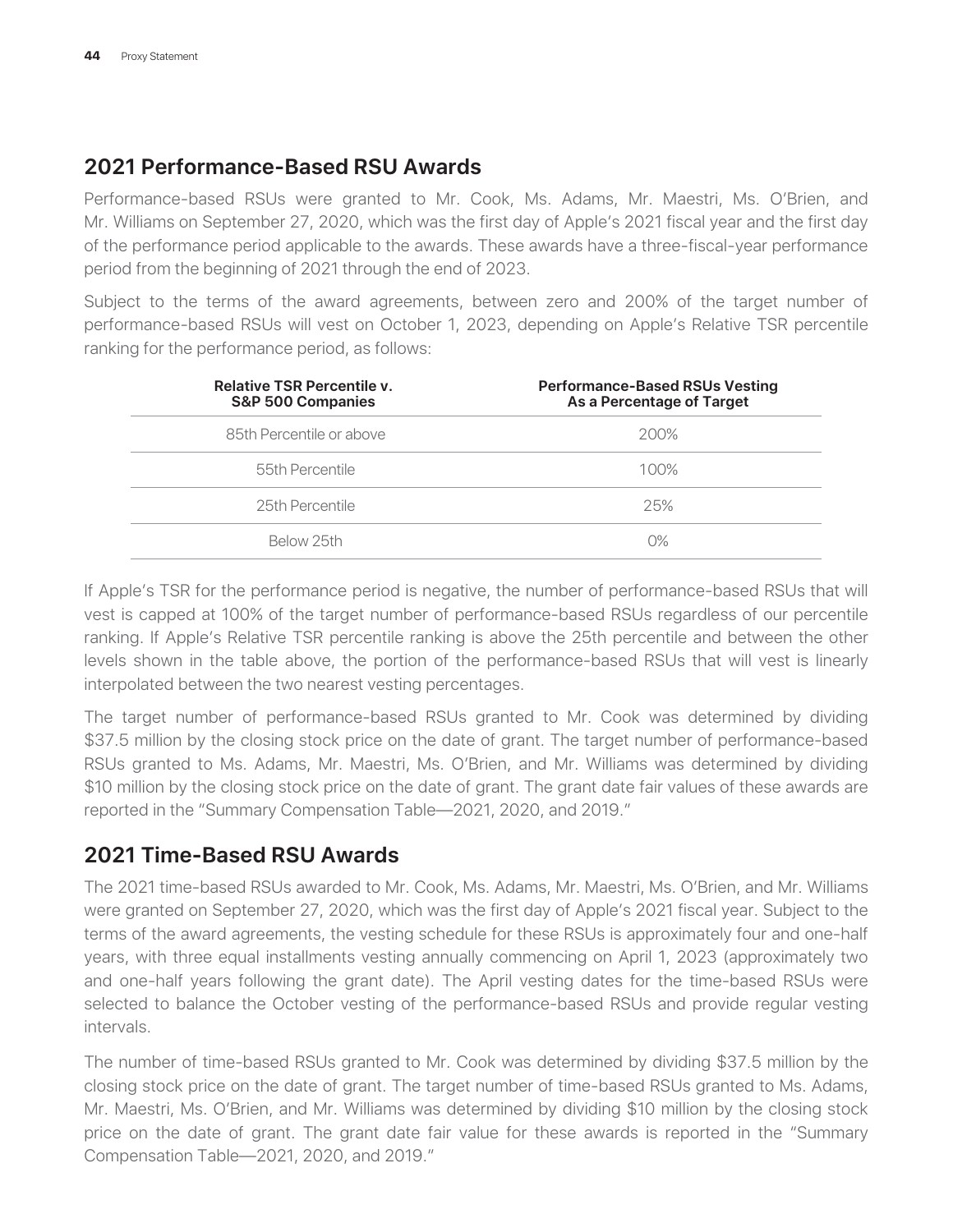#### **Compensation Committee Judgment and Discretion**

The Compensation Committee, consisting entirely of independent directors, reviews and approves the compensation of Apple's named executive officers and acts as the administering committee for Apple's employee equity compensation plans.

The Compensation Committee's executive compensation determinations are subjective and the result of its business judgment, which is informed by the experience of its members and input provided by its independent compensation consultant, our CEO (other than with respect to his own compensation), other members of management, and our shareholders.

Each year, the Compensation Committee conducts an evaluation of Apple's executive compensation program to determine any appropriate changes. In making this determination, the Compensation Committee may consult with its independent compensation consultant and management, as described below; however, the Compensation Committee makes final decisions regarding the compensation paid to our named executive officers based on its own judgment.

In determining whether to make changes to our executive compensation program, the Compensation Committee may consider a number of factors, including the size, scope, and performance of our business, evolving compensation trends, financial goals, and shareholders' interests.

#### **The Role of the Compensation Consultant**

The Compensation Committee selects and retains the services of its own independent compensation consultant and annually reviews the performance of the consultant. As part of the review process, the Compensation Committee considers the independence of the consultant in accordance with SEC and Nasdaq rules.

During 2021, the Compensation Committee's independent compensation consultant, Pay Governance, provided no services to Apple other than services for the Compensation Committee, and worked with Apple's management, as directed by the Compensation Committee, only on matters for which the Compensation Committee is responsible.

At the Compensation Committee's request, Pay Governance regularly attends Compensation Committee meetings. Pay Governance also communicates with the Compensation Committee or the Chair of the Compensation Committee outside committee meetings regarding matters related to the Compensation Committee's responsibilities. In 2021, the Compensation Committee generally sought input from Pay Governance on a range of external market factors related to Apple's compensation programs, CEO pay, environmental, social, and governance performance metrics and other evolving compensation trends, appropriate market reference points, and market compensation data. Pay Governance also provided general observations about management's recommendations regarding the amount and form of compensation for our named executive officers.

#### **The Role of the Chief Executive Officer**

At the Compensation Committee's request, Mr. Cook provides input regarding the performance and compensation of the other named executive officers. The Compensation Committee considers Mr. Cook's evaluation and his direct knowledge of each named executive officer's performance and contributions when making compensation decisions. Mr. Cook is not present during Compensation Committee voting or deliberations regarding his own compensation.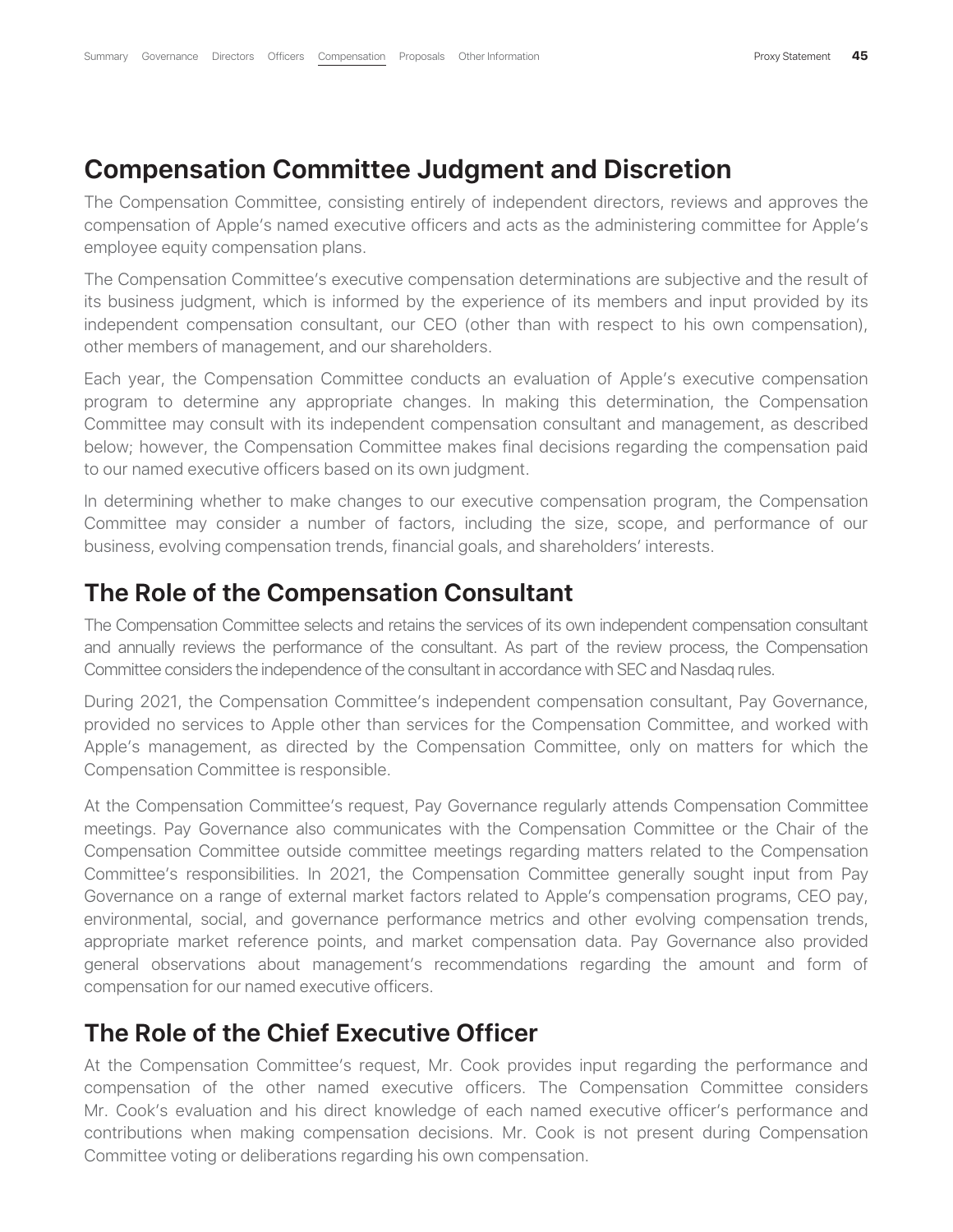# **The Role of Shareholders**

Shareholders are provided the opportunity to cast an annual advisory vote on the compensation of our named executive officers and have indicated their strong support for the compensation of our named executive officers in each of the past six years. Most recently, 95% of votes cast on the say-on-pay proposal at the 2021 Annual Meeting voted in favor of our executive compensation program. We have ongoing discussions with many of our shareholders regarding various topics, including company performance and strategy, corporate governance, executive compensation, and environmental, social, and governance topics. The Compensation Committee considers these discussions while reviewing our executive compensation program and will continue to consider shareholder feedback and the results of say-on-pay votes when making future compensation decisions.

# **The Role of Peer Companies**

The Compensation Committee reviews and approves peer group composition each year. With the assistance of Pay Governance, the Compensation Committee identified groups of companies to serve as market reference points for compensation comparison purposes for 2021. A primary peer group was developed for reference consisting of U.S.-based, stand-alone, publicly traded companies in the technology, media, and internet services industries that, in the Compensation Committee's view, compete with Apple for talent. The threshold revenue and market capitalization requirements for a company to be considered for the primary peer group for 2021 were \$15 billion and \$50 billion, respectively. Based on the above criteria, there were no changes made to the primary peer group for 2021.

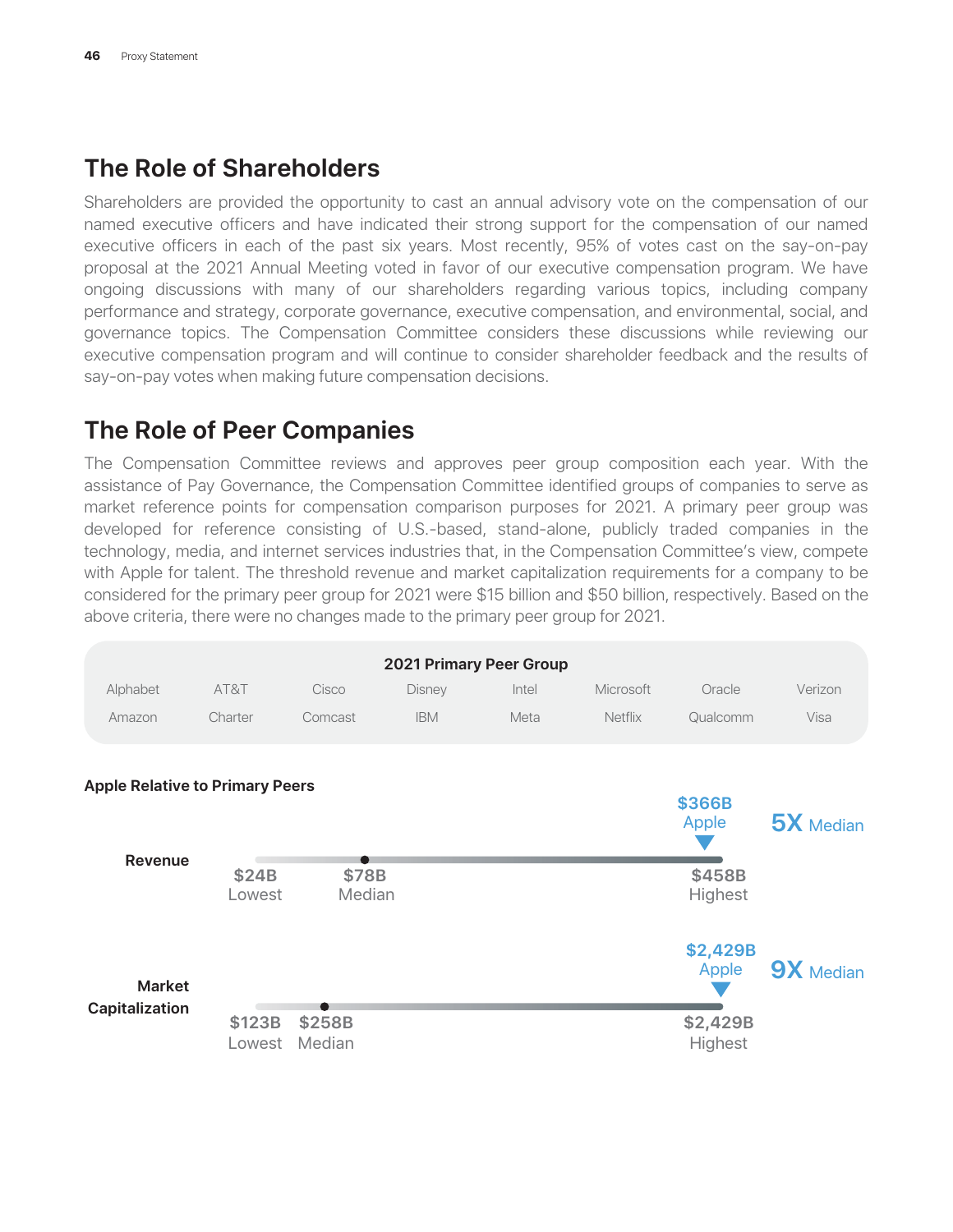As shown above, Apple remains considerably larger than the typical company in the primary peer group with approximately five times the revenue and approximately nine times the market capitalization of the median peer company data for each of the screening criterion. Revenue shown is based on the trailing 12 months revenue of each of our peer companies ending closest to our 2021 fiscal year-end. Market capitalization for peer group companies is the amount provided by Bloomberg L.P. as of September 24, 2021, the last trading day of Apple's 2021 fiscal year.

A secondary peer group of premier companies that have iconic brands or are industry or category leaders, rely on significant research and development and innovation for growth, and require highlyskilled employees was also developed as an additional reference set for the Compensation Committee. Based on the above criteria, Tesla, Inc. was added to the secondary peer group for 2021.

| <b>2021 Secondary Peer Group</b> |               |                      |             |                  |                       |  |  |
|----------------------------------|---------------|----------------------|-------------|------------------|-----------------------|--|--|
| 3M                               | <b>Boeing</b> | General Electric     | <b>Nike</b> | Pfizer           | Tesla                 |  |  |
| American<br><b>Express</b>       | Coca-Cola     | Johnson &<br>Johnson | PepsiCo     | Procter & Gamble | UnitedHealth<br>Group |  |  |

The Compensation Committee considers peer group data provided by its independent compensation consultant and reviews compensation practices and program design at peer companies to inform its decision-making process so it can set total compensation levels that it believes are commensurate with the relative size, scope, performance and profitability of Apple. The Compensation Committee, however, does not set compensation components to meet specific benchmarks as compared to peer companies, such as targeting salaries or total compensation at a specific market percentile. References in this Compensation Discussion and Analysis to peer companies include both the primary and the secondary peer group companies.

### **Other Benefits**

Our named executive officers are eligible to participate in our health and welfare programs, Employee Stock Purchase Plan, 401(k) plan, and matching gifts, vacation cash-out, product discount and other benefit programs on the same basis as other employees. Items or services provided to our named executive officers that may be considered perquisites are limited and generally do not have an associated incremental cost to the company, except as discussed below and as reported in the table entitled "Summary Compensation Table—2021, 2020, and 2019."

**Deferred Compensation Plan.** Our named executive officers are eligible to defer a portion of their eligible compensation under the terms of the Deferred Compensation Plan, including a portion of their base salary and annual cash incentive opportunity.

**Security and Private Aircraft.** We provide risk-based, business-related, and personal security services for our employees, including our named executive officers, as determined to be appropriate by our security team. We consider the security measures provided to our named executive officers to be reasonable and necessary expenses for the benefit of Apple and not a personal benefit. However, in accordance with SEC disclosure rules, the aggregate incremental cost of these services is reported in the "Summary Compensation Table—2021, 2020, and 2019."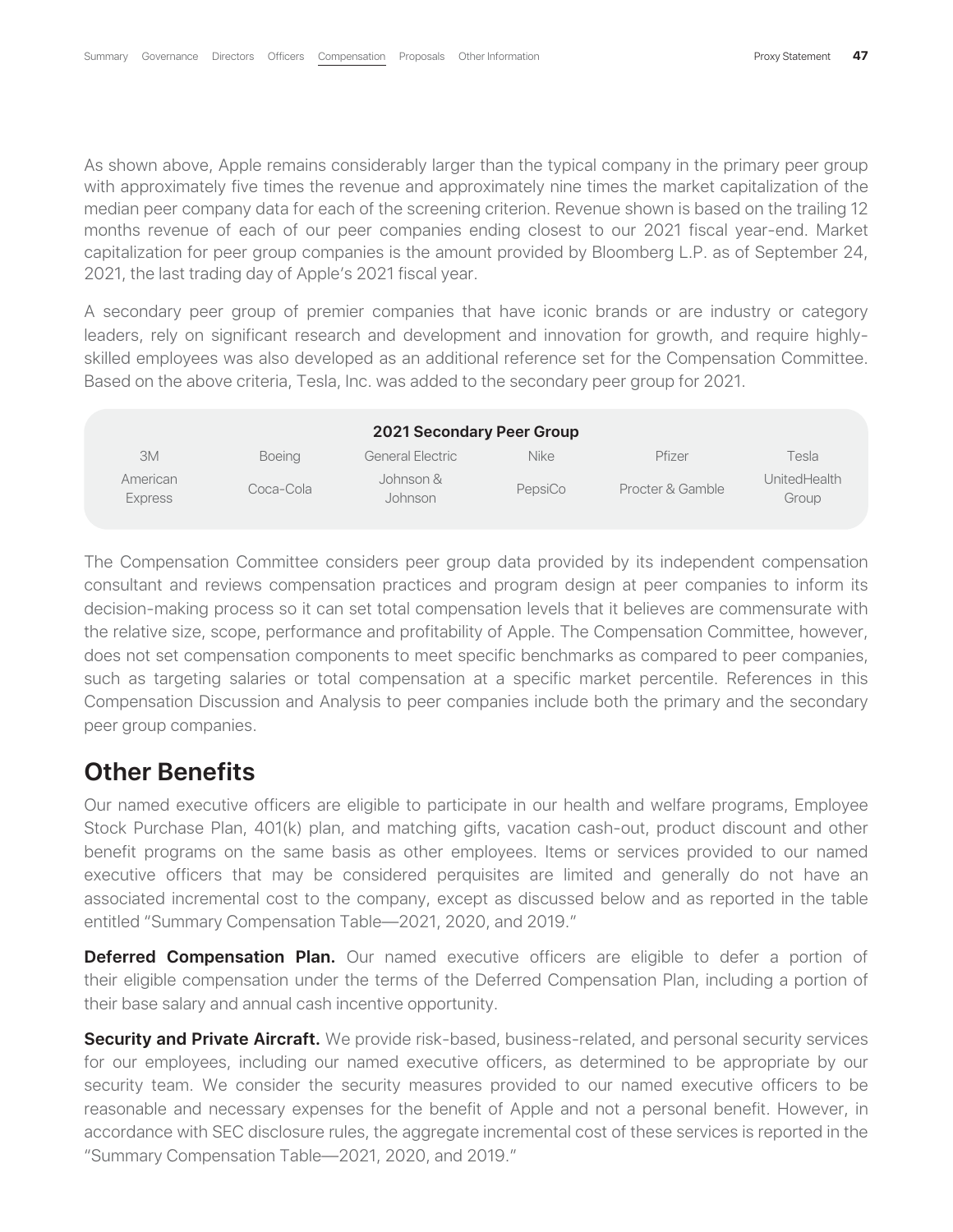In the interests of security and efficiency based on our global profile and the highly visible nature of Mr. Cook's role as CEO, the Board requires that Mr. Cook use private aircraft for all business and personal travel. Mr. Cook recognizes imputed taxable income and is not provided a tax reimbursement for personal use of private aircraft.

**Compensation Upon Termination of Employment.** Our named executive officers do not have employment contracts or severance arrangements. Further, our named executive officers are not entitled to acceleration of their equity awards or any other payments upon a change in control.

The time-based RSU award agreements for all of our employees, other than Mr. Cook, provide for full vesting upon a termination due to death and pro-rata vesting upon a termination due to disability. The performance-based RSU award agreements for our named executive officers, other than Mr. Cook, provide for pro-rata vesting upon a termination due to death or disability. The 2021 time-based RSU agreement for Mr. Cook provides for full vesting upon a termination of employment due to death and a continued right to receive shares upon a termination of employment due to disability or retirement, if termination occurs on or after the first anniversary of the grant date. The 2021 performance-based RSU agreement for Mr. Cook provides for a continued right to receive shares upon a termination due to death, disability, or termination of employment due to retirement if termination occurs on or following the first anniversary of the grant date, unless otherwise determined by the Compensation Committee. Retirement is defined in Mr. Cook's 2021 RSU award agreements as a termination of employment after reaching at least 60 years of age and at least 10 years of service with Apple. Under the terms of Mr. Cook's RSU award agreements, if retirement occurs on or following the first anniversary of the grant date, the shares underlying his 2021 RSU award will continue to be released on the original vesting dates, subject to the terms of the award agreements and the attainment of the performance goals for the performance-based RSUs. The delivery of the vested shares underlying Mr. Cook's 2021 RSU award and any dividend equivalents that have accrued on such RSUs are not accelerated upon retirement. The Compensation Committee approved this provision in Mr. Cook's 2021 RSU award agreements to recognize the unique impact of his leadership decisions on the long-term direction of the company, and to continue to focus and align his incentives with our other named executive officers' incentives.

### **Governance and Other Considerations**

**Tax Deductibility of Compensation Expense.** Section 162(m) of the Internal Revenue Code generally places a \$1 million limit on the amount of compensation a publicly held company can deduct in any tax year on compensation paid to each "covered employee" which includes our named executive officers. While the Compensation Committee considers tax deductibility as one of many factors in determining executive compensation, the Compensation Committee will award or modify compensation that it determines to be consistent with the goals of our executive compensation program even if such compensation is not tax deductible by Apple.

**Compensation Clawback.** The terms of all outstanding RSU awards held by our named executive officers allow us to recoup any shares or other amount that may be paid in respect of RSUs in the event the named executive officer engages in certain acts of misconduct. The compensation recoupment policy also applies to the annual cash incentives awarded to our named executive officers. Apple may recover compensation in the event the named executive officer commits a felony while employed by Apple or, while employed by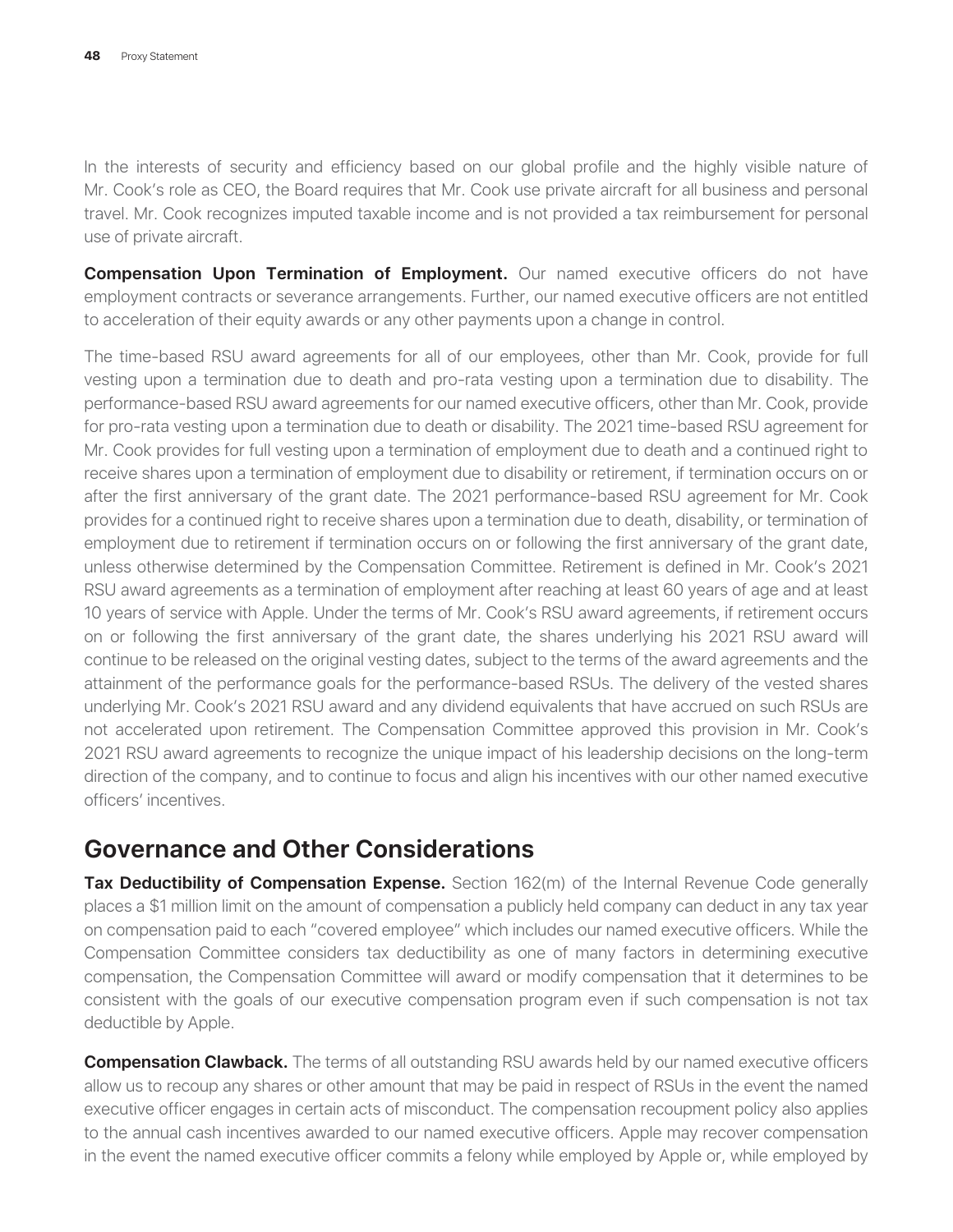Apple or at any time thereafter, the named executive officer engages in a breach of confidentiality, materially breaches any agreement with Apple, commits an act of theft, embezzlement or fraud, or if Apple is required to prepare an accounting restatement as a result of the named executive officer's misconduct.

**Prohibition on Hedging, Pledging, and Short Sales.** We prohibit short sales, hedging, and transactions in derivatives of Apple securities for all Apple personnel, including directors, officers, employees, independent contractors, and consultants. In addition, we prohibit pledging of Apple stock as collateral by directors and executive officers of Apple. We allow for certain portfolio diversification transactions, such as investments in exchange funds.

**Stock Ownership Guidelines.** Under our stock ownership quidelines, Mr. Cook is expected to own shares of Apple stock that have a value equal to 10 times his annual base salary. All other executive officers are expected to own shares that have a value equal to three times their annual base salary within five years of the officer first becoming subject to the guidelines. Shares may be owned directly by the individual, owned jointly with or separately by the individual's spouse, or held in trust for the benefit of the individual, the individual's spouse, or the individual's children. Each executive officer currently holds shares in excess of these guidelines.

**Risk Considerations.** In establishing and reviewing Apple's executive compensation program, the Compensation Committee considers whether the program encourages unnecessary or excessive risktaking and has concluded that it does not. See the section entitled "Corporate Governance–Board Oversight of Risk Management" above for an additional discussion of risk considerations.

# **Compensation Committee Report**

The Compensation Committee has reviewed and discussed with management the disclosures contained in the "Compensation Discussion and Analysis." Based on this review and discussion, the Compensation Committee recommended to the Board that the section entitled "Compensation Discussion and Analysis" be included in this Proxy Statement for the Annual Meeting.

| <b>Members of the Compensation Committee</b>                                            |  |
|-----------------------------------------------------------------------------------------|--|
| be included in this Proxy Statement for the Annual Meeting.                             |  |
| COMMUNICATION INTERNATION OF THE DUAL OF THE SECTION BUTTLED COMPENSATION DISCUSSION AT |  |

Andrea Jung (Chair) | Al Gore | Art Levinson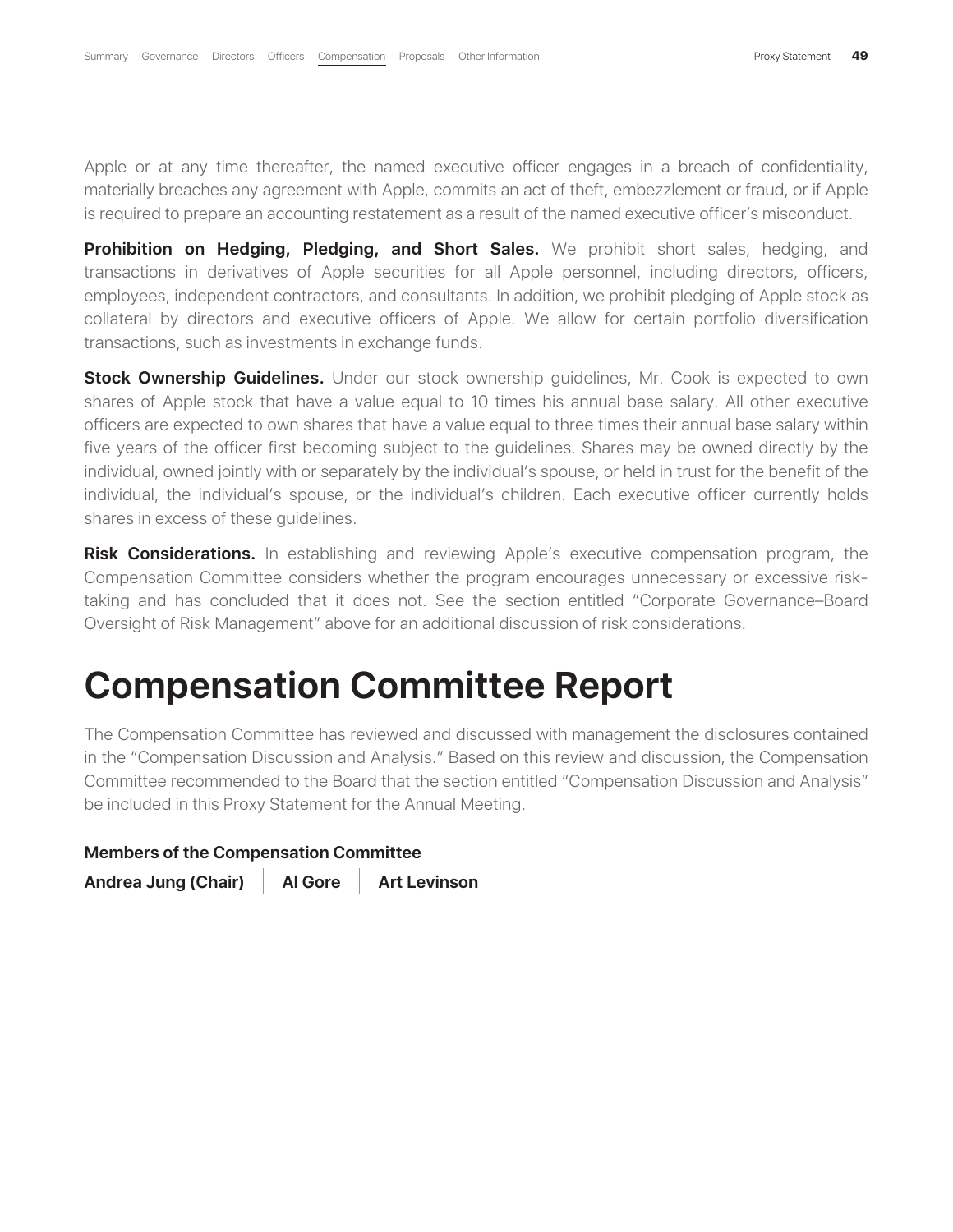# **Executive Compensation Tables**

# **Summary Compensation Table—2021, 2020, and 2019**

The following table, footnotes, and related narrative show information regarding the total compensation of each named executive officer for 2021, 2020, and 2019.

| <b>Name and Principal Position</b>                             | Year | $($ \$)        | <b>Salary Bonus</b><br>(S) | <b>Stock</b><br>$($ \$) | <b>Non-Equity</b><br><b>Incentive Plan</b><br>Awards <sup>(1)</sup> Compensation <sup>(2)</sup> Compensation<br>$($ \$) | <b>All Other</b><br>$($ \$) | Total<br>$($ \$)        |
|----------------------------------------------------------------|------|----------------|----------------------------|-------------------------|-------------------------------------------------------------------------------------------------------------------------|-----------------------------|-------------------------|
| <b>Tim Cook</b>                                                |      | 2021 3,000,000 |                            | $-82,347,835$           | 12,000,000                                                                                                              |                             | 1,386,559(3) 98,734,394 |
| <b>Chief Executive Officer</b>                                 |      | 2020 3,000,000 |                            | $\circ$                 | 10,731,000                                                                                                              | 1,038,259                   | 14,769,259              |
|                                                                |      | 2019 3,000,000 |                            | $\circ$                 | 7,671,000                                                                                                               | 884,466                     | 11,555,466              |
| Luca Maestri                                                   |      | 2021 1,000,000 |                            | $-21,959,620$           | 4,000,000                                                                                                               |                             | 18,883(4) 26,978,503    |
| Senior Vice President,<br><b>Chief Financial Officer</b>       |      | 2020 1,000,000 |                            | $-21,657,687$           | 3,577,000                                                                                                               | 18,583                      | 26,253,270              |
|                                                                |      | 2019 1,000,000 |                            | $-21,633,416$           | 2,557,000                                                                                                               | 19,221                      | 25,209,637              |
| <b>Kate Adams</b>                                              |      | 2021 1,000,000 |                            | $-21,959,620$           | 4,000,000                                                                                                               |                             | 14,533(5) 26,974,153    |
| Senior Vice President,<br><b>General Counsel and Secretary</b> |      | 2020 1,000,000 |                            | $-21,657,687$           | 3,577,000                                                                                                               | 14,310                      | 26,248,995              |
|                                                                |      | 2019 1,000,000 |                            | $-21,633,416$           | 2,557,000                                                                                                               | 41,384                      | 25,231,800              |
| Deirdre O'Brien                                                |      | 2021 1,000,000 |                            | $-21,959,620$           | 4,000,000                                                                                                               | 61,191(6)                   | 27,020,811              |
| Senior Vice President,<br>Retail + People                      |      | 2020 1,000,000 |                            | $-21,657,687$           | 3,577,000                                                                                                               | 37,684                      | 26,272,371              |
|                                                                | 2019 | 877,500        |                            | $-16,469,527$           | 1,795,000                                                                                                               | 17,753                      | 19,159,780              |
| <b>Jeff Williams</b>                                           | 2021 | 1,000,000      |                            | $-21,959,620$           | 4,000,000                                                                                                               | 17,437(7)                   | 26,977,057              |
| <b>Chief Operating Officer</b>                                 |      | 2020 1,000,000 |                            | $-21,657,687$           | 3,577,000                                                                                                               | 17,137                      | 26,251,824              |
|                                                                |      | 2019 1,000,000 |                            | $-21,633,416$           | 2,557,000                                                                                                               | 17,503                      | 25,207,919              |

(1) The grant date fair value for time-based RSUs is measured in accordance with FASB ASC 718 and based on the closing price of Apple's common stock on the date of grant. The grant date fair value for performance-based RSUs is calculated using a Monte-Carlo model for each award on the date of grant, as determined under FASB ASC 718 based on the probable outcome of the performance condition as of the grant date. The fair value for each award may differ based on the applicable data, assumptions, and estimates used in the model. See Note 1—Summary of Significant Accounting Policies found in Part II, Item 8, "Financial Statements and Supplementary Data" in the Notes to Consolidated Financial Statements in our Annual Report on Form 10-K for the year ended September 25, 2021, and also see footnote 1 to the table entitled "Grants of Plan-Based Awards—2021."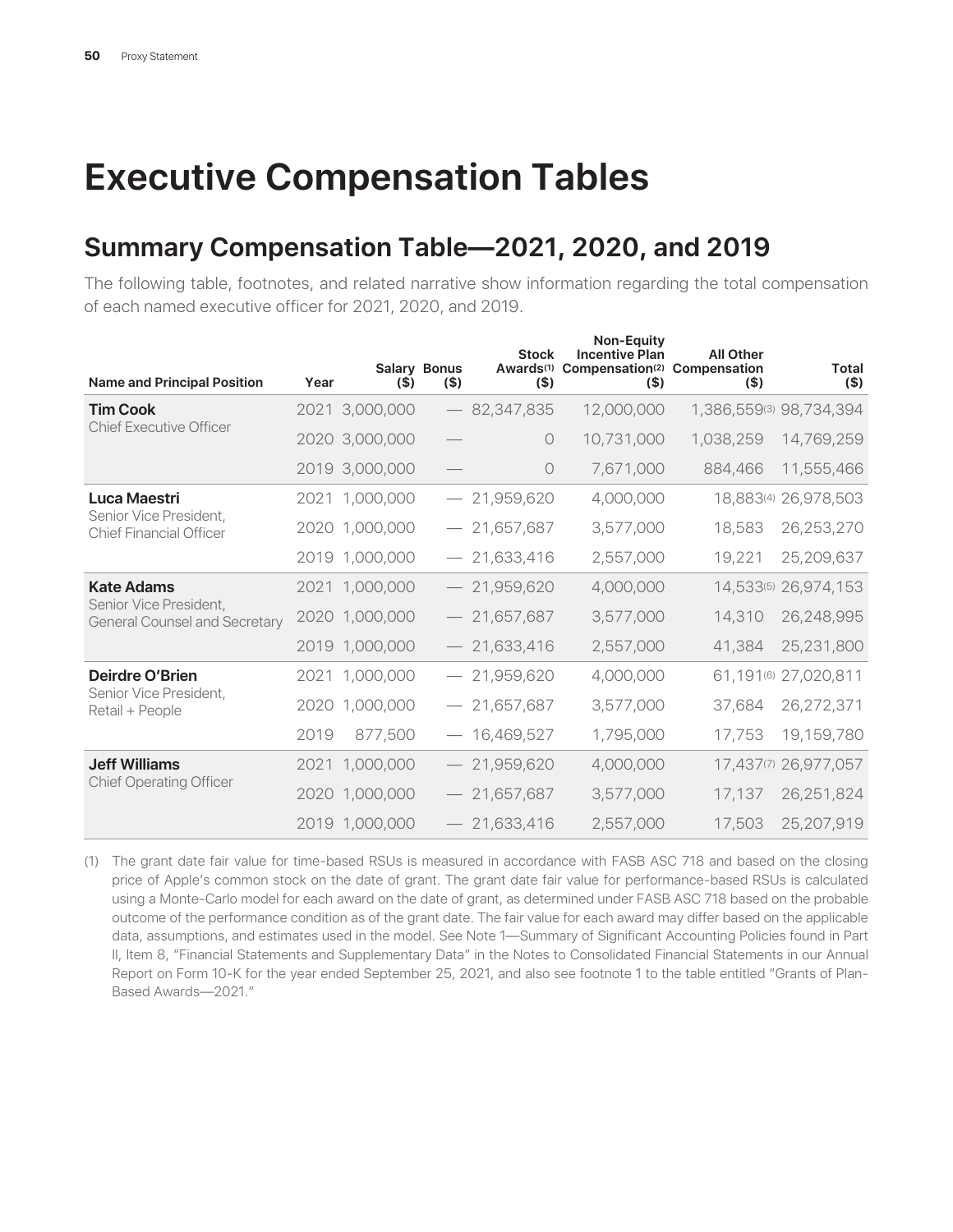- (2) As described under "Executive Compensation—Compensation Discussion and Analysis," the named executive officers' annual cash incentives are based on the performance of Apple relative to predetermined financial goals for the year and the performance of the individual named executive officer. The threshold, target, and maximum payout amounts for each named executive officer's 2021 annual cash incentive opportunity are shown in the table entitled "Grants of Plan-Based Awards—2021." In 2021, Apple's performance exceeded the maximum performance goals for both net sales and operating income, resulting in a total payout of 200% of the total preliminary target payout opportunity for each named executive officer, which represents the maximum amount payable under the annual cash incentive plan. The Compensation Committee will not apply the ESG Modifier to increase an annual cash incentive payout above the overall cap of 200% of the total payout under the program and did not decrease the total payout. The Compensation Committee further determined that no downward adjustments would be made based on Apple's or an individual's performance and approved this payout amount for each named executive officer.
- (3) This amount represents: (i) Apple's contributions to Mr. Cook's account under the 401(k) plan in the amount of \$17,400; (ii) term life insurance premiums paid by Apple in the amount of \$2,964; (iii) vacation cash-out in the amount of \$23,077; (iv) security expenses in the amount of \$630,630, which represents the incremental cost to Apple for personal security services provided to Mr. Cook as determined by allocating both direct costs and a percentage of fixed costs incurred by Apple and used to provide such personal security services; and (v) personal air travel expenses in the amount of \$712,488, which represent the incremental cost to Apple for Mr. Cook's personal use of private aircraft based on hourly flight charges and other variable costs incurred by Apple for such use, including variable fuel charges, departure fees, and landing fees. For security and efficiency reasons, the Board implemented a policy in 2017 that requires Mr. Cook to use private aircraft for all business and personal travel.
- (4) This amount represents: (i) Apple's contributions to Mr. Maestri's account under the 401(k) plan in the amount of \$17,400; and (ii) term life insurance premiums paid by Apple in the amount of \$1,483.
- (5) This amount represents: (i) Apple's contributions to Ms. Adams' account under the 401(k) plan in the amount of \$13,050; and (ii) term life insurance premiums paid by Apple in the amount of \$1,483.
- (6) This amount represents: (i) Apple's contributions to Ms. O'Brien's account under the 401(k) plan in the amount of \$17,400; (ii) term life insurance premiums paid by Apple in the amount of \$1,483; and (iii) vacation cash-out in the amount of \$42,308.
- (7) This amount represents: (i) Apple's contributions to Mr. Williams' account under the 401(k) plan in the amount of \$17,400; and (ii) term life insurance premiums paid by Apple in the amount of \$37.

The amounts in the salary, bonus, and non-equity incentive plan compensation columns of the "Summary Compensation Table—2021, 2020, and 2019" reflect actual amounts earned in the relevant years, while the amounts in the stock awards column reflect accounting values determined as of the date of grant. The tables entitled "Outstanding Equity Awards—2021" and "Stock Vested—2021" provide further information on the named executive officers' potential realizable value and actual value realized with respect to their equity awards. The "Summary Compensation Table—2021, 2020, and 2019" should be read in conjunction with the Compensation Discussion and Analysis and the subsequent tables and narrative descriptions.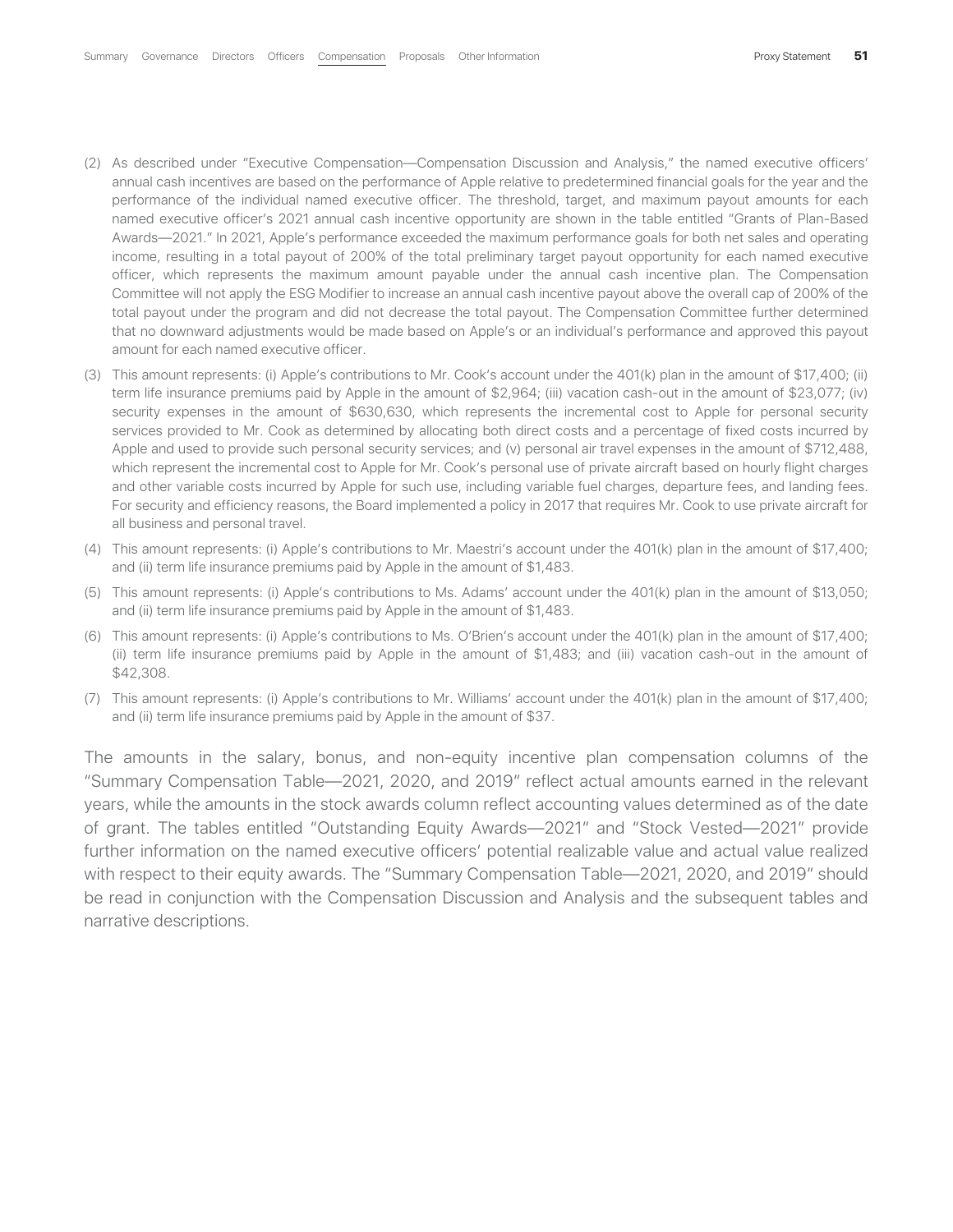# **Grants of Plan-Based Awards—2021**

The following table shows information regarding the incentive awards granted to the named executive officers for 2021.

|                                       |                                            |     | <b>Estimated Future Payouts</b><br><b>Under Non-Equity Incentive</b><br><b>Plan Awards</b> |                         |                                    | <b>Estimated Future Payouts</b><br><b>Under Equity Incentive</b><br><b>Plan Awards</b> |           |                                                       | All Other<br><b>Stock</b><br>Awards:<br>Number<br>of Shares | <b>Grant Date</b><br><b>Fair Value</b><br>of Stock |
|---------------------------------------|--------------------------------------------|-----|--------------------------------------------------------------------------------------------|-------------------------|------------------------------------|----------------------------------------------------------------------------------------|-----------|-------------------------------------------------------|-------------------------------------------------------------|----------------------------------------------------|
| Name<br>(a)                           | Award Type                                 | (b) | <b>Grant Date Threshold</b><br>$($ \$) $(c)$                                               | Target<br>$($ \$) $(d)$ | (\$)(e)                            | Maximum Threshold<br>(f#)(f)                                                           | $(\#)(g)$ | Target Maximum<br>$(\#)(h)$                           | of Stock<br>or Units<br>(#)(i)                              | and Option<br>Awards <sup>(1)</sup><br>(\$)(j)     |
| <b>Tim Cook</b>                       | Cash Incentive                             |     |                                                                                            |                         | $-$ 3,000,000 6,000,000 12,000,000 |                                                                                        |           |                                                       |                                                             |                                                    |
|                                       | Performance-based 9/27/2020<br><b>RSUs</b> |     |                                                                                            |                         |                                    |                                                                                        |           | 83,497 333,987 667,974                                |                                                             | $-44,847,774$                                      |
|                                       | Time-based RSUs 9/27/2020                  |     |                                                                                            |                         |                                    |                                                                                        |           | $\overline{\phantom{a}}$ and $\overline{\phantom{a}}$ |                                                             | $-$ 333,987 37,500,060                             |
| Luca Maestri                          | Cash Incentive                             |     |                                                                                            |                         | $-$ 1,000,000 2,000,000 4,000,000  |                                                                                        |           |                                                       |                                                             |                                                    |
|                                       | Performance-based 9/27/2020<br><b>RSUs</b> |     |                                                                                            |                         |                                    |                                                                                        |           | 22,266 89,064 178,128                                 |                                                             | $-11,959,514$                                      |
|                                       | Time-based RSUs 9/27/2020                  |     |                                                                                            |                         |                                    |                                                                                        |           |                                                       |                                                             | $-$ 89,064 10,000,106                              |
| <b>Kate Adams</b>                     | Cash Incentive                             |     |                                                                                            |                         | $-$ 1,000,000 2,000,000 4,000,000  |                                                                                        |           |                                                       |                                                             |                                                    |
|                                       | Performance-based 9/27/2020<br><b>RSUs</b> |     |                                                                                            |                         |                                    |                                                                                        |           | 22,266 89,064 178,128                                 |                                                             | $-11,959,514$                                      |
|                                       | Time-based RSUs 9/27/2020                  |     |                                                                                            |                         |                                    |                                                                                        |           |                                                       |                                                             | $-$ 89,064 10,000,106                              |
| <b>Deirdre O'Brien</b> Cash Incentive |                                            |     |                                                                                            | $-$ 1,000,000 2,000,000 | 4,000,000                          |                                                                                        |           |                                                       |                                                             |                                                    |
|                                       | Performance-based 9/27/2020<br><b>RSUs</b> |     |                                                                                            |                         |                                    |                                                                                        |           | 22,266 89,064 178,128                                 |                                                             | $-11,959,514$                                      |
|                                       | Time-based RSUs 9/27/2020                  |     |                                                                                            |                         |                                    |                                                                                        |           |                                                       |                                                             | 89,064 10,000,106                                  |
| <b>Jeff Williams</b>                  | Cash Incentive                             |     |                                                                                            | $-$ 1,000,000 2,000,000 | 4,000,000                          |                                                                                        |           |                                                       |                                                             |                                                    |
|                                       | Performance-based 9/27/2020<br><b>RSUs</b> |     |                                                                                            |                         |                                    |                                                                                        |           | 22,266 89,064 178,128                                 |                                                             | $-11,959,514$                                      |
|                                       | Time-based RSUs 9/27/2020                  |     |                                                                                            |                         |                                    |                                                                                        |           |                                                       |                                                             | 89,064 10,000,106                                  |

(1) The grant date fair value for time-based RSUs is calculated in accordance with FASB ASC 718 based on the closing price of Apple's common stock on the date of grant. The grant date fair value for performance-based RSUs is calculated using a Monte-Carlo model for each award on the date of grant, determined under FASB ASC 718, incorporating the following assumptions:

|            |                             |                                           | Assumptions |                         |
|------------|-----------------------------|-------------------------------------------|-------------|-------------------------|
| Grant Date | Performance Period End Date | Expected Term (years) Expected Volatility |             | Risk-Free Interest Rate |
| 9/27/2020  | 9/30/2023                   | 301                                       | 34.01%      | 0.15%                   |

Apple used its historical stock prices as the basis for the volatility assumptions. The risk-free interest rates were based on U.S. Treasury rates in effect at the time of grant. The expected term was based on the time remaining in the performance period on the grant date. See Note 1—Summary of Significant Accounting Policies found in Part II, Item 8, "Financial Statements and Supplementary Data" in the Notes to Consolidated Financial Statements in our Annual Report on Form 10-K for the year ended September 25, 2021.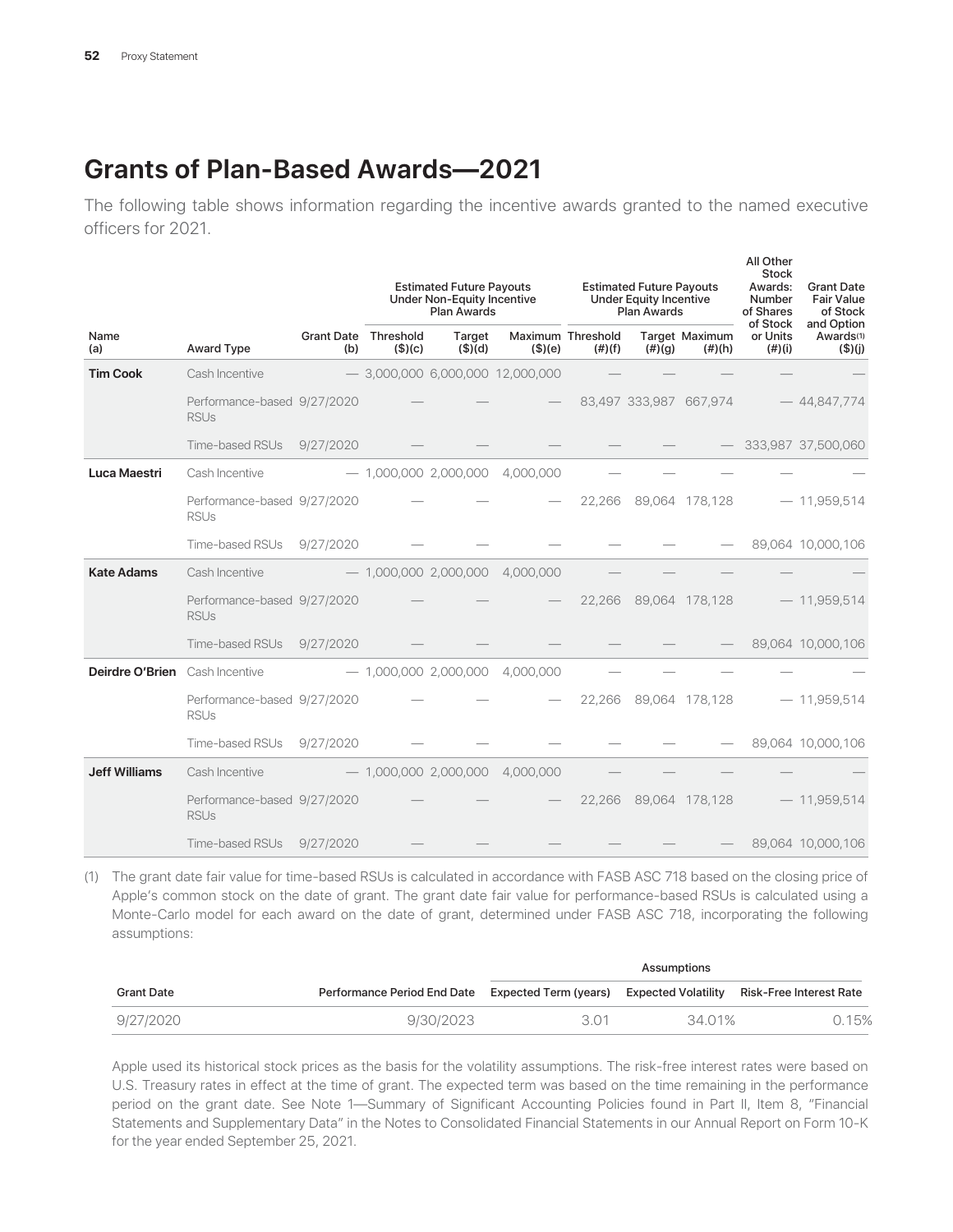#### **Description of Plan-Based Awards**

**Non-Equity Incentive Plan Awards.** Each of the "Non-Equity Incentive Plan Awards" shown in the table entitled "Grants of Plan-Based Awards—2021" was granted under the Apple Inc. 2014 Employee Stock Plan (the "2014 Plan"). The material terms of the 2021 non-equity incentive awards granted under the 2014 Plan are described under "Executive Compensation—Compensation Discussion and Analysis" in the section entitled "Annual Cash Incentive."

**Equity Incentive Plan Awards.** Each of the time-based and performance-based RSUs shown in the table entitled "Grants of Plan-Based Awards—2021" was granted under, and is subject to, the terms of the 2014 Plan. The Compensation Committee administers the 2014 Plan.

**Time-Based RSUs.** The material terms of the time-based RSUs granted to our named executive officers are described under "Executive Compensation—Compensation Discussion and Analysis" in the section entitled "Long-Term Equity Awards."

**Performance-Based RSUs.** The material terms of the performance-based RSUs granted to our named executive officers are described under "Executive Compensation—Compensation Discussion and Analysis" in the section entitled "Long-Term Equity Awards."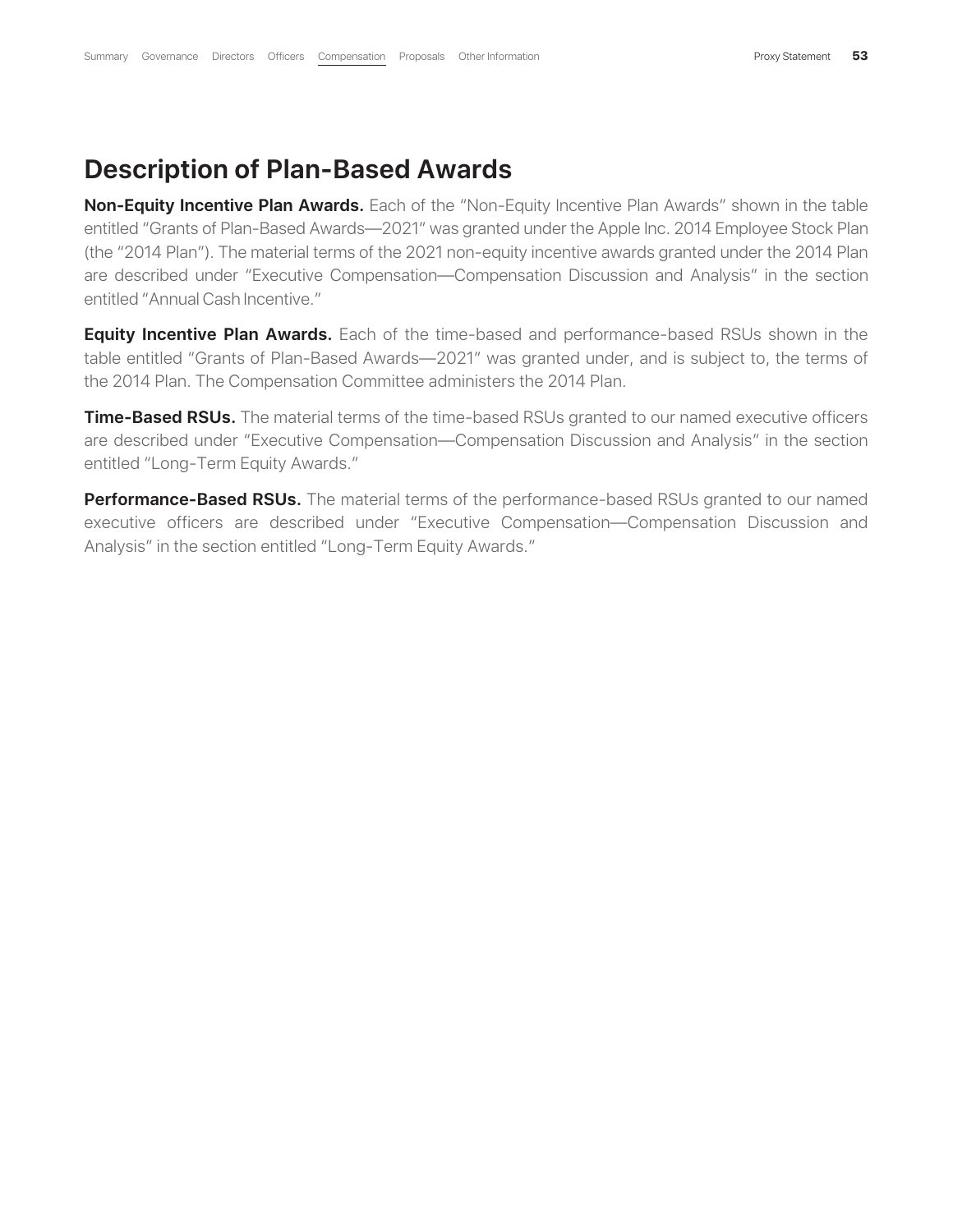# **Outstanding Equity Awards—2021**

The following table shows information regarding the outstanding equity awards held by each of the named executive officers as of September 25, 2021.

| Name (a)               | <b>Grant Date</b><br>(b) | Number of<br><b>Shares or Units</b><br>of Stock That<br><b>Have Not</b><br>Vested<br>$(\#)(c)$ | <b>Market Value</b><br>of Shares or<br><b>Units of Stock</b><br><b>That Have Not</b><br>Vested <sup>(1)</sup><br>$($ \$)(d) | <b>Equity Incentive</b><br><b>Plan Awards:</b><br>Number of<br>Unearned<br>Shares, Units<br>or Other<br><b>Rights That</b><br><b>Have Not</b><br>Vested<br>$(\#)(e)$ | <b>Equity Incentive</b><br><b>Plan Awards:</b><br>Market or<br>Payout Value<br>of Unearned<br><b>Shares, Units</b><br>or Other Rights<br><b>That Have Not</b><br>Vested <sup>(1)</sup><br>(\$)(f) |
|------------------------|--------------------------|------------------------------------------------------------------------------------------------|-----------------------------------------------------------------------------------------------------------------------------|----------------------------------------------------------------------------------------------------------------------------------------------------------------------|---------------------------------------------------------------------------------------------------------------------------------------------------------------------------------------------------|
| <b>Tim Cook</b>        | 9/27/2020                | 333,987(2)                                                                                     | 49,069,370                                                                                                                  | 333,987(3)(4)                                                                                                                                                        | 49,069,370                                                                                                                                                                                        |
| Luca Maestri           | 10/15/2017               | 84,932(5)                                                                                      | 12,478,209                                                                                                                  |                                                                                                                                                                      |                                                                                                                                                                                                   |
|                        | 9/30/2018                | 118,128(6)                                                                                     | 17,355,366                                                                                                                  | 177, 196(4)(7)                                                                                                                                                       | 26,033,636                                                                                                                                                                                        |
|                        | 9/29/2019                | 182,800(8)                                                                                     | 26,856,976                                                                                                                  | 182,800(4)(8)                                                                                                                                                        | 26,856,976                                                                                                                                                                                        |
|                        | 9/27/2020                | 89,064(2)                                                                                      | 13,085,283                                                                                                                  | 89,064(3)(4)                                                                                                                                                         | 13,085,283                                                                                                                                                                                        |
| <b>Kate Adams</b>      | 9/30/2018                | 118,128(6)                                                                                     | 17,355,366                                                                                                                  | 177, 196(4)(7)                                                                                                                                                       | 26,033,636                                                                                                                                                                                        |
|                        | 9/29/2019                | 182,800(8)                                                                                     | 26,856,976                                                                                                                  | 182,800(4)(8)                                                                                                                                                        | 26,856,976                                                                                                                                                                                        |
|                        | 9/27/2020                | 89,064(2)                                                                                      | 13,085,283                                                                                                                  | 89,064(3)(4)                                                                                                                                                         | 13,085,283                                                                                                                                                                                        |
| <b>Deirdre O'Brien</b> | 10/15/2017               | 22,292(9)                                                                                      | 3,275,141                                                                                                                   |                                                                                                                                                                      |                                                                                                                                                                                                   |
|                        | 9/30/2018                | 49,836(10)                                                                                     | 7,321,905                                                                                                                   |                                                                                                                                                                      |                                                                                                                                                                                                   |
|                        | 2/5/2019                 | 63,792(11)                                                                                     | 9,372,321                                                                                                                   | 95,688(4)(11)                                                                                                                                                        | 14,058,481                                                                                                                                                                                        |
|                        | 9/29/2019                | 182,800(8)                                                                                     | 26,856,976                                                                                                                  | 182,800(4)(8)                                                                                                                                                        | 26,856,976                                                                                                                                                                                        |
|                        | 9/27/2020                | 89,064(2)                                                                                      | 13,085,283                                                                                                                  | 89,064(3)(4)                                                                                                                                                         | 13,085,283                                                                                                                                                                                        |
| <b>Jeff Williams</b>   | 10/15/2017               | 84,932(5)                                                                                      | 12,478,209                                                                                                                  |                                                                                                                                                                      |                                                                                                                                                                                                   |
|                        | 9/30/2018                | 118,128(6)                                                                                     | 17,355,366                                                                                                                  | 177, 196(4)(7)                                                                                                                                                       | 26,033,636                                                                                                                                                                                        |
|                        | 9/29/2019                | 182,800(8)                                                                                     | 26,856,976                                                                                                                  | 182,800(4)(8)                                                                                                                                                        | 26,856,976                                                                                                                                                                                        |
|                        | 9/27/2020                | 89,064(2)                                                                                      | 13,085,283                                                                                                                  | 89,064(3)(4)                                                                                                                                                         | 13,085,283                                                                                                                                                                                        |

(1) The dollar amounts shown in columns (d) and (f) are determined by multiplying the number of shares or units shown in column (c) or (e), as applicable, by \$146.92, the closing price of Apple's common stock on September 24, 2021, the last trading day of Apple's fiscal year.

(2) Subject to the terms of the award agreement, the time-based RSUs subject to this award are scheduled to vest or be released, as applicable, in three annual installments commencing on April 1, 2023.

(3) Subject to the terms of the award agreement, the performance-based RSUs subject to this award are scheduled to vest or be released, as applicable, on October 1, 2023 provided the applicable performance condition is satisfied.

(4) The target number of performance-based RSUs is shown. As described under "Executive Compensation—Compensation Discussion and Analysis," in each case, between 0% and 200% of the target number of performance-based RSUs vest depending on Apple's Relative TSR compared to the other companies in the S&P 500 over the relevant performance period.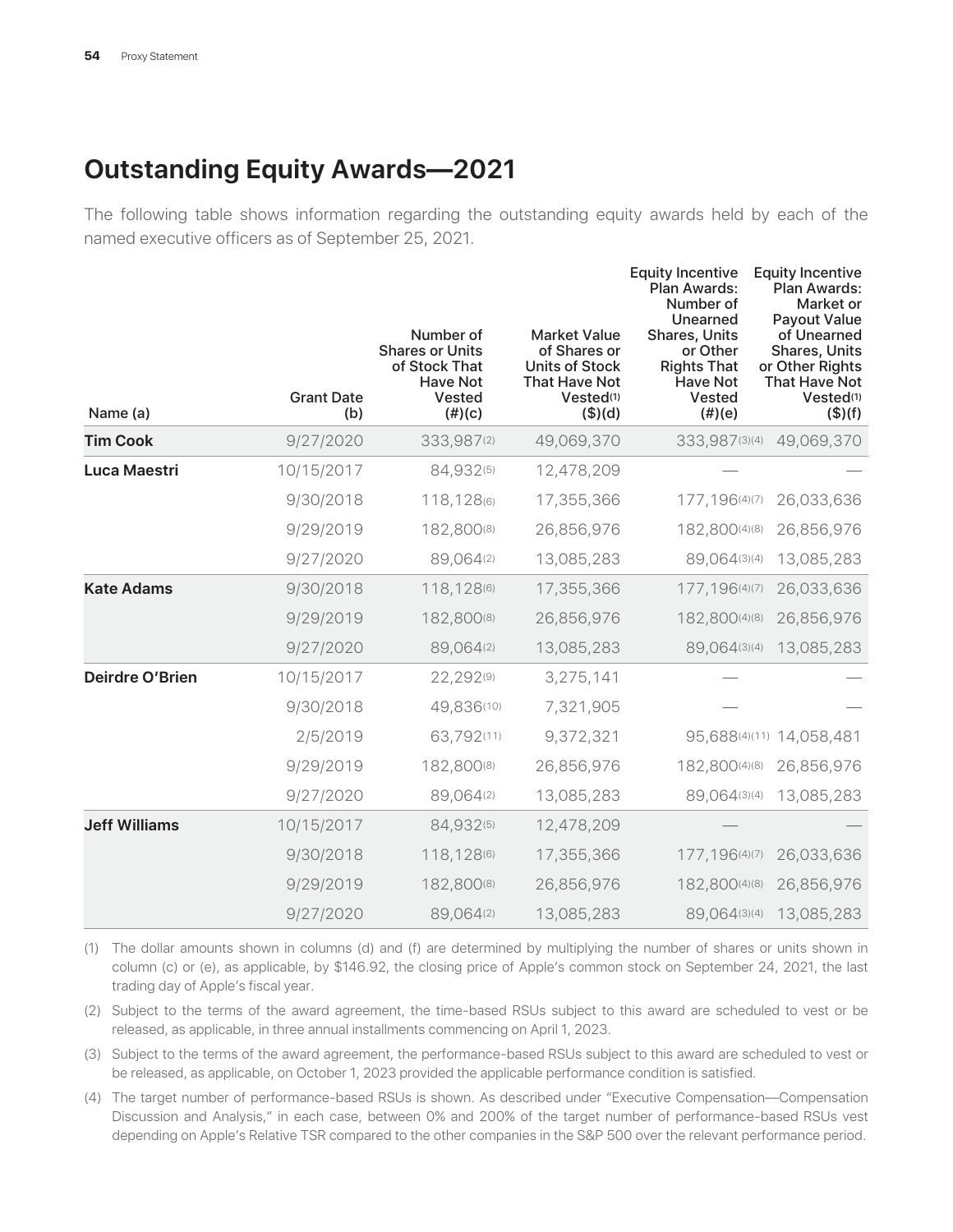- (5) Subject to the terms of the award agreement, the remaining 84,932 time-based RSUs subject to this award are scheduled to vest on April 1, 2022, provided the officer continues to be employed with Apple through the applicable vesting date.
- (6) 59,068 time-based RSUs subject to this award vested on April 1, 2021 and subject to the terms of the award agreement, the remainder of the RSUs are scheduled to vest in two annual installments of 59,064 commencing on April 1, 2022, provided the officer continues to be employed with Apple through the applicable vesting date.
- (7) The maximum 200% of the 177,196 target number of performance-based RSUs subject to this award (totaling 354,392 performance-based RSUs) vested on October 1, 2021 based on Apple's Relative TSR compared to other companies in the S&P 500 over the relevant performance period.
- (8) Subject to the terms of the award agreement, the time-based RSUs subject to this award are scheduled to vest in three annual installments commencing on April 1, 2022, provided the officer continues to be employed with Apple through the applicable vesting date. Subject to the terms of the award agreement, the performance-based RSUs subject to this award are scheduled to vest on October 1, 2022, provided the officer continues to be employed with Apple through the vesting date and that the applicable performance condition is satisfied.
- (9) 22,292 time-based RSUs subject to this award vested on October 15, 2021.
- (10) 16,612 time-based RSUs subject to this award vested on October 15, 2021 and subject to the terms of the award agreement, the remainder of the RSUs are scheduled to vest in two semi-annual installments commencing on April 15, 2022, provided the officer continues to be employed with Apple through the applicable vesting date.
- (11) 31,896 time-based RSUs subject to this award vested on August 5, 2021 and subject to the terms of the award agreement, the remainder of the RSUs are scheduled to vest in two annual installments commencing on August 5, 2022, provided the officer continues to be employed with Apple through the applicable vesting date. The maximum 200% of the 95,688 target number of performance-based RSUs subject to this award (totaling 191,376 performance-based RSUs) vested on October 1, 2021 based on Apple's Relative TSR compared to other companies in the S&P 500 over the relevant performance period.

#### **Stock Vested—2021**

The following table shows information regarding the vesting during 2021 of RSUs previously granted to the named executive officers.

|                        | <b>Stock Awards</b>                                         |                                                                |
|------------------------|-------------------------------------------------------------|----------------------------------------------------------------|
| Name (a)               | Number of Shares<br><b>Acquired on Vesting</b><br>$(\#)(b)$ | <b>Value Realized</b><br>on Vesting<br>$($)(c)$ <sup>(1)</sup> |
| <b>Tim Cook</b>        | 5,040,000                                                   | 754,084,800                                                    |
| Luca Maestri           | 776,428                                                     | 94,138,065                                                     |
| <b>Kate Adams</b>      | 576,404                                                     | 69,023,864                                                     |
| <b>Deirdre O'Brien</b> | 137,336                                                     | 18,262,923                                                     |
| <b>Jeff Williams</b>   | 776,428                                                     | 94,138,065                                                     |

(1) The dollar amounts shown in column (c) are determined by multiplying the number of shares that vested by the per share closing price of Apple's common stock on the vesting date, plus dividend equivalents attributable to such shares in the amount of \$1,860,908 for each of Mr. Maestri and Mr. Williams; \$1,196,854 for Ms. Adams; and \$308,094 for Ms. O'Brien. The RSUs underlying Mr. Cook's 2011 RSU Award were not credited with dividend equivalents.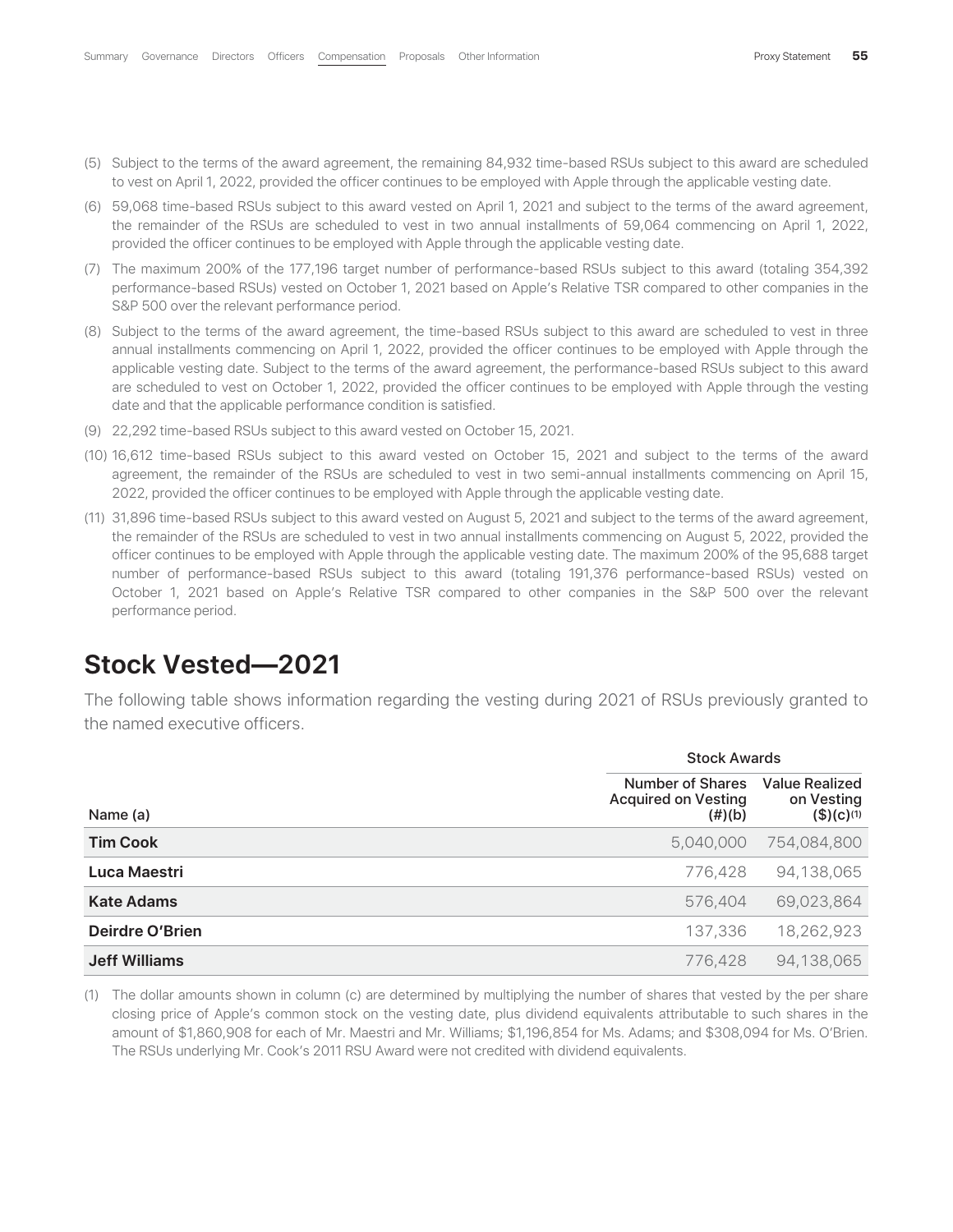# **Non-Qualified Deferred Compensation—2021**

The following table shows information regarding the participation of our named executive officers in the Deferred Compensation Plan as of September 25, 2021.

| Name (a)   | Executive<br><b>Contributions</b><br>\$)(b)(1) | Apple<br><b>Contributions</b><br>$($ \$) $(c)$ | Aggregate<br>Earnings<br>$($ \$) $(d)$ | Aggregate<br>Withdrawals/<br><b>Distributions</b><br>(\$)(e) | Aggregate<br><b>Balance</b> at<br>September 25.<br>$2021$ (\$)(f) |
|------------|------------------------------------------------|------------------------------------------------|----------------------------------------|--------------------------------------------------------------|-------------------------------------------------------------------|
| Kate Adams | 536.550(2)                                     | $\hspace{0.1mm}-\hspace{0.1mm}$                | 264.051                                | $\hspace{0.1mm}-\hspace{0.1mm}$                              | 1,599,237(3)                                                      |

(1) Mr. Cook, Mr. Maestri, Ms. O'Brien, and Mr. Williams did not participate in the Deferred Compensation Plan.

(2) Reflects the portion of Ms. Adams' annual cash incentive payout deferred and contributed to the Deferred Compensation Plan. The payout was reflected in the "Non-Equity Incentive Plan Compensation" column of the "Summary Compensation Table—2021, 2020, and 2019" under 2020, the year it was earned.

(3) The balance includes \$536,550 that was reported as compensation in the "Summary Compensation Table" in prior years.

# **Description of Non-Qualified Deferred Compensation**

Our named executive officers and Non-Employee Directors are eligible to participate in the Deferred Compensation Plan.

Deferred Compensation Plan participants may elect to defer up to 50% of their annual base salary and commissions and up to 90% of their eligible cash bonus, or up to 100% of their annual cash retainer in the case of Non-Employee Directors, by timely completing a deferral election form. Amounts deferred under the Deferred Compensation Plan, as adjusted for applicable earnings gains and losses and fees, are credited to an account in the participant's name and remain fully vested at all times. Participants may select at any time from a diversified menu of notional investment options that generally mirror the investment options of Apple's 401(k) plan, and the value of their Deferred Compensation Plan account balance may increase or decrease based on the performance of their selected investment options. In 2021, annual returns on the investment options available for the Deferred Compensation Plan generally ranged from -0.90% to 69.16%.

Deferred Compensation Plan participants may elect to receive distributions of their deferred amounts either upon separation from service or as of a specified in-service distribution date. Distributions will be made in a lump sum payment unless the participant elects installment payments between two and 10 years. A Deferred Compensation Plan participant may also request to receive a hardship distribution on account of an eligible unforeseeable emergency. If a Deferred Compensation Plan participant dies prior to receiving a complete distribution of their account, the remaining account will be paid to their beneficiaries in a lump sum by December 31 of the year following the participant's death.

# **Potential Payments Upon Termination or Change of Control**

We do not have any cash severance arrangements with our named executive officers, and none of our named executive officers' equity awards outstanding as of 2021 fiscal year-end provide for acceleration in connection with a change of control, other than as noted below in connection with termination of employment due to death, disability, or for Mr. Cook, retirement.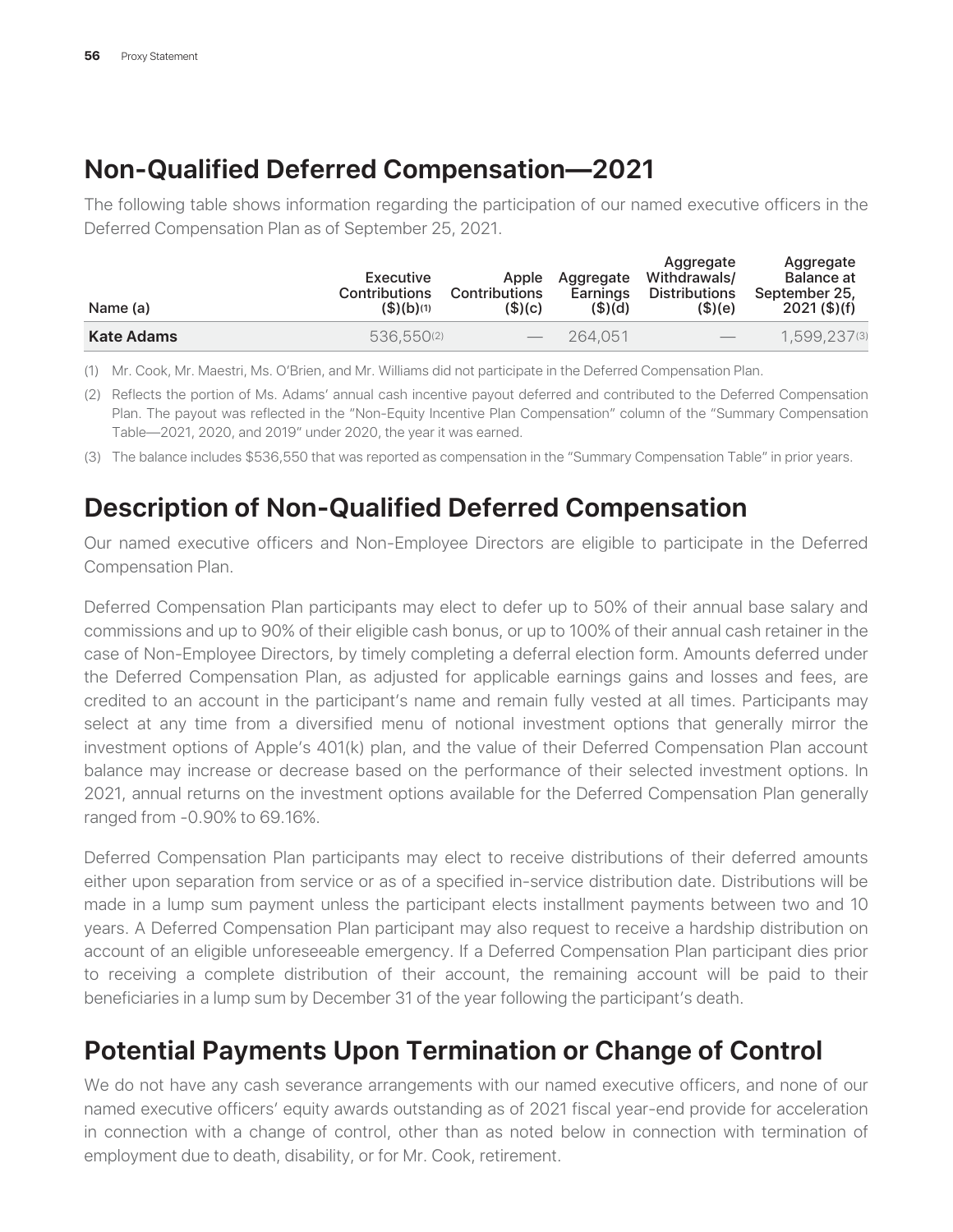#### **Equity Acceleration Upon Termination of Employment**

**Time-Based RSUs.** Mr. Cook's 2021 time-based RSU award provides for full accelerated vesting upon death and a continued right to receive the shares underlying the RSUs upon disability or termination of employment due to retirement if termination occurs on or following the first anniversary of the grant date. Retirement is defined in Mr. Cook's 2021 RSU award agreements as a termination of employment after reaching at least 60 years of age and at least 10 years of service with Apple. The delivery of the vested shares underlying Mr. Cook's 2021 RSU award and any dividend equivalents that have accrued on such RSU award are not accelerated upon retirement. If Mr. Cook meets these conditions and retires on or following the first anniversary of the grant, the shares underlying his 2021 time-based RSUs will continue to be released on the original vesting dates, subject to the terms of the award agreement. For our other named executive officers, subject to the terms of the award agreement, time-based RSUs provide for partial accelerated vesting of the RSUs scheduled to vest on the next applicable vesting date following a termination of employment due to disability and for full accelerated vesting upon death.

**Performance-Based RSUs.** Mr. Cook's 2021 performance-based RSU award provides for a continued right to receive earned shares underlying the RSUs upon death, disability, or termination of employment due to retirement if termination occurs on or following the first anniversary of the grant date. If Mr. Cook retires on or following the first anniversary of the grant date grant, the shares underlying his 2021 performance-based RSUs will continue to be released on the original vesting dates, subject to the terms of the award agreement and the attainment of the performance goals. For our other named executive officers, subject to the terms of the award agreement, performance-based RSUs provide for a partial waiver of the service vesting condition upon the death or disability of the award recipient, with the number of shares that vest determined at the end of the performance period, based on actual performance results and prorated based on the recipient's dates of employment during the performance period.

The following table shows the estimated amounts that the named executive officers would have become entitled to under the terms of all RSUs outstanding as of fiscal year-end had their employment terminated due to death or disability for each of our named executive officers, or retirement for Mr. Cook, on September 25, 2021, the last day of Apple's 2021 fiscal year. Under the terms of Mr. Cook's 2021 RSU award, there is no difference in the payment terms between a termination due to death, disability, or retirement occurring more than one year following the date of grant. Since the first anniversary of the grant date of Mr. Cook's 2021 RSU award occurred after September 25, 2021, he did not meet this requirement in 2021. The estimated values for performance-based RSUs are shown at the maximum potential payout amounts, and would be subject to the terms of the award agreements.

| Name                 | <b>Estimated Total Value of</b><br>Equity Acceleration upon Death(1)<br>(\$) | <b>Estimated Total Value of Equity</b><br>Acceleration upon Disability <sup>(1)</sup><br>(\$) |
|----------------------|------------------------------------------------------------------------------|-----------------------------------------------------------------------------------------------|
| <b>Tim Cook</b>      | 148,059,777                                                                  | 148,059,777                                                                                   |
| Luca Maestri         | 168,474,466                                                                  | 117,337,786                                                                                   |
| <b>Kate Adams</b>    | 155,735,090                                                                  | 111,194,893                                                                                   |
| Deirdre O'Brien      | 134,038,409                                                                  | 88,404,876                                                                                    |
| <b>Jeff Williams</b> | 168,474,466                                                                  | 117,337,786                                                                                   |

(1) The dollar amounts are determined by (i) multiplying the number of RSUs that would have been subject to accelerated vesting if an officer had died or become disabled, on September 25, 2021, as applicable, by \$146.92, the closing price of Apple's common stock on September 24, 2021, the last trading day of the fiscal year; and (ii) then adding any accumulated dividend equivalents attributable to any such RSUs on that date.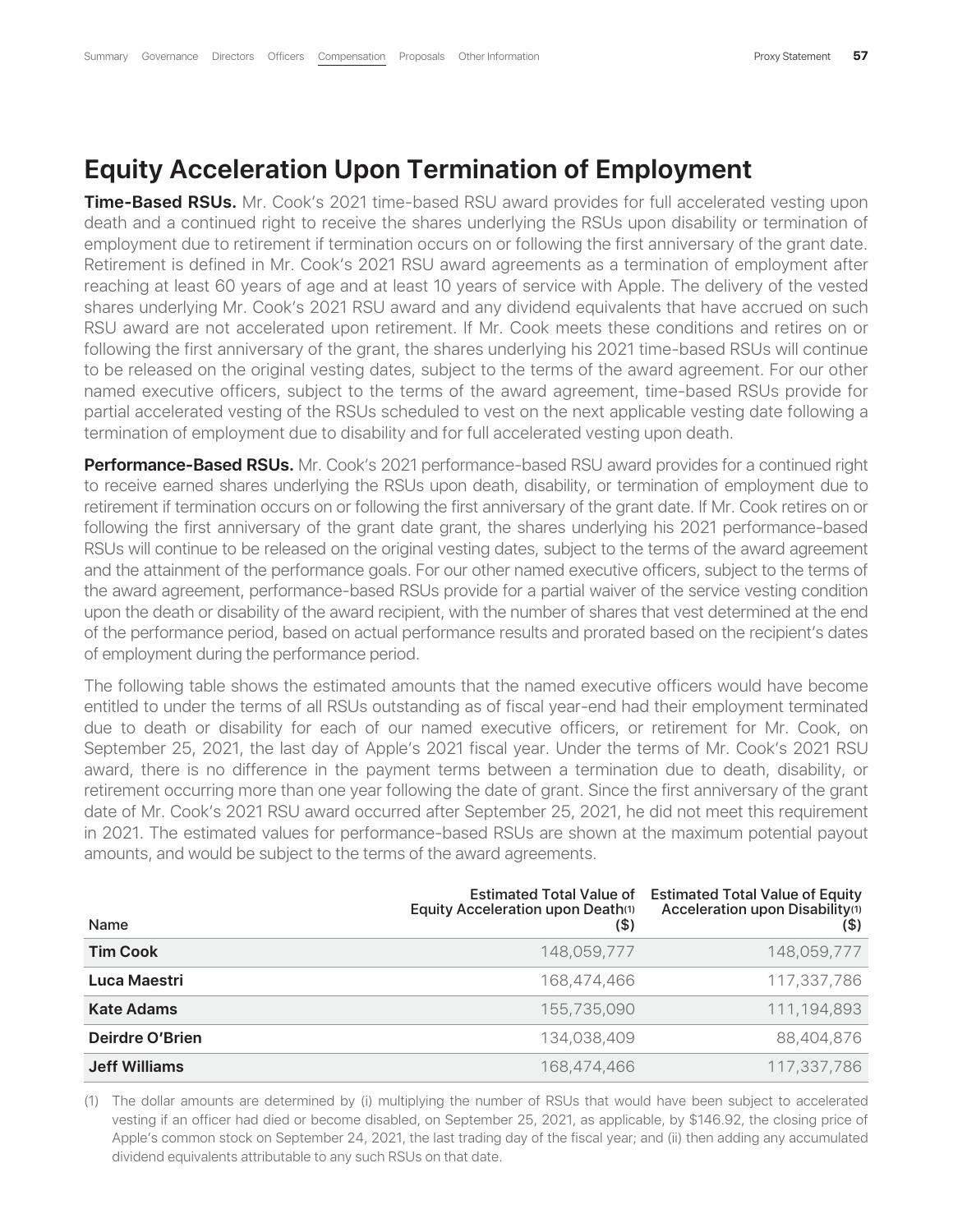# **CEO Pay Ratio—2021**

We offer a wide range of benefits to our global employee population and we are committed to paying our employees competitively and equitably based on their role.

In 2021, we selected a new median employee due to changes in our hiring trends and material changes to our employee compensation arrangements that we reasonably believed would result in a significant change in the pay ratio disclosure. We determined our median compensated employee by using base salary, bonuses, commissions, and grant date fair value of equity awards granted to employees in 2021 as our consistently applied compensation measure. We applied this measure to our global employee population as of September 25, 2021, the last day of our 2021 fiscal year, and annualized base salaries for permanent full-time and part-time employees that did not work the full year.

We calculated the median compensated employee's 2021 annual total compensation using the same methodology that is used to calculate our CEO's annual total compensation in the table entitled "Summary Compensation Table–2021, 2020, and 2019." The 2021 annual total compensation of our CEO was \$98,734,394, the 2021 annual total compensation of our median compensated employee was \$68,254, and the ratio of these amounts is 1,447 to 1. Thus, this pay ratio reflects a reasonable estimate consistent with SEC rules based on the methodology we described above. Because SEC rules for identifying a median compensated employee allow companies to apply certain exclusions, include estimates, and adopt different methodologies that reflect their employee population and compensation practices, the ratio above may not be comparable to the CEO pay ratio reported by other companies.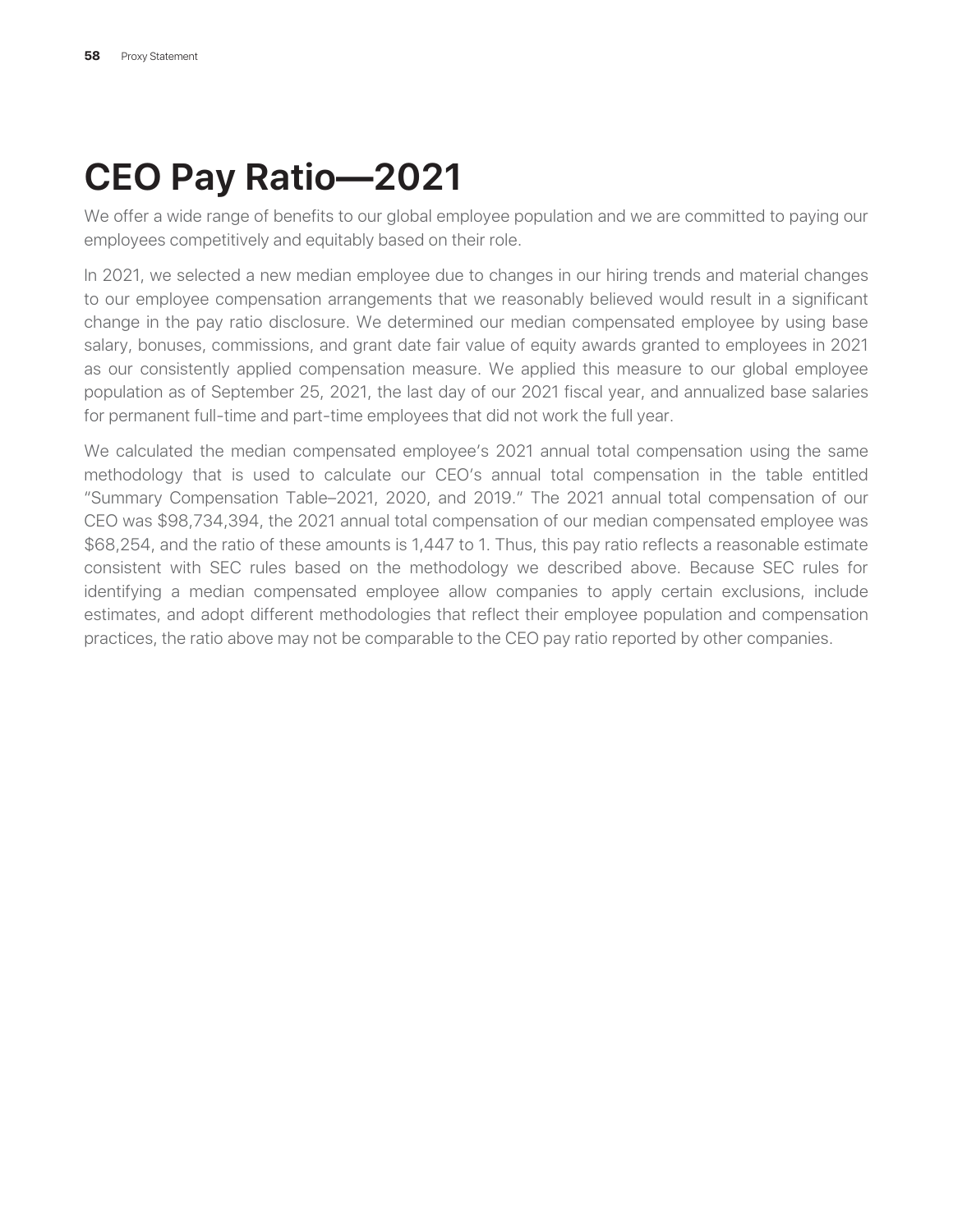# **Proposals**

This section sets out each item of business for the Annual Meeting and the Board's voting recommendation.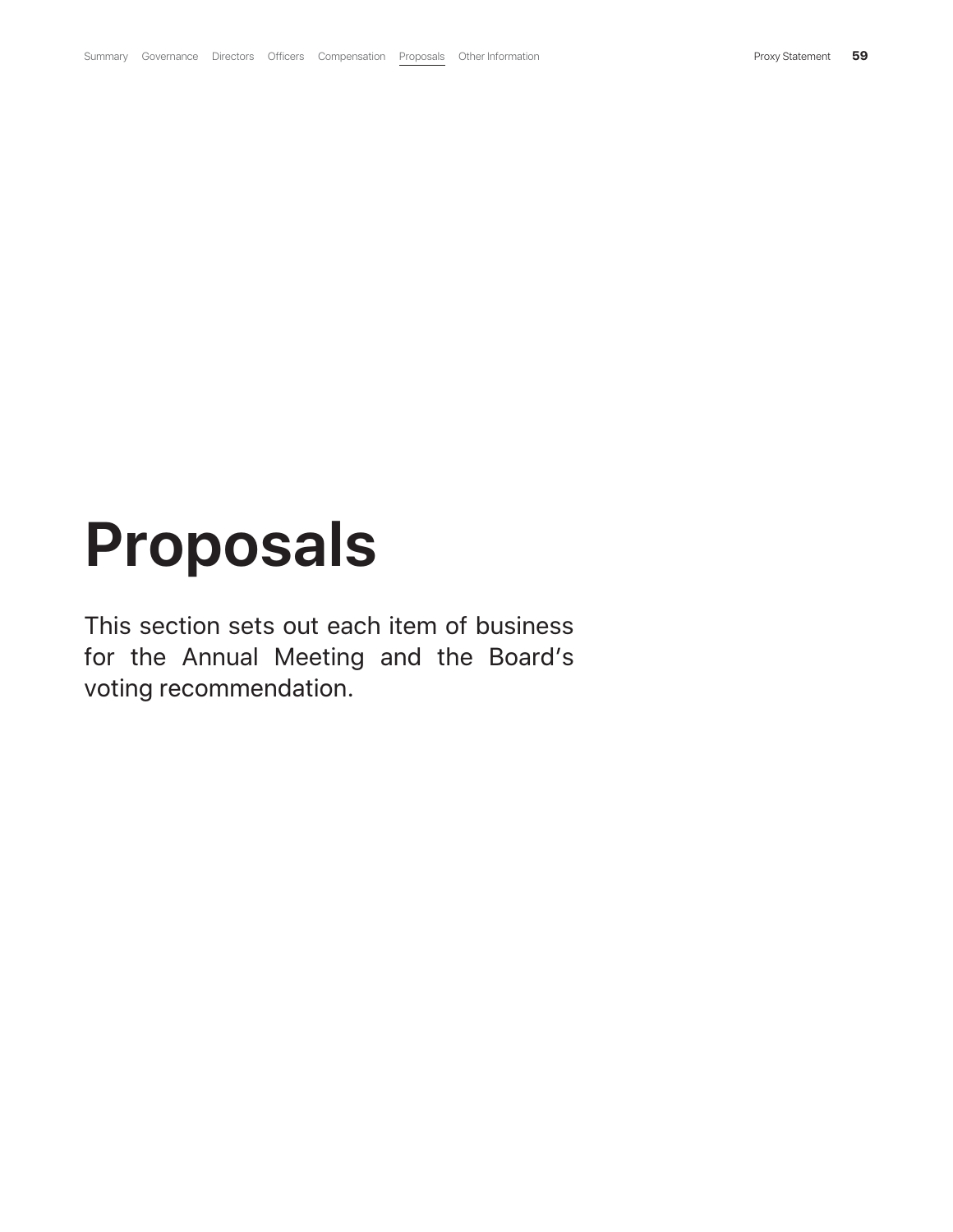# Proposal No. 1 **Election of Directors**

The Board has nominated directors James Bell, Tim Cook, Al Gore, Alex Gorsky, Andrea Jung, Art Levinson, Monica Lozano, Ron Sugar, and Sue Wagner to be elected to serve on our Board until the next annual meeting of shareholders and until their successors are duly elected and qualified.

At the Annual Meeting, proxies cannot be voted for a greater number of individuals than the nine nominees named in this Proxy Statement. Holders of proxies solicited by this Proxy Statement will vote the proxies received by them as directed on the proxy card or, if no direction is made, for the election of the Board's nine nominees.

The term of any incumbent director who does not receive the affirmative vote of (i) a majority of the shares present or represented by proxy and voting at the Annual Meeting and (ii) a majority of the shares required to constitute a quorum, and has not earlier resigned, will end on the date that is the earlier of (a) 90 days after the date on which the voting results for the Annual Meeting are determined by the inspector of election, or (b) the date on which the Board selects a person to fill the office held by that director in accordance with Apple's bylaws.

Each of the directors nominated by the Board has consented to serving as a nominee, being named in this Proxy Statement, and serving on the Board if elected. Each director elected at the Annual Meeting will be elected to serve a one-year term. If any nominee is unable to serve or for good cause will not serve as a director at the time of the Annual Meeting, the proxy holders may vote for any nominee designated by the present Board to fill the vacancy.

There are no family relationships among Apple's executive officers and directors.

For more information on the director nominees, please see the section entitled "Directors" beginning on page 21.

#### **Vote Required**

Apple has implemented majority voting in uncontested elections of directors. Accordingly, Apple's bylaws provide that in an uncontested election of directors the affirmative vote of (i) a majority of the shares present or represented by proxy and voting at the Annual Meeting and (ii) a majority of the shares required to constitute a quorum is required to elect a director.

The Board recommends that shareholders vote FOR each of the nominees.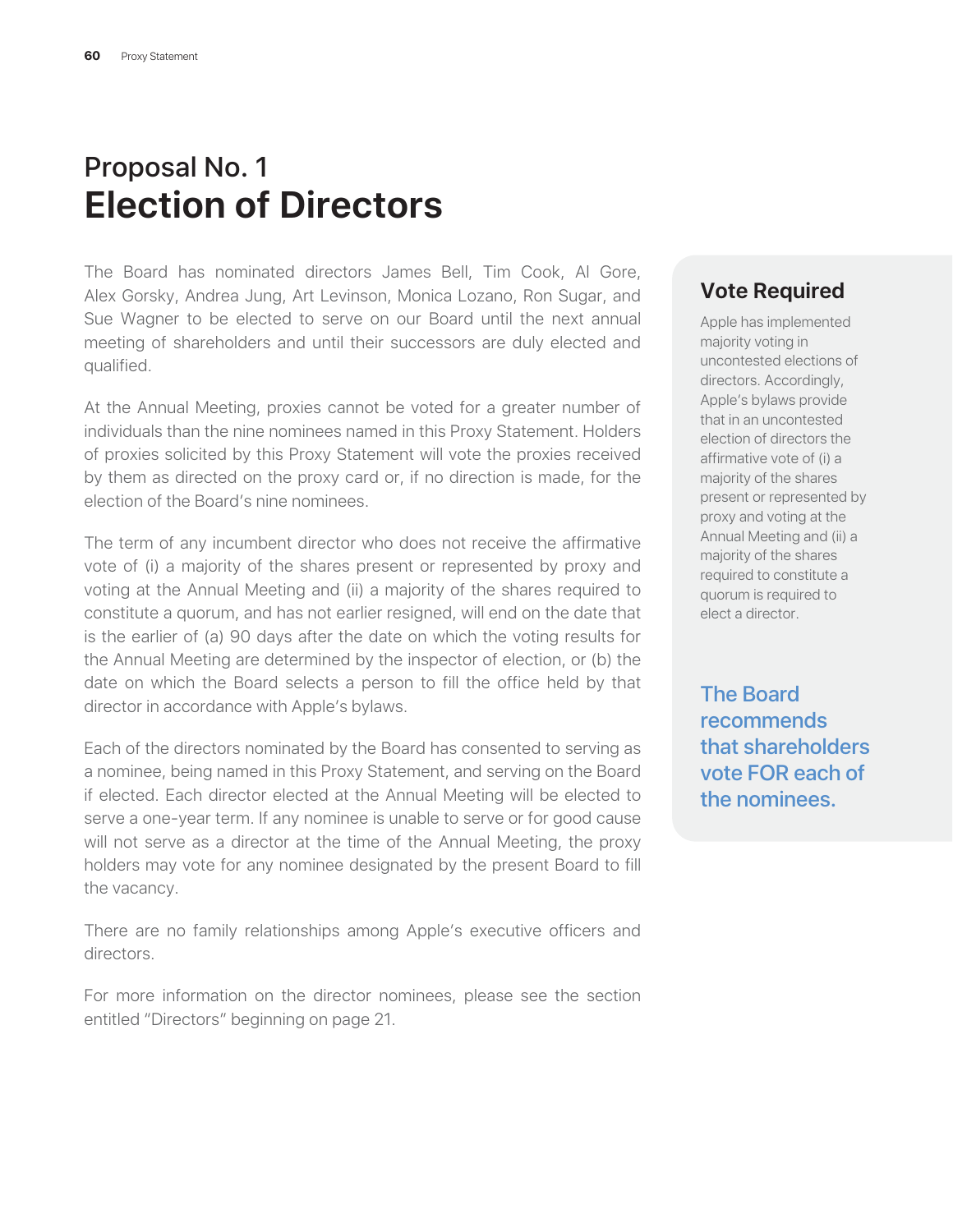# Proposal No. 2 **Ratification of Appointment of Independent Registered Public Accounting Firm**

The Audit Committee has re-appointed Ernst & Young LLP as Apple's independent registered public accounting firm and as auditors of Apple's consolidated financial statements for 2022. The Audit Committee reviews the performance of the independent registered public accounting firm annually. In making the determination to re-appoint Ernst & Young for 2022, the Audit Committee considered, among other factors, the independence and performance of Ernst & Young, and the quality and candor of Ernst & Young's communications with the Audit Committee and management. Ernst & Young has served as Apple's independent registered public accounting firm since 2009.

At the Annual Meeting, our shareholders are being asked to ratify the appointment of Ernst & Young as Apple's independent registered public accounting firm for 2022. Although ratification of the Audit Committee's appointment of Ernst & Young is not required, we value the opinions of our shareholders and believe that shareholder ratification of the appointment is a good corporate governance practice. In the event of a negative vote on this proposal, the Audit Committee will reconsider its selection. Even if this appointment is ratified, the Audit Committee may, in its discretion, appoint a different independent registered public accounting firm at any time during the year if the Audit Committee determines that such a change would be in the best interests of Apple and its shareholders. Representatives of Ernst & Young are expected to be present at the Annual Meeting, will have an opportunity to make a statement if they desire to do so, and will be available to respond to questions.

#### **Vote Required**

Approval of Proposal No. 2 requires the affirmative vote of (i) a majority of the shares present or represented by proxy and voting at the Annual Meeting and (ii) a majority of the shares required to constitute a quorum.

The Board recommends a vote FOR Proposal No. 2.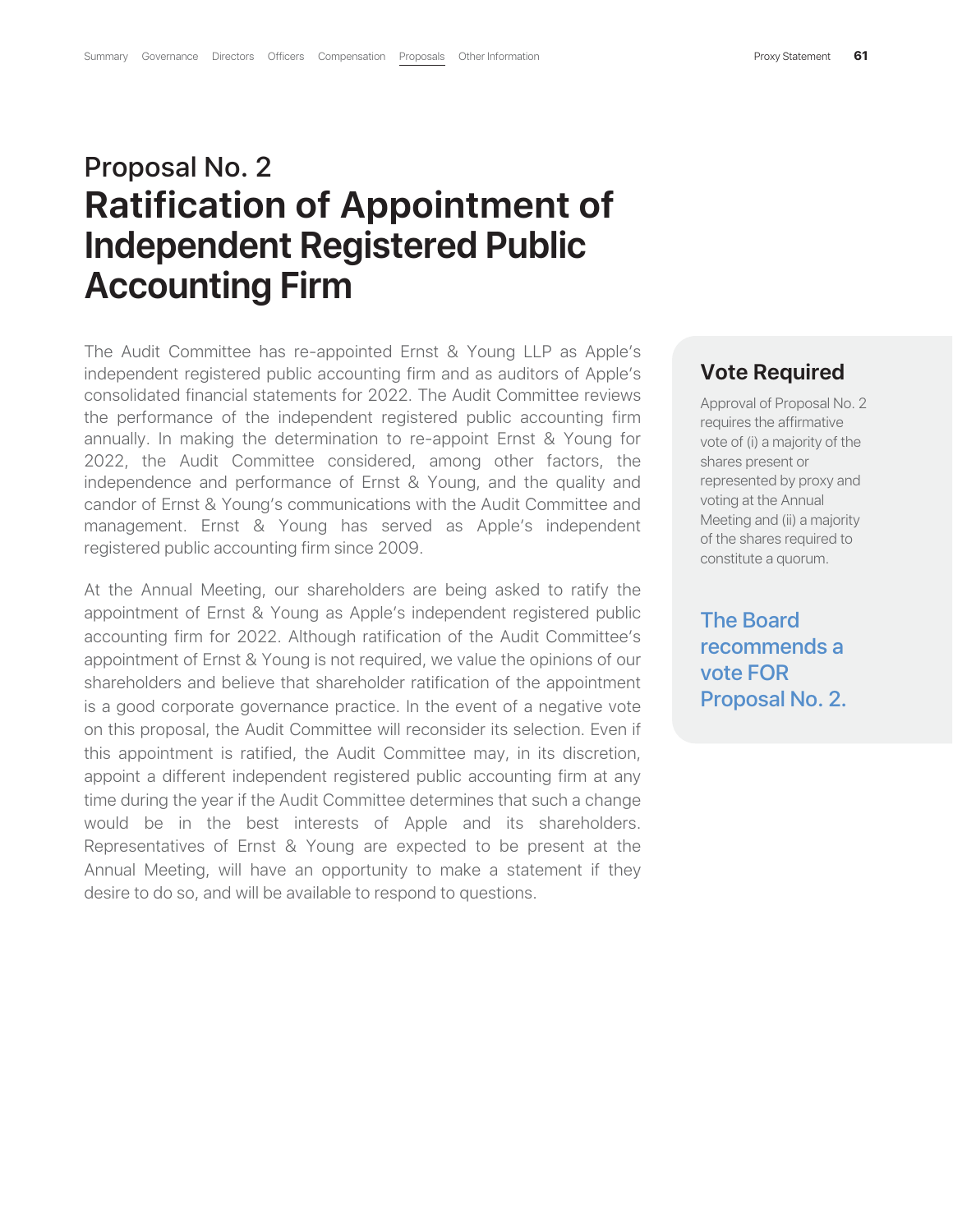# **Fees Paid to Auditors**

The following table shows the fees billed by Apple's independent registered public accounting firm for the years ended September 25, 2021 and September 26, 2020.

| <b>Ernst &amp; Young</b>          | 2021<br>$($ \$) | 2020<br>$($ \$)       |
|-----------------------------------|-----------------|-----------------------|
| Audit Fees <sup>(1)</sup>         |                 | 17,683,114 17,568,300 |
| Audit-Related Fees <sup>(2)</sup> | 1,161,409       | 935,900               |
| Tax Fees $(3)$                    | 3,662,997       | 3,382,300             |
| All Other Fees <sup>(4)</sup>     | 715,310         | 297,400               |
| Total                             | 23,222,830      | 22,183,900            |

(1) Audit fees relate to professional services rendered in connection with the audit of Apple's annual financial statements and internal control over financial reporting, quarterly review of financial statements, and audit services provided in connection with other statutory and regulatory filings.

(2) Audit-related fees relate to professional services that are reasonably related to the performance of the audit or review of Apple's financial statements.

- (3) Tax fees relate to professional services rendered in connection with tax compliance and preparation relating to tax returns and tax audits, as well as for tax consulting and planning services. Tax fees in 2021 include \$1.1 million for tax compliance projects and \$2.6 million for tax advisory projects. Tax fees in 2020 include \$1.1 million for tax compliance projects and \$2.3 million for tax advisory projects.
- (4) All other fees relate to professional services not included in the categories above, including services related to other permissible advisory services and regulatory reporting requirements.

# **Policy on Audit Committee Pre-Approval of Audit and Non-Audit Services Performed by the Independent Registered Public Accounting Firm**

Apple maintains an auditor independence policy that, among other things, prohibits Apple's independent registered public accounting firm from performing non-financial consulting services for Apple, such as information technology consulting and internal audit services. This policy mandates that the Audit Committee approve in advance the audit and permissible non-audit services expected to be performed each year by the independent registered public accounting firm and the related budget, and that the Audit Committee be provided with quarterly reporting on actual spending. This policy also mandates that Apple may not enter into engagements with Apple's independent registered public accounting firm for other permissible non-audit services without the express pre-approval of the Audit Committee. In accordance with this policy, the Audit Committee pre-approved all services performed by Apple's independent registered public accounting firm in 2021.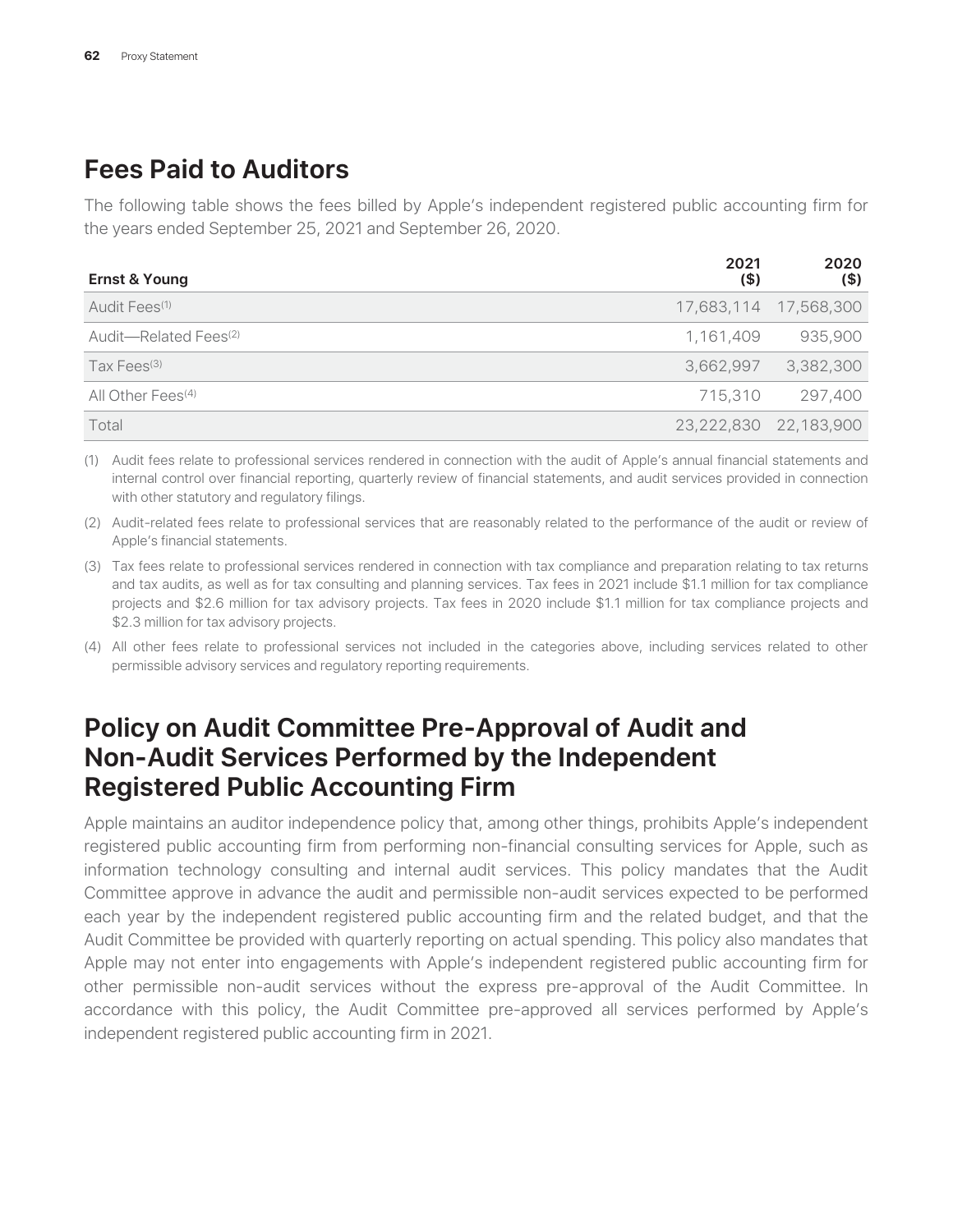# Proposal No. 3 **Advisory Vote to Approve Executive Compensation**

In accordance with the requirements of Section 14A of the Exchange Act and the related rules of the SEC, our shareholders have the opportunity to cast an annual advisory vote to approve the compensation of our named executive officers as disclosed pursuant to the SEC's compensation disclosure rules, which disclosure includes the Compensation Discussion and Analysis, the compensation tables, and the narrative disclosures that accompany the compensation tables (a "say-on-pay" vote).

Our executive compensation program is designed to motivate and reward outstanding performance in a straightforward and effective way and retain strong leadership. We believe that the compensation of our named executive officers is commensurate with Apple's size, performance and profitability, the significant scope of their roles and responsibilities, and their strong values-driven leadership. We encourage shareholders to read the section entitled "Compensation Discussion and Analysis," beginning on page 36, which describes the details of our executive compensation program and the decisions made by the Compensation Committee in 2021.

At the 2021 annual meeting of shareholders, 95% of votes cast supported our executive compensation program. We also have ongoing discussions with many of our shareholders regarding various topics, including company performance and strategy, corporate governance, executive compensation, and environmental, social, and governance topics. The Compensation Committee will continue to consider shareholder feedback and the results of say-on-pay votes when making future compensation decisions.

Shareholders are being asked to approve the following resolution at the Annual Meeting:

RESOLVED, that the compensation paid to the named executive officers, as disclosed in this Proxy Statement pursuant to the SEC's executive compensation disclosure rules, which disclosure includes the Compensation Discussion and Analysis, the compensation tables, and the narrative disclosures that accompany the compensation tables, is hereby approved.

As an advisory vote, this proposal is not binding on Apple, the Board, or the Compensation Committee. However, the Compensation Committee and the Board value the opinions expressed by shareholders in their votes on this proposal and will consider the outcome of the vote when making future compensation decisions regarding named executive officers.

It is expected that the next say-on-pay vote will occur at the 2023 annual meeting of shareholders.

#### **Vote Required**

Approval of Proposal No. 3 requires the affirmative vote of (i) a majority of the shares present or represented by proxy and voting at the Annual Meeting and (ii) a majority of the shares required to constitute a quorum.

The Board recommends a vote FOR Proposal No. 3.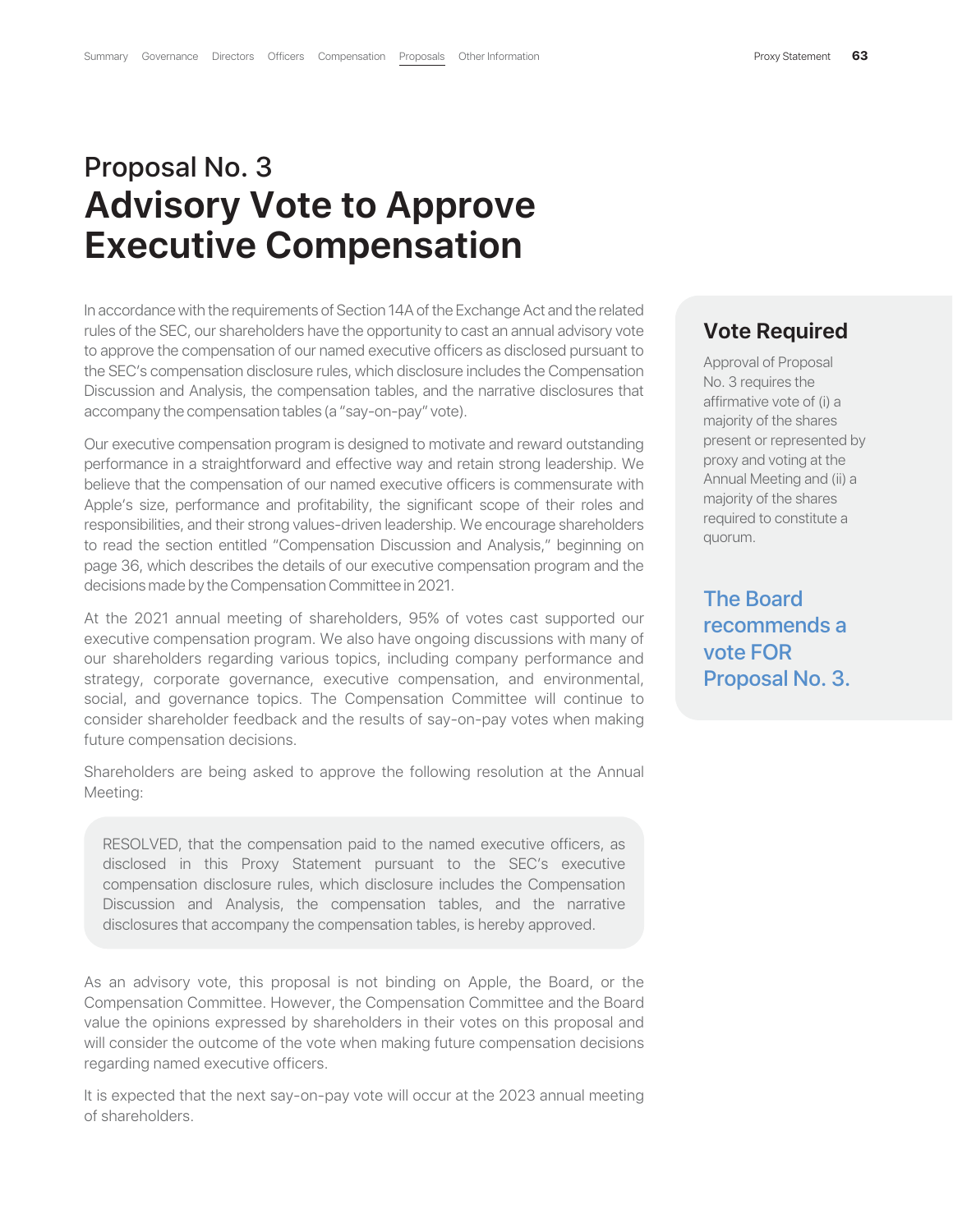# Proposal No. 4 **Approval of the Apple Inc. 2022 Employee Stock Plan**

At the Annual Meeting, shareholders are being asked to approve the Apple Inc. 2022 Employee Stock Plan (the "2022 Plan"), which was approved by the Board on November 9, 2021, subject to shareholder approval. The 2022 Plan is intended to continue our long-term equity compensation program, currently implemented under the Apple Inc. 2014 Employee Stock Plan (the "2014 Plan"). If our shareholders approve the 2022 Plan, the 2022 Plan will replace the 2014 Plan and no further grants will be made under the 2014 Plan after the 2022 Plan is registered on Form S-8. The material features of the 2022 Plan are summarized below. The plan is included in its entirety as Annex A to this Proxy Statement.

The 2014 Plan is our only active employee equity incentive plan (excluding our employee stock purchase plan). We also maintain our Director Stock Plan, as our non-employee directors are not eligible to participate in our 2014 Plan (or the 2022 Plan). As of September 25, 2021, the last day of the 2021 fiscal year, the following awards were outstanding under our 2014 Plan and all of the other plans available to employees we have previously maintained: (i) options with respect to 298,709 shares with a weighted average exercise price of \$5.35 and a weighted average remaining term of 1.57 years and (ii) unvested full-value awards covering 240,413,436 shares.

In reviewing our historical grant practices, we determined that, excluding the effect of our share counting rules, we have issued approximately, 471,859,000 shares under our employee equity incentive plans over the last three fiscal years. The table below summarizes our equity grant practices during the most recent three fiscal years.

| <b>Fiscal</b><br>Year | <b>Basic Weighted</b><br><b>Average Shares</b><br>Outstanding | <b>RSU</b><br><b>Awards Granted</b> | <b>Granted</b> | <b>Stock Options</b> Annualized Burn<br>Rate <sup>(1)</sup> |
|-----------------------|---------------------------------------------------------------|-------------------------------------|----------------|-------------------------------------------------------------|
| 2019                  | 18,471,336,000                                                | 147,409,000                         |                | $2.0\%$                                                     |
| 2020                  | 17,352,119,000                                                | 156,800,000                         |                | 2.26%                                                       |
| 2021                  | 16,701,272,000                                                | 89,363,000                          |                | 1.34%                                                       |

(1) Burn rate is calculated as of the last day of each fiscal year using a 2.5:1 ratio for each type of award. "Burn rate" is the number of shares underlying equity awards granted to employees in a fiscal year, divided by basic weighted average ordinary shares outstanding that fiscal year.

#### **Vote Required**

Approval of Proposal No. 4 requires the affirmative vote of (i) a majority of the shares present or represented by proxy and voting at the Annual Meeting and (ii) a majority of the shares required to constitute a quorum.

The Board recommends a vote FOR Proposal No. 4.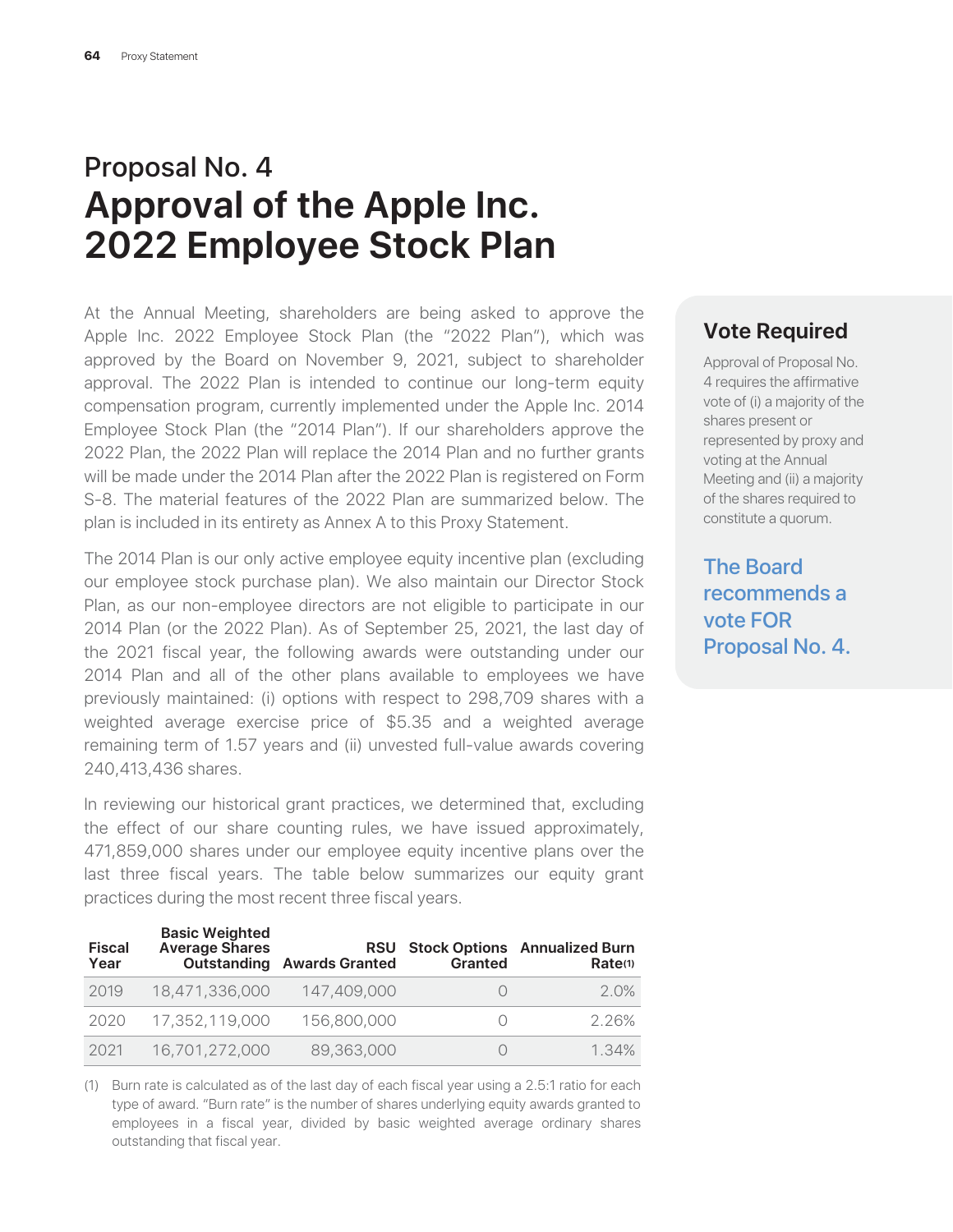As of September 25, 2021, our overhang was 5.7%, and our burn rate in 2021 was 1.34%. Assuming our shareholders approve the 2022 Plan, our overhang will be 8.4%. For this purpose, "overhang" is defined as (A) the number of shares subject to awards granted to employees, plus (B) shares available for future grants, divided by the sum of shares outstanding plus the amounts described in clauses (A) and (B). The overhang calculation excludes shares available for future issuance or grant under our employee stock purchase plan or our Director Stock Plan, including shares subject to outstanding awards.

Based on a review of our historical and projected grant practices, we estimate that the shares reserved for grant under the 2022 Plan should meet Apple's equity grant needs for approximately three years. The shares reserved may, however, last for more or less than three years depending on currently unknown factors, such as the number of grant recipients, future grant practices, and Apple's stock price.

# **Description of the 2022 Plan**

The following is a summary of the principal features of the 2022 Plan. This summary does not purport to be a complete description of all of the provisions of the 2022 Plan. It is qualified in its entirety by reference to the full text of the 2022 Plan which is included in its entirety as Annex A to this Proxy Statement.

## **Share Reserve**

**Maximum Share Reserve.** The maximum number of shares that may be issued or transferred pursuant to awards under the 2022 Plan is equal to the sum of: (i) 510 million shares, (ii) the number of shares available for new award grants under the 2014 Plan on the date that the shareholders approve the 2022 Plan (the "Approval Date"); (iii) the number of shares subject to stock options granted under the 2014 Plan that are outstanding as of the Approval Date which expire or terminate after the Approval Date; and (iv) two times the number of shares subject to RSUs or restricted awards granted under the 2014 Plan that are outstanding as of the Approval Date that are forfeited or terminated or with respect to which shares are withheld to satisfy tax withholding obligations after the Approval Date. However, in no event will the number of shares available for issuance under the 2022 Plan exceed 1,274,374,682 shares. The number of shares described in this paragraph are subject to adjustment in the event of certain capitalization events.

Unless the Compensation Committee provides otherwise, no fractional shares will be issued under the 2022 Plan. The Compensation Committee has the authority to determine whether fractional shares will be rounded down or a cash payment will be made in lieu of fractional shares. Shares issued with respect to full-value awards (RSU or restricted stock awards) granted under the 2022 Plan are counted against the 2022 Plan's aggregate share limit as two shares for every one share actually issued in connection with the full-value award. For example, if 100 shares are issued with respect to an RSU award granted under the 2022 Plan, 200 shares will be counted against the 2022 Plan's aggregate share limit in connection with that award.

**Other Share Counting Rules.** The following are other rules for counting shares against the applicable share limits of the 2022 Plan:

• For awards settled in cash or a form other than shares, the shares that would have been delivered had there been no such cash or other settlement will not be counted against the shares available for issuance under the 2022 Plan.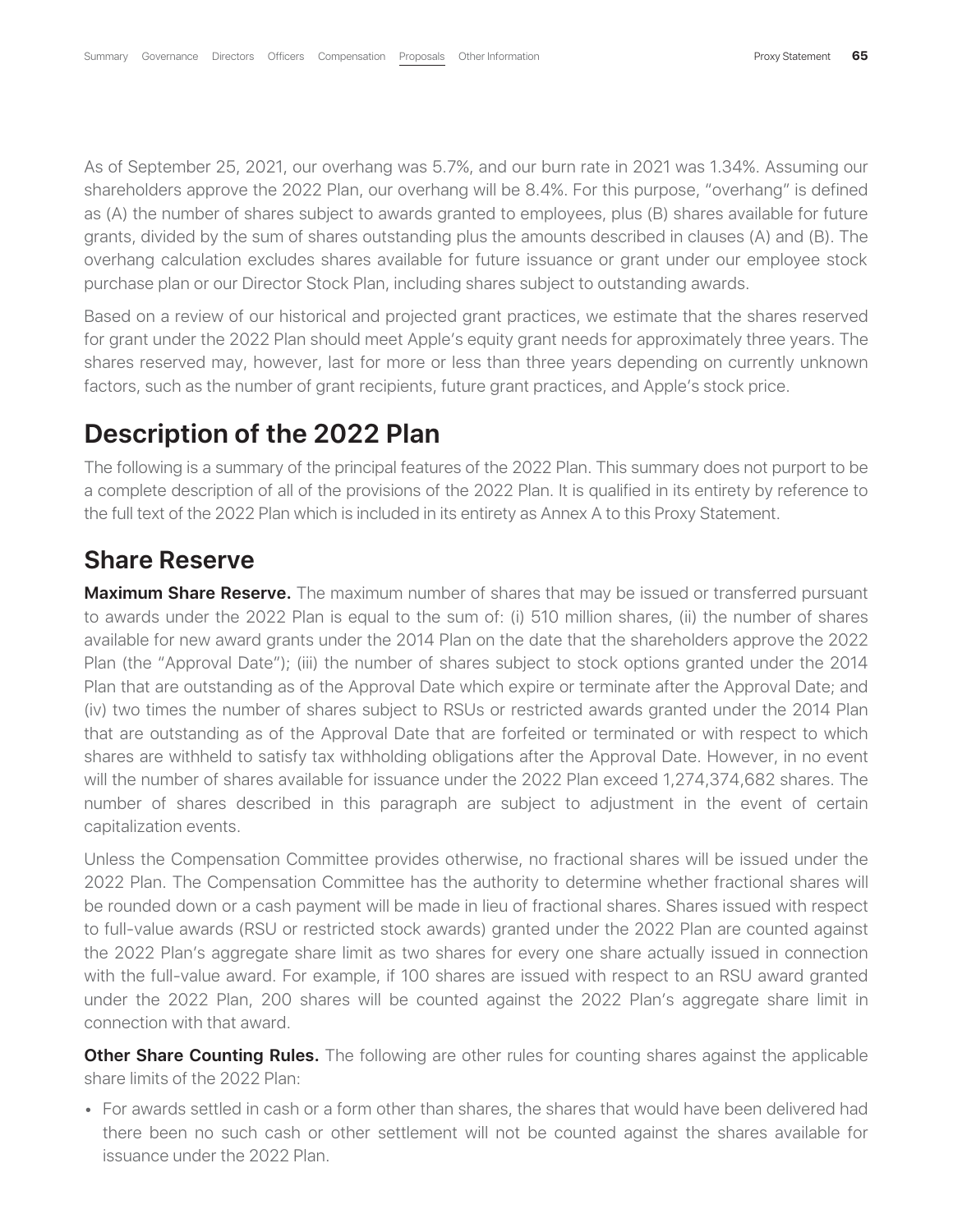- For shares that are delivered pursuant to the exercise of a stock appreciation right or stock option, the number of underlying shares to which the exercise related shall be counted against the applicable share limits, as opposed to the number of shares actually issued. For example, if a stock option relates to 1,000 shares and is exercised in full on a cashless basis at a time when the payment due to the participant is 150 shares, then the 1,000 shares for which the option was exercised shall be charged against the applicable share limits.
- Except as otherwise provided below, shares that are subject to awards that expire or for any reason are cancelled or terminated, are forfeited, fail to vest, or for any other reason are not paid or delivered under either the 2014 Plan or the 2022 Plan will again be available for subsequent awards under the 2022 Plan. Any such shares subject to awards other than stock options and stock appreciation rights granted under either the 2014 Plan or the 2022 Plan will become available taking into account the 2:1 premium share counting rule applicable at the time of granting these types of awards. For example, if a 100 share RSU award made under the 2014 Plan or the 2022 Plan is forfeited before it vests, then 200 shares would again be available for subsequent awards under the 2022 Plan.
- Shares that are exchanged by a participant or withheld by Apple as full or partial payment in connection with any award other than an option or stock appreciation right granted under either the 2014 Plan or the 2022 Plan, as well as any shares exchanged by a participant or withheld to satisfy the tax-related items (as defined in the 2022 Plan) arising in connection with any such award, will be available for subsequent awards under the 2022 Plan. Any such shares will become available taking into account the 2:1 premium share counting rule, discussed above, for these types of awards. For example, given that a 100 share RSU award made under either the 2014 Plan or the 2022 Plan counted as 200 shares against such plan's share limit because of the 2:1 premium share counting rule, if we deliver 60 shares to the participant and withhold 40 shares to cover tax withholding obligations, 80 shares (the 40 that were withheld multiplied by two to give effect to the 2:1 premium share counting rule) would again be available for subsequent awards under the 2022 Plan.
- Shares that are exchanged by a participant or withheld by Apple to pay the exercise price of an option or stock appreciation right granted under the 2022 Plan, as well as any shares exchanged or withheld to satisfy the tax withholding obligations related to any option or stock appreciation right, will not be available for subsequent awards under the 2022 Plan.
- Shares issued in connection with awards that are granted by or become obligations of Apple through the assumption of, or in substitution for, awards in connection with an acquisition of another company will not count against the shares available for issuance under the 2022 Plan unless determined otherwise by Apple, and such awards may reflect the original terms of the related award being assumed or substituted for and need not comply with other specific terms of the 2022 Plan.

# **Individual Award Limits**

No participant may be granted options or stock appreciation rights during any fiscal year covering, in the aggregate, in excess of 7,000,000 shares, subject to adjustment in the event of certain capitalization events. In addition, no participant may be granted stock grants or restricted stock units during any fiscal year covering, in the aggregate, in excess of 7,000,000 shares, subject to adjustment in the event of certain capitalization events.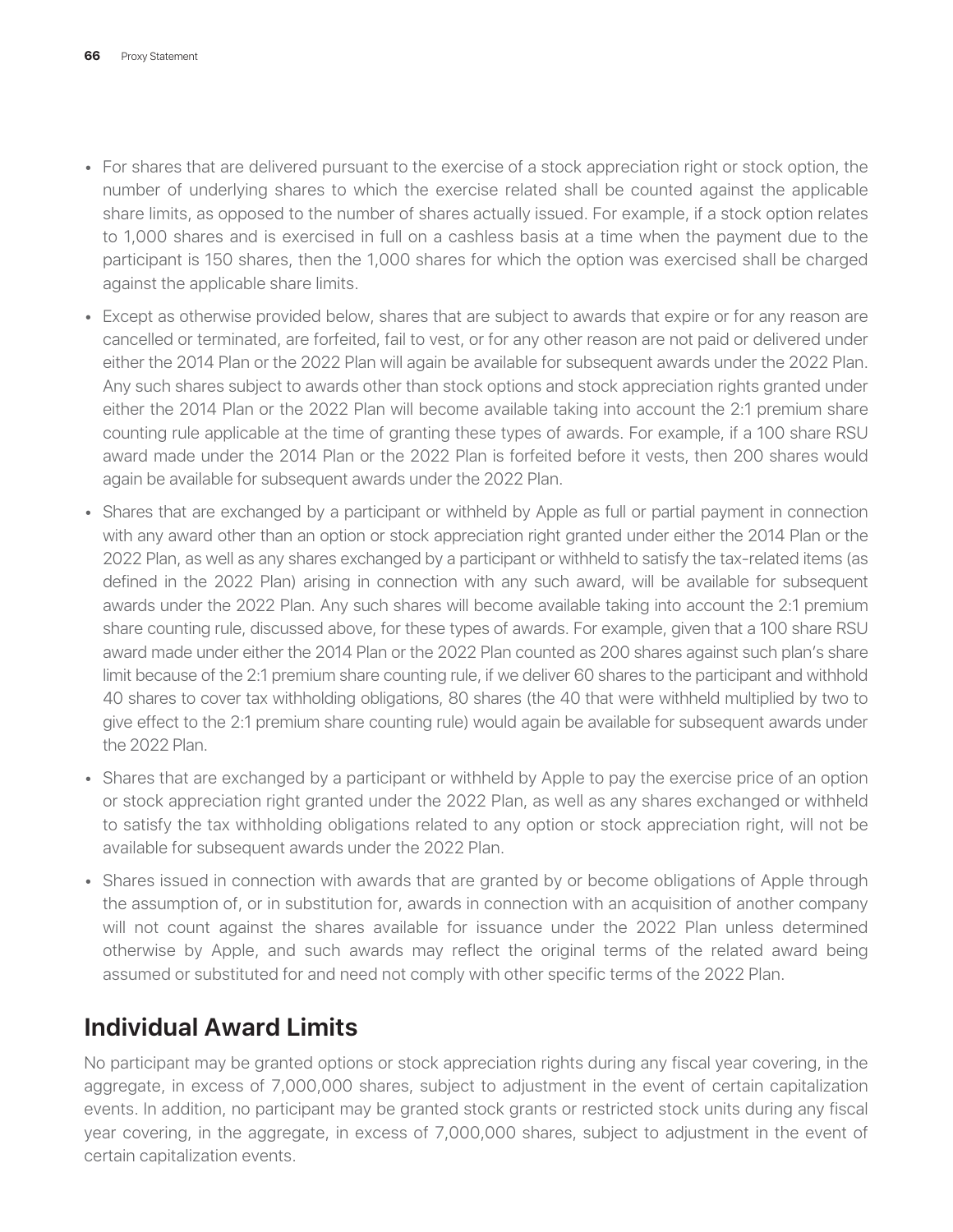#### **Administration**

The Compensation Committee administers the 2022 Plan.

# **Eligibility and Types of Awards Under the 2022 Plan**

The 2022 Plan permits the granting by the Compensation Committee of stock options, stock appreciation rights, stock grants and RSUs. Stock appreciation rights may be awarded in combination with stock options or stock grants, and such awards shall provide that the stock appreciation rights will not be exercisable unless the related stock options or stock grants are forfeited.

Employees and consultants of Apple and any parent or subsidiary of Apple are eligible to participate in the 2022 Plan. Employees include our executive officers and directors whom are employees. Non-Employee Directors are not eligible to participate. As of the end of the fiscal year, we had approximately 154,000 fulltime equivalent employees, including executive officers, who would be eligible to participate in the 2022 Plan. Historically, we have not granted equity awards to consultants and do not have current plans to grant to consultants.

### **RSUs**

The Compensation Committee may grant RSUs under the 2022 Plan. Participants are not required to pay any consideration to Apple at the time of grant of an RSU. The Compensation Committee may grant RSUs with time-based vesting or vesting upon satisfaction of performance goals and other conditions. The Compensation Committee may provide for dividend equivalent rights on RSUs awarded under the 2022 Plan based on the amount of dividends paid on outstanding shares of our common stock. Any dividend equivalent rights that are awarded will be subject to forfeiture and termination to the same extent as the corresponding RSUs to which the dividend equivalent rights relate. When a participant satisfies the conditions of an RSU award, we may settle the award (including any related dividend equivalent rights) in shares, cash or any combination of both, as determined by the Compensation Committee, in its sole discretion.

## **Performance-Based Awards**

Awards under the 2022 Plan may be made subject to performance conditions as well as time-vesting conditions. Performance conditions under the 2022 Plan may utilize one or more measurable performance goals as determined by the Compensation Committee, including one or more of the following criteria: (i) operating income; (ii) earnings before interest, taxes, depreciation and amortization; (iii) earnings; (iv) cash flow; (v) market share; (vi) sales or revenue; (vii) expenses; (viii) cost of goods sold; (ix) profit/loss or profit margin; (x) working capital; (xi) return on equity or assets; (xii) earnings per share; (xiii) total shareholder return; (xiv) price/earnings ratio; (xv) debt or debt-to-equity; (xvi) accounts receivable; (xvii) writeoffs; (xviii) cash; (xix) assets; (xx) liquidity; (xxi) operations; (xxii) intellectual property (e.g., patents); (xxiii) product development; (xxiv) manufacturing, production or inventory; (xxv) mergers and acquisitions or divestitures; (xxvi) Apple values, key community initiatives or other environmental, social or governance objectives, (xxvii) stock price, or (xviii) any other performance objective selected by the Compensation Committee. Any criteria used may be measured, as applicable, (a) in absolute terms, (b) in relative terms (including the passage of time or against other companies or financial metrics), (c) on a per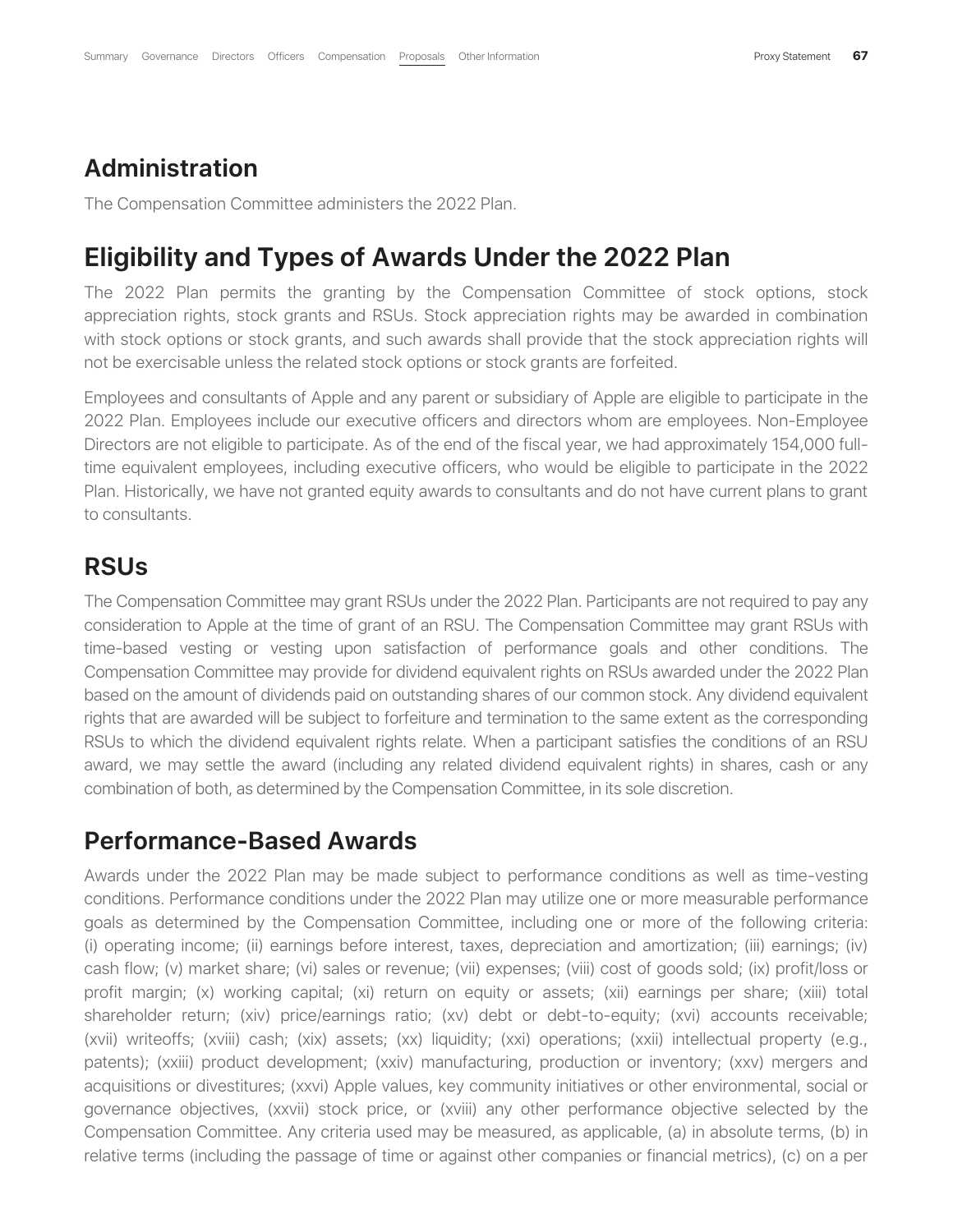share or share per capita basis, (d) against the performance of Apple as a whole or against particular entities, segments, operating units or products or (e) on a pre-tax or after tax basis.

# **Stock Options**

The Compensation Committee may grant nonstatutory stock options or incentive stock options, which are entitled to potentially favorable tax treatment, under the 2022 Plan. The Compensation Committee will determine the vesting schedule and number of shares covered by each stock option granted to a participant. The Compensation Committee may grant stock options with time-based vesting or vesting upon satisfaction of performance goals or other conditions. The stock option exercise price is determined at grant by the Compensation Committee and must be at least 100% of the fair market value of a share on the date of grant (110% for incentive stock options granted to shareholders who own more than 10% of the total outstanding shares of Apple, its parent or any of its subsidiaries). As of January 4, 2022, the closing price of our common stock as reported on Nasdaq was \$179.70. Consistent with applicable laws, regulations and rules, payment of the exercise price of stock options may be made by cashless exercise or by any other form of payment approved by the Compensation Committee. The term of a stock option shall not exceed ten years from the date of grant. Dividend equivalents may not be granted on stock options awarded under the 2022 Plan.

# **Stock Grants**

The Compensation Committee may award stock grants, which may be subject to vesting conditions, under the 2022 Plan. Participants may be required to pay cash or other legal consideration to Apple at the time of a stock grant, but the 2022 Plan does not establish a minimum purchase price for shares awarded as stock grants. The Compensation Committee may award stock grants with time-based vesting or vesting upon satisfaction of performance goals or other conditions. Dividends paid on unvested stock grants will be subject to forfeiture or repayment, as the case may be, if the vesting condition applicable to the stock grant is not satisfied.

# **Stock Appreciation Rights**

The Compensation Committee may grant stock appreciation rights under the 2022 Plan. The vesting schedule and number of shares covered by each stock appreciation right granted to a participant will be determined by the Compensation Committee. The Compensation Committee may grant stock appreciation rights with time-based vesting, or vesting upon satisfaction of performance goals, or other conditions. The exercise price of a stock appreciation right will be established by the Compensation Committee and may not be less than 100% of the fair market value of a share on the date of grant. Upon exercise of a stock appreciation right, the participant will receive payment from Apple in an amount determined by multiplying (a) the excess of (i) the fair market value of a share on the date of exercise over (ii) the exercise price times (b) the number of shares with respect to which the stock appreciation right is exercised. Stock appreciation rights may be paid in cash, shares, or any combination of both, as determined by the Compensation Committee, in its sole discretion, at the time of grant. The term of a stock appreciation right shall not exceed 10 years from the date of grant. Dividend equivalent rights may not be granted on stock appreciation rights awarded under the 2022 Plan.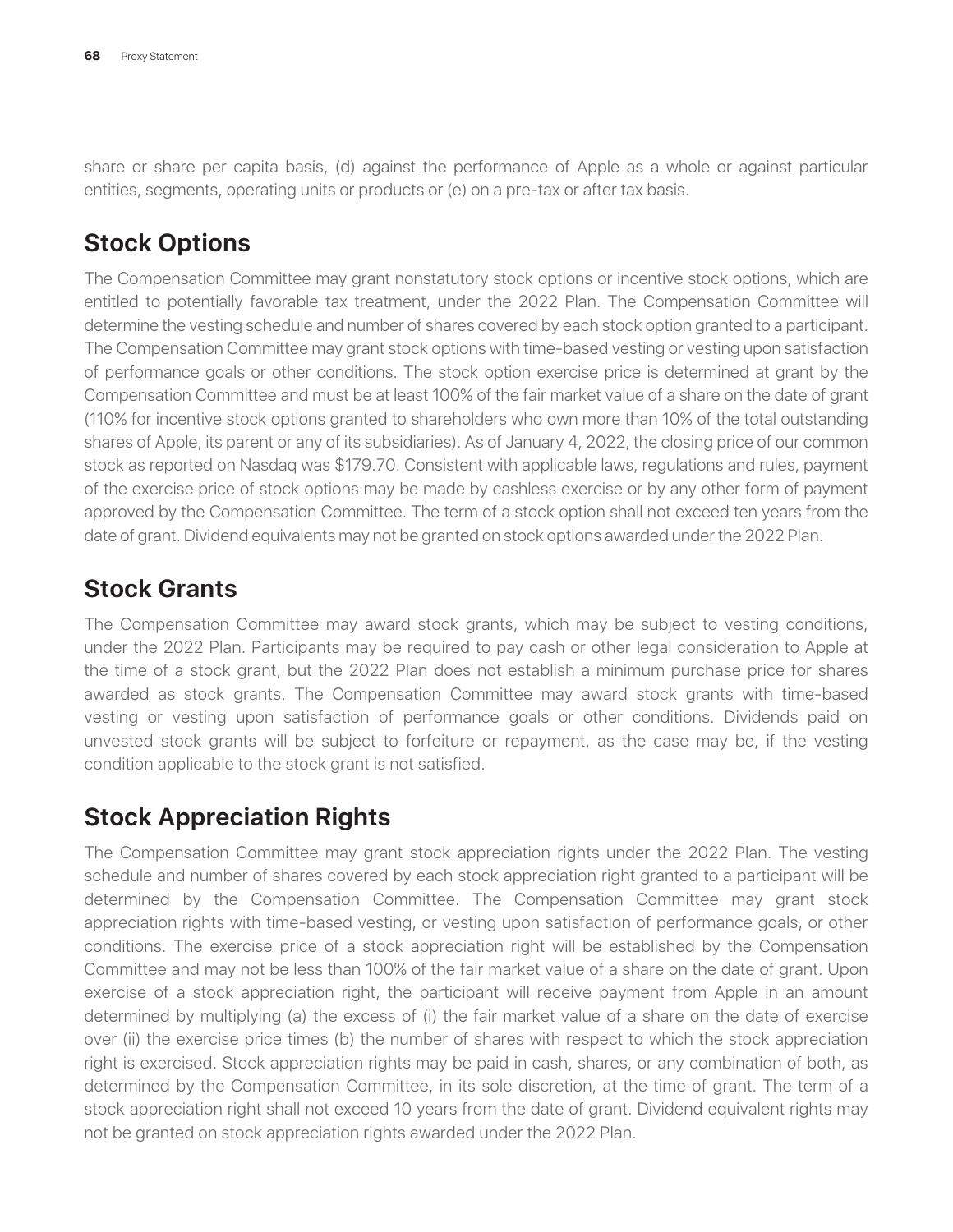## **No Repricing**

In no case, except due to an adjustment to reflect a stock split or other event referred to under "Adjustments" below, and except for any repricing that may be approved by shareholders, will the Compensation Committee (1) amend an outstanding stock option or stock appreciation right to reduce the exercise price or base price of the award, (2) cancel, exchange, or surrender an outstanding stock option or stock appreciation right in exchange for cash or other awards for the purpose of repricing the award, (3) cancel, exchange, or surrender an outstanding stock option or stock appreciation right in exchange for an option or stock appreciation right with an exercise or base price that is less than the exercise or base price of the original award, or (4) take any other action that is treated as a repricing under U.S. generally accepted accounting principles.

## **Transferability of Awards**

Except as described below, awards under the 2022 Plan generally are not transferable by the recipient other than by will or the laws of descent and distribution, and stock options and stock appreciation rights are generally exercisable, during the recipient's lifetime, only by the recipient. Any amounts payable or shares issuable pursuant to an award generally will be paid only to the recipient or the recipient's beneficiary or representative. The Compensation Committee has discretion, however, to establish written conditions and procedures for the transfer of awards to other persons or entities, provided that such transfers comply with applicable federal and state securities laws and are not made for value, other than nominal value or certain transfers to family members.

## **Change of Control**

Generally, upon the occurrence of a change of control (as defined in the 2022 Plan), all awards thenoutstanding under the 2022 Plan will terminate, unless the Compensation Committee provides for the cash settlement, assumption, substitution, or other continuation of the award, provided that the holders of options and stock appreciation rights will be given an opportunity to exercise their vested awards prior to the termination of the awards.

## **Corporate Actions**

The existence of the 2022 Plan does not preclude Apple, the Board or any duly authorized committee of the Board from taking any action that may otherwise be taken in accordance with applicable law or any applicable listing requirements, including paying compensation outside the parameters of the 2022 Plan.

# **Adjustments**

As is customary in incentive plans of this nature, each share limit and the number and kind of shares available under the 2022 Plan and any outstanding awards, as well as the exercise or purchase prices of awards, and performance targets under certain types of performance-based awards, are subject to adjustment in the event of certain reorganizations, mergers, combinations, including a change of control of Apple, recapitalizations, stock splits, stock dividends, or other similar events that change the number or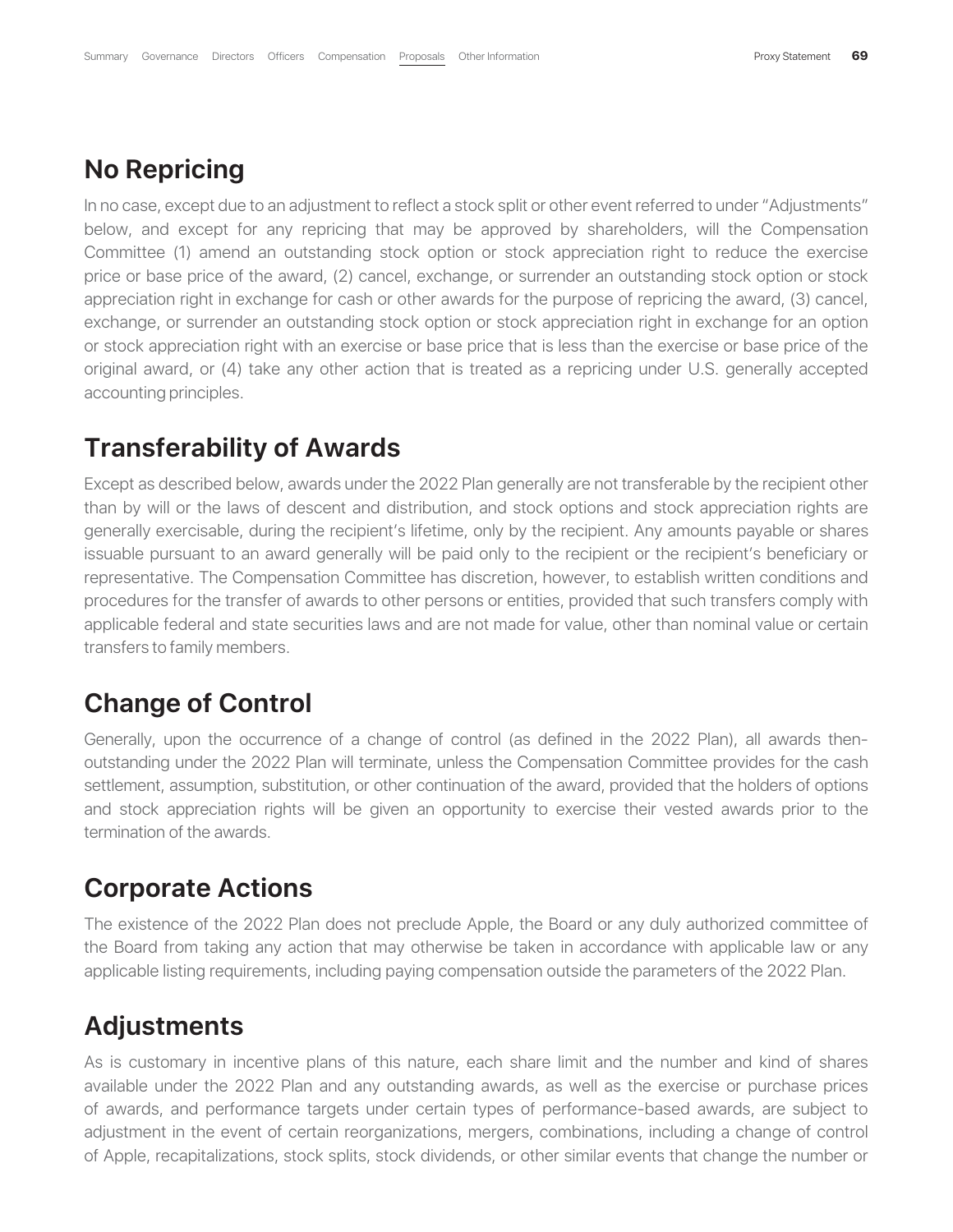kind of shares outstanding, and extraordinary dividends or distributions of property to the shareholders, to the extent necessary to preserve the level or economic value of incentives intended by the 2022 Plan and outstanding awards.

# **Amendment and Termination**

The Board may amend the 2022 Plan at any time and for any reason, provided that any such amendment will be subject to shareholder approval to the extent required by applicable laws, regulations, or rules. The Board may terminate the 2022 Plan at any time and for any reason. Unless terminated earlier by the Board, the 2022 Plan will terminate on November 8, 2031, subject to any extension that may be approved by the Board and the shareholders prior to or on such date. The termination or amendment of the 2022 Plan may not adversely affect any award previously made under the 2022 Plan except that any amendments the Compensation Committee determines are necessary or desirable to facilitate compliance with applicable law may be made without the participant's written consent.

# **Recoupment Policy**

Awards granted under the 2022 Plan will be subject to any provisions of applicable law providing for the recoupment or clawback of incentive compensation, such as provisions imposed pursuant to the Dodd-Frank Wall Street Reform and Consumer Protection Act; the terms of any Apple recoupment, clawback or similar policy in effect at the time of grant of the award; and any recoupment, clawback or similar provisions that may be included in the applicable award agreement.

# **Federal Income Tax Consequences**

The following is a brief summary of the U.S. federal income tax consequences applicable to awards granted under the 2022 Plan based on the federal income tax laws in effect on the date of this Proxy Statement. This summary is not intended to be exhaustive and does not address all matters relevant to a particular participant based on their specific circumstances. The summary expressly does not discuss the income tax laws of any state, municipality, or non-U.S. taxing jurisdiction, or the gift, estate, excise (including the rules applicable to deferred compensation under Section 409A of the Internal Revenue Code), or other tax laws other than U.S. federal income tax law. The following is not intended or written to be used, and cannot be used, for the purposes of avoiding taxpayer penalties. Because individual circumstances may vary, we advise all participants to consult their own tax advisor concerning the tax implications of awards granted under the 2022 Plan.

A recipient of a stock option or stock appreciation right will not have taxable income upon the grant of the stock option or stock appreciation right. For nonstatutory stock options and stock appreciation rights, the participant will recognize ordinary income upon exercise in an amount equal to the difference between the fair market value of the shares and the exercise price on the date of exercise. Any gain or loss recognized upon any later disposition of the shares generally will be a capital gain or loss.

The acquisition of shares upon exercise of an incentive stock option will not result in any taxable income to the participant, except possibly for purposes of the alternative minimum tax. The gain or loss recognized by the participant on a later sale or other disposition of such shares will either be long-term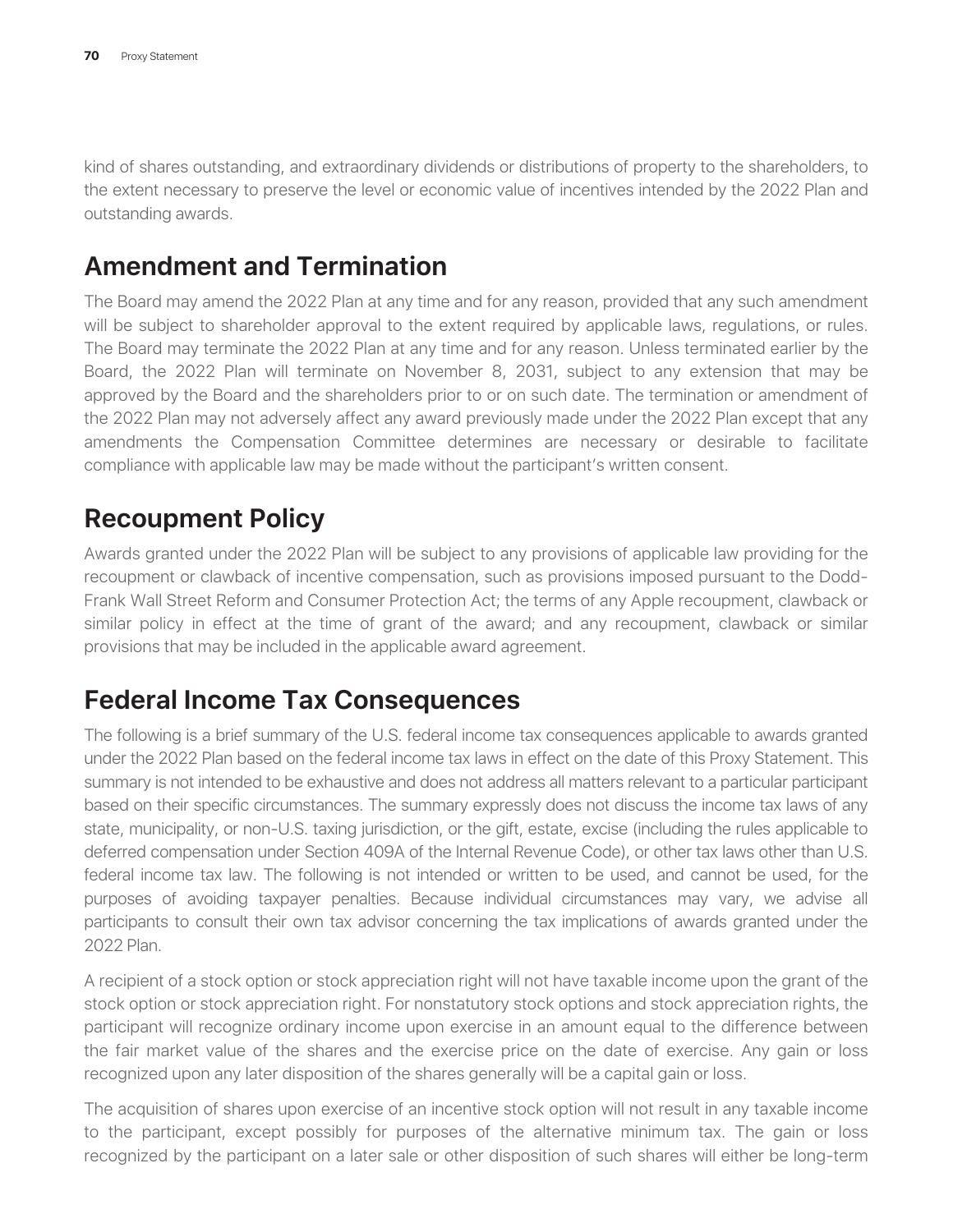capital gain or loss or ordinary income, depending upon whether the participant holds the shares for the legally-required period of two years from the date of grant and one year from the date of exercise. If the shares are not held for the legally-required period, the participant will recognize ordinary income equal to the lesser of (i) the difference between the fair market value of the shares on the date of exercise and the exercise price, or (ii) the difference between the sales price and the exercise price.

For awards of stock grants, the participant will not have taxable income upon the receipt of the award, unless the participant elects to be taxed at the time of the stock is granted rather than when it becomes vested. The stock grants will generally be subject to tax upon vesting as ordinary income equal to the fair market value of the shares at the time of vesting less the amount paid for such shares, if any.

A participant is not deemed to receive any taxable income at the time an award of RSUs is granted. When vested RSUs (and dividend equivalents, if any) are settled and distributed, the participant will recognize ordinary income equal to the amount of cash or the fair market value of shares received less the amount paid for such RSUs, if any.

If the participant is an employee or former employee, the amount a participant recognizes as ordinary income in connection with any award is subject to tax-related items (not applicable to incentive stock options) and we are allowed a tax deduction equal to the amount of ordinary income recognized by the participant.

## **Future Plan Benefits**

As of the date of this Proxy Statement, no awards have been granted under the 2022 Plan. Awards under the 2022 Plan may be made at the discretion of the Compensation Committee, and any awards that may be made and any benefits and amounts that may be received or allocated under the 2022 Plan in the future are not determinable at this time. As such, the future plan benefits, as well as information regarding the number of awards that may be received under the 2022 Plan in the future, have been omitted.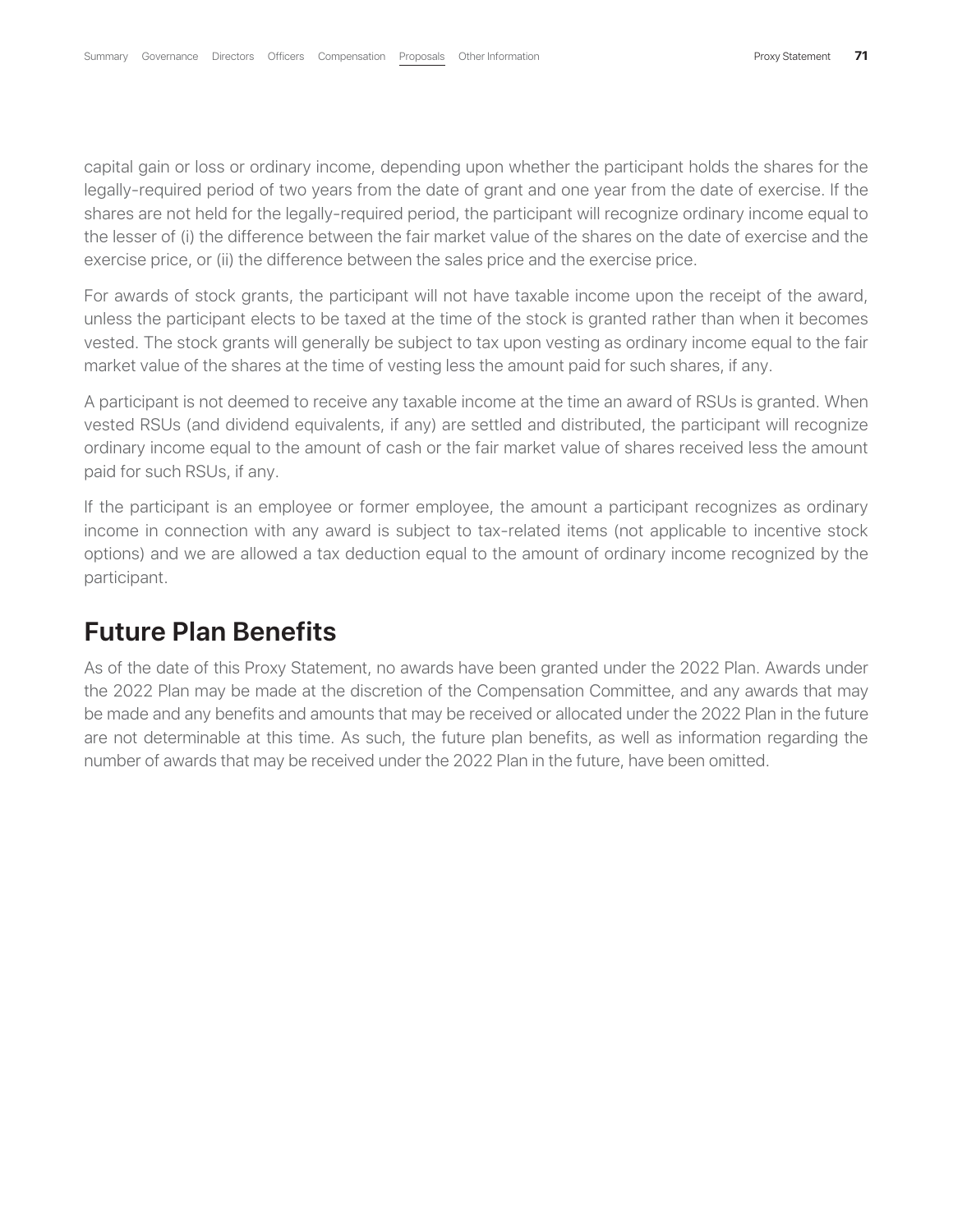# Proposal No. 5 **Shareholder Proposal**

# **Reincorporate with Deeper Purpose**



**RESOLVED: Shareholders request our Board of Directors take steps necessary to amend our articles of incorporation and, if necessary, bylaws (including presenting such amendments to shareholders for approval) to become a Social Purpose Corporation and to adopt specific social purposes such as (A) benefitting (1) the corporation's employees, suppliers, customers, and creditors; (2) the community and society; and (3) the environment and (B) exercising reasonable care to ensure that the Company's operations do not impose social and environmental costs that materially contribute to the degradation or destruction of important social and environmental systems.**

SUPPORTING STATEMENT: Apple's CEO Tim Cook signed the Business Roundtable Statement on the Purpose of a Corporation (the "Statement").<sup>1</sup> We applaud the Statement, which proclaims "we share a fundamental commitment to all of our stakeholders.... We commit to deliver value to all of them, for the future success of our companies, our communities and our country."

However, Apple incorporated with an uninspiring purpose:

"The purpose of this corporation is to engage in any lawful act or activity for which a corporation may be organized under the General Corporation Law of California..."

Rechartering around deeper social purposes would help Apple align all actions around common goals. It would motivate shareholders, employees, and other stakeholders, guiding our Company on a more inspiring mission than engaging "in any lawful act or activity."

Purpose is the most distilled form of strategy. It clarifies how a corporation should spend its time and resources. It aligns all actions around a common goal. And it motivates all stakeholders through a mission that is more inspiring than profit maximization.2

Our employees are striving to address issues such as climate risk, wealth inequality, diversity, equity, and inclusion. We should identify employee values through Slack<sup>3</sup> or other channels and adopt specific social purposes in better alignment. Apple should also explore policies and practices to embed and amplify worker voice inside corporate decision-making and accountability systems.4 "Millennial employees, consumers, and investors will fact check claims and callout companies that fail to live up to their own rhetoric, often with significant economic consequences."5

<sup>1</sup> https://s3.amazonaws.com/brt.org/BRT-StatementonthePurposeofaCorporationOctober2020.pdf

<sup>2</sup> https://www.harpercollins.com/products/accountable-michael-olearywarren-valdmanis?variant=32127314755618

<sup>3</sup> https://www.theverge.com/22659497/apple-slack-organizing-zoe-schiffer-decoder-interview

<sup>4</sup> https://www.aspeninstitute.org/our-people/

<sup>5</sup> https://papers.ssrn.com/sol3/papers.cfm?abstract\_id=3918443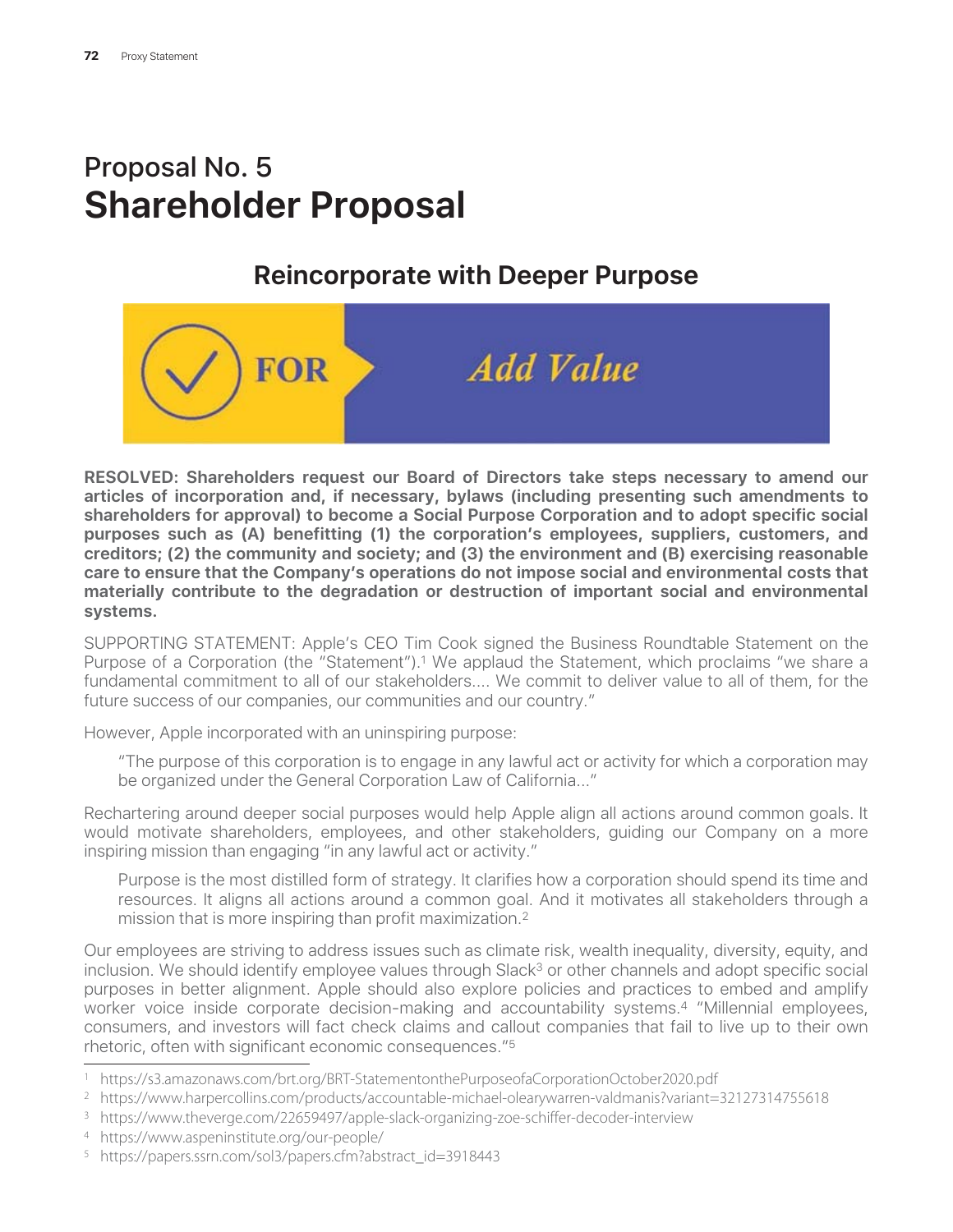A recent study determined that listed companies create annual social and environmental costs of \$2.2 trillion. These costs have many sources, including pollution, climate change and employee stress.<sup>6</sup> Being guided by a legally adopted North Star would likely lead Apple to further reduce externalized costs and even more fully engage stakeholders.

By adopting specific social purposes our stakeholders will know Apple's values are built into Apple's very reason for existing. Those social purposes would not be seen as public relations statements that can be changed according to the latest fad. Our social purposes will be our North Star, guiding and engaging stakeholders on a path to a better future.

Please vote for: Reincorporate with Deeper Purpose–Proposal 5

<sup>6</sup> https://www.schroders.com/en/sysglobalassets/digital/insights/2019/pdfs/sustainability/sustainex/sustainex-short.pdf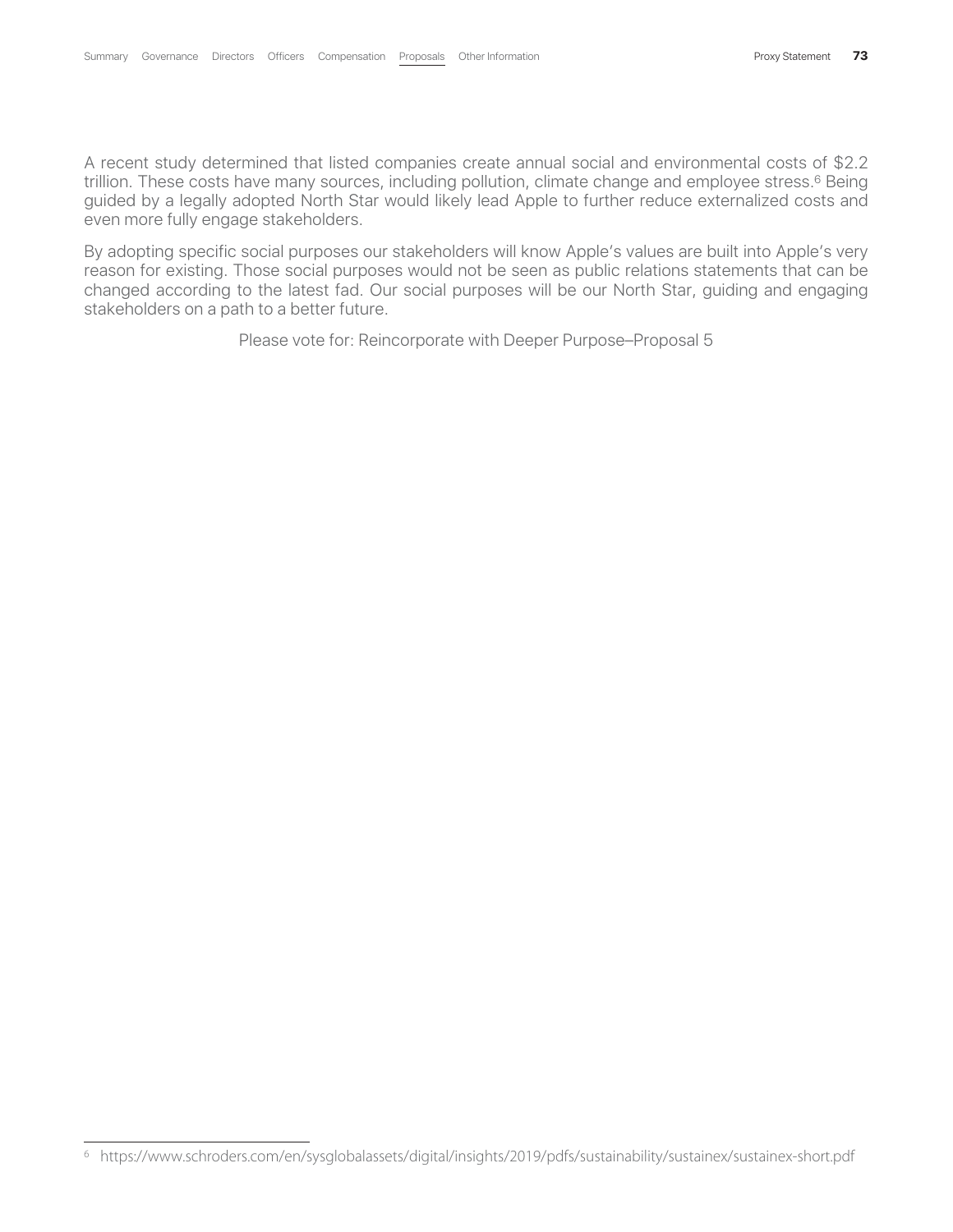# **Apple's Statement in Opposition to Proposal No. 5**

Apple has a demonstrated record of considering the interests of a wide range of stakeholders, including our customers, communities, and the environment we all share, while seeking to deliver long-term value to our shareholders. The change in corporate form requested by this proposal is unnecessary and would entail potential risks and costs.

At Apple, we are committed to demonstrating that business can and should be a force for good. A commitment to all of our stakeholders lies at the heart of Apple's long-standing values of accessibility, education, environment, inclusion and diversity, privacy, and supplier responsibility, and reflects how management operates our company, consistent with our corporate purpose. Accordingly, we believe converting Apple to a new corporate form would not meaningfully change how we operate our company or best serve the interests of our shareholders or other stakeholders.

Shareholders and other stakeholders can learn about how Apple conducts its business through various reports that we make publicly available, including our reports on Environmental Progress, People and Environment in Our Supply Chain, and Privacy Transparency, which detail our commitments, programs, and progress on these matters. In 2021, Apple extended its commitment to transparency with enhanced reporting, by introducing Apple's first Environment, Social, and Governance Report, which seeks to provide a broad view of our environmental, social, and governance efforts across Apple.

The California Social Purpose Corporation model selected in this proposal by the proponent is a relatively new creation and is largely untested, particularly for a company of our size and complexity. It is extremely difficult at this time to predict the impact on our shareholders and our longterm success of changing our corporate form, but we believe such a change would entail potential risks and costs.

Our proven record and unwavering commitment to our stakeholders, our communities and our values demonstrate that Apple in its current corporate form is able to consider the interests of a wide range of stakeholders, including our customers, communities, and the environment we all share, while seeking to deliver long-term value to our shareholders.

We therefore believe it is unnecessary to change our corporate form in order to continue leading with our values in the technology we make, the way we make it, and how we treat people and the planet we share.

*For all of the reasons above, the Board recommends a vote AGAINST Proposal No. 5*.

#### **Vote Required**

Approval of Proposal No. 5 requires the affirmative vote of (i) a majority of the shares present or represented by proxy and voting at the Annual Meeting and (ii) a majority of the shares required to constitute a quorum.

The Board recommends a vote AGAINST Proposal No. 5.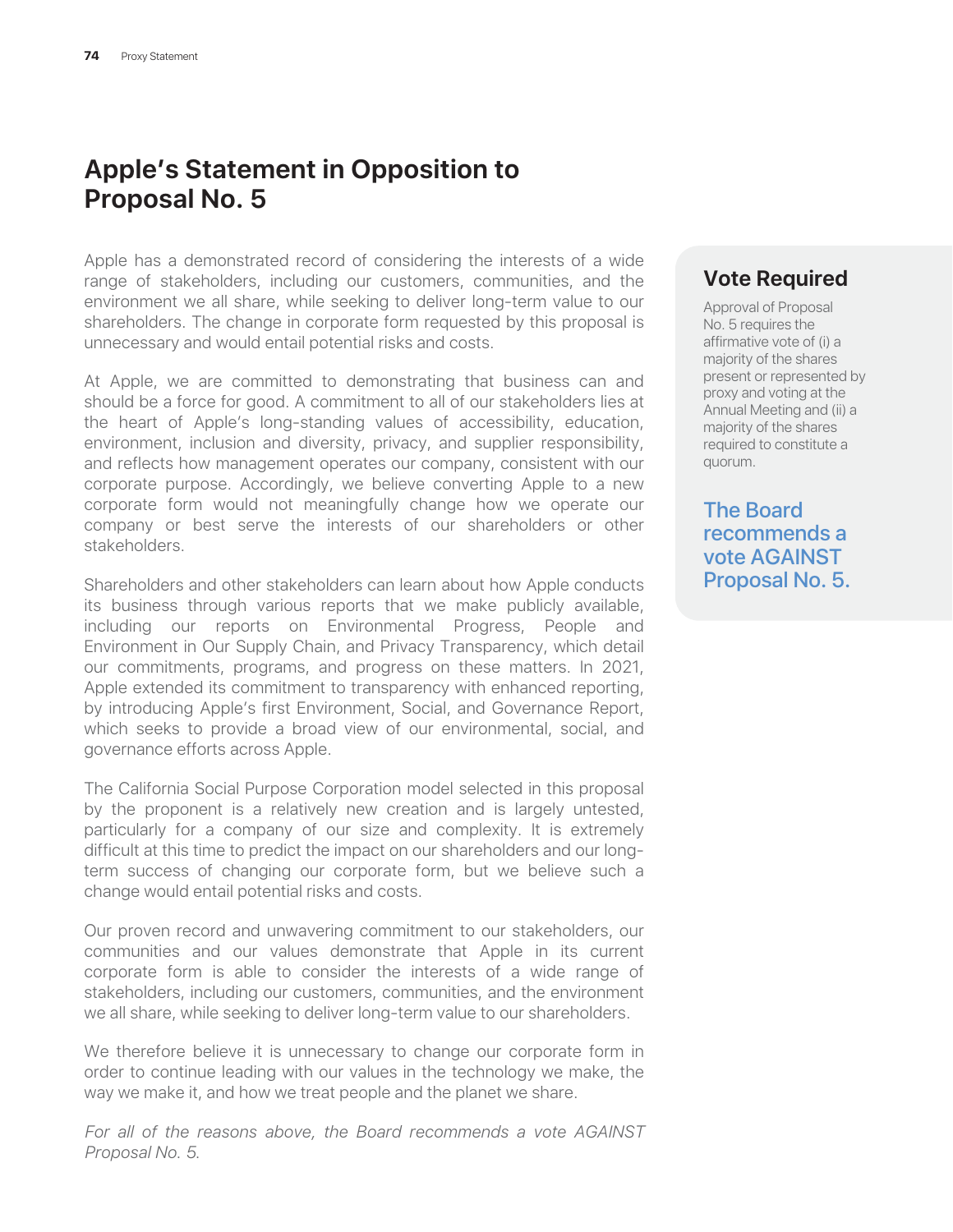# Proposal No. 6 **Shareholder Proposal**

#### **Transparency Reports**

In December 2020, 154 human rights organizations wrote to CEO Tim Cook regarding Apple's complicity with the Chinese government's human rights atrocities, noting that "[e]ven though...app removals gravely affect freedom of expression and access to information, Apple's Transparency Report currently does not disclose such actions beyond a number."

The *New York Times* reported in May 2021: "... Apple has constructed a bureaucracy that has become a powerful tool in China's vast censorship operation. It proactively censors its Chinese App Store, relying on software and employees to flag and block apps that Apple managers worry could run afoul of Chinese officials." Since 2017, the *Times* said, roughly 55,000 active apps have disappeared from Apple's Chinese App Store, including "tools for organizing pro-democracy protests and skirting internet restrictions." Most of those apps have remained available in other countries, the *Times* said.

Apple's transparency report for the first half of 2020 disclosed that it complied with all 46 requests from the Chinese government to remove 152 apps from the App Store. The report did not explain which apps were removed or for what reason.

- ‰ Apple's transparency reporting takes a "quantitative approach" that offers "little context for the app removal requests from the Chinese government or explanation of the risks that may be involved," according to Institutional Shareholder Services.
- The 2020 Ranking Digital Rights Corporate Accountability Index found "Apple lacked transparency about its process for removing apps from the App Store for violations to iOS rules."

Shareholders are deeply concerned about a material failure in Apple's transparency reporting that seemingly highlights a contradiction between Apple's human rights policy and its actions regarding China and its occupied territories, which represent almost a third of Apple's customer base. This poses significant legal, reputational, and financial risk to Apple and its shareholders.

**Resolved,** shareholders request the Board of Directors revise the Company's Transparency Reports to provide clear explanations of the number and categories of app removals from the app store, in response to or in anticipation of government requests, that may reasonably be expected to limit freedom of expression or access to information. Such revision may exclude proprietary or legally privileged information.

**Supporting Statement:** Proponents suggest the company include in its Transparency Reports, or explain why it cannot disclose:

- The substantive content of government requests, by country, including which government agencies made requests; number of apps removed by category such as "encrypted communications," VPN, etc.; and external legal or policy basis as well as internal company criteria on which the apps were removed;
- ‰ Any indicia of the extent of impact on residents of those countries, such as the number of prior downloads of the app and whether existing usage of the app was eliminated;
- Any efforts by the company to mitigate the harmful effect on freedom of expression and access to information posed by the categories of removals.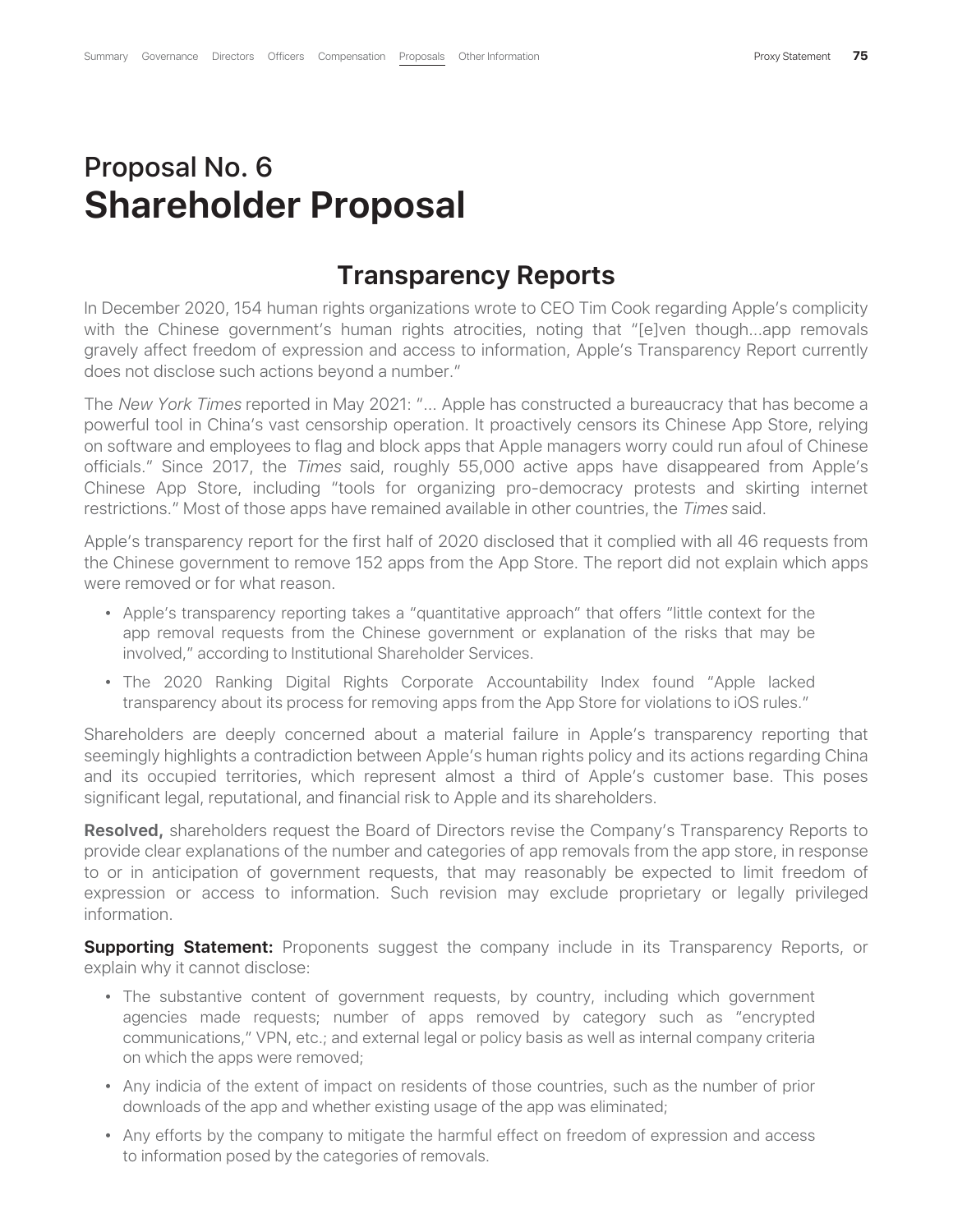# **Apple's Statement in Opposition to Proposal No. 6**

Apple makes products that unleash creativity, that enable communication and sharing across borders, and that open pathways to innovation, collaboration, and entrepreneurship. Apple already provides detailed information regarding government requests to remove apps from the App Store. The additional report requested by this proposal is unnecessary based on the extensive information that is already publicly provided to our users and stakeholders, our existing policies, and active Board oversight.

**Transparent reporting.** We are committed to the privacy of our users and being transparent about government app removal requests globally. We publish a bi-annual Transparency Report,1 where we provide comprehensive information on government requests received, including extensive disclosures on government app removal requests. The Transparency Report discloses, by country or region, the app removal request type; the number of requests received; the number of apps specified in the request; the number of requests objected to in part or rejected in full; the number of requests that resulted in an app being removed; the number of apps removed; the number of appeals received; the number of appeals granted; and the number of apps reinstated.

Apple describes the kinds of content on the apps that governments in each country or region sought to remove. For example, the "Matters of Note" section of the Transparency Report explains that certain of the removed apps were gambling apps, or that a government sought to remove certain apps because they were identified as state security violations. These qualitative descriptions provide insight as to the types of content that governments in each country or region prohibit, and readers can discern from these descriptions whether the apps at issue relate to freedom of expression or access to information. Apple periodically reviews the type of information disclosed in the Transparency Report and modifies its content as appropriate to enhance transparency for our users and our stakeholders.

In addition to the information in the Transparency Report, we provide specific notice directly to the affected developer when an app is removed from the App Store, and the developer can appeal the removal if they believe it was made in error. In the case of a government request to remove an app from the App Store, Apple has established a procedure so that the notice to the developer includes details regarding the legal authority making the request and the legal basis that the authority cites for doing so. This notice and appeal procedure is also publicly disclosed on

#### **Vote Required**

Approval of Proposal No. 6 requires the affirmative vote of (i) a majority of the shares present or represented by proxy and voting at the Annual Meeting and (ii) a majority of the shares required to constitute a quorum.

The Board recommends a vote AGAINST Proposal No. 6.

<sup>1</sup> apple.com/legal/transparency/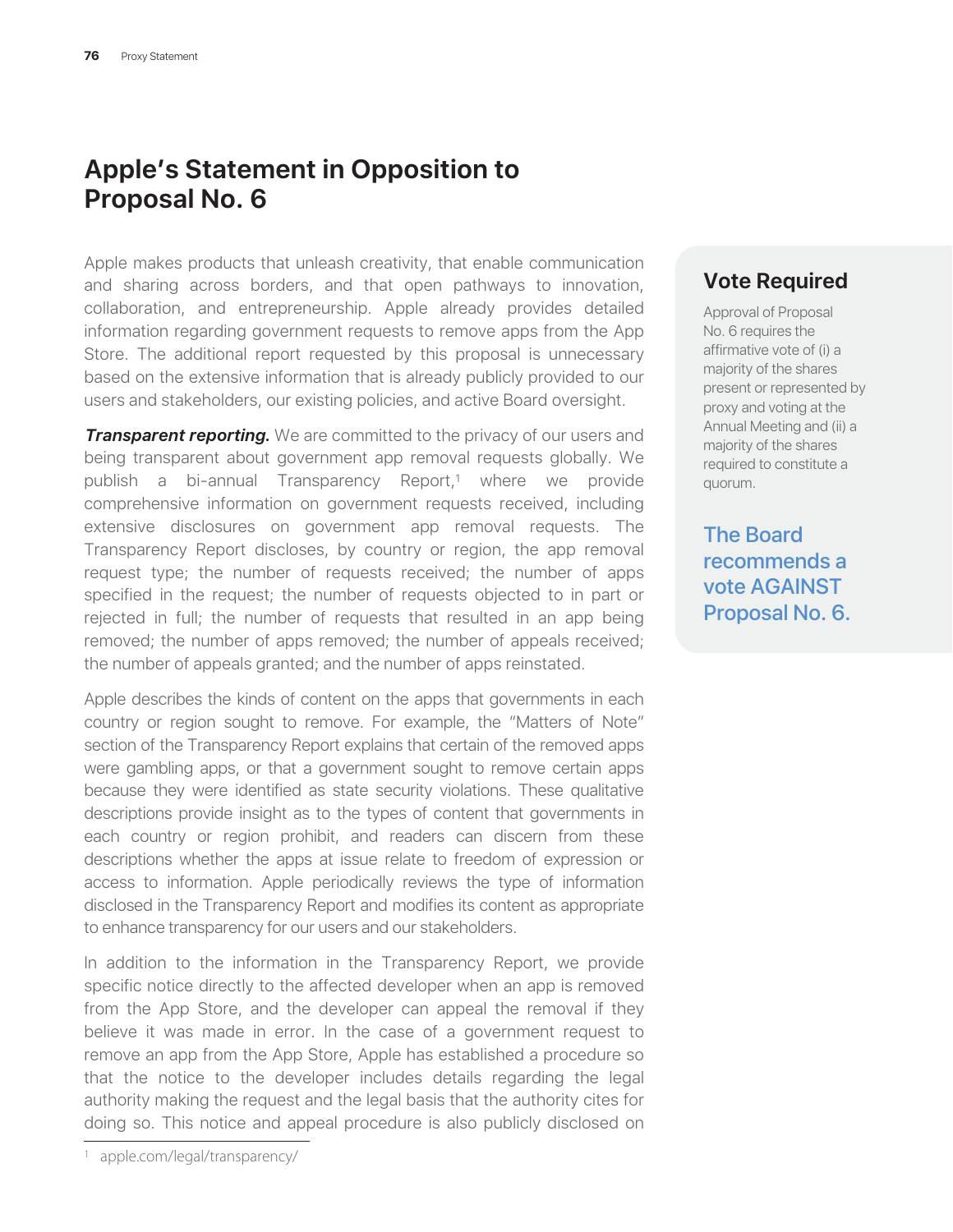our website for developers.2 Even more information about the App Store is available at apple.com/appstore, where customers and developers can learn more about how Apple manages the App Store to make it a safe and trusted place to discover and download apps.

**App Store policies.** The guiding principle of the App Store is simple—we want to provide a safe experience for users to get apps and a great opportunity for all developers to be successful. We do this by offering a highly curated App Store where every app is reviewed by experts, and an editorial team helps users discover new apps every day. For everything else, there is always the open Internet and web browser apps to reach all users outside of the App Store.

As stated in Apple's Human Rights Policy—Our Commitment to Human Rights,<sup>3</sup> and in accordance with the UN Guiding Principles on Business and Human Rights, Apple acknowledges that we have a responsibility to respect internationally recognized human rights and also comply with laws in the jurisdictions in which we operate. At times, local law may require us to limit the availability of a particular app in the App Store. In such cases, the government demanding removal of the app must present a basis in law, such as a statutory or regulatory requirement, or a valid court order. We make clear on our Transparency Report website that "[i]f a request does not have a valid legal basis, or if we consider it to be unclear, inappropriate, or overly broad, we challenge or reject the request."4 And, while we may disagree with certain decisions at times, we do not believe it would be in the best interests of our users to simply abandon markets, which would leave consumers with fewer choices and fewer privacy protections. Instead, we prioritize engagement, advocating for the outcome we believe is in the best interests of our users—their privacy, their ability to express themselves, and their ability to access reliable information and helpful technology. We believe in seeking opportunities for engagement to advocate for policies and practices that are consistent with Apple's values and our commitment to respect internationally recognized human rights.

All apps worldwide are screened for quality and illegal or harmful content. As part of the review process, Apple makes a good faith effort to ensure illegal content does not end up on a country's storefront. For example, in certain jurisdictions, gambling apps may be illegal or require a license to operate, and our teams seek to screen apps proposing to operate in violation of local law or without a valid license. Apple does not "proactively censor" apps, as suggested in the proposal, but rather abides by the laws in the jurisdictions in which it operates, as all companies operating in such jurisdictions must do. An app removed from an App Store in a jurisdiction where it is prohibited would remain available in other jurisdictions where the developer has made it available so long as it is not in violation of our App Store Guidelines or applicable local law in those other jurisdictions.

*Board oversight***.** Apple's Board plays a vital and important role overseeing this work. In 2020, our Board adopted Apple's Human Rights Policy on behalf of the company. Our General Counsel oversees implementation of the policy and reports to the Board and its committees on progress and any significant issues identified in the diligence process. Our Audit Committee, consisting entirely of independent directors, also assists the Board in monitoring our significant business risks, including operational and reputational exposures that may relate to compliance with governmental laws, regulations, and orders.

<sup>2</sup> developer.apple.com/support/app-store/

<sup>3</sup> apple.com/legal/docs/human-rights-policy

<sup>4</sup> apple.com/privacy/government-information-requests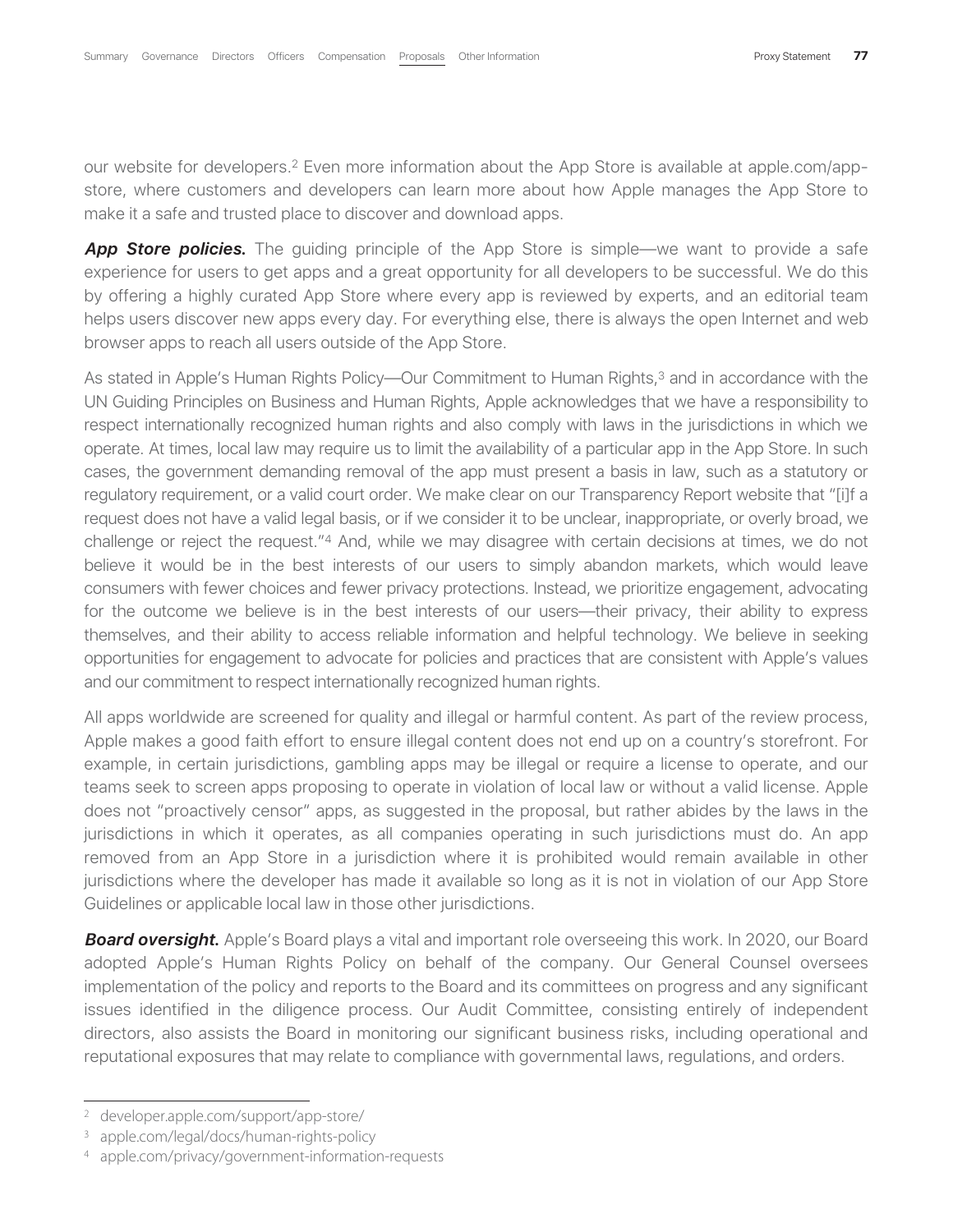As described above, Apple already provides detailed information in our Transparency Report and elsewhere regarding our treatment of various types of app removal requests and the kinds of content on the apps that governments sought to remove, including requests that may limit freedom of expression or access to information. Apple therefore believes that the additional report requested by this proposal is unnecessary based on the extensive information that is already publicly provided to our users and stakeholders, our existing policies, and active Board oversight.

*For all of the reasons above, the Board recommends a vote AGAINST Proposal No. 6*.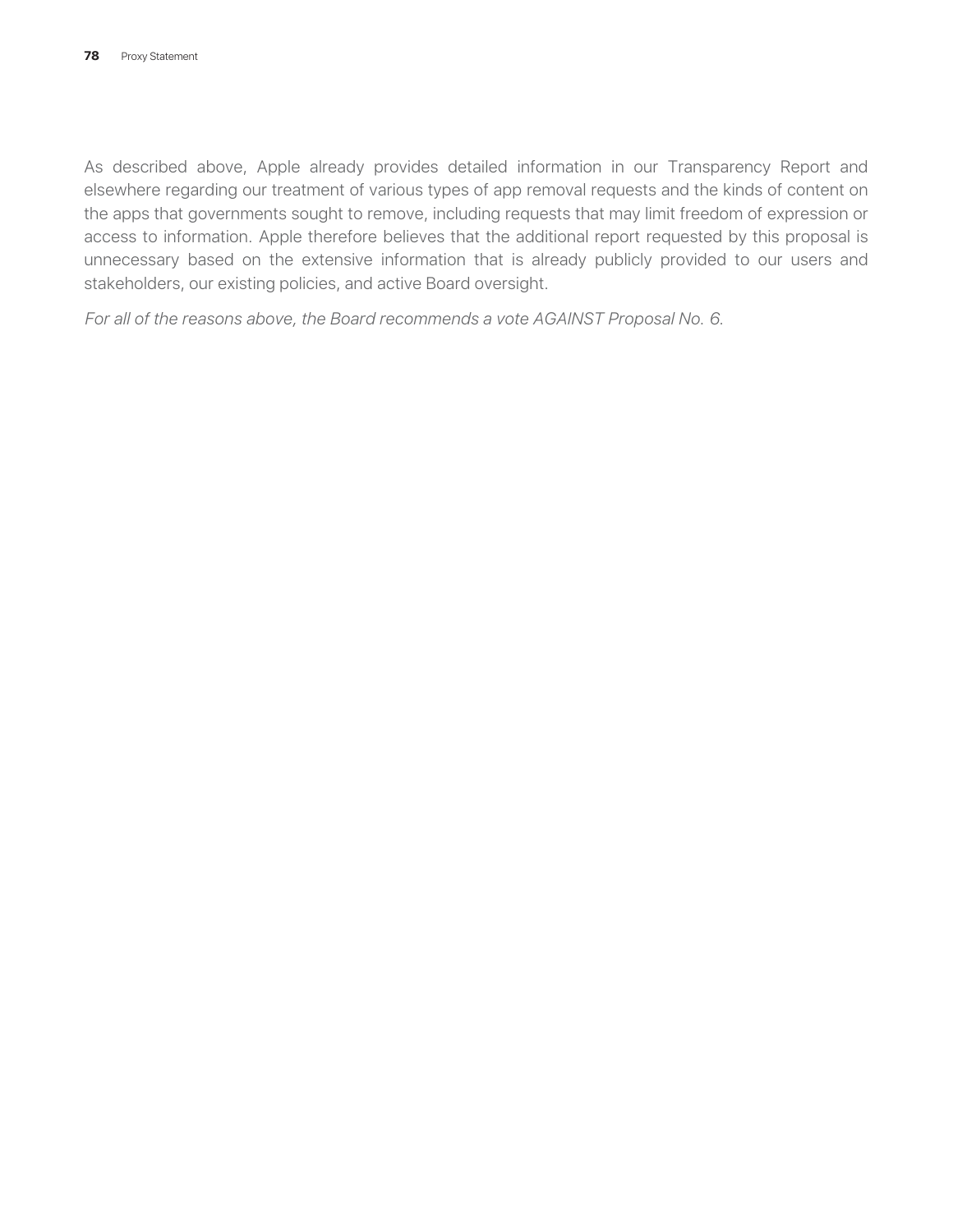# Proposal No. 7 **Shareholder Proposal**

#### **Report on Forced Labor**

RESOLVED that shareholders of Apple, Inc. ("Apple") ask the Board of Directors to oversee the preparation of a report, at reasonable cost and omitting confidential and proprietary information, on the extent to which Apple's policies and procedures effectively protect workers in its supply chain from forced labor, including the extent to which Apple has identified suppliers and sub-suppliers that are at significant risk for forced labor violations, the number of suppliers against which Apple has taken corrective action due to such violations, and the availability and use of grievance mechanisms to compensate affected workers. The report should be posted to Apple's website.

#### SUPPORTING STATEMENT

Apple relies on over 200 suppliers<sup>1</sup> globally for product components. These suppliers and sub-suppliers may be at significant risk for forced labor if they have facilities in areas with a high risk of forced labor, or source inputs from such areas.

Apple's Code of Conduct (2005) lists forced labor as a 'core violation' of its policy, with suppliers required to 'ensure that all work is voluntary' and prohibited from 'traffic[king] persons or us[ing] any form of slave, forced, bonded, indentured, or prison labor.' The Code also states suppliers must undertake due diligence and allow Apple access to their facilities to evaluate suppliers and sub-suppliers' compliance.2

Apple's Human Rights Policy (2020) states its desire 'to be a force for good in the lives of people in our supply chain', and asserts that Apple works 'hand in hand with our suppliers to ensure that every workplace provides a safe and respectful environment for everyone'.3

It has been reported that at least nine<sup>4</sup> companies in Apple's supply chain participate in the government of China's forced labor program. Reports suggest that Apple severed ties with Ofilm Group over allegations that it's involved in that program.

Following evidence since 2017 of millions of Uyghurs and other Turkic Muslims being forced into internment camps and related labour programs<sup>5</sup>, the Parliaments of the UK and Canada and the US State Department recognized this as a genocide.<sup>6</sup>

<sup>1</sup> https://www.investopedia.com/articles/investing/090315/10-major-companies-tied-apple-supply-chain.asp

<sup>2</sup> https://www.apple.com/supplier-responsibility/pdf/Apple-Supplier-Code-of-Conduct-and-Supplier-Responsibility-Standards.pdf p9&16

<sup>&</sup>lt;sup>3</sup> https://s2.q4cdn.com/470004039/files/doc\_downloads/gov\_docs/Apple-Human-Rights-Policy.pdf p2

<sup>4</sup> https://appleinsider.com/articles/21/05/10/seven-apple-suppliers-linked-to-chinese-forced-labor-programs; https://www.bloomberg.com/news/articles/2021-03-17/shares-of-china-s-ofilm-drop-after-firm-loses-foreign-customer; https://www.theverge.com/2020/12/29/22204920/lens-technology-uighur-forced-labor-xinjiang-amazon-apple-tesla

<sup>5</sup> https://edition.cnn.com/interactive/2020/02/asia/xinjiang-china-karakax-document-intl-hnk/

<sup>6</sup> https://www.cnn.com/2021/04/22/world/uk-china-uyghur-genocide-motion-gbr-intl/index.html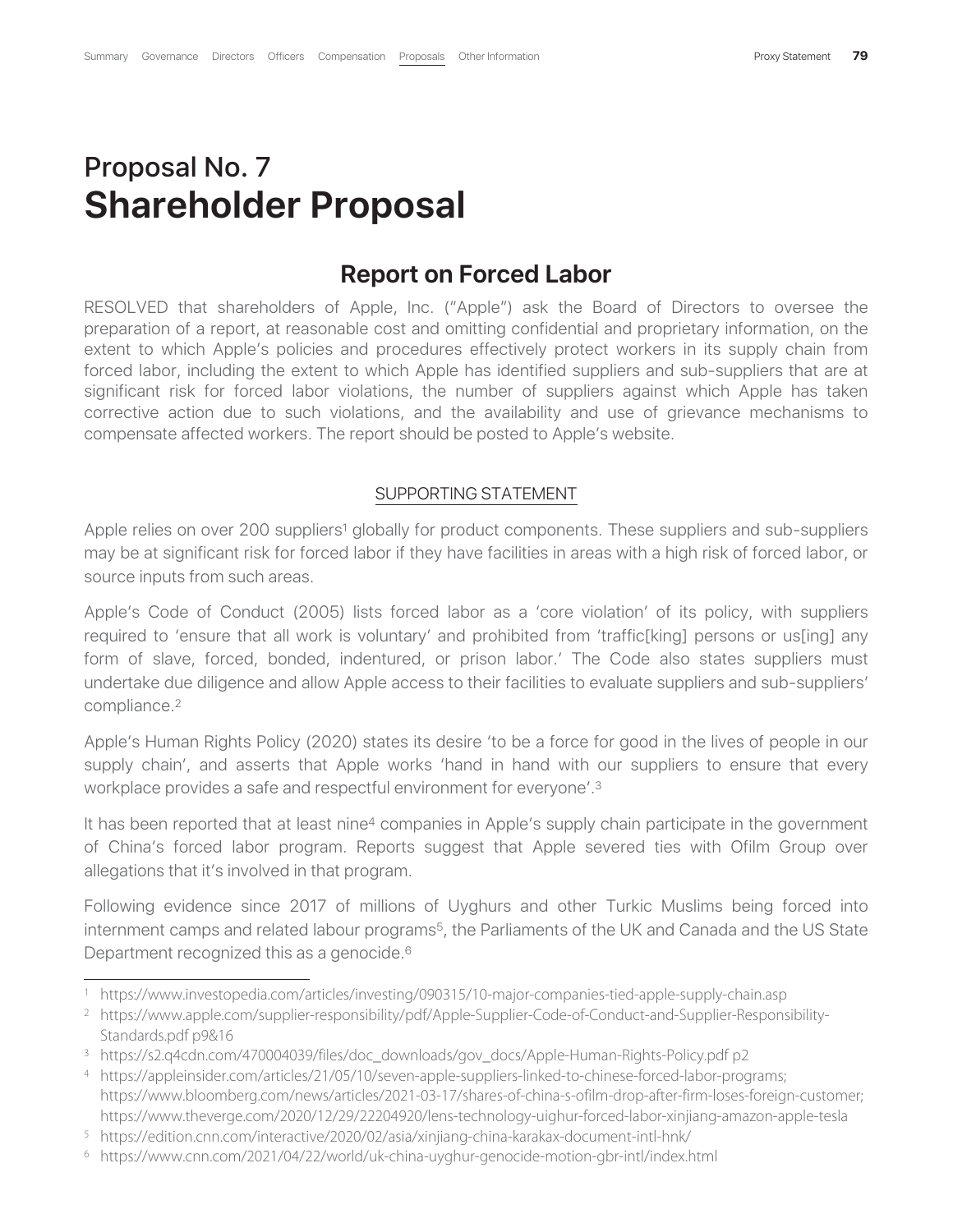US Congress is actively working to pass legislation to create a 'rebuttable presumption' that goods from the Uyghur region are made with forced labor and will be prohibited from entering the US unless 'clear and convincing' evidence can be shown to the contrary.7

The proposed report is intended to mitigate this regulatory risk, given Apple's dependence on suppliers operating under a government accused of genocide.

We urge shareholders to vote for this Proposal.

<sup>7</sup> https://mcgovern.house.gov/news/documentsingle.aspx?DocumentID=398673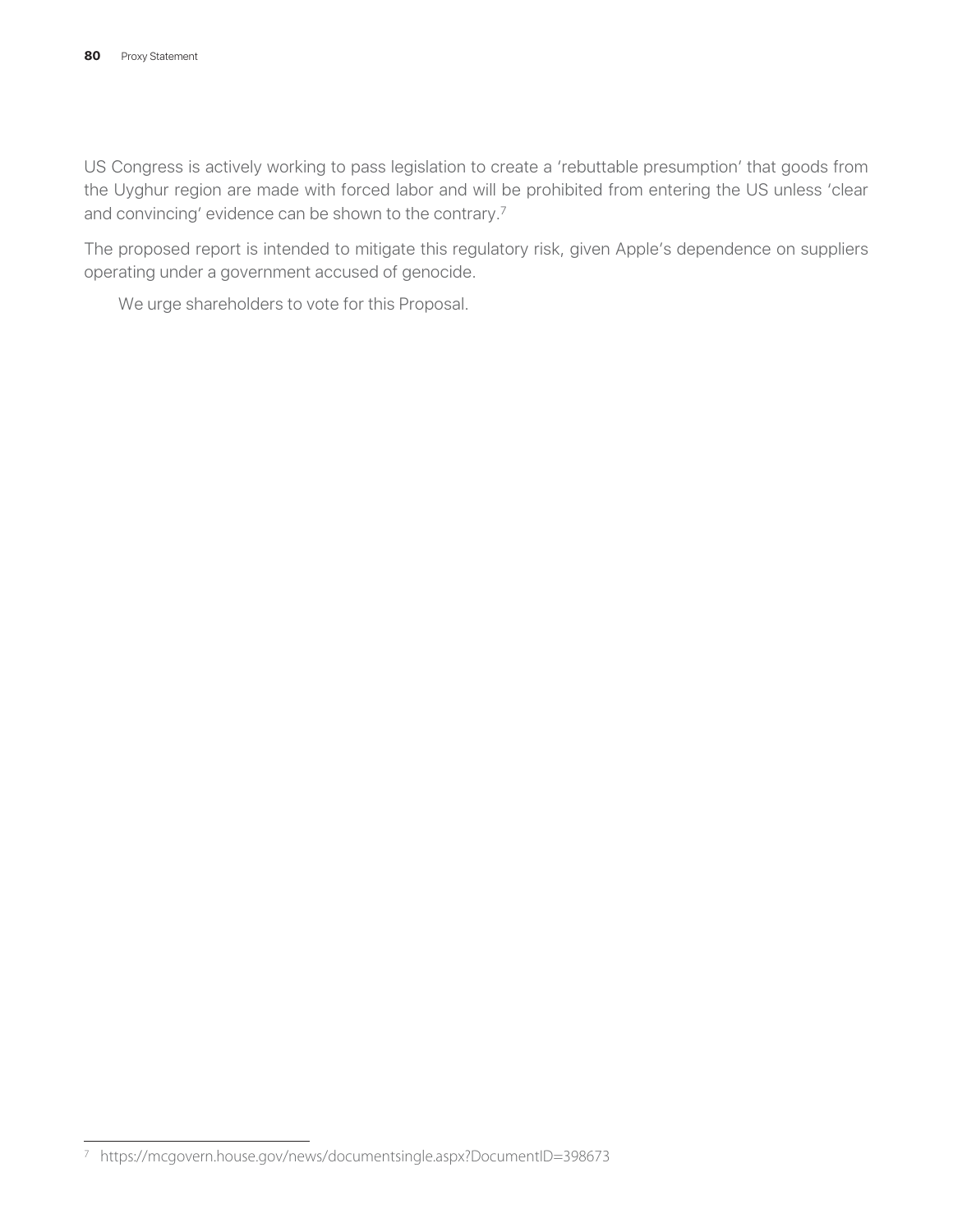## **Apple's Statement in Opposition to Proposal No. 7**

*Zero tolerance for forced labor***.** At Apple, people come first in everything we do. Our respect for human rights includes our commitment to ensuring everyone is treated with dignity and respect across our worldwide supply chain. Apple has zero tolerance for forced labor, and looking for the presence of forced labor is part of every supplier assessment we conduct.

We uphold the highest standards in the industry. The Apple Supplier Code of Conduct, Apple Supplier Responsibility Standards, and Apple Human Rights Policy outline our requirements for suppliers in the areas of labor and human rights, health and safety, environment, management systems, and ethics. We continuously review our suppliers to verify that they can meet or exceed our strict standards and provide training and toolkits to help them better understand how to meet these standards if needed. As part of these reviews, independent, third-party assessments are conducted at supplier facilities, which verify key employee documentation, investigate hiring practices, and conduct extensive interviews with workers in their native languages and without their managers present. We conduct supplier assessments, including surprise assessments, in the 53 countries across our supply chain. The protections apply across the supply chain, regardless of a person's job or location. Any violation of our policies has immediate consequences, including possible business termination.

In 2020, Apple and our independent third-party auditors conducted 1,121 assessments of our suppliers around the world. In addition, we interviewed more than 57,000 workers and undertook anonymous surveys of a further 196,000 workers across 135 facilities in their native languages to ensure we understand their experiences. Throughout this we found no evidence of forced labor anywhere in our worldwide supply chain. This proposal cites media reports alleging incidents of forced labor in global supply chains and references nine suppliers. Between April 2020 and December 2021, we audited each of these nine suppliers with a total of 23 audits among the companies, including 10 unannounced audits, and we did not find any evidence of forced labor on any Apple production lines. Apple also conducted extensive due diligence, and despite restrictions due to COVID-19, we were able to dispatch independent, third-party investigators to these supplier facilities. The teams verified key documentation, investigated hiring practices, and interviewed over 2,300 randomlyselected workers in local languages across these sites and without their managers present. Interviewed workers are contacted after

#### **Vote Required**

Approval of Proposal No. 7 requires the affirmative vote of (i) a majority of the shares present or represented by proxy and voting at the Annual Meeting and (ii) a majority of the shares required to constitute a quorum.

The Board recommends a vote AGAINST Proposal No. 7.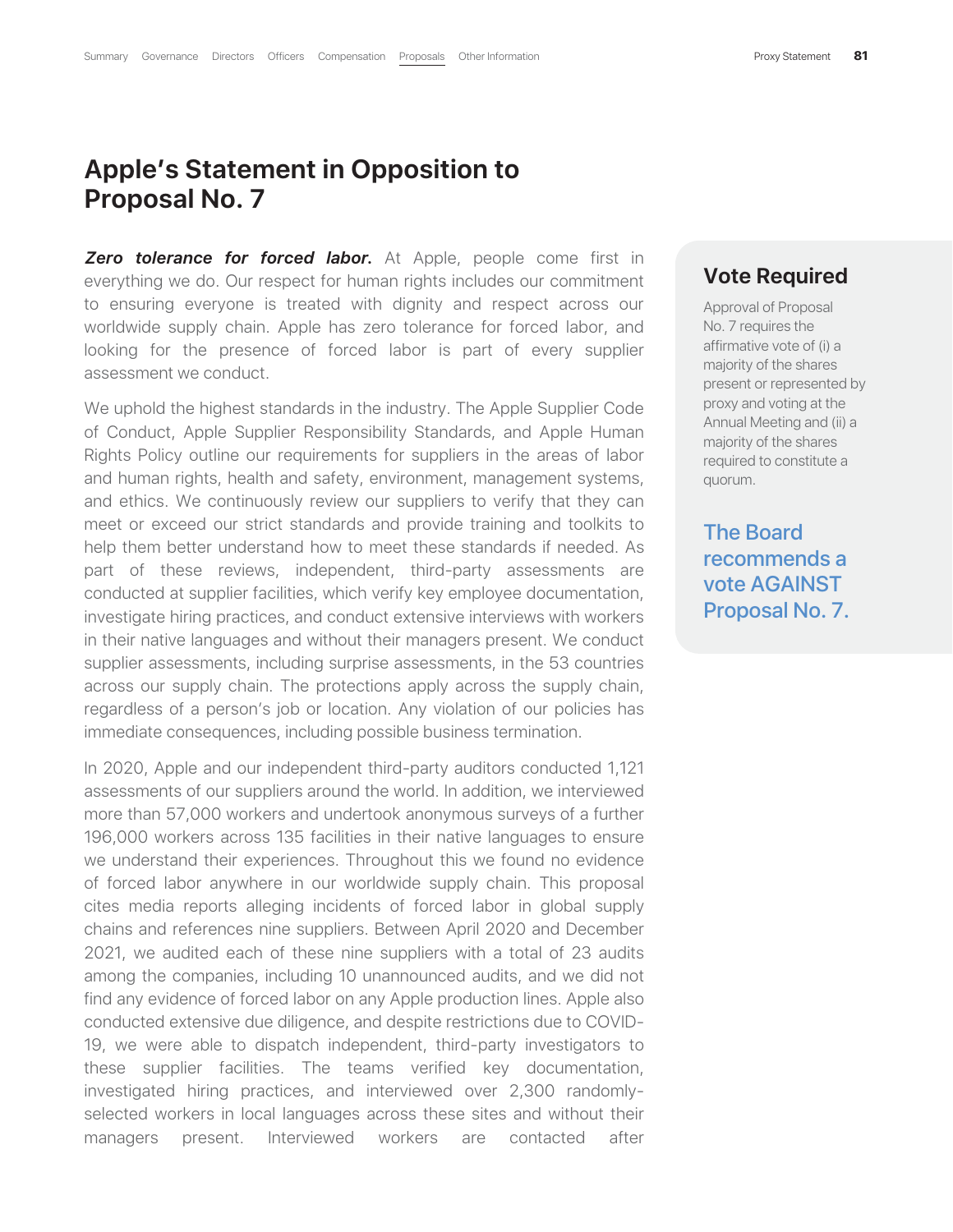the assessment to confirm that they have not experienced any retaliation as a result of speaking with auditors. Through this due diligence, we found no evidence of forced labor, and we continue our efforts to seek to ensure workers are treated with dignity and respect everywhere we operate.

As part of our process for identifying potential new suppliers, we rigorously evaluate the risks, including labor and human rights risks, associated with prospective suppliers well before they begin working with Apple. We conduct Facility Readiness Assessments, which are thorough reviews designed to ensure that potential risks to people are fully rectified prior to the start of production. In 2020, we completed 112 Facility Readiness Assessments, and eight percent of prospective suppliers evaluated for these risks, including forced labor risks, were prevented from entering Apple's supply chain.

Our standards often go beyond legal requirements. One example of this is by enforcing a zero recruitment fees policy, even in places where these fees, paid by supplier employees to secure a job, are legally permitted. In the event that we discover recruitment fees were paid by supplier employees, we require our suppliers to directly repay their employees in full. Since 2008, we have required suppliers to repay \$32.4 million to 36,980 supplier employees. Apple has pioneered tools and training for our suppliers and the labor agents that recruit employees for them to address this issue at its roots, and we have openly shared the tools with companies across multiple industries.

**Protecting the people in our supply chain.** We require our suppliers to provide their employees with training on their workplace rights. Since 2008, over 21.5 million supplier employees have received training on their workplace rights under local labor laws and the human rights protections outlined in our Supplier Code of Conduct and Supplier Responsibility Standards. Our Supplier Code of Conduct and Supplier Responsibility Standards also require feedback channels for workers, including grievance mechanisms at all supplier sites, and strict protection from retaliation for speaking up. This includes third-party anonymous hotlines and the ability to contact the Apple Environment and Supply Chain Innovation (ESCI) team directly at any time and in any language. When an issue is raised, Apple thoroughly investigates, and supplier management is required to resolve violations of our standards in a timely manner. Retaliation in any form is a Core Violation of the Supplier Code of Conduct and carries significant penalties. When a Core Violation is identified, the supplier's Chief Executive Officer is notified, and the supplier is placed on probation, which continues until Apple determines that the supplier has completed all corrective actions. In addition to addressing the specific Core Violation and the root causes of the violation, the supplier must take steps to strengthen their management systems and practices to prevent a reoccurrence of the issue. The possible consequences of probation include receiving no new projects, no new business, or the termination of existing business with Apple. To date, 24 suppliers have been removed from our supply chain due to Core Violations.

We work collaboratively with a range of stakeholders, including governments, industry associations, and non-governmental organizations devoted to the promotion and respect of human rights. Every year we incorporate feedback from such stakeholders to help align our Supplier Code of Conduct and Supplier Responsibility Standards with current internationally recognized standards, including the International Labour Organization's Declaration on Fundamental Principles and Rights at Work and the Organisation for Economic Co-operation and Development's (OECD) Due Diligence Guidance for Responsible Supply Chains of Minerals from Conflict-Affected and High-Risk Areas, as well as industry-leading health and safety standards. Our approach to conducting human rights due diligence in our supply chain is based on the UN Guiding Principles on Business and Human Rights (UNGPs). We additionally engage with these stakeholders to openly share our tools and learnings with other companies in order to drive high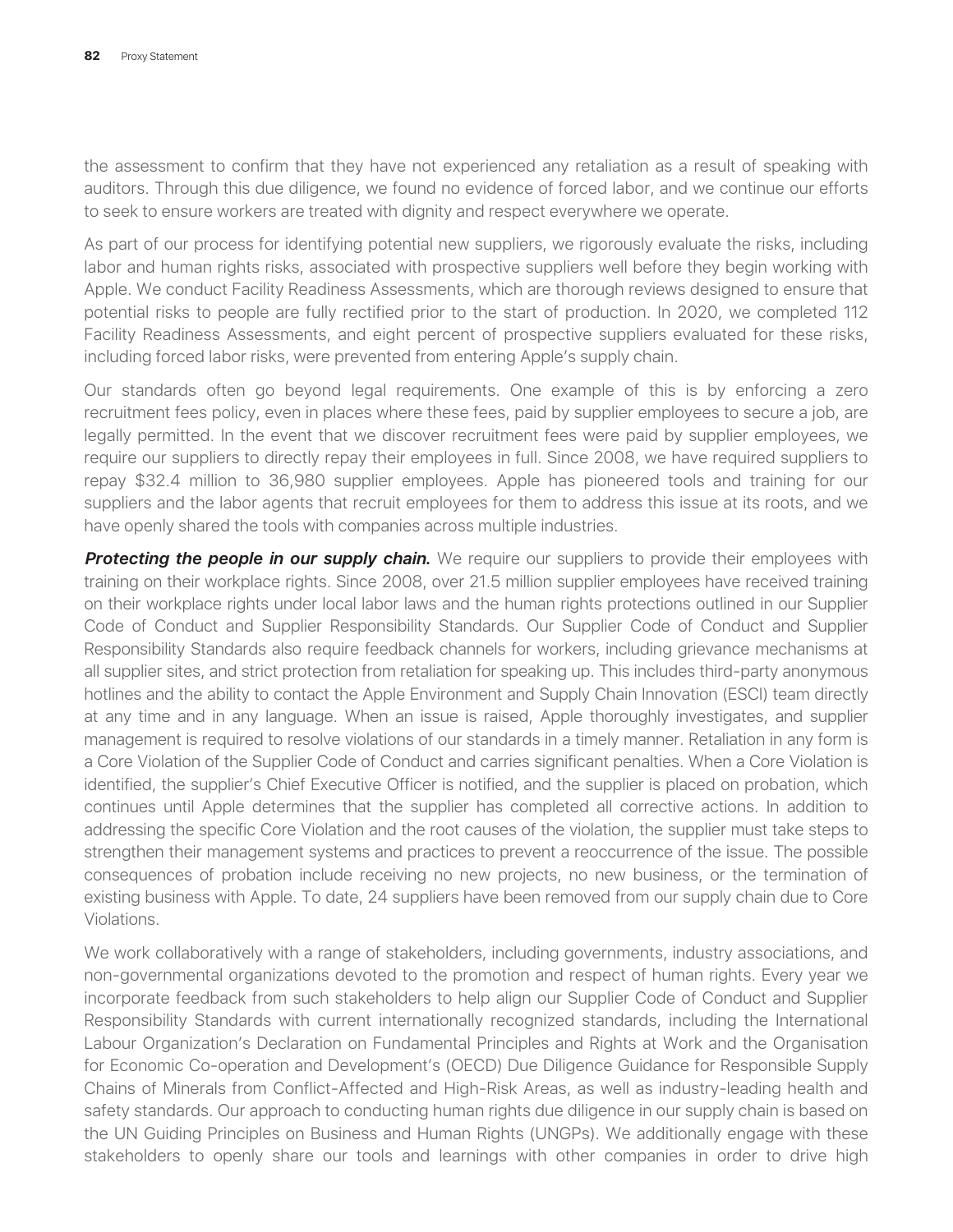standards beyond our supply chain and effect progress more quickly. Apple also supports grassroots human rights defenders through partnerships with leading organizations, including by providing labor rights training and legal aid for victims of human rights abuses.

**Transparent reporting.** Since 2007, Apple has publicly released reports that contain extensive information and disclosures about the extent to which our policies and procedures effectively protect workers in our supply chain. We have continually improved and expanded these reports over time, and they currently include the following series of reports that provide detailed, relevant, and comprehensive information for stakeholders, all available publicly on apple.com:

- Our Commitment to Human Rights;<sup>1</sup>
- Supplier Code of Conduct<sup>2</sup> and Supplier Responsibility Standards;<sup>3</sup>
- 2021 Environmental, Social and Governance Report;<sup>4</sup>
- 2021 People and Environment in Our Supply Chain;<sup>5</sup>
- How We Work with Suppliers Guide;<sup>6</sup>
- 2020 Statement on Efforts to Combat Human Trafficking and Slavery in Our Business and Supply Chain;7 and
- 2020 Conflict Minerals Report.<sup>8</sup>

Apple reports at least annually on the extent to which its policies and procedures effectively protect workers in its supply chain from forced labor. As reported in our 2020 Statement on Efforts to Combat Human Trafficking and Slavery in Our Business and Supply Chain, there were no findings of forced labor in Apple's supply chain in 2020.

**Board oversight.** In 2020, the Board adopted Apple's Human Rights Policy on behalf of the company. The policy governs how we treat everyone, including people at every level of our supply chain. Our General Counsel oversees implementation of our Human Rights Policy and reports to the Board and its committees on progress and any significant issues identified in the diligence process. In addition, our Audit Committee, consisting entirely of independent directors, assists the Board in monitoring our significant business risks, including operational and reputational exposures that may relate to human rights issues.

As described above, Apple has already publicly disclosed through a number of reports the extent to which our policies and procedures effectively protect workers in our supply chain from forced labor. Based on our existing policies, extensive auditing and rigorous oversight of suppliers, active Board oversight, and the comprehensive information that is already publicly provided to our shareholders and other stakeholders, Apple believes that the additional report requested by the proponent would be duplicative and unnecessary.

*For all of the reasons above, the Board recommends a vote AGAINST Proposal No. 7*.

<sup>1</sup> apple.com/legal/docs/human-rights-policy

<sup>2</sup> apple.com/supplier-responsibility/pdf/Apple-Supplier-Code-of-Conduct-and-Supplier-Responsibility-Standards.pdf

<sup>3</sup> apple.com/supplier-responsibility/pdf/Apple-Supplier-Responsible-Standards.pdf

<sup>4</sup> investor.apple.com/esg/2021\_Apple\_ESG\_Report

<sup>&</sup>lt;sup>5</sup> apple.com/supplier-responsibility/pdf/Apple\_SR\_2021\_Progress\_Report.pdf

<sup>6</sup> apple.com/supplier-responsibility/pdf/How-We-Work-With-Suppliers.pdf

<sup>7</sup> apple.com/supplier-responsibility/pdf/Apple-Combat-Human-Trafficking-and-Slavery-in-Supply-Chain-2020.pdf

<sup>8</sup> apple.com/supplier-responsibility/pdf/Apple-Conflict-Minerals-Report.pdf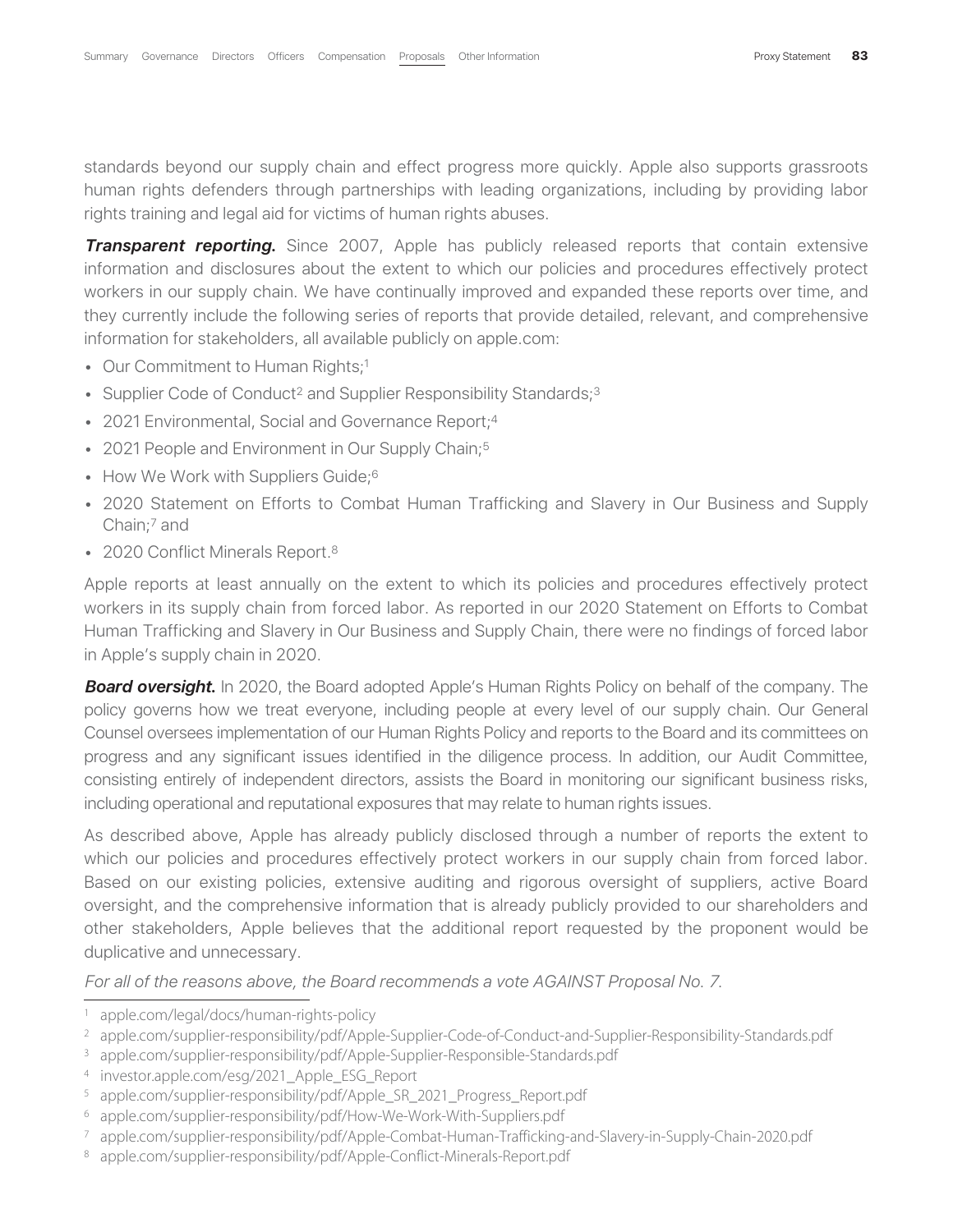# Proposal No. 8 **Shareholder Proposal**

# **Pay Equity**

**Whereas:** Pay inequity persists across race and gender. Black workers' hourly median earnings have fallen 3.6 percent since 2000, representing 75.6 percent of white wages. The median income for women working full time is 82 percent that of men. Intersecting race, Black women make 63 cents, Native women 60 cents, and Latina women 55 cents. At the current rate, women will not reach pay equity until 2059, Black women until 2130, and Latina women until 2224.

Citigroup estimates closing minority and gender wage gaps 20 years ago could have generated 12 trillion dollars in additional income and contributed 0.15 percent to United States GDP annually. PwC estimates closing the gender pay gap could boost Organization for Economic Cooperation and Development (OECD) countries' economies by 2 trillion dollars annually.

Actively managing pay equity is associated with improved representation, and diversity is linked to superior stock performance and return on equity. Of note, Black employees represent 9 percent of Apple's workforce, but only 4 percent of leadership. Women only account for 34 percent of Apple's workforce and 31 percent of leadership.

Pay gaps are literally defined as the median pay of minorities compared to non-minorities and the median pay of women compared to men. They are considered *the* valid way of measuring gender pay inequity by the United States Census Bureau, Department of Labor, OECD, and International Labor Organization.

Best practice pay equity reporting consists of two parts:

- 1. *unadjusted* median pay gaps, assessing equal opportunity to high paying roles,
- 2. statistically *adjusted* gaps, assessing pay between minorities and non-minorities, men and women, performing similar roles.

Apple has committed to statistically adjusted pay equity but ignores unadjusted median gaps, which address the structural bias women and underrepresented minorities face regarding job opportunity and pay.

The Equal Employment and Opportunity Commission now mandates pay data reporting, across race and gender, as workforce diversity data alone is insufficient to assess pay inequity. The United Kingdom mandates disclosure of median gender pay gaps and is considering race and ethnicity reporting. Apple reported a 7 percent median base pay gap and a 29 percent bonus gap for U.K. employees.

**Resolved:** Shareholders request Apple report on *median* pay gaps across race and gender, including associated policy, reputational, competitive, and operational risks, and risks related to recruiting and retaining diverse talent. The report should be prepared at reasonable cost, omitting proprietary information, litigation strategy and legal compliance information.

Racial/gender pay gaps are defined as the difference between non-minority and minority/male and female *median* earnings expressed as a percentage of non-minority/male earnings (Wikipedia/OECD, respectively).

**Supporting Statement:** An annual report adequate for investors to assess performance could, with board discretion, integrate base, bonus and equity compensation to calculate:

- percentage median gender pay gap, globally and/or by country, where appropriate
- percentage median racial/minority/ethnicity pay gap, US and/or by country, where appropriate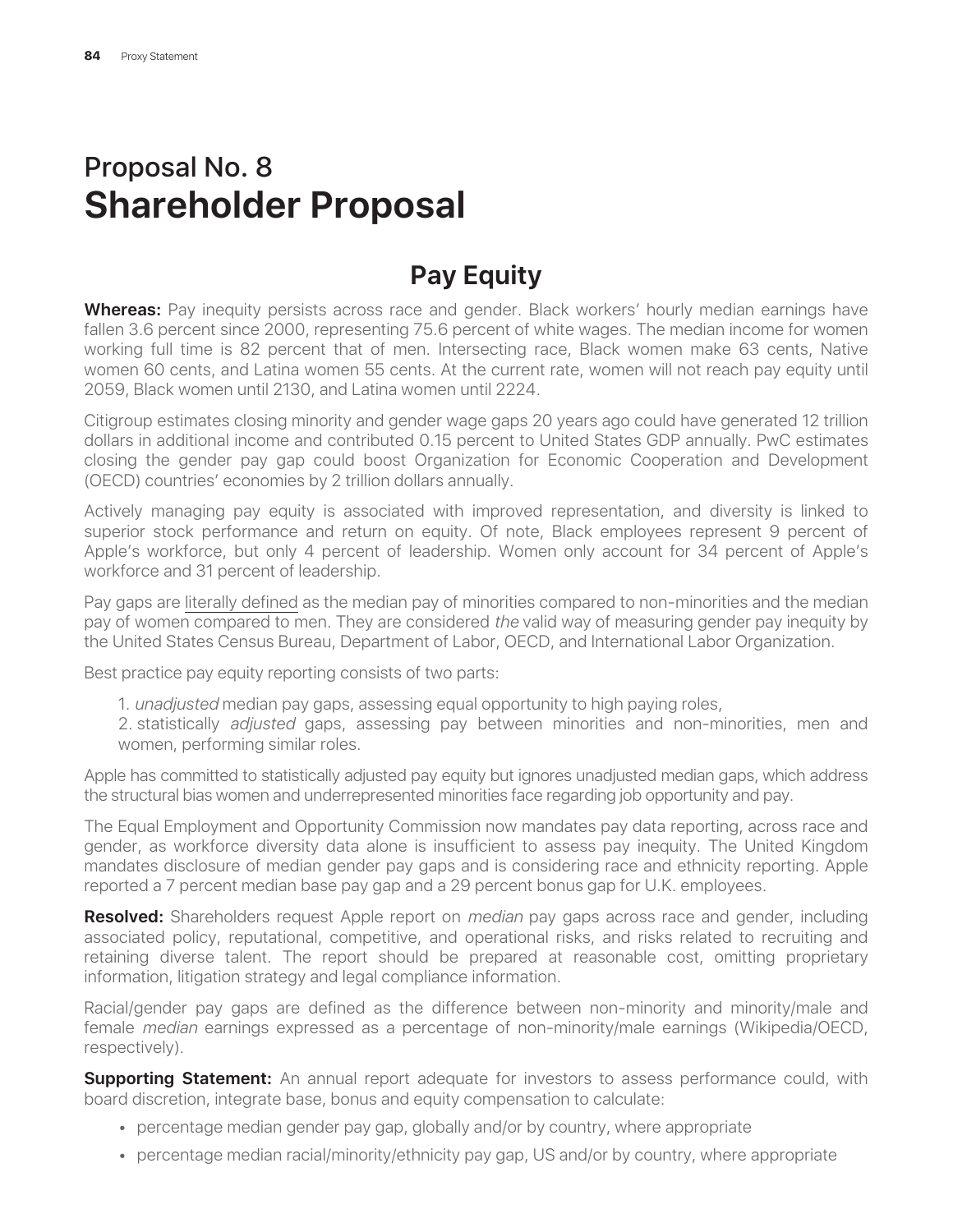## **Apple's Statement in Opposition to Proposal No. 8**

At Apple, we're building on our long-standing commitment to make our company more inclusive and diverse and ensure equitable pay for all employees. Apple already fulfills the report's objectives through our comprehensive approach to pay equity and representation, robust disclosure, and active Board oversight and therefore the report requested by this proposal is unnecessary.

- We have achieved gender pay equity globally since 2017, as well as pay equity by race and ethnicity in the United States. We are also committed to closing any pay gap we find at the intersections of gender and race and ethnicity in our U.S. workforce. We report our results annually on our Inclusion and Diversity website.1
- Inclusion and diversity is one of our Apple values, and we hold our leaders accountable by incorporating our Apple values and key community initiatives into our executives' annual cash incentive program.
- Our progress on representation is broad-based across the company, and at all levels. For example, the number of female employees in leadership roles at Apple has increased by 85 percent between 2014 and 2020, and 37 percent of open leadership roles were filled by women globally from January 2020 to December 2020. In the United States, between 2014 and 2020, the number of Black employees in leadership roles has increased 60 percent, and the number of Hispanic/Latinx employees in leadership roles has increased 90 percent. Between January 2020 and December 2020, 43 percent of leadership roles were filled by people from underrepresented communities in the United States.
- We do not ask candidates about their compensation history during the recruiting process to avoid perpetuating any pay inequity created by previous companies.
- We are transparent about our progress and have made EEO-1 reports publicly available since 2015.
- We've implemented programs designed to help our employees advance their careers in an inclusive environment, such as our Career Experiences program, as well as unconscious bias training for all employees.

**Promoting pay equity and representation.** Apple has a firm and longstanding commitment to pay equity, and since 2017, we have achieved gender pay equity globally, as well as pay equity by race and ethnicity in the United States. In every country where we operate, employees of all genders earn the same when engaging in similar work with comparable experience and performance. These metrics are assessed by a third-party firm that evaluates compensation across all of Apple using statistical

#### **Vote Required**

Approval of Proposal No. 8 requires the affirmative vote of (i) a majority of the shares present or represented by proxy and voting at the Annual Meeting and (ii) a majority of the shares required to constitute a quorum.

The Board recommends a vote AGAINST Proposal No. 8.

<sup>1</sup> apple.com/diversity/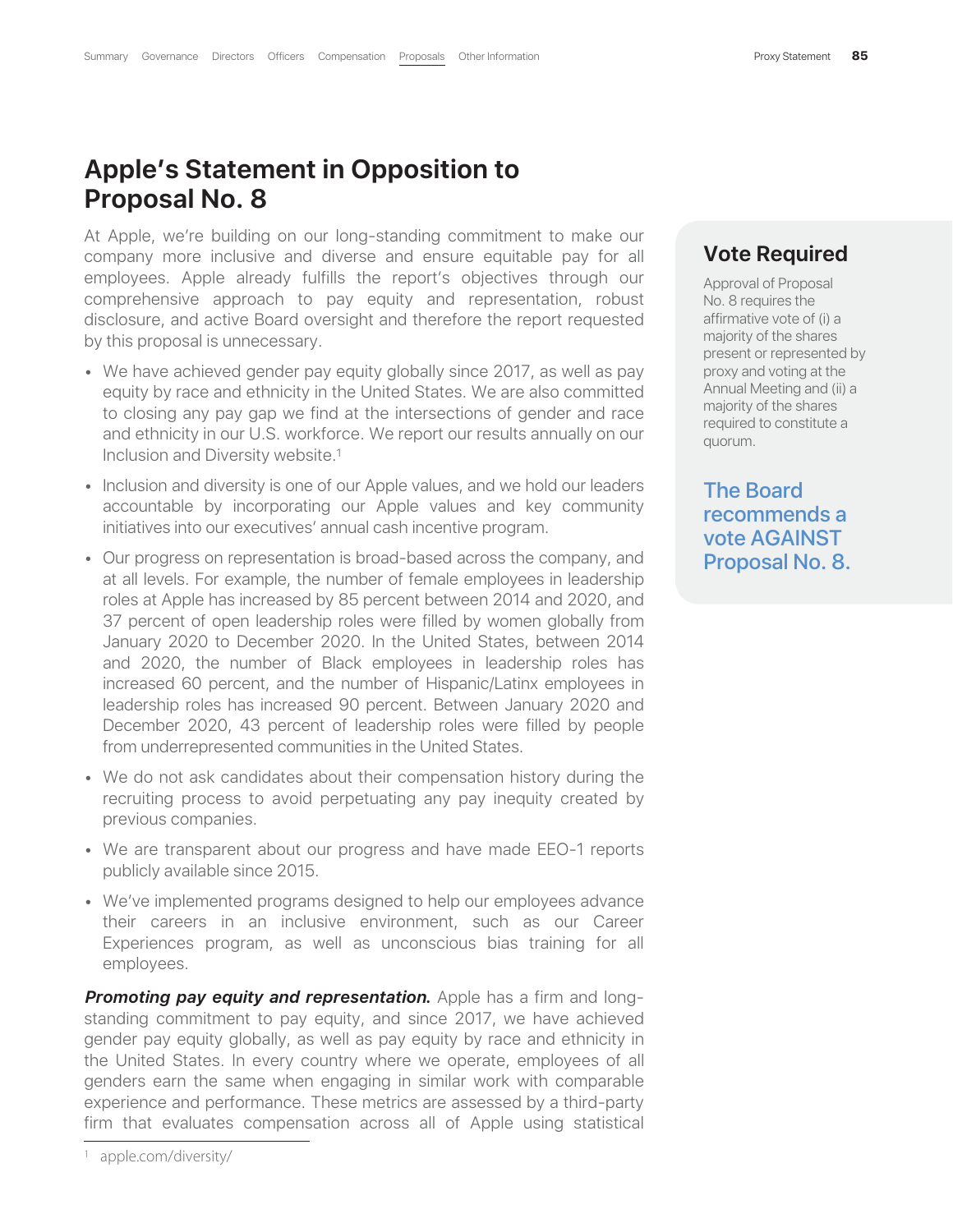modeling. This rigorous review considers annual total compensation, including base salary, bonuses, and RSUs, as well as a variety of data related to pay, including job level, location, performance ratings, and tenure. We are also committed to closing any pay gap we find at the intersections of gender and race and ethnicity in our U.S. workforce. To help ensure internal equity, we target diverse interview panels and candidate slates so diversity is reflected at every stage of the hiring process. Moreover, to avoid perpetuating any pay inequity created by previous companies, we do not ask candidates for compensation history, and our recruiters develop offers of employment based on the compensation of current Apple employees in similar roles. During our annual compensation planning process, the People team uses analytics to assess promotion rates, performance ratings distribution, and pay metrics for women compared to men and, in the United States, for underrepresented groups compared to non-underrepresented groups. We also seek to pay a highly competitive minimum wage in the United States, and provide all employees opportunities for stock ownership in the company.

We continue to focus on increasing diverse representation at every level of the company to help Apple become an even better reflection of the world we live in, and we are proud of the progress we've made. As published on our website, between 2014 and 2020, the number of employees from underrepresented communities has increased by 64 percent in the United States, and makes up nearly 50 percent of Apple's U.S. workforce. The number of Hispanic/Latinx employees at Apple in the United States has grown by more than 80 percent during this period, with a 90 percent increase in leadership. The number of Black employees at Apple in the United States has grown by more than 50 percent, with a 60 percent increase in leadership, and the number of female employees at Apple worldwide has grown more than 70 percent, with an 85 percent increase in leadership during this time. Leadership roles include managers at all levels of our company.

**Transparent reporting.** We share our progress on our Inclusion and Diversity website,<sup>2</sup> which provides data on the ratio of women and people from underrepresented communities in our workforce, as well as within tech, nontech, leadership, retail and retail leadership roles. We also share on our website metrics regarding hiring for leadership positions, R&D positions, and R&D leadership positions. Although we do not use the Federal Employer Information Report EEO-1 to assess progress, we are one of a small group of large companies making these reports publicly available, and have been doing so since 2015.

**Fostering an inclusive culture to promote representation.** At Apple, we strive to create a collaborative culture of inclusion, growth, and originality, where all employees can thrive. From day one, Apple employees have access to our career development programs, ongoing inclusion and diversity education, and support throughout their career journey. For example, our Career Experiences program provides employees from our stores, retail customer care, and AppleCare teams the opportunity to spend time on a corporate career rotation. Participants build new skills, while host teams benefit from their team members' new perspectives, talent, and passion. Participation has grown by over 30 percent since it began in 2015, and in 2021, thousands of opportunities were offered across 80 percent of our lines of business.

Further, all our employees are required to complete unconscious bias and inclusion training, and can access expert-led courses on race, justice, allyship, and more. In addition, all our managers are required to take inclusive leadership training, and inclusion and diversity measures are built into our annual review process for leaders across Apple.

For more than 30 years, Apple employees have found community and connection in our Diversity Network Associations (DNAs). These employee-led groups are rooted in the celebration and amplification of culturally underrepresented communities and are designed to engage and empower employees to connect with one another and to have a direct impact on the employee experience, our business, and the communities where we live and work, regardless of geography or job role. DNA memberships have doubled since the beginning

<sup>2</sup> apple.com/diversity/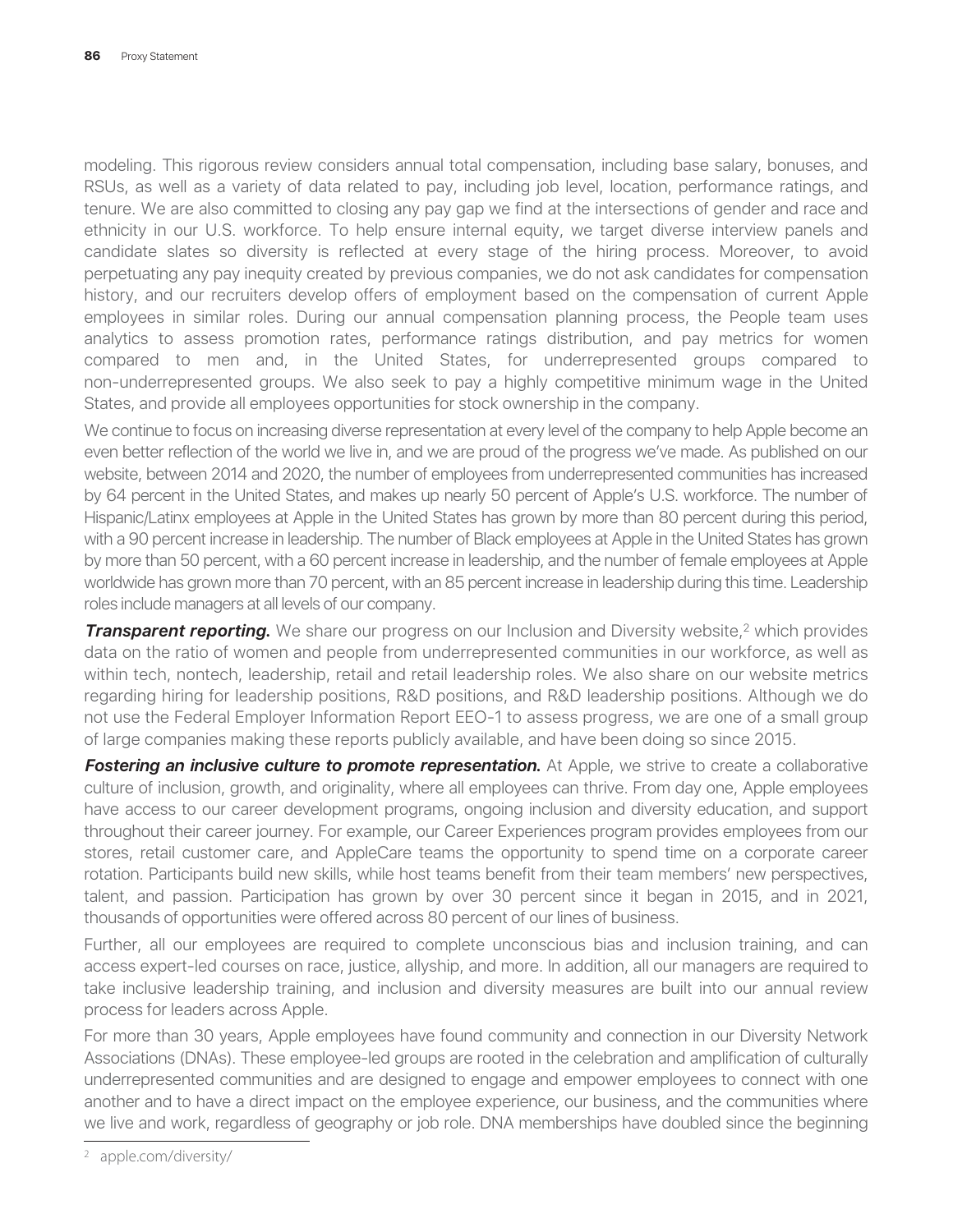of 2020, and today, over 47,000 Apple employees across the globe belong to groups like Familia@Apple, the Apple Asian Association, the Apple Indian Association, Black@Apple, Indigenous@Apple, Pride@Apple, and Women@Apple, and a range of faith-based and cultural groups.

*Empowering communities.* We are also committed to supporting and empowering communities around the world. In June 2020, Apple launched the Racial Equity and Justice Initiative (REJI), a long-term effort to help ensure more positive outcomes for communities of color across the country and help foster the next generation of inclusive leaders. We've committed \$130 million to focus on three key areas: education, criminal justice, and economic empowerment.

Apple is also collaborating with minority-serving institutions across the country to support the leadership of Historically Black Colleges and Universities (HBCUs), Hispanic-Serving Institutions (HSIs), Tribal Colleges and Universities (TCUs), and community colleges and other centers of learning in expanding educational access. We are partnering with stakeholders to support the Propel Center, resourcing preeminent organizations working to end mass incarceration and racial injustice. We are also providing mentorship to founders who have historically been cut out of funding opportunities through our Impact Accelerator and significant financial investments to support businesses with diverse founders. In addition, our Apple Developer Academy, which first opened in Brazil in 2013, provides the tools and training for aspiring entrepreneurs, developers, and designers to find and create jobs in the thriving iOS app economy. Apple has now established more than a dozen academies across the world, including the first in the United States which has recently opened in Detroit, Michigan.

*Effective oversight*. Inclusion and diversity is one of our Apple values, and we have a dedicated Vice President of Inclusion and Diversity working to develop and retain the world-class talent, at all levels, that reflects the communities we serve. In addition, we hold our leaders accountable by incorporating our Apple values and key community initiatives into our executives' annual cash incentive program through an ESG Modifier. The inclusion of the ESG Modifier in our executives' annual cash incentive program reflects our commitment to promoting values-driven leadership. In addition, as part of the Board's oversight of corporate and product strategy, the Board and its committees also review and discuss with management Apple's strategies and progress relating to these values, including updates from our Vice President of Inclusion and Diversity.

Overall, we take a comprehensive approach to pay equity and representation, from our compensation planning processes designed to further equitable pay and representation to the internal policies and programs we've implemented to foster career growth, diversity, and inclusion. We believe that our methodology represents a more fulsome and effective approach to pay equity and representation than that set forth in the proposal, and we are proud of the progress we've achieved under our current framework. The unadjusted median pay gap measure requested in the proposal would only provide a comparison of two employees who share a particular gender, racial, or ethnic characteristic, but would not factor in the employee's role, skills, performance, experience, tenure, or location, and therefore would not provide an accurate measurement of whether such employees are being fairly paid. Moreover, we already provide the percentage representation of women and people from underrepresented communities in leadership roles at Apple, and therefore the median ratio requested in the proposal would not provide meaningful supplemental information. We understand that single median pay gap figures may be helpful to jumpstart dialogue and processes at companies that have less mature frameworks in place or whose efforts have proven unproductive. However, given the maturity and robust quality of our internal processes and programs, our demonstrated progress and proven commitment to pay equity, and active Board oversight, we believe our current framework is more appropriate for Apple at this time.

*For all of the reasons above, the Board recommends a vote AGAINST Proposal No. 8*.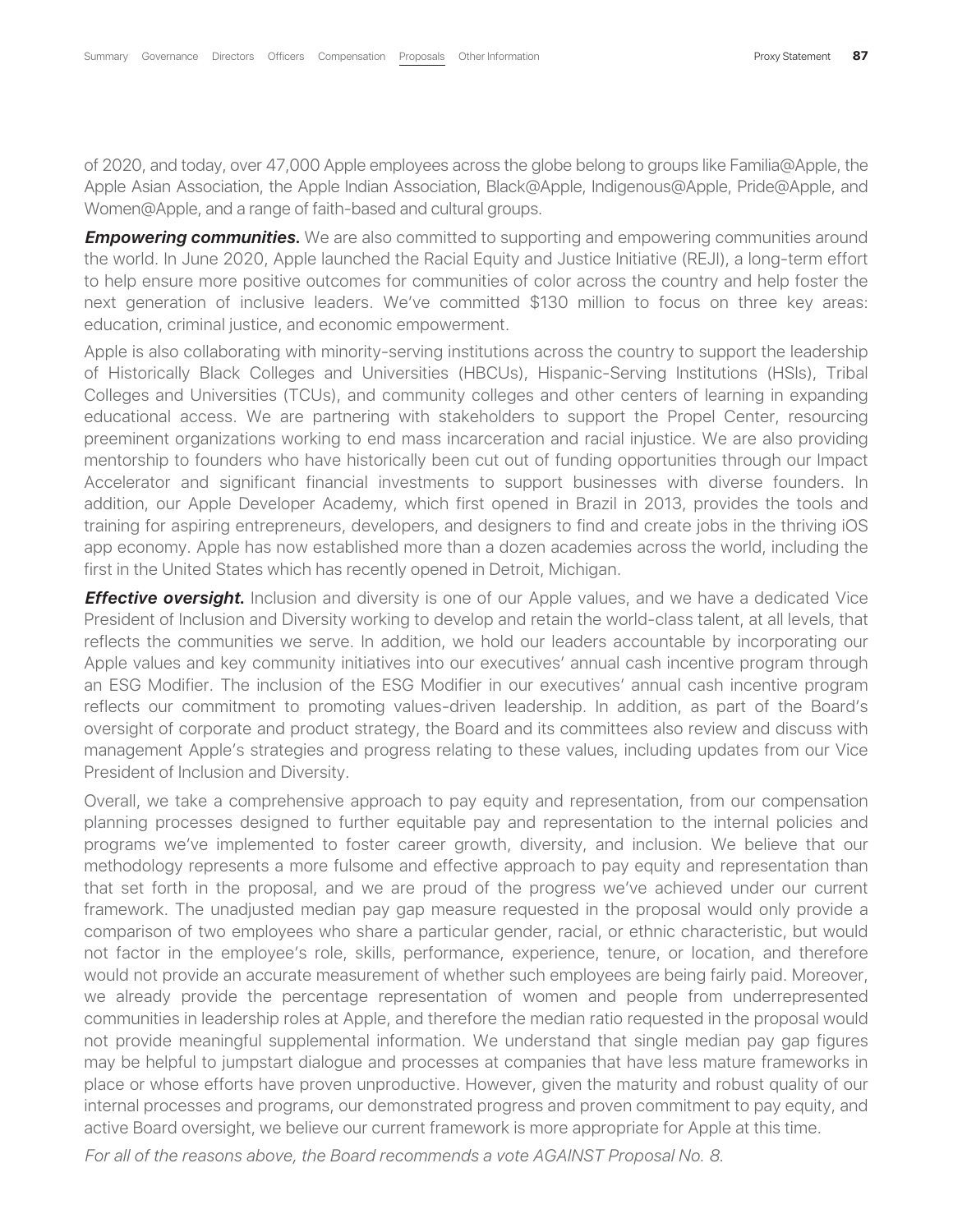# Proposal No. 9 **Shareholder Proposal**

# **Civil Rights Audit**

RESOLVED that shareholders of Apple Inc. ("Apple") urge the Board of Directors to oversee a third-party audit analyzing the adverse impact of Apple's policies and practices on the civil rights of company stakeholders, above and beyond legal and regulatory matters, and to provide recommendations for improving the company's civil rights impact. Input from civil rights organizations, employees, and customers should be considered in determining the specific matters to be analyzed. A report on the audit, prepared at reasonable cost and omitting confidential or proprietary information, should be publicly disclosed on Apple's website.

#### SUPPORTING STATEMENT

Recently, the racial justice movement together with the disproportionate impacts of the COVID-19 pandemic have focused the public's and policy makers' attention on civil rights and gender and racial equity issues. Apple lists diversity, inclusion, and accessibility among its key values. It committed \$100 million to a new racial justice initiative following the racial justice protests in 2020. The company has also promoted its longstanding gender and racial pay equity policy.

Yet, it is unclear how Apple plans to address racial inequality in its workforce. The company states that the overall number of Hispanic and Black employees in leadership increased by 90% and 60%, respectively, from 2014-2020, but Apple currently has no Hispanics and only one Black member on its executive team. Further, Hispanic and Black tech employees only account for 8% and 4% of all tech employees, respectively.

Apple shut down three employee run surveys related to pay equity that focused on minorities and women. Nonetheless, achieving true racial and gender equity goes beyond just pay issues. In August 2021, Apple placed a female engineering programming manager on indefinite leave after she accused the company of sexism, harassment, and retaliation. Additionally, Apple hired Antonio García Martínez, who had a history of misogynistic and racist commentary, as an advertising platform engineer. While he was fired after a highly publicized employee petition, we believe that a civil rights audit could have identified the concerns raised by Apple's employees far earlier.

Civil rights issues raised by Apple's products and services are also concerning. Privacy experts, over 90 global policy organizations, and Apple's own employees have raised concerns over the company's newly developed child sexual abuse material technology, noting it could be subject to abuse and potential misuse by law enforcement. Further, targeted advertising has a history of racist and sexist impacts. Apple's advertising business increased from \$300 million in 2017 to \$3 billion in 2021. Given the importance of advertising to Apple's future profitability, we believe that it should be subject to rigorous third-party analysis of its racial and gender impacts.

A civil rights audit will help Apple identify, remedy, and avoid adverse impacts on its stakeholders. We urge Apple to assess its behavior through a civil rights lens to obtain a complete picture of how it contributes to social and economic inequality.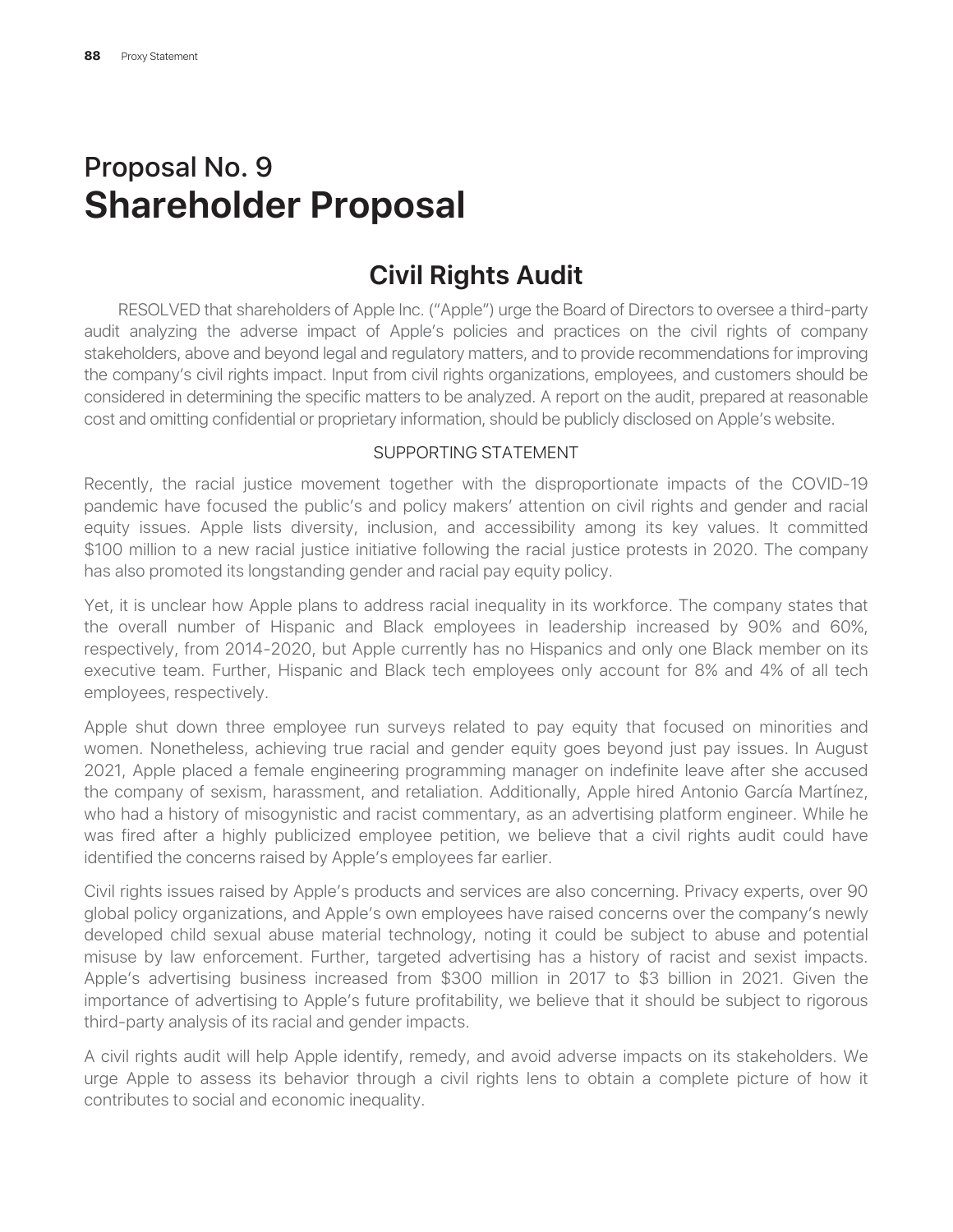## **Apple's Statement in Opposition to Proposal No. 9**

Apple is committed to respecting human rights, including civil rights, and to ensuring everyone is treated with dignity and respect. We work every day to put people first—by being a force for equity and opportunity, creating an inclusive and diverse work environment, respecting the human rights, including the civil rights, of everyone whose lives we touch, and empowering them with accessible technology. We strive to match our words and actions to our values with our standards and programs that are industry-leading, and often exceed what is required by law.

Apple already fulfills the objectives of the proposal in several ways, including through impact and risk assessments, active governance and Board oversight, engagement with our communities and key stakeholders, and regular, transparent public reporting. We believe our current framework for the implementation and oversight of our human rights commitments is more effective than the broad and unfocused audit requested by the proposal.

#### **Human Rights Framework**

*Apple's Human Rights Policy commitments include impact* **assessments of key civil rights issues.** In 2020, the Board adopted Apple's Human Rights Policy—Our Commitment to Human Rights,<sup>1</sup> outlining our commitment to respect human rights, including civil rights and the right to privacy, among other internationally recognized rights. Our approach is based on the UN Guiding Principles on Business and Human Rights, and the Policy reflects feedback that we have heard from our shareholders, as well as civil and human rights organizations and other stakeholders.

In alignment with the UN Guiding Principles, we identify salient human rights risks through internal risk assessments and external industry-level third-party audits and reports, as well as through the channels we maintain with rightsholders and other stakeholders, including investors, human rights and labor experts, governments, and international bodies such as the United Nations. We conduct human rights due diligence through a number of teams, including the Privacy, Corporate, and Compliance teams within Apple's Legal and Global Security organization. Our General Counsel oversees implementation of our Human Rights Policy and reports to the Board and its committees on progress and any significant issues identified in the diligence process.

#### **Vote Required**

Approval of Proposal No. 9 requires the affirmative vote of (i) a majority of the shares present or represented by proxy and voting at the Annual Meeting and (ii) a majority of the shares required to constitute a quorum.

The Board recommends a vote AGAINST Proposal No. 9.

<sup>1</sup> apple.com/legal/docs/human-rights-policy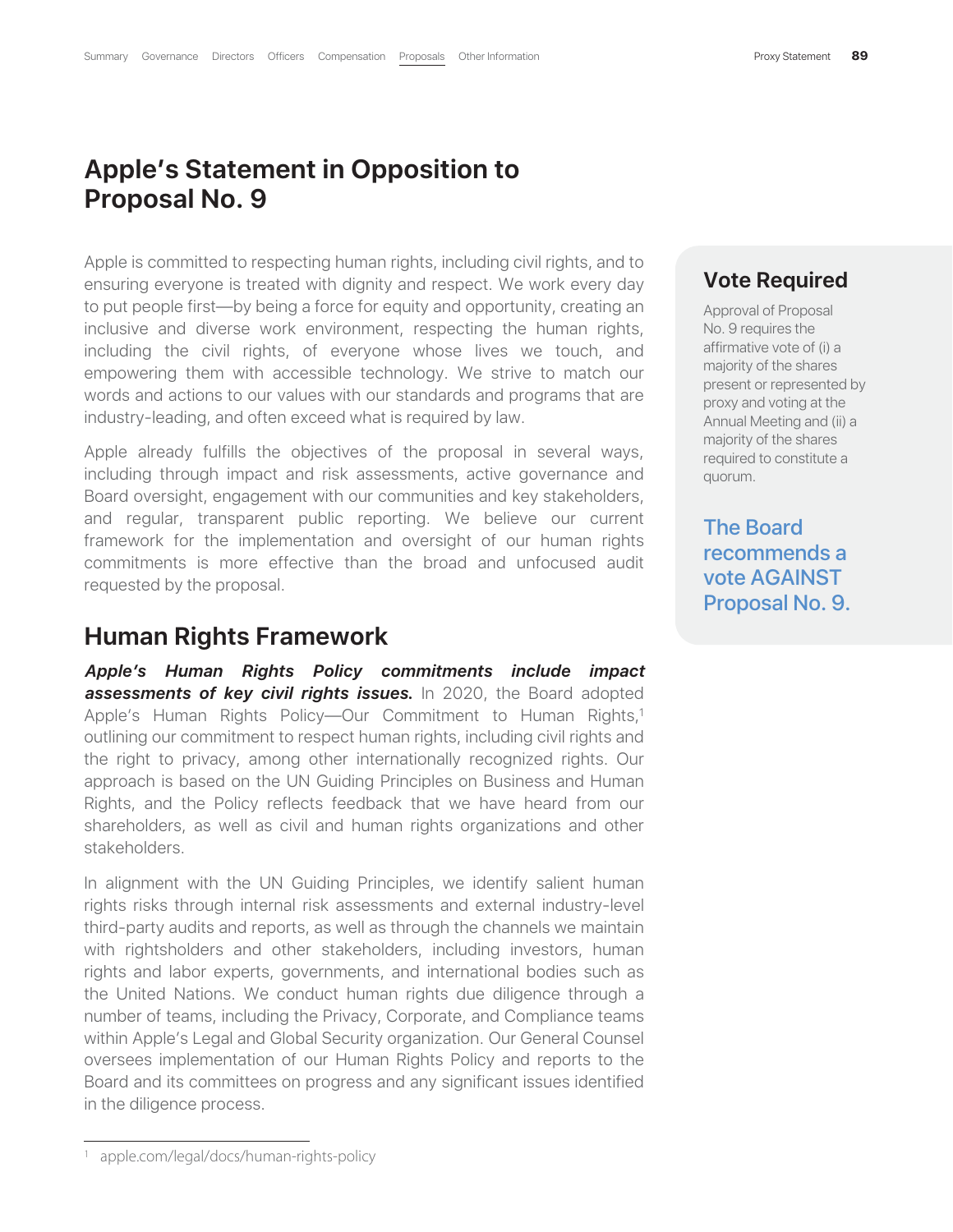*Our Board and governance structure fosters informed decision-making, monitoring of our compliance, and transparency at every level of our company***.** The Board, assisted by the Audit Committee, monitors significant business risks, including operational and reputational exposures that may relate to human rights issues. For example, our Chief Privacy Officer reports to Apple's General Counsel, who chairs Apple's Privacy Steering Committee with a group of senior representatives across the company. The Audit Committee reviews reports on privacy and data security matters from Apple's General Counsel, and from the heads of Information Security, Business Conduct and Compliance, Business Assurance, and Internal Audit. These reports include updates on Apple's privacy program, cybersecurity risks, risk management, and relevant legislative, regulatory, and technical developments.2

We want everyone—from our customers to our industry peers—to know about our values, and the progress we're making. Accordingly, we set goals, track progress, and measure our impact in these areas and report them publicly in a variety of ways, including through our:

- Environment, Social and Governance Report;<sup>3</sup>
- Inclusion and Diversity Page;<sup>4</sup> and
- Privacy Transparency Report.<sup>5</sup>

# **Inclusion and Diversity**

At Apple, we're building on our long-standing commitment to make our company more inclusive and diverse and to ensure equitable pay for all employees. We're supporting underrepresented communities with initiatives that combat inequity, expand access to opportunity, and foster belonging through community. As a sign of our commitment, Apple is a founding signatory to the ACT Report: Action to Catalyze Tech, A Paradigm Shift for DEI (Diversity, Equity, and Inclusion),<sup>6</sup> which provides tech companies and leaders a rigorous framework of action. As a signatory, Apple has already committed to (1) reviewing existing diversity, equity, and inclusion practices and gaps, and identifying relevant actions to operationalize diversity, equity, and inclusion throughout the company; (2) sharing diversity, equity, and inclusion data, metrics, and goals; and (3) advocating for policies that create pathways into tech for underrepresented communities and increase access to capital for diverse entrepreneurs.

#### *Apple is strengthening our long-standing commitment to making our company more inclusive and diverse, and we're making progress towards these goals.*

• Between January 2020 and December 2020, 43 percent of open leadership roles and 29 percent of open R&D leadership roles were filled by people from underrepresented communities globally; and 37 percent of open leadership roles and 26 percent of open R&D leadership roles were filled by women globally. Leadership roles include managers at all levels of our company.

<sup>2</sup> apple.com/legal/privacy/en-ww/governance/

<sup>3</sup> investor.apple.com/esg/2021\_Apple\_ESG\_Report

<sup>4</sup> apple.com/diversity/

<sup>5</sup> apple.com/legal/transparency/

<sup>6</sup> actreport.com/wp-content/uploads/2021/11/The-ACT-Report.pdf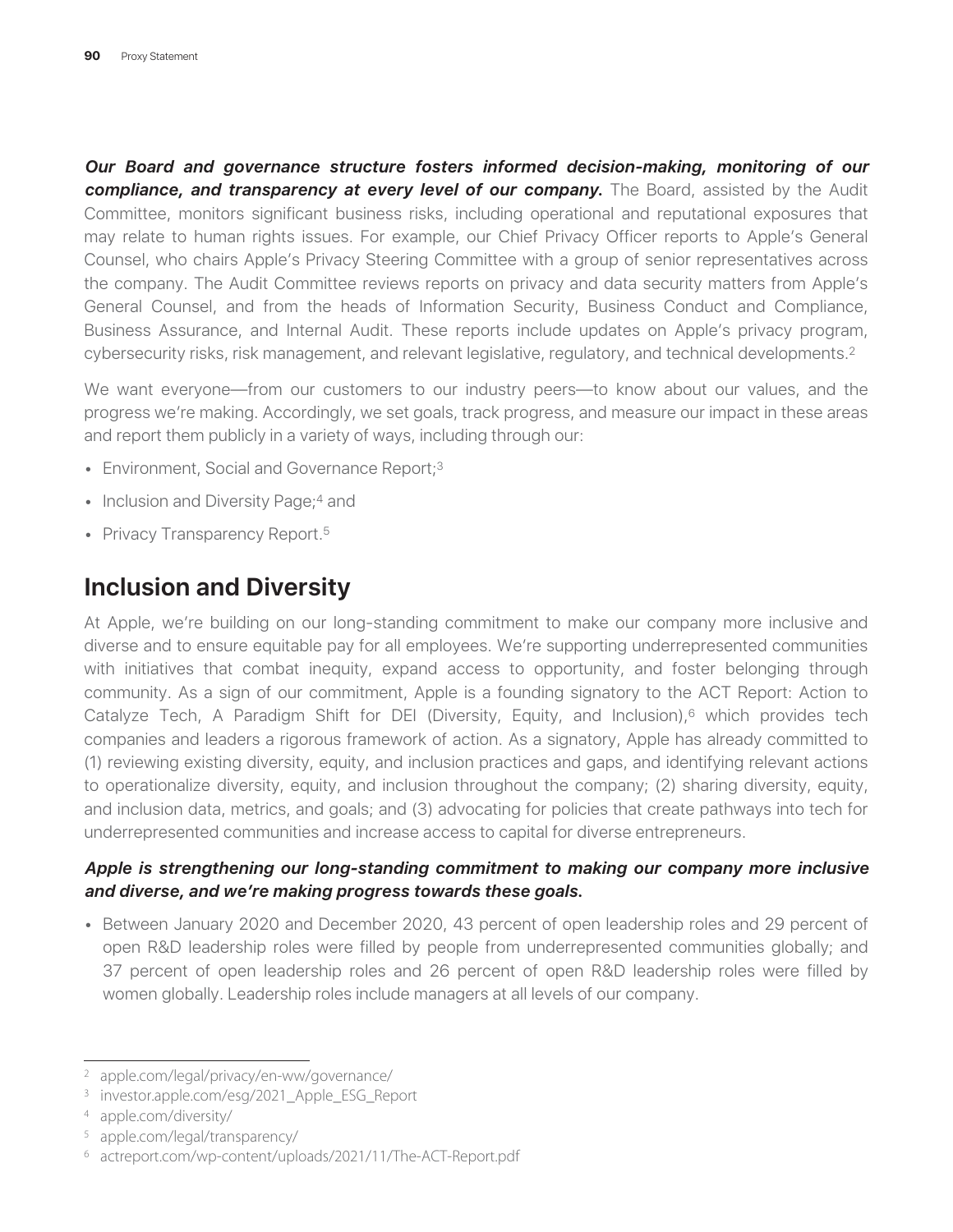- Between 2014 and 2020:
	- the number of employees from underrepresented communities has increased by 64 percent in the United States, and makes up nearly 50 percent of Apple's U.S. workforce;
	- the number of Black employees in the United States has grown by more than 50 percent, with a 60 percent increase in leadership;
	- the number of Hispanic/Latinx employees in the United States has grown by more than 80 percent, with a 90 percent increase in leadership; and
	- the number of female employees worldwide has grown more than 70 percent, with an 85 percent increase in leadership.

To build upon this growth, we're focused on robust diversity recruiting efforts, ensuring our employees have access to career development programs and ongoing inclusion and diversity education, and gauging sentiment in areas like career development, manager performance, and inclusivity. All of our employees are required to complete unconscious bias and inclusion training, with additional training for Apple's more than 15,000 managers on inclusive leadership. And inclusion and diversity measures are built into our annual review process for every leader, including those at the highest levels of the company. Additionally, we require our employees to be trained annually on Apple's Business Conduct Policy,<sup>7</sup> which incorporates our Human Rights Policy and sets out the fundamental principles of responsible business conduct that define the way we do business worldwide.

For more than 30 years, Apple employees have found community and connection in our Diversity Network Associations (DNAs). These employee-led groups are rooted in the celebration and amplification of culturally underrepresented communities and are designed to engage and empower employees to connect with one another and to have a direct impact on the employee experience, our business, and the communities where we live and work, regardless of geography or job role. Today, over 47,000 Apple employees across the globe belong to groups like Familia@Apple, the Apple Asian Association, the Apple Indian Association, Black@Apple, Indigenous@Apple, Pride@Apple, and Women@Apple, and a range of faith-based and cultural groups. We believe that these employee-driven groups rooted in the celebration of multicultural communities provide members with the opportunity to connect, engage, and support their fellow colleagues from underrepresented groups.

Apple's DNA organizations provide insight far beyond internal culture. They also help us think about ways we can uniquely contribute to Apple's products. The Photos team and the engineering teams collaborated with DNA teams regarding features like image color correction, resulting in the cameras on iPhone, iPad, and Mac being able to capture more natural-looking skin tones in video calls. Additionally, Apple has provided developers with guidelines to promote inclusion, including human interface and inclusive writing guidelines.8

apple.com/compliance/pdfs/Business-Conduct-Policy.pdf

<sup>8</sup> See developer.apple.com/design/human-interface-guidelines/inclusion/overview and help.apple.com/applestyleguide/#/apdcb2a65d68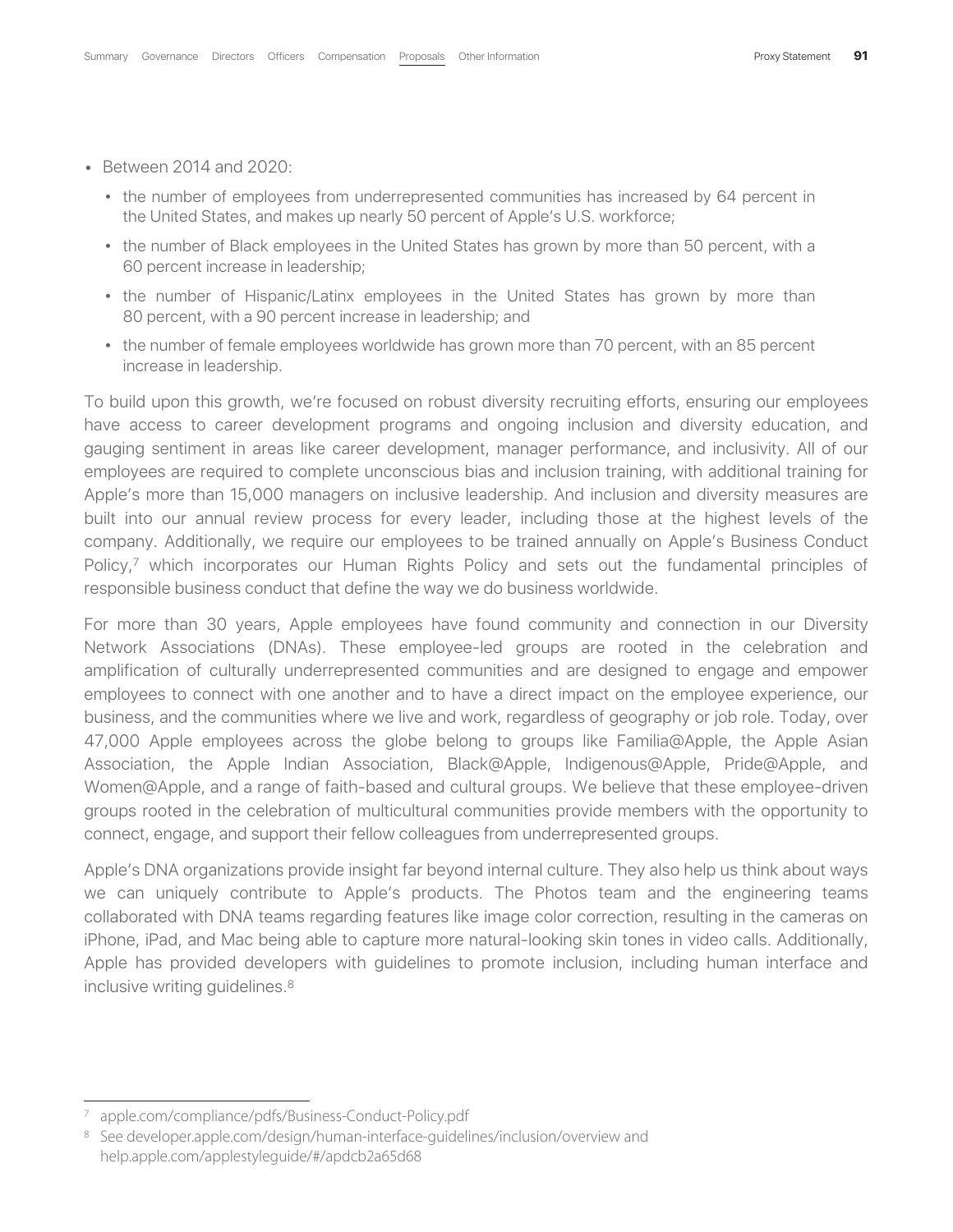#### *We're working to dismantle systemic racism and help grow opportunities for communities of*

*color***.** Our work here doesn't stop at our own doors.9 We are also committed to supporting and empowering communities around the world. Below are some highlights of our programs and initiatives:

- In June 2020, Apple launched the Racial Equity and Justice Initiative (REJI), a long-term effort to help ensure more positive outcomes for communities of color across the country and help foster the next generation of inclusive leaders. We've committed \$130 million to focus on three key areas: expanding access to education, criminal justice, and economic empowerment.10
- Apple is collaborating with minority-serving institutions across the country to support the leadership of Historically Black Colleges and Universities (HBCUs), Hispanic-Serving Institutions (HSIs), Tribal Colleges and Universities (TCUs), and community colleges and other centers of learning in expanding educational access.
- We are partnering with stakeholders to support the Propel Center, resourcing preeminent organizations working to end mass incarceration and racial injustice.
- We are providing mentorship to founders who have historically been cut out of funding opportunities through our Impact Accelerator and significant financial investments to support businesses with diverse founders.
- We opened a Developer Academy in Detroit—the first of its kind in the United States—designed to empower young Black entrepreneurs, creators, and coders, helping them cultivate the skills necessary for jobs in the rapidly growing iOS app economy.
- We partner with external organizations such as AnitaB.org, FIRST, Girls Who Code, Hispanic Association of Colleges and Universities (HACU), and Human Rights Campaign (HRC), among others, to help break down systemic barriers and bias in research and development.

*Apple's long-standing commitment to pay equity is externally evaluated by a third party***.** Since 2017, we have achieved gender pay equity globally, as well as pay equity by race and ethnicity in the United States. In every country where we operate, employees of all genders earn the same when engaging in similar work with comparable experience and performance. These metrics are assessed by a third-party firm that evaluates compensation across all of Apple using statistical modeling. This rigorous review considers annual total compensation, including base salary, bonuses, and RSUs, as well as a variety of data related to pay, including job level, location, performance ratings, and tenure. We are also committed to closing any pay gap we find at the intersections of gender and race and ethnicity in our U.S. workforce. To help ensure internal equity, we target diverse interview panels and candidate slates so diversity is reflected at every stage of the hiring process. Moreover, to avoid perpetuating any pay inequity created by previous companies, we do not ask candidates for compensation history, and our recruiters develop offers of employment based on the compensation of current Apple employees in similar roles. During our annual compensation planning process, the People team uses analytics to assess promotion rates, performance ratings distribution, and pay metrics for women compared to men and, in the United States, for underrepresented groups compared to non-underrepresented groups. We also seek to pay a highly competitive minimum wage in the United States, and provide all employees

<sup>9</sup> Apple promotes a diverse supplier base through our Supplier Diversity Program, established in 1993, and engages in opportunity trade fairs around the world. See apple.com/procurement/ for more information.

<sup>&</sup>lt;sup>10</sup> For a detailed view of our projects and partners, see apple.com/racial-equity-justice-initiative/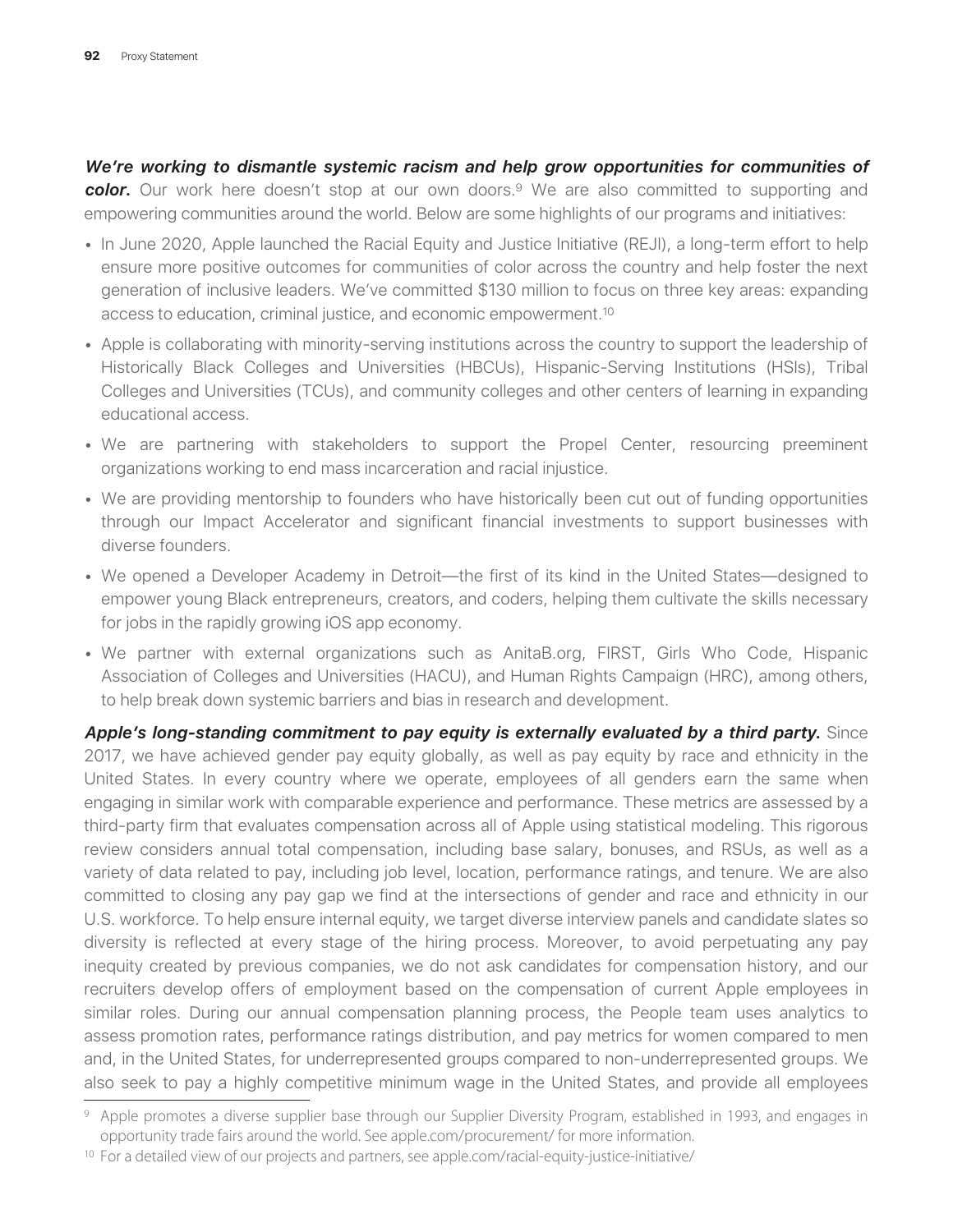opportunities for stock ownership in the company. And we hold our leaders accountable by incorporating Apple values and key community initiatives into our executives' annual cash incentive program.

## **Privacy**

*We innovate to protect our customers' privacy and continually assess our impact.* We believe privacy is a fundamental human right, which is why we set the industry standard for minimizing data collection and build industry-leading transparency and controls into our technology. As part of our human rights commitments, we undertake Privacy Impact Assessments of our major products and services that take into consideration how laws affect privacy and assess any associated privacy risks in the relevant jurisdictions in which we operate. We regularly engage with civil society representatives globally on various privacy and freedom of expression issues, including privacy by design and encryption, and Apple's Privacy Policy<sup>11</sup> is intended to ensure that privacy remains a top priority in all that we do.

Apple's advertising platform does not track users; it does not link user or device data collected from our apps with user or device data collected from third parties for targeted advertising or advertising measurement purposes. We do not share any personally identifiable information with third parties, and no Apple Pay transactions or Health app data is accessible to Apple's advertising platform, or is used for advertising purposes. All of these policies and practices, including the type of information Apple may use and how users can view such information, are explained on our "Apple Advertising and Privacy" page.12 This year, we launched App Tracking Transparency, which requires apps to ask permission when they want to track a user's data across apps and websites owned by other companies. We also launched Privacy Nutrition Labels to help users understand how apps, including apps we develop at Apple, collect and handle their data.13

We are also committed to listening and learning from others' perspectives and experiences and sharing our progress to advance meaningful change and find novel solutions to pressing challenges. For example, we previously announced plans for features intended to help protect children from predators who use communication tools to recruit and exploit them, and to help limit the spread of Child Sexual Abuse Material. Based on feedback from customers, advocacy groups, researchers, and others, we have decided to take additional time over the coming months to collect input and make improvements before releasing these critically important child safety features.

As demonstrated above, Apple already fulfills the stated objective of the requested audit "to identify, remedy, and avoid adverse impacts on its stakeholders," through our commitment to respect human rights, including civil rights such as those cited by the proponent, as outlined in our Human Rights Policy. We regularly engage with human rights and civil rights organizations, employees, customers, and other stakeholders to seek input and assess adverse impacts of our products, services, policies, and practices to advance meaningful change. Therefore, Apple believes that the audit requested by this proposal is unwarranted.

*For all of the reasons above, the Board recommends a vote AGAINST Proposal No. 9*.

<sup>11</sup> apple.com/legal/privacy/

<sup>12</sup> apple.com/legal/privacy/data/en/apple-advertising/

<sup>13</sup> apple.com/privacy/control/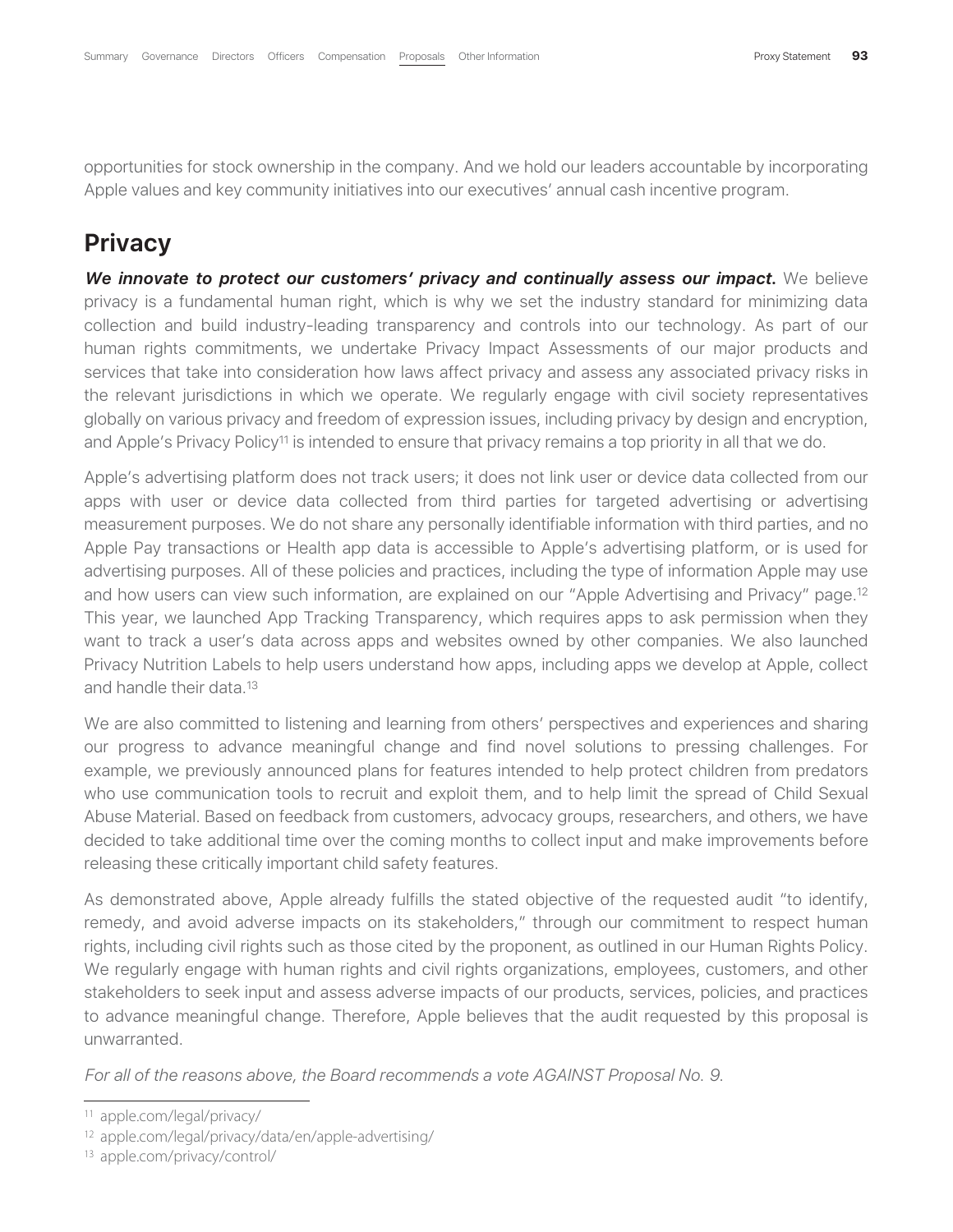# Proposal No. 10 **Shareholder Proposal**

# **Report on Concealment Clauses**

#### **RESOLVED:**

Shareholders of Apple Inc. ("Apple") ask that the Board of Directors prepare a public report assessing the potential risks to the company associated with its use of concealment clauses in the context of harassment, discrimination and other unlawful acts. The report should be prepared at reasonable cost and omit proprietary and personal information.

**SUPPORTING STATEMENT:** Concealment clauses are defined as any employment or post-employment agreement, such as arbitration, non-disclosure or non-disparagement agreements, that Apple asks employees or contractors to sign which would limit their ability to discuss unlawful acts in the workplace, including harassment and discrimination.

#### **WHEREAS:**

Apple wisely uses concealment clauses in employment agreements to protect corporate information, such as intellectual capital and trade secrets. However, Apple has not excluded from these clauses their workers' rights to speak openly about harassment, discrimination and other unlawful acts. Given this, investors cannot be confident in their knowledge of Apple's workplace culture.

A healthy workplace culture is linked to strong returns. McKinsey found that companies in the top quartile for workplace culture post a return to shareholders 60 percent higher than median companies and 200 percent higher than organizations in the bottom quartile.1 A study by the *Wall Street Journal* found that over a five-year period, the 20 most diverse companies in the S&P 500 had an average annual stock return that was almost six percentage points higher than the 20 least diverse companies.<sup>2</sup>

A workplace that tolerates harassment invites legal, brand, financial and human capital risk. Companies may experience reduced morale, lost productivity, absenteeism and challenges in attracting and retaining talent.3 Employees who engage in harmful behavior may also be shielded from accountability.

In California, forthcoming4 and existing legislation prohibit concealment clauses in employment agreements involving recognized forms of discrimination and unlawful activity. Apple works under a patchwork of state laws related to the use of concealment clauses and may benefit from consistent practices across all employees and contractors.

<sup>1</sup> https://www.mckinsey.com/business-functions/organization/our-insights/the-organization-blog/culture-4-keys-to-why-it-matters

<sup>2</sup> https://www.wsj.com/articles/the-business-case-for-more-diversity-11572091200

<sup>3</sup> https://conference.iza.org/conference\_files/LaborMarkets\_2021/sockin\_j28322.pdf

<sup>4</sup> https://www.protocol.com/silenced-no-more-assembly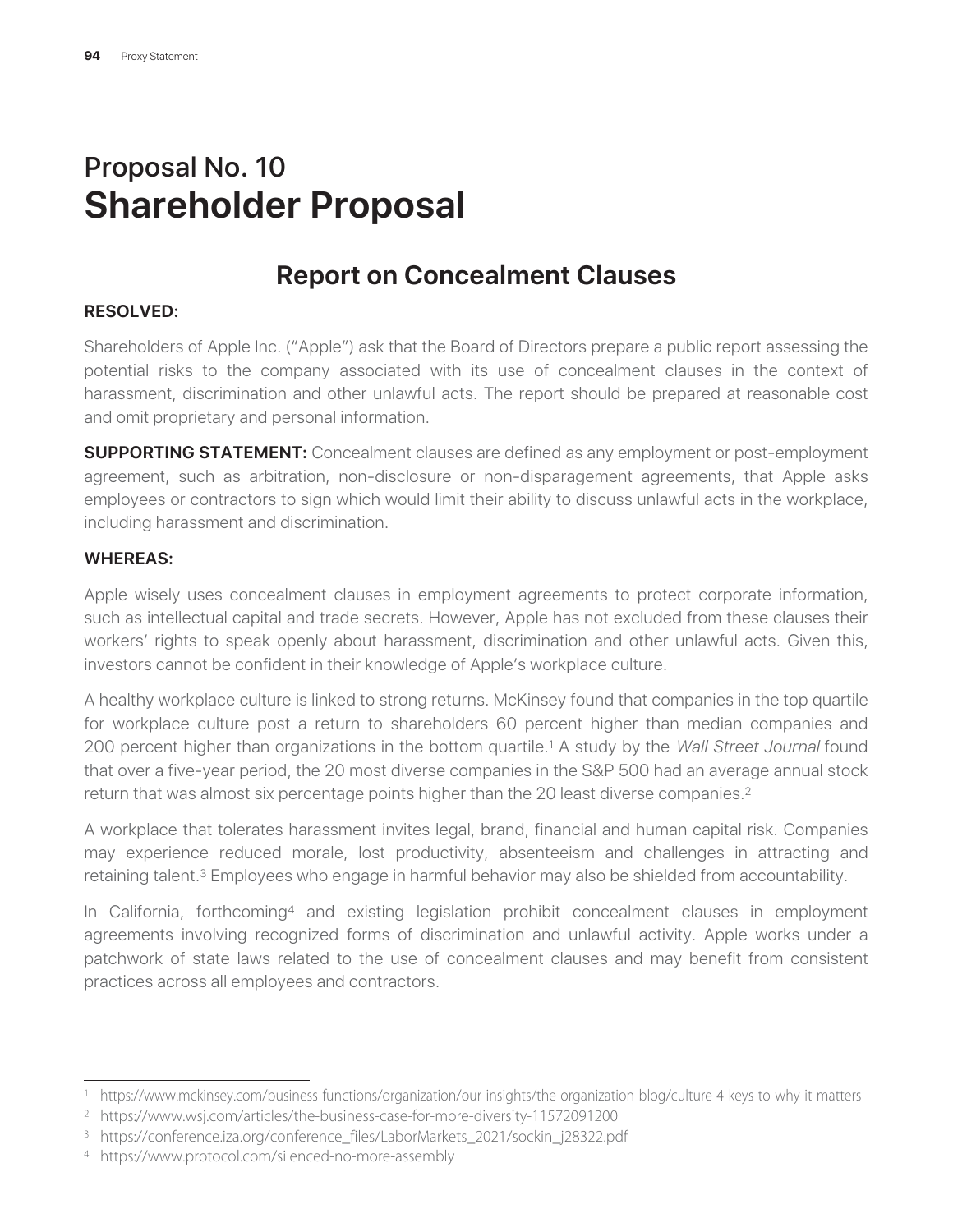As hundreds of employees stopped work in protest<sup>5,6</sup> and after years of binding employees who settled discrimination claims to concealment agreements,7 Pinterest paid \$22.5 million to settle a gender discrimination lawsuit brought by a former executive. Shareholders ultimately sued Pinterest executives alleging a breach of fiduciary duty by "perpetrating or knowingly ignoring the long-standing and systemic culture of discrimination and retaliation."8 Similarly, in 2020, as part of a \$300 million settlement of shareholder lawsuits alleging the company created a toxic work environment, Alphabet agreed to limit confidentiality restrictions associated with harassment and discrimination cases.9

Investors have reason to be concerned with Apple, where allegations that the company retaliated against employees complaining of discrimination and potential labor law violations<sup>10</sup> have led workers to organize under the banner #AppleToo.<sup>11,12</sup>

<sup>5</sup> https://www.nytimes.com/2020/12/14/technology/pinterest-gender-discrimination-lawsuit.html

<sup>6</sup> https://www.washingtonpost.com/technology/2020/07/03/pinterest-race-bias-black-employees/

<sup>7</sup> https://www.theverge.com/2020/9/11/21429619/pinterest-workplace-discrimination-finance-team-unequal-culturebias

<sup>8</sup> https://www.institutionalinvestor.com/article/b1phvnsfffr2bp/Retirement-System-Sues-Pinterest-Board-and-Execs-Over-Discrimination

<sup>9</sup> https://www.nytimes.com/2020/09/25/technology/google-sexual-harassment-lawsuit-settlement.html

<sup>10</sup> https://www.theverge.com/platform/amp/2021/8/9/22609687/apple-pay-equity-employee-surveys-protected-activity

<sup>11</sup> https://www.theverge.com/2021/8/23/22638150/apple-appletoo-employee-harassment-discord

<sup>12</sup> https://appletoo.us/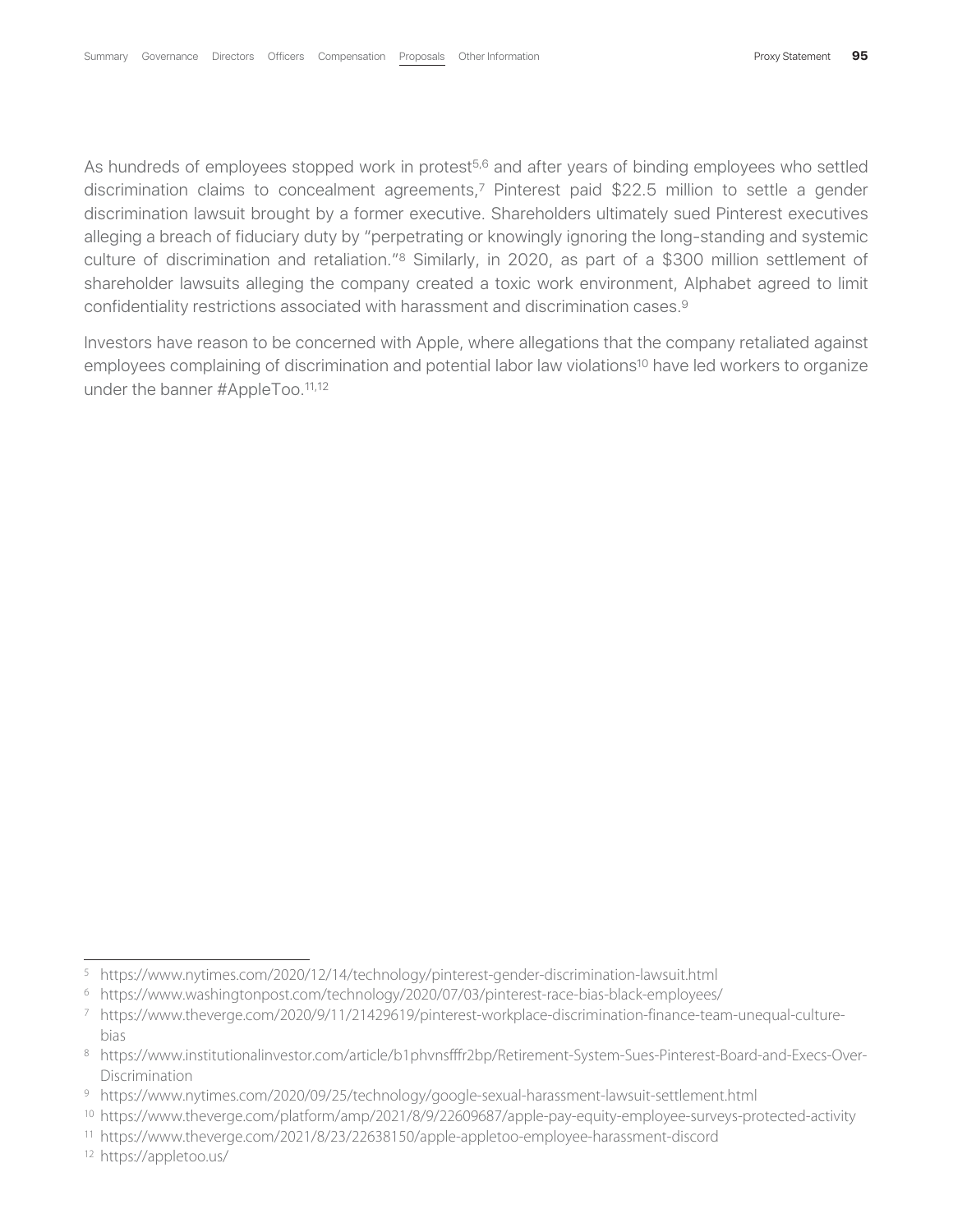# **Apple's Statement in Opposition to Proposal No. 10**

Apple is deeply committed to creating and maintaining a positive and inclusive workplace. We recognize and support the rights of our employees and contractors to speak openly about working conditions.

*Clear policies supporting employees' rights***.** Apple's Business Conduct Policy,<sup>1</sup> which is available on our website, sets out Apple's expectations regarding confidentiality of unreleased products and non-public business information, and provides that "nothing in this Policy should be interpreted as being restrictive of your right to speak freely about wages, hours, or working conditions." The term "working conditions" is widely understood to be broad and encompass terms and conditions of employment as well as the work environment, including unlawful acts in the workplace, such as harassment and discrimination. Accordingly, Apple employees are permitted to speak openly about unlawful acts in the workplace, including harassment and discrimination.

The Business Conduct Policy applies to all of our full- and part-time employees worldwide and sets out the principles of honesty, respect, confidentiality and compliance that guide our employees and Apple's business practices. All employees are required to complete mandatory training on the Business Conduct Policy upon hiring and annually thereafter. We also expect our suppliers, contractors, consultants, and other business partners to follow our principles when providing goods and services to Apple or acting on Apple's behalf. The Business Conduct Policy is overseen by our Chief Compliance Officer, who provides regular updates to the Audit Committee on matters related to the policy.

We are continually working to reinforce and clarify our policies. Most employees leave Apple without a separation agreement, but for situations where an agreement is appropriate, Apple has committed to incorporate substantially the following language in all U.S. separation agreements going forward: "Nothing in this agreement prevents you from discussing or disclosing information about unlawful acts in the workplace, such as harassment or discrimination or any other conduct that you have reason to believe is unlawful."

*Employee resources.* Apple strives to provide a workplace free of harassment and discrimination, and we offer a range of additional resources for employees to address questions and report concerns, including People Support, the Business Conduct Helpline and the Business Conduct website, as well as an external reporting hotline. All matters are carefully and thoroughly reviewed and investigated, and our policy strictly prohibits any retaliation for reporting potential employee misconduct or participating in an investigation. We regularly review our policies to ensure they are effective, and make changes to our policies and our training to reflect emerging trends and best practices.

#### **Vote Required**

Approval of Proposal No. 10 requires the affirmative vote of (i) a majority of the shares present or represented by proxy and voting at the Annual Meeting and (ii) a majority of the shares required to constitute a quorum.

The Board recommends a vote AGAINST Proposal No. 10.

<sup>1</sup> apple.com/compliance/pdfs/Business-Conduct-Policy.pdf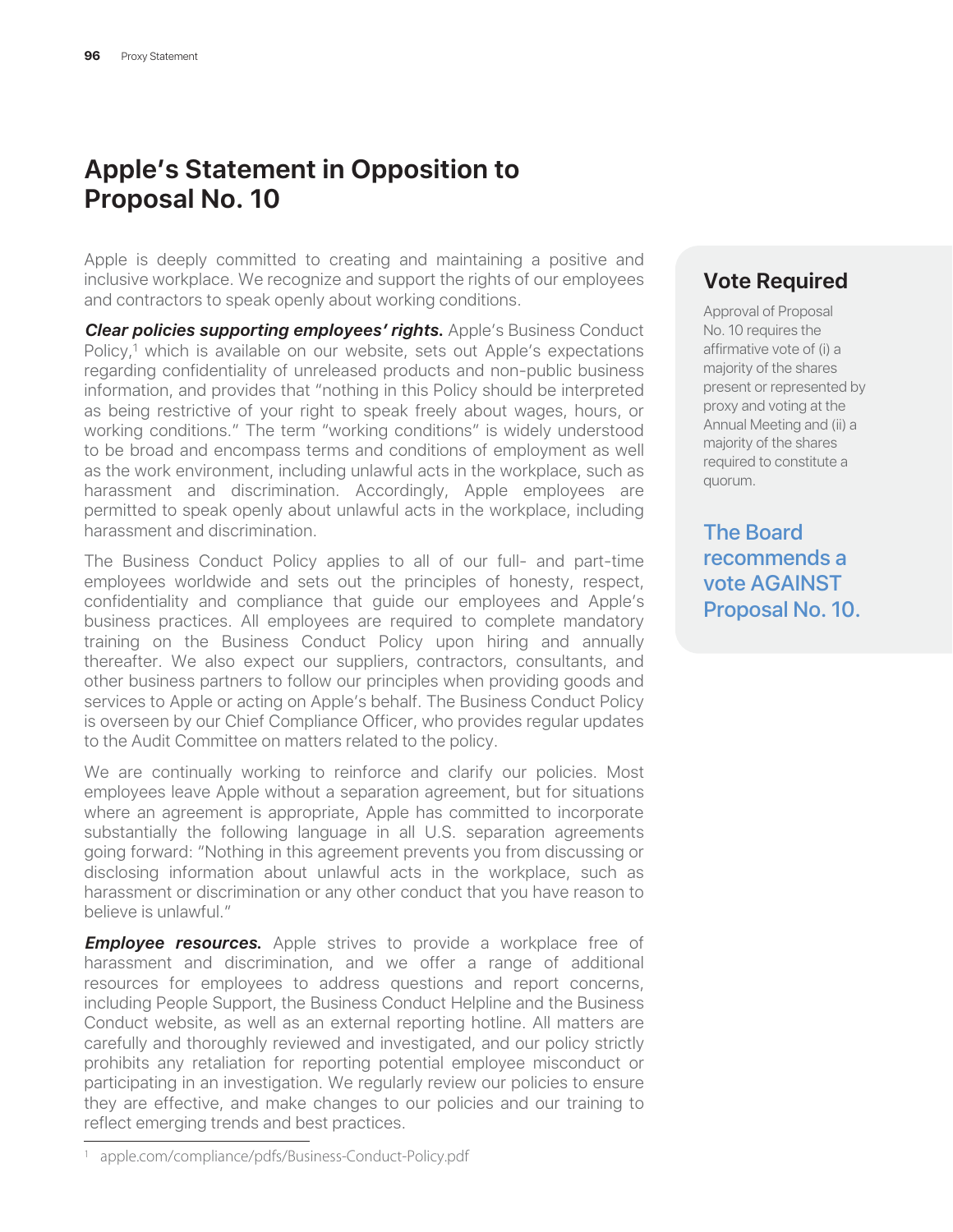**Board oversight.** Apple's Board and its committees review and discuss with management matters related to our employees, including, among other things, Apple's commitments and progress towards inclusive and diverse representation among our employees, employee engagement, and business conduct and compliance.

Apple recognizes and supports the rights of our employees and contractors to speak openly about harassment, discrimination, and other unlawful acts in the workplace. The report requested by the proposal on the potential risks to the company associated with its use of "concealment clauses" as defined by the proposal is unnecessary as Apple's existing policies, active Board oversight, and public disclosures effectively address the issues targeted by this proposal.

*For all of the reasons above, the Board recommends a vote AGAINST Proposal No. 10*.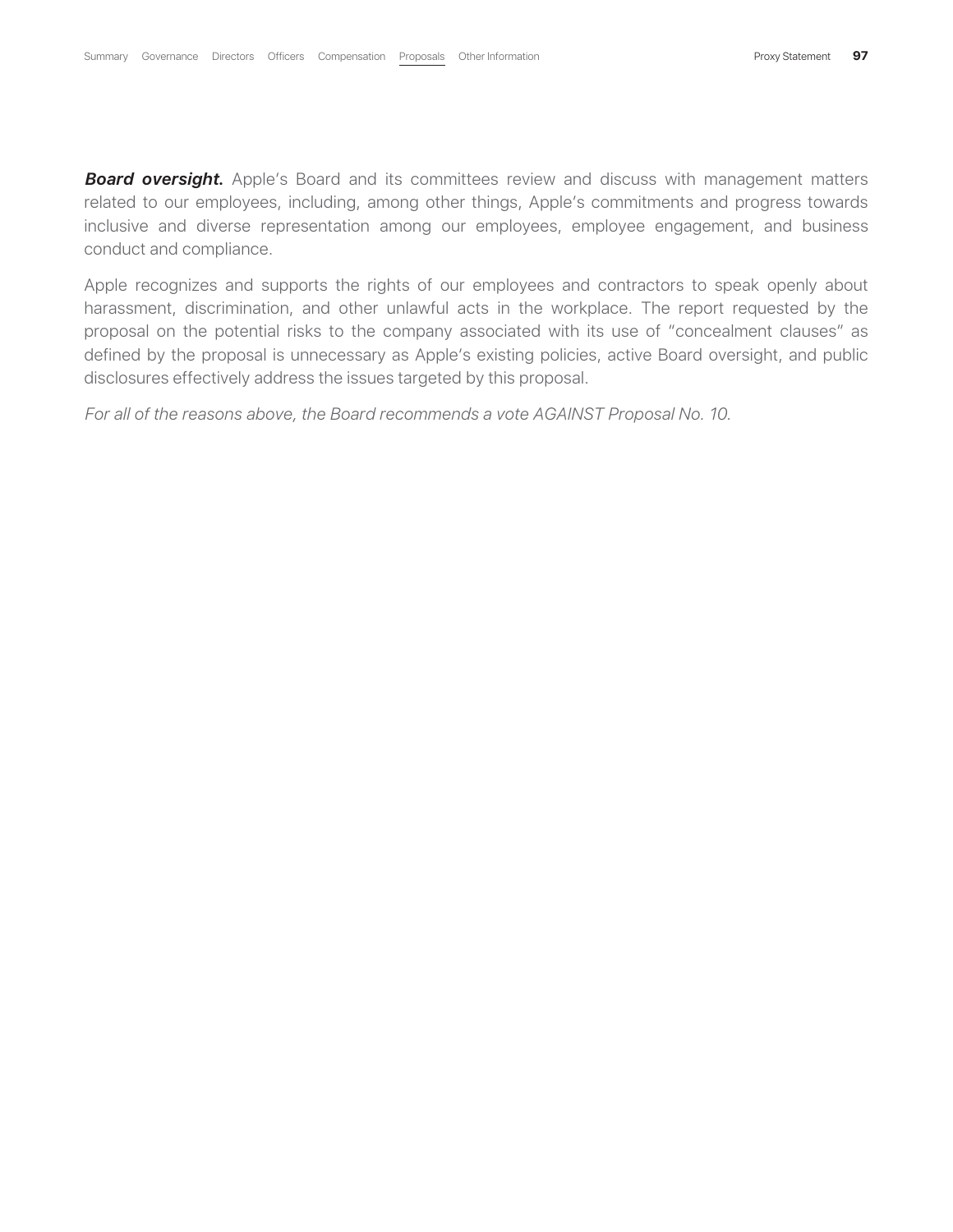# **Identification of Proponents**

Proposals No. 5 through No. 10 were submitted for the Annual Meeting by a shareholder or shareholders who have represented to Apple that they are a beneficial owner of at least \$2,000 in market value of Apple's common stock. We will promptly provide you with the name, address, and, to our knowledge, the number of voting securities held by the proponents of the shareholder proposals, upon receiving a written or oral request directed to Apple's Secretary at One Apple Park Way, MS: 927-4GC, Cupertino, CA 95014 USA, or by phone at: (408) 974-3123.

# **Other Matters**

Apple knows of no other matters to be submitted to shareholders at the Annual Meeting, other than the proposals identified in this Proxy Statement. If any other matters properly come before shareholders at the Annual Meeting, it is the intention of the persons named on the proxy to vote the shares represented thereby on such matters in accordance with their best judgment.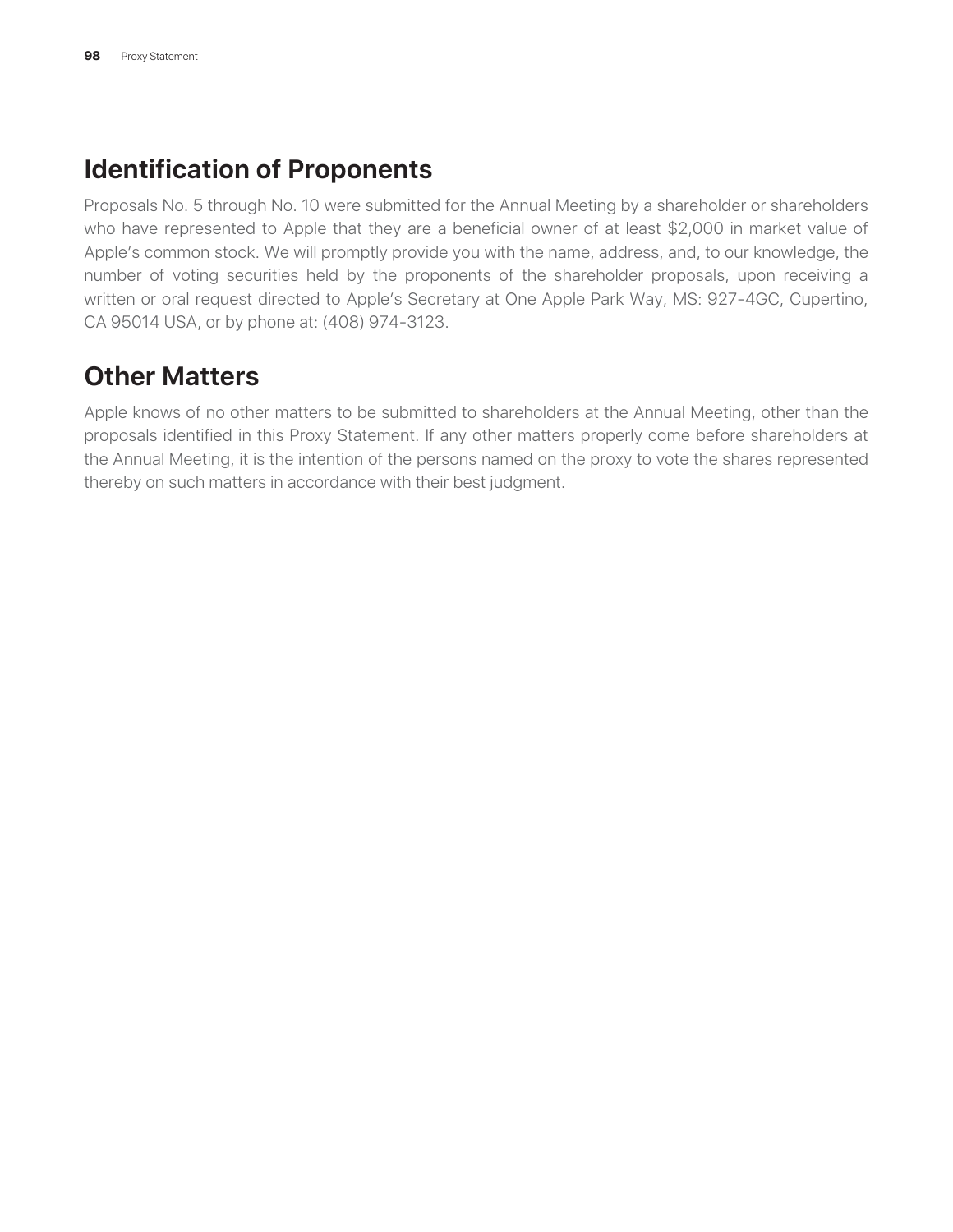# **Other Information**

This section includes the Audit and Finance Committee Report, information about stock ownership and our equity compensation plans, and other general information.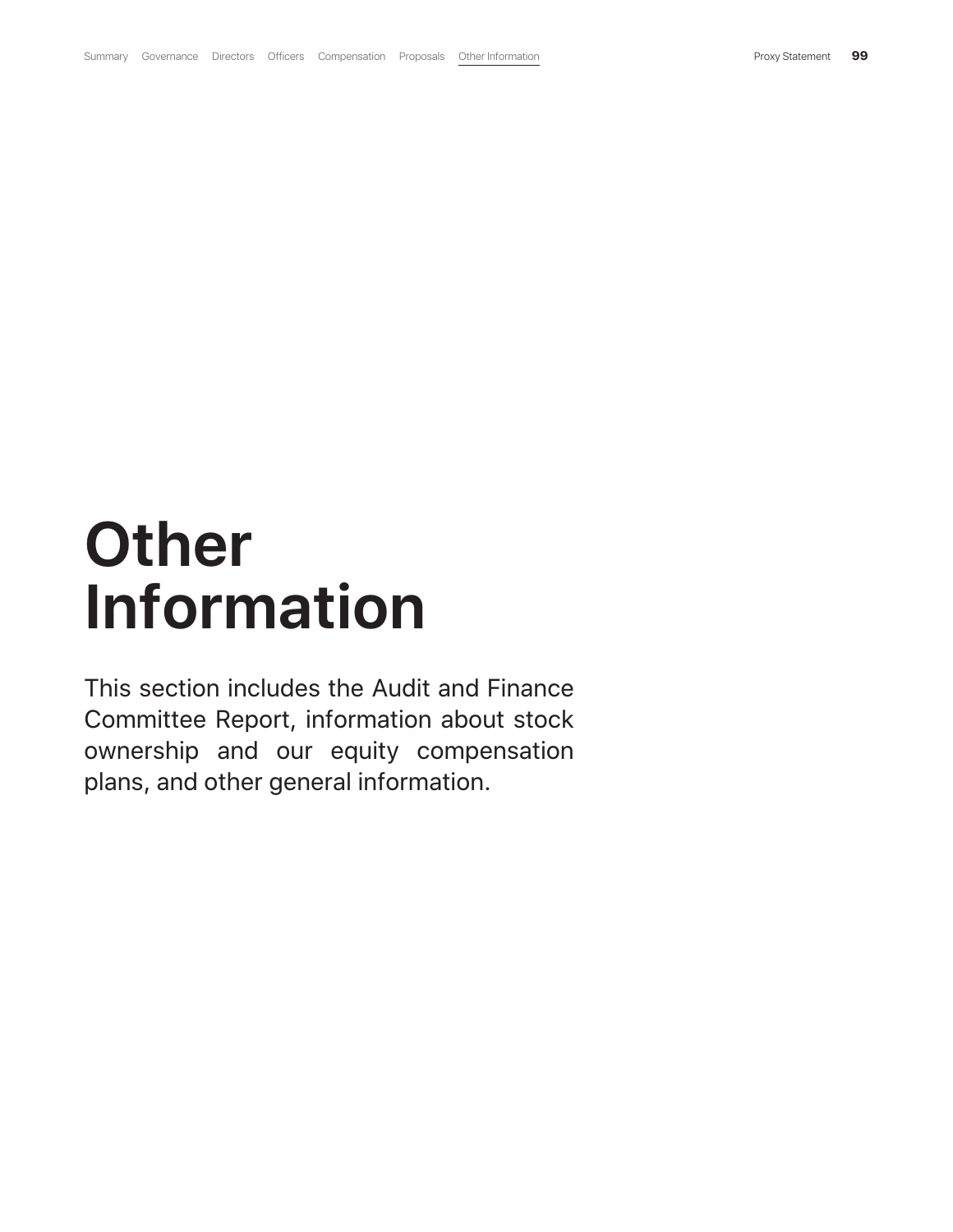# **Audit and Finance Committee Report**

As of October 25, 2021, the date of this report, the Audit and Finance Committee consisted of four members: Ron Sugar, who serves as the Chair of the Committee, James Bell, Monica Lozano, and Sue Wagner. Each member is an independent director under Nasdaq and SEC rules, and meets the standards for committee independence as set forth in Apple's Corporate Governance Guidelines. The Audit and Finance Committee has the duties and powers described in its written charter adopted by the Board. A copy of the charter is available on Apple's website at investor.apple.com/leadership-and-governance.

The Audit and Finance Committee assists the Board's oversight and monitoring of:

- Apple's financial statements and other financial information provided by Apple to its shareholders and others;
- the independent auditors, including their qualifications and independence;
- compliance with legal, regulatory, and public disclosure requirements;
- Apple's system of internal controls, including the internal audit function;
- treasury and finance matters;
- enterprise risk management, privacy, and data security;
- and the auditing, accounting, and financial reporting process generally.

The Audit and Finance Committee does not itself prepare financial statements or perform audits, and its members are not auditors or certifiers of Apple's financial statements.

The Audit and Finance Committee is responsible for the appointment, compensation, retention, and oversight of the work performed by Apple's independent registered public accounting firm, Ernst & Young LLP. In fulfilling its oversight responsibility, the Audit and Finance Committee carefully reviews the policies and procedures for the engagement of the independent registered public accounting firm, including the scope of the audit, audit fees, auditor independence matters, performance of the independent auditors, and the extent to which the independent registered public accounting firm may be retained to perform non-audit services.

Apple maintains an auditor independence policy that, among other things, prohibits Apple's independent registered public accounting firm from performing non-financial consulting services, such as information technology consulting and internal audit services. This policy mandates that the Audit and Finance Committee approve in advance the audit and permissible non-audit services to be performed by the independent registered public accounting firm and the related budget, and that the Audit and Finance Committee be provided with quarterly reporting on actual spending. This policy also mandates that Apple may not enter into engagements with Apple's independent registered public accounting firm for non-audit services without the express pre-approval of the Audit and Finance Committee.

The Audit and Finance Committee has reviewed and discussed the audited financial statements for the year ended September 25, 2021 with Apple's management and Ernst & Young. The Audit and Finance Committee has also discussed with Ernst & Young the matters required to be discussed by the applicable requirements of the Public Company Accounting Oversight Board ("PCAOB") and the SEC.

The Audit and Finance Committee also has received and reviewed the written disclosures and the letter from Ernst & Young required by applicable requirements of the PCAOB regarding Ernst & Young's communications with the Audit and Finance Committee concerning independence, and has discussed with Ernst & Young its independence.

Based on the reviews and discussions referred to above, the Audit and Finance Committee recommended to the Board that the financial statements referred to above be included in Apple's Annual Report on Form 10-K for the year ended September 25, 2021 for filing with the SEC.

#### **Members of the Audit and Finance Committee**

Ron Sugar (Chair) James Bell Monica Lozano Sue Wagner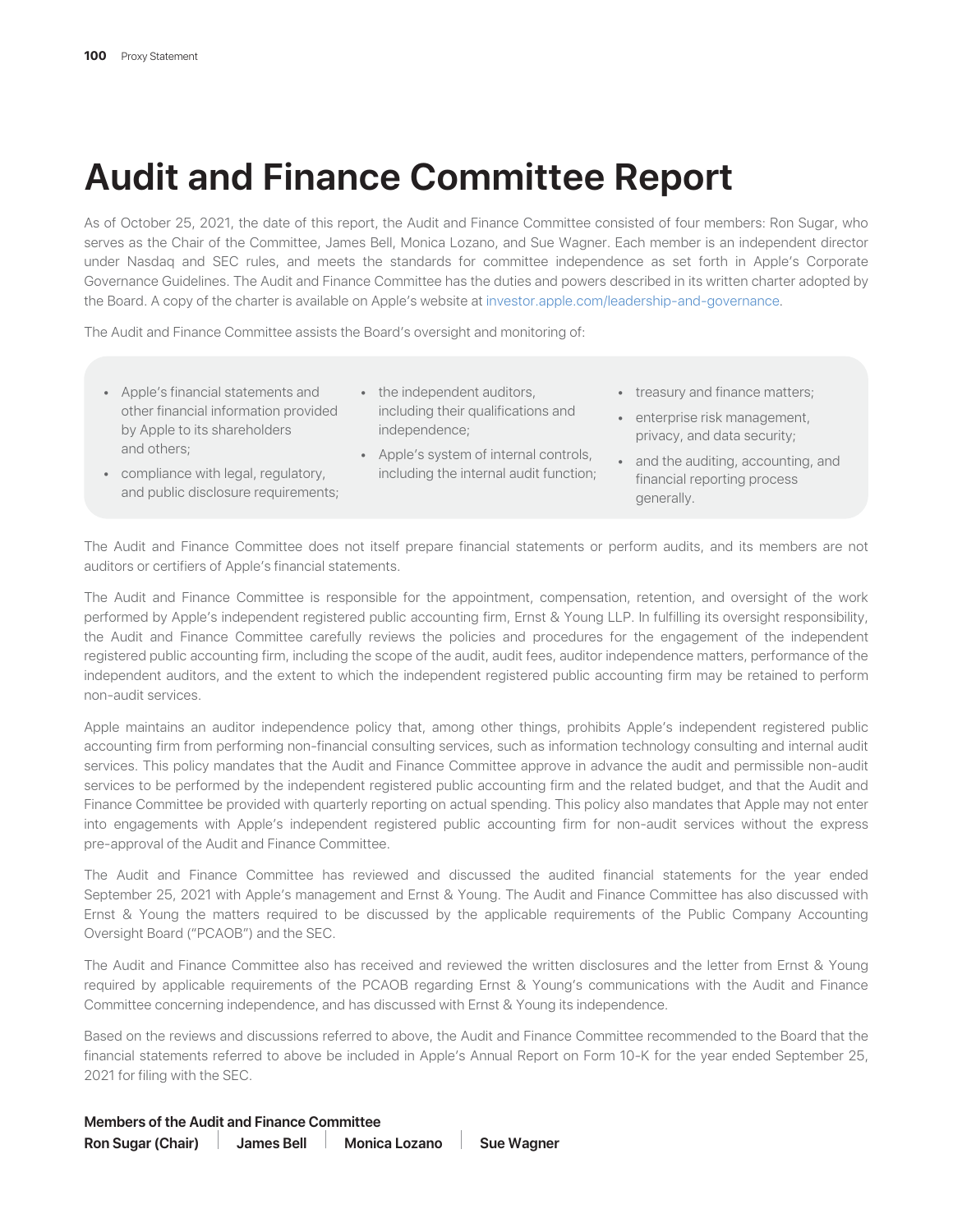# **Security Ownership of Certain Beneficial Owners and Management**

The following table shows information as of January 3, 2022 (the "Table Date"), unless otherwise indicated, regarding the beneficial ownership of Apple's common stock by: (i) each person known to Apple to beneficially own more than 5% of the outstanding shares of Apple's common stock based solely on Apple's review of filings with the SEC pursuant to Section 13(d) or 13(g) of the Exchange Act; (ii) each director and nominee; (iii) each named executive officer listed in the table entitled "Summary Compensation Table—2021, 2020, and 2019" under the section entitled "Executive Compensation"; and (iv) all current directors and executive officers as a group. As of the Table Date, 16,334,371,000 shares of Apple's common stock were issued and outstanding. Unless otherwise indicated, all persons named as beneficial owners of Apple's common stock have sole voting power and sole investment power with respect to the shares indicated as beneficially owned.

|                                                                         | <b>Shares of Common</b><br><b>Stock Beneficially</b> | <b>Percent of</b><br><b>Common Stock</b> |
|-------------------------------------------------------------------------|------------------------------------------------------|------------------------------------------|
| <b>Name of Beneficial Owner</b>                                         | Owned <sup>(1)</sup>                                 | Outstanding                              |
| <b>The Vanguard Group</b>                                               | 1,255,155,794(2)                                     | 7.68%                                    |
| <b>BlackRock, Inc.</b>                                                  | 1,057,340,486(3)                                     | 6.47%                                    |
| Berkshire Hathaway Inc. / Warren E. Buffett                             | 907,559,761(4)                                       | 5.56%                                    |
| <b>Kate Adams</b>                                                       | 445,993(5)                                           | $\ast$                                   |
| <b>James Bell</b>                                                       | 36,266(6)                                            | $*$                                      |
| <b>Tim Cook</b>                                                         | 3,279,726(7)                                         | $*$                                      |
| <b>Al Gore</b>                                                          | 465,458(8)                                           | $\ast$                                   |
| <b>Alex Gorsky</b>                                                      | 486(9)                                               | $\ast$                                   |
| <b>Andrea Jung</b>                                                      | 139,594(10)                                          | $\ast$                                   |
| <b>Art Levinson</b>                                                     | 4,590,710(11)                                        | $\ast$                                   |
| <b>Monica Lozano</b>                                                    | 3,554(12)                                            | $*$                                      |
| Luca Maestri                                                            | 110,501(13)                                          | $*$                                      |
| <b>Deirdre O'Brien</b>                                                  | 136,118(14)                                          | $*$                                      |
| <b>Ron Sugar</b>                                                        | 104,258(15)                                          | $*$                                      |
| <b>Sue Wagner</b>                                                       | 63,838(16)                                           | $\ast$                                   |
| <b>Jeff Williams</b>                                                    | 489,490(17)                                          | $*$                                      |
| All current executive officers and directors as a group<br>(13 persons) | 9,865,992(18)                                        | $\ast$                                   |

(1) Represents shares of Apple's common stock held, and RSUs held that will vest within 60 days after the Table Date. Does not include RSUs that vest more than 60 days after the Table Date. RSUs are awards granted by Apple and payable, subject to vesting requirements, in shares of Apple's common stock.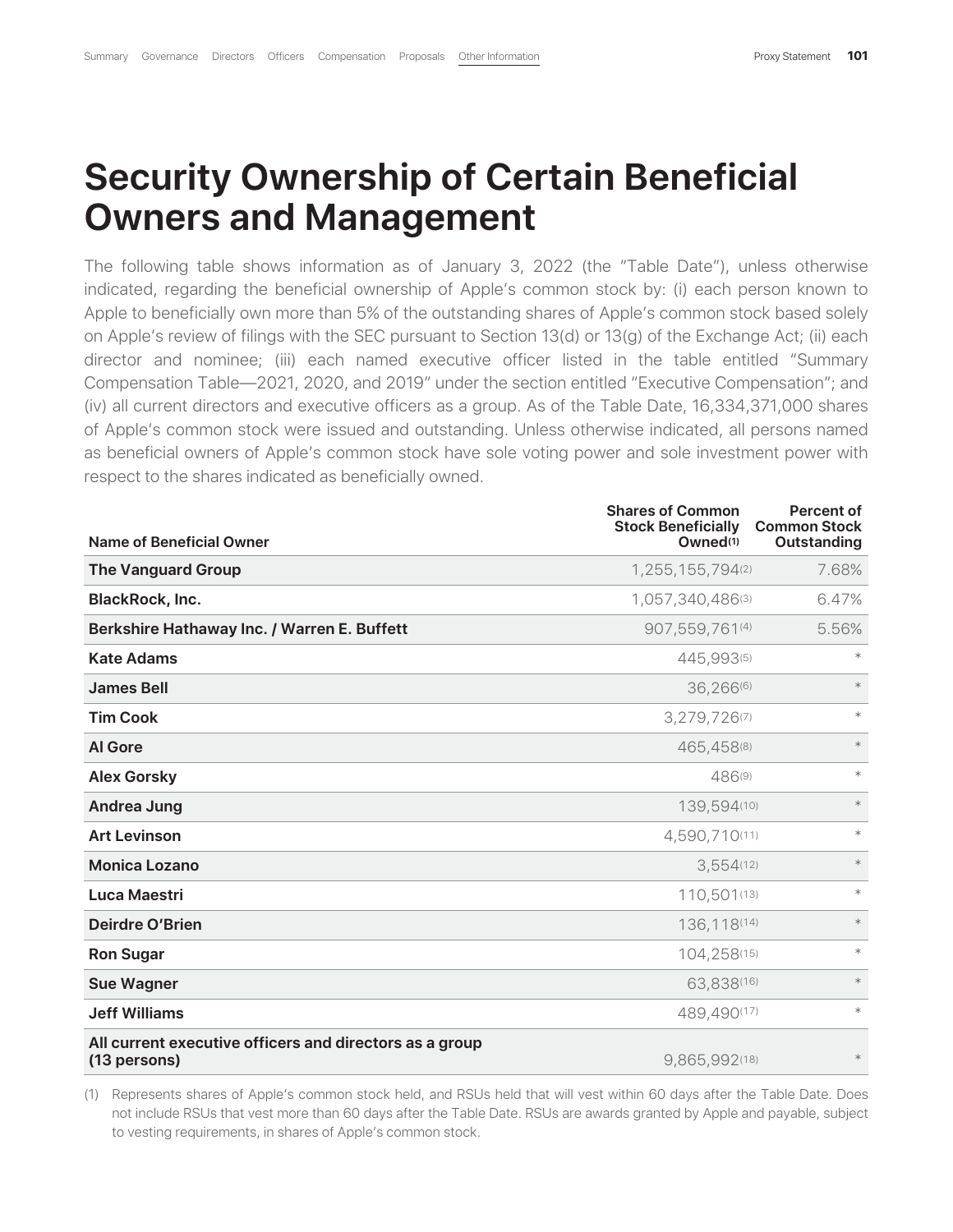- (2) Represents shares of Apple's common stock beneficially owned as of December 31, 2020, based on a Schedule 13G/A filed with the SEC on February 10, 2021, by The Vanguard Group. In such filing, The Vanguard Group lists its address as 100 Vanguard Blvd., Malvern, PA 19355, and indicates that it has shared voting power with respect to 28,332,383 shares of Apple's common stock, sole dispositive power with respect to 1,182,660,686 shares of Apple's common stock, and shared dispositive power with respect to 72,495,108 shares of Apple's common stock.
- (3) Represents shares of Apple's common stock beneficially owned as of December 31, 2020, based on a Schedule 13G/A filed with the SEC on February 5, 2021, by BlackRock, Inc. In such filing, BlackRock, Inc. lists its address as 55 East 52nd Street, New York, NY 10055, and indicates that it has sole voting power with respect to 911,114,234 shares of Apple's common stock, and sole dispositive power with respect to all shares beneficially owned.
- (4) Represents shares of Apple's common stock beneficially owned as of December 31, 2020, based on the Schedule 13G/A filed with the SEC on February 16, 2021 by Warren E. Buffett, Berkshire Hathaway Inc. and certain other reporting persons. In such filing, Mr. Buffett and Berkshire Hathaway list their address as 3555 Farnam Street, Omaha, NE 68131, and indicate that they have shared voting and dispositive power over all shares beneficially owned.
- (5) Excludes 797,986 RSUs held by Ms. Adams that are not scheduled to vest within 60 days after the Table Date.
- (6) Includes 1,986 RSUs held by Mr. Bell that are scheduled to vest on February 1, 2022.
- (7) Represents 3,279,726 shares of Apple's common stock held in the name of Mr. Cook's trust and excludes 1,178,456 RSUs held by Mr. Cook that are not scheduled to vest within 60 days after the Table Date.
- (8) Includes 1,986 RSUs held by Mr. Gore that are scheduled to vest on February 1, 2022.
- (9) Includes 486 RSUs granted to Mr. Gorsky on November 9, 2021 in connection with his appointment to the Board that are scheduled to vest on February 1, 2022.
- (10) Includes 1,986 RSUs held by Ms. Jung that are scheduled to vest on February 1, 2022.
- (11) Includes 56,000 shares of Apple's common stock held by Dr. Levinson's spouse and 1,986 RSUs held by Dr. Levinson that are scheduled to vest on February 1, 2022.
- (12) Includes 1,986 RSUs held by Ms. Lozano that are scheduled to vest on February 1, 2022.
- (13) Excludes 882,918 RSUs held by Mr. Maestri that are not scheduled to vest within 60 days after the Table Date.
- (14) Excludes 776,874 RSUs held by Ms. O'Brien that are not scheduled to vest within 60 days after the Table Date.
- (15) Includes 1,986 RSUs held by Dr. Sugar that are scheduled to vest on February 1, 2022.
- (16) Includes 6,000 shares of Apple's common stock held by Ms. Wagner's spouse, 400 shares of Apple's common stock held by one of Ms. Wagner's children, and 1,986 RSUs held by Ms. Wagner that are scheduled to vest on February 1, 2022.
- (17) Includes 489,490 shares of Apple's common stock held in the name of Mr. Williams' family trust and excludes 882,918 RSUs held by Mr. Williams that are not scheduled to vest within 60 days after the Table Date.
- (18) Includes 14,388 RSUs held by directors that are scheduled to vest within 60 days after the Table Date. As of the Table Date, no executive officer held any stock options or any RSUs scheduled to vest within 60 days after the Table Date. Excludes 4,519,152 RSUs held by executive officers that are not scheduled to vest within 60 days after the Table Date.
- Represents less than 1% of the issued and outstanding shares of Apple's common stock as of the Table Date.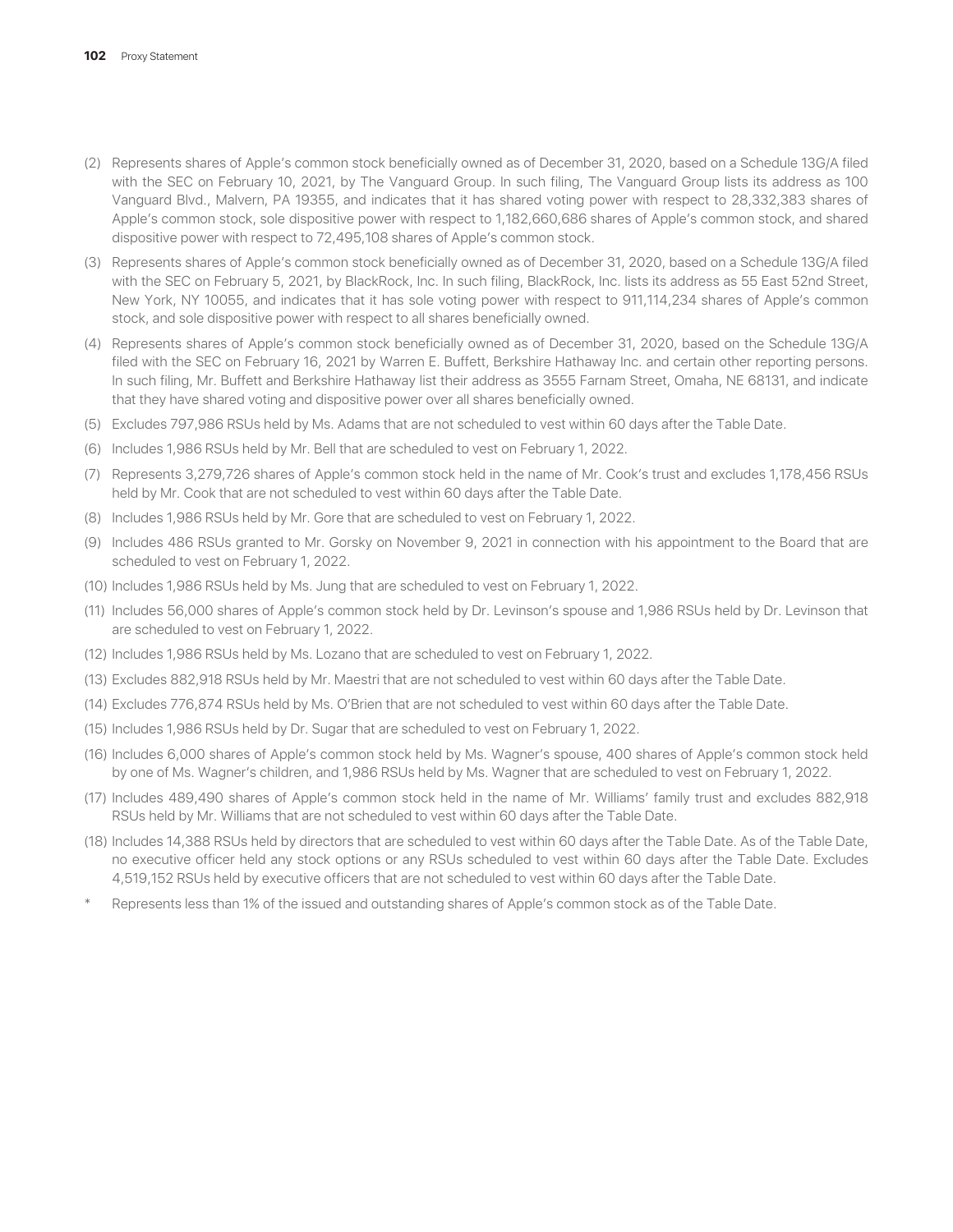# **Equity Compensation Plan Information**

The following table shows information, as of September 25, 2021, regarding shares of Apple's common stock authorized for issuance under Apple's equity compensation plans. As of September 25, 2021, other than as described below, no equity securities were authorized for issuance under equity compensation plans not approved by shareholders.

|                                                                      | <b>Number of Securities to</b><br>be Issued Upon Exercise<br>of Outstanding Options,<br><b>Warrants and Rights</b><br>(a) | Weighted-Average<br><b>Exercise Price of</b><br><b>Outstanding Options,</b><br>Warrants and Rights(1)<br>(S)(b) | <b>Number of Securities Remaining</b><br><b>Available for Future Issuance</b><br><b>Under Equity Compensation</b><br><b>Plans (Excluding Securities)</b><br>Reflected in Column (a))<br>(C) |
|----------------------------------------------------------------------|---------------------------------------------------------------------------------------------------------------------------|-----------------------------------------------------------------------------------------------------------------|---------------------------------------------------------------------------------------------------------------------------------------------------------------------------------------------|
| Equity compensation plans<br>approved by shareholders <sup>(2)</sup> | 240,713,621(3)                                                                                                            | 5.35                                                                                                            | 860,666,447(4)                                                                                                                                                                              |

(1) The weighted-average exercise price is calculated based solely on the exercise prices of the outstanding options and do not reflect the shares that will be issued upon the vesting of outstanding RSU awards, which have no exercise price.

- (2) This table does not include equity awards that have been assumed by Apple in connection with the acquisition of other companies. As of September 25, 2021, an additional 29,393 shares of Apple's common stock were subject to outstanding stock options assumed in connection with acquisitions of other companies (with a weighted average exercise price of \$1.37 per share). Shares issued in respect of these assumed awards do not count against the share limits of the 2014 Plan.
- (3) This number includes the following: 240,713,621 shares subject to outstanding awards granted under the 2014 Plan, of which 295,509 shares were subject to outstanding options and 240,418,112 shares were subject to outstanding RSU awards, with the number of outstanding performance-based RSUs calculated at 100% of the target number of shares subject to each award. This number also includes 3,200 shares subject to outstanding options and 4,676 forfeited shares subject to outstanding RSUs under the 2003 Plan. This number also includes 13,902 shares subject to outstanding awards granted under the Director Stock Plan, of which all shares were subject to outstanding RSU awards.
- (4) This number includes 760,185,772 shares available for issuance under the 2014 Plan; 96,291,765 shares reserved for issuance under the Apple Inc. Employee Stock Purchase Plan; and 4,188,910 shares available for issuance under the Director Stock Plan. Shares issued in respect of awards other than stock options and stock appreciation rights granted under the 2014 Plan and the Director Stock Plan count against the shares available for grant under the applicable plan as two shares for every share granted.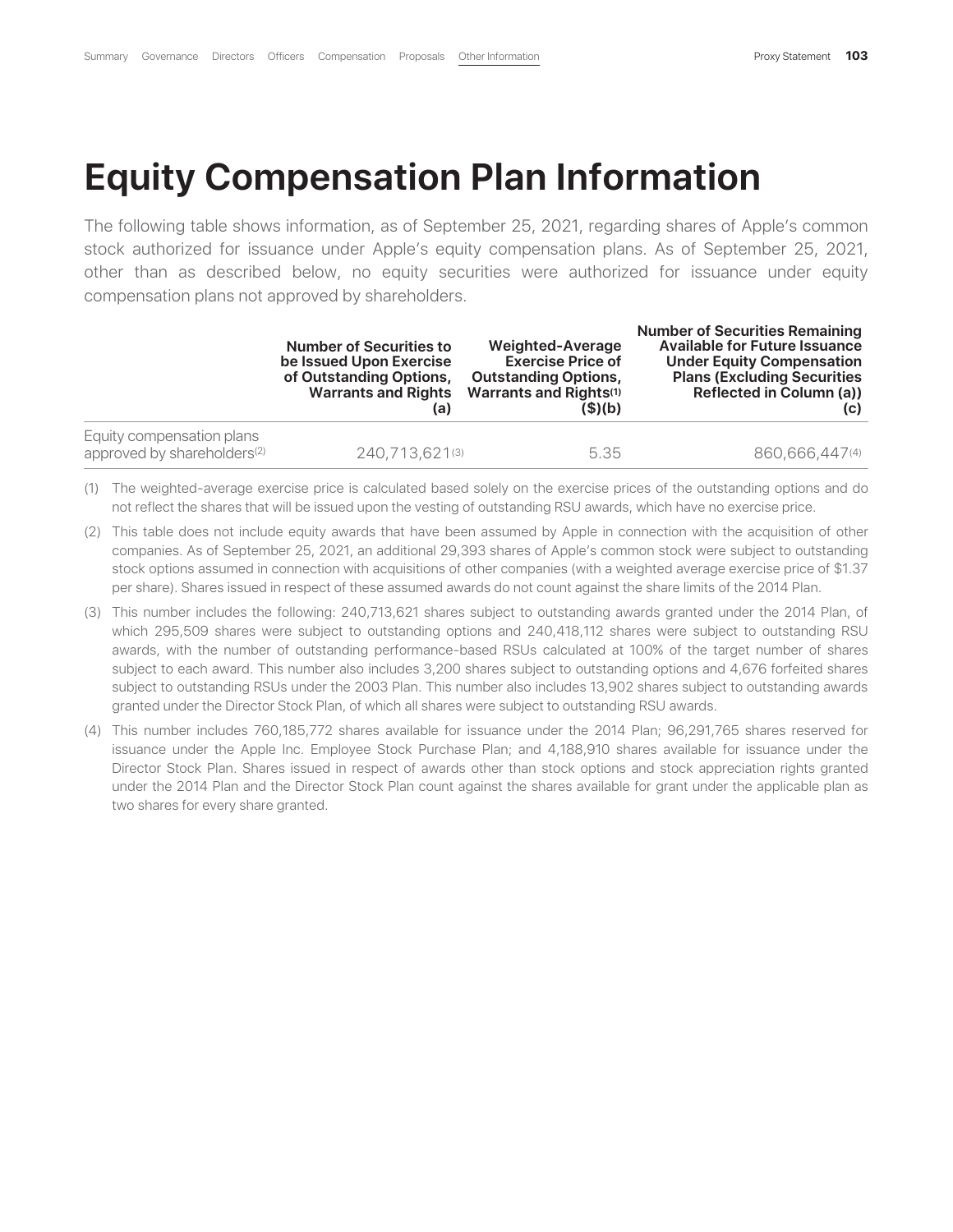# **General Information**

### **2022 Annual Meeting of Shareholders**

| Date and Time:         |
|------------------------|
| March 4, 2022          |
| 9:00 A.M. Pacific Time |

**Virtual Meeting Site:** 

www.virtualshareholdermeeting.com/AAPL2022

The Record Date for the Annual Meeting is January 3, 2022. Only shareholders of record as of the close of business on this date are entitled to vote at the Annual Meeting.

You are invited to vote on the proposals described in this Proxy Statement because you were an Apple shareholder on the Record Date, January 3, 2022.

Apple is soliciting proxies for use at the Annual Meeting, including any postponements or adjournments.

In the interest of saving time and money, Apple has opted to provide our Annual Report on Form 10-K for the year ended September 25, 2021 in lieu of producing a glossy annual report.

### **Attending the Annual Meeting**

We are pleased to welcome shareholders to the 2022 Annual Meeting. Due to the COVID-19 pandemic, the Annual Meeting will be held in a virtual format to provide a safe experience for our shareholders and employees.

To attend, vote, and submit questions during the Annual Meeting visit www.virtualshareholdermeeting.com/ AAPL2022 and enter the control number included in your Notice of Internet Availability of Proxy Materials, voting instruction form, or proxy card. Online access to the webcast will open approximately 15 minutes prior to the start of the Annual Meeting. Attendance at the Annual Meeting is subject to capacity limits set by the virtual meeting platform provider. To submit questions in advance of the Annual Meeting, visit proxyvote.com before 8:59 P.M. Pacific Time on March 3, 2022 and enter the control number. If you have any questions about proxyvote.com or your control number, please contact the bank, broker, or other organization that holds your shares. The availability of online voting may depend on the voting procedures of the organization that holds your shares.

No recording of the Annual Meeting is allowed, including audio and video recording.

Even if you plan on attending the Annual Meeting, we encourage you to vote your shares in advance using one of the methods described in this Proxy Statement to ensure that your vote will be represented at the Annual Meeting. We reserve the right to eject an attendee or cut off speaking privileges for behavior likely to cause disruption or annoyance or for failure to comply with reasonable requests or the rules of conduct for the meeting, including time limits applicable to attendees who are permitted to speak.

We will endeavor to answer as many questions submitted by shareholders as time permits. We reserve the right to edit profanity or other inappropriate language and to exclude questions regarding topics that are not pertinent to meeting matters or company business. If we receive substantially similar questions, we may group such questions together and provide a single response to avoid repetition.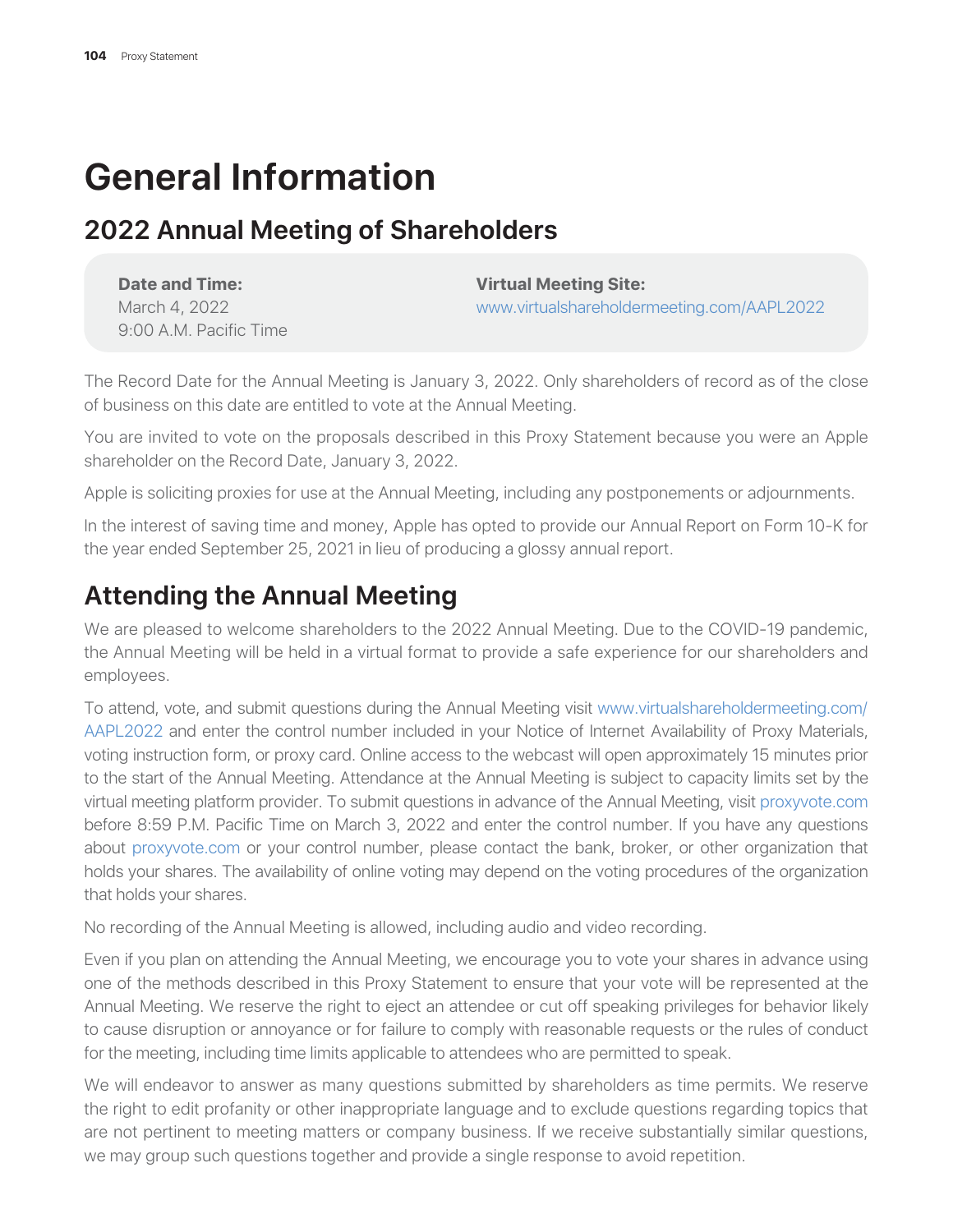In the event of technical difficulties with the Annual Meeting, we expect that an announcement will be made on www.virtualshareholdermeeting.com/AAPL2022. If necessary, the announcement will provide updated information regarding the date, time, and location of the Annual Meeting. Any updated information regarding the Annual Meeting will also be posted on our Investor Relations website at investor.apple.com.

### **Proxy Materials**

These materials were first sent or made available to shareholders on January 6, 2022, and include:

- The Notice of 2022 Annual Meeting of Shareholders
- This Proxy Statement for the Annual Meeting
- Apple's Annual Report on Form 10-K for the year ended September 25, 2021

If you requested printed versions by mail, these printed proxy materials also include the proxy card or voting instruction form for the Annual Meeting.

**Forward-looking statements.** The information covered by this Proxy Statement contains forwardlooking statements within the meaning of the Private Securities Litigation Reform Act of 1995, including statements regarding our environmental, social, and governance goals, commitments, and strategies. These statements involve risks and uncertainties, and actual results may differ materially from any future results expressed or implied by the forward-looking statements, including any failure to meet stated goals and commitments, and execute our strategies in the time frame expected or at all, as a result of many factors, including changing government regulations, and our expansion into new products, services, technologies, and geographic regions. More information on risks, uncertainties, and other potential factors that could affect our business and performance is included in our other filings with the SEC, including in the "Risk Factors" and "Management's Discussion and Analysis of Financial Condition and Results of Operations" sections of our most recently filed periodic reports on Form 10-K and Form 10-Q and subsequent filings. We assume no obligation to update any forward-looking statements or information, which speak as of their respective dates.

### **Proxy Materials are Available on the Internet**

Apple uses the internet as the primary means of furnishing proxy materials to shareholders. We are sending a Notice of Internet Availability of Proxy Materials (the "Notice of Internet Availability") to our shareholders with instructions on how to access the proxy materials online at proxyvote.com or request a printed copy of the materials.

Shareholders may follow the instructions in the Notice of Internet Availability to elect to receive future proxy materials in print by mail or electronically by email. We encourage shareholders to take advantage of the availability of the proxy materials online to help reduce the environmental impact of our annual meetings and reduce Apple's printing and mailing costs.

Apple's proxy materials are also available at investor.apple.com.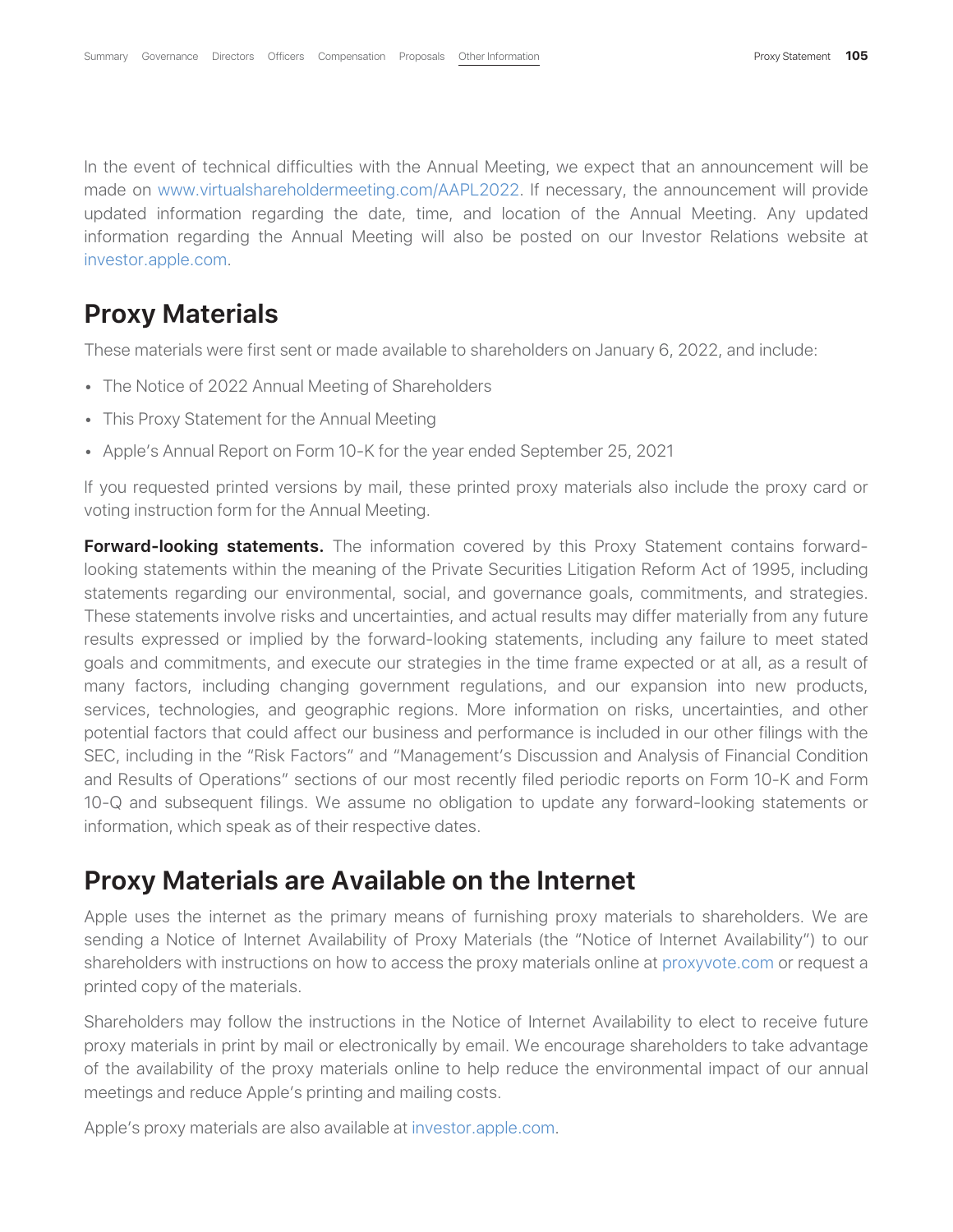### **Eliminating Duplicate Mailings**

Apple has adopted a procedure called "householding." Under this procedure, Apple may deliver a single copy of the Notice of Internet Availability and, if you requested printed versions by mail, this Proxy Statement and our Annual Report on Form 10-K for the year ended September 25, 2021 to multiple shareholders who share the same address, unless Apple has received contrary instructions from one or more of the shareholders. This procedure reduces the environmental impact of our annual meetings and reduces Apple's printing and mailing costs. Shareholders who participate in householding will continue to receive separate proxy cards. Upon written or oral request, Apple will deliver promptly a separate copy of the Notice of Internet Availability and, if you requested printed versions by mail, this Proxy Statement and our Annual Report on Form 10-K for the year ended September 25, 2021 to any shareholder that elects not to participate in householding.

To receive, free of charge, a separate copy of the Notice of Internet Availability and, if you requested printed versions by mail, this Proxy Statement or the Annual Report on Form 10-K for the year ended September 25, 2021, or separate copies of any future notice, proxy statement, or annual report, you may write or call Apple at the following physical address, phone number, or email address:

Apple Investor Relations One Apple Park Way MS 927-4INV Cupertino, CA 95014 USA Phone: (408) 974-3123 Email: investor\_relations@apple.com

If you are receiving more than one copy of the proxy materials at a single address and would like to participate in householding, please contact the bank, broker, or other organization that holds your shares to request information about eliminating duplicate mailings.

### **Quorum for the Annual Meeting**

Holders of a majority of the shares entitled to vote at the Annual Meeting must be present at the Annual Meeting or represented by proxy for the transaction of business. This is called a quorum. Your shares will be counted for purposes of determining if there is a quorum if:

- You are entitled to vote and you are present at the Annual Meeting; or
- You have properly voted prior to the meeting by proxy online, by phone, or by submitting a proxy card or voting instruction form by mail.

Broker non-votes and abstentions are counted for purposes of determining whether a quorum is present. If a quorum is not present, we may propose to adjourn the Annual Meeting and reconvene the Annual Meeting at a later date.

### **Inspector of Election**

A representative of Broadridge Investor Communication Solutions, Inc. will serve as the inspector of election.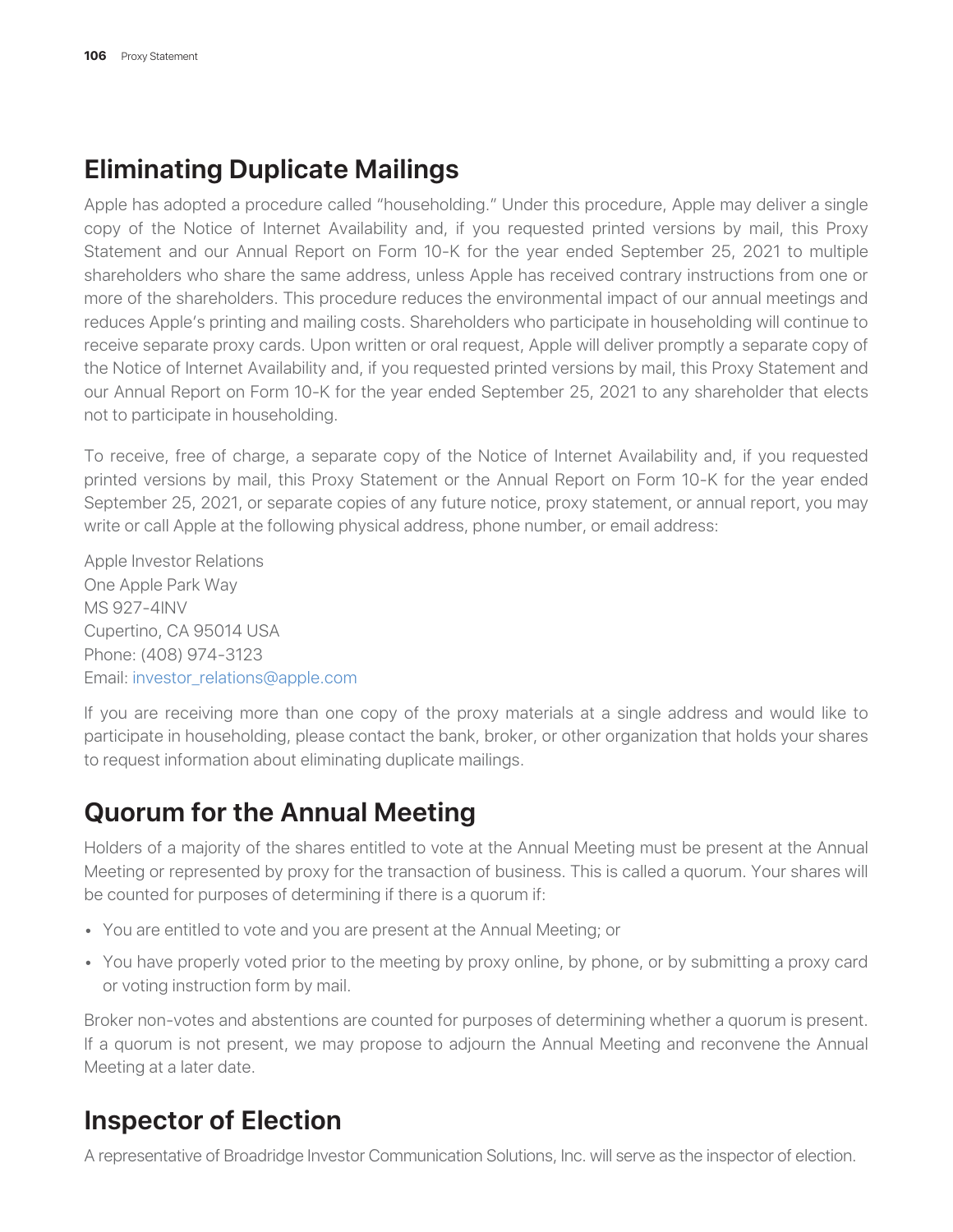### **Proxy Solicitation Costs**

Apple is paying the costs of the solicitation of proxies. Apple has retained Georgeson LLC to assist in the distribution of proxy materials and the solicitation of proxies from individual shareholders as well as brokerage firms, fiduciaries, custodians, and other similar organizations representing beneficial owners of shares for the Annual Meeting. We have agreed to pay Georgeson a fee of approximately \$17,000 plus variable amounts for additional proxy solicitation services and out-of-pocket expenses. You may contact Georgeson at (866) 431-2101.

In addition to solicitations by mail, the proxy solicitor and Apple's directors, officers, and employees, without additional compensation, may solicit proxies on Apple's behalf in person, by phone, or by electronic communication.

### **Apple's Fiscal Year**

Apple's fiscal year is the 52- or 53-week period that ends on the last Saturday of September. Apple's 2021 fiscal year included 52 weeks and ended on September 25, 2021. Information presented in this Proxy Statement is based on Apple's fiscal calendar, other than references to particular years in the section entitled "Advancing Apple Values," in the biographies of our directors and executive officers, and in the opposition statements to the shareholder proposals which refer to calendar years.

### **Voting**

Each share of Apple's common stock has one vote on each matter. Only "shareholders of record" as of the close of business on the Record Date are entitled to vote at the Annual Meeting. As of the Record Date, there were 16,334,371,000 shares of Apple's common stock issued and outstanding, held by 23,000 shareholders of record. In addition to shareholders of record of Apple's common stock, "beneficial owners of shares held in street name" as of the Record Date can vote using the methods described below.

**Shareholders of Record.** If your shares are registered directly in your name with Apple's transfer agent, Computershare Trust Company, N.A., you are the shareholder of record with respect to those shares.

**Beneficial Owners of Shares Held in Street Name.** If your shares are held in an account at a bank, broker, or other organization, then you are the "beneficial owner of shares held in street name." As a beneficial owner, you have the right to instruct the person or organization holding your shares how to vote your shares. Most individual shareholders are beneficial owners of shares held in street name.

### **Voting Procedures**

There are four ways to vote:

- **Online Prior to the Annual Meeting.** You may vote by proxy by visiting proxyvote.com and entering the control number found in your Notice of Internet Availability. The availability of online voting may depend on the voting procedures of the organization that holds your shares.
- **Online During the Annual Meeting.** You may vote online during the Annual Meeting by visiting www.virtualshareholdermeeting.com/AAPL2022, entering the control number found in your Notice of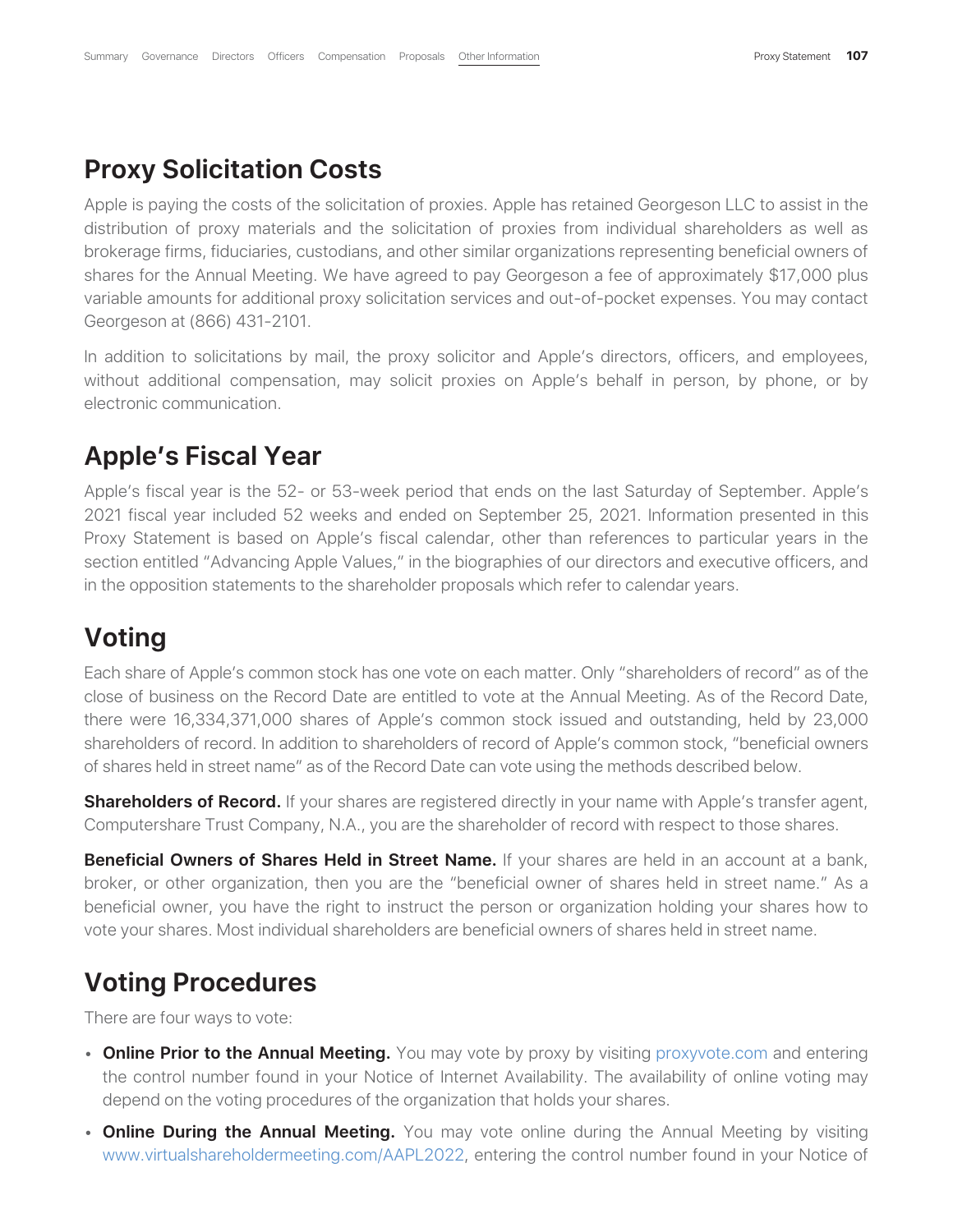Internet Availability, and following the on-screen instructions. The availability of online voting may depend on the voting procedures of the organization that holds your shares. The meeting webcast will begin promptly at 9:00 A.M. Pacific Time. Online access to the webcast will open approximately 15 minutes prior to the start of the Annual Meeting to allow time for you to log in and test your system. If you experience technical difficulties during the check-in process or during the meeting please call 1-844-986-0822 (toll free) or 303-562-9302 (international) for assistance.

- **Phone.** If you request printed copies of the proxy materials by mail, you will receive a proxy card or voting instruction form and you may vote by proxy by calling the toll-free number found on the card or form. The availability of phone voting may depend on the voting procedures of the organization that holds your shares.
- **Mail.** If you request printed copies of the proxy materials by mail, you will receive a proxy card or voting instruction form and you may vote by proxy by filling out the card or form and returning it in the envelope provided.

All shares represented by valid proxies received prior to 8:59 P.M. Pacific Time on March 3, 2022 will be voted and, where a shareholder specifies by means of the proxy a choice with respect to any matter to be acted upon, the shares will be voted in accordance with the shareholder's instructions. Even if you plan on attending the Annual Meeting, we encourage you to vote your shares in advance online, by phone, or by mail to ensure that your vote will be represented at the Annual Meeting.

### **Changing your Vote**

You may revoke your proxy and change your vote at any time before the taking of the vote at the Annual Meeting.

- **Online Prior to the Annual Meeting.** You may change your vote using the online voting method described above, in which case only your latest internet proxy submitted prior to the Annual Meeting will be counted.
- **Online During the Annual Meeting.** You may change your vote by attending the Annual Meeting by visiting www.virtualshareholdermeeting.com/AAPL2022, entering the control number found in your Notice of Internet Availability, and following the instructions to vote, in which case only your latest internet proxy submitted will be counted.
- **Phone.** You may change your vote using the phone voting method described above, in which case only your latest proxy submitted prior to the Annual Meeting will be counted.
- **Mail.** You may revoke your proxy and change your vote by signing and returning a new proxy card or voting instruction form dated as of a later date, in which case only your latest proxy card or voting instruction form received prior to the Annual Meeting will be counted.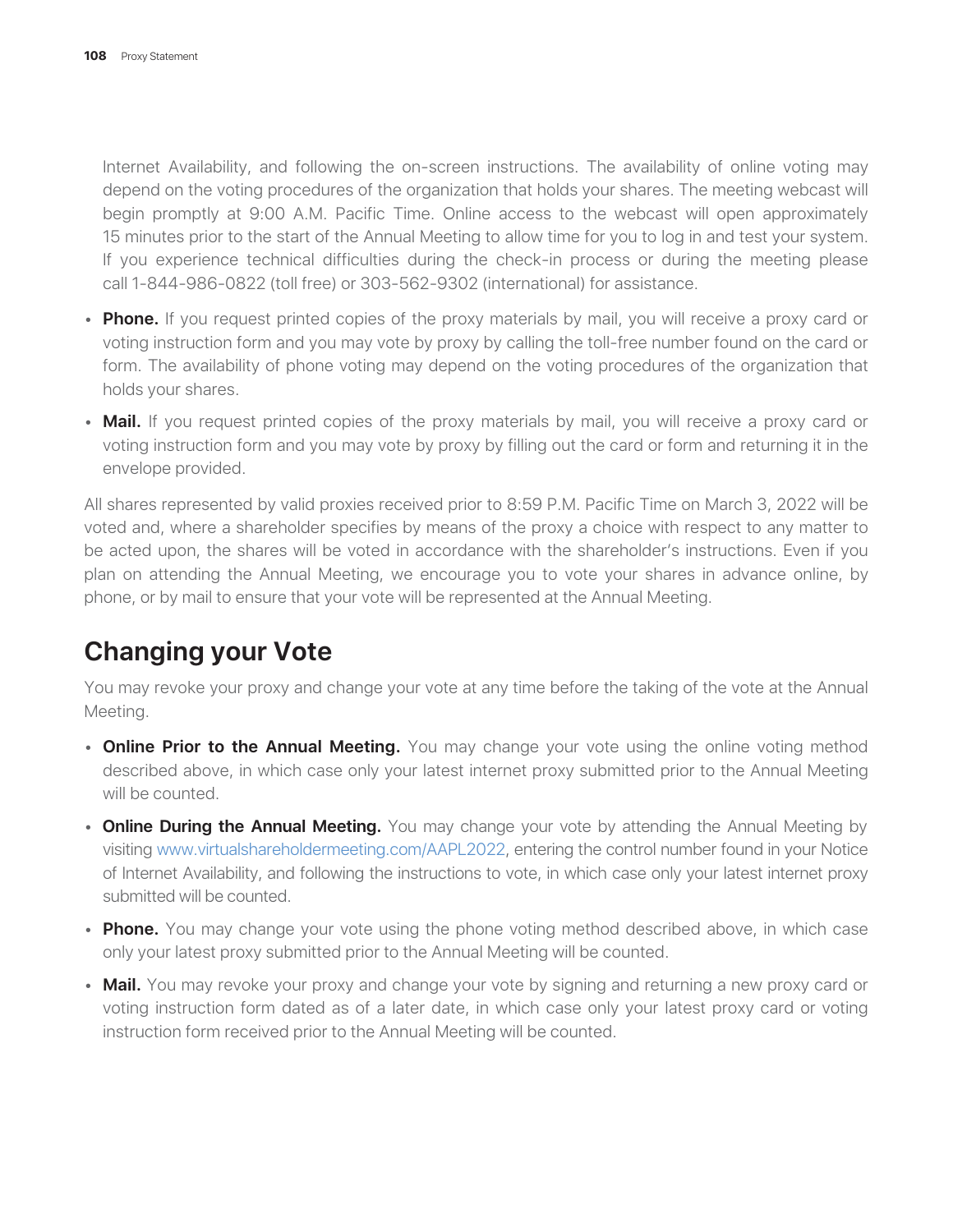#### **Uninstructed Shares**

**Shareholders of Record.** If you are a shareholder of record and you:

- Indicate when voting online or by phone that you wish to vote as recommended by the Board; or
- Sign and return a proxy card without giving specific voting instructions,

then the persons named as proxy holders, Kate Adams and Luca Maestri, will vote your shares in the manner recommended by the Board on all matters presented in this Proxy Statement and as they may determine in their best judgment with respect to any other matters properly presented for a vote at the Annual Meeting.

**Beneficial Owners of Shares Held in Street Name.** If you are a beneficial owner of shares held in street name and do not provide the organization that holds your shares with specific voting instructions, then such organization may generally vote your shares in their discretion on "routine" matters, but cannot vote on "non-routine" matters.

#### **Routine and Non-Routine Proposals**

The following proposal is considered a routine matter:

• The ratification of the appointment of Ernst & Young LLP as Apple's independent registered public accounting firm for 2022 (Proposal No. 2).

A broker or other nominee may generally vote in their discretion on routine matters, and therefore no broker non-votes are expected in connection with Proposal No. 2.

The following proposals are considered non-routine matters:

- Election of directors (Proposal No. 1);
- Advisory vote to approve executive compensation (Proposal No. 3);
- Approval of the Apple Inc. 2022 Employee Stock Plan (Proposal No. 4); and
- Each of the shareholder proposals No. 5 through No. 10.

If the organization that holds your shares does not receive instructions from you on how to vote your shares on a non-routine matter, that organization will inform the inspector of election that it does not have the authority to vote on the matter with respect to your shares. This is generally referred to as a "broker non-vote." Therefore, broker non-votes may exist in connection with Proposal No. 1 and Proposals No. 3 through No. 10.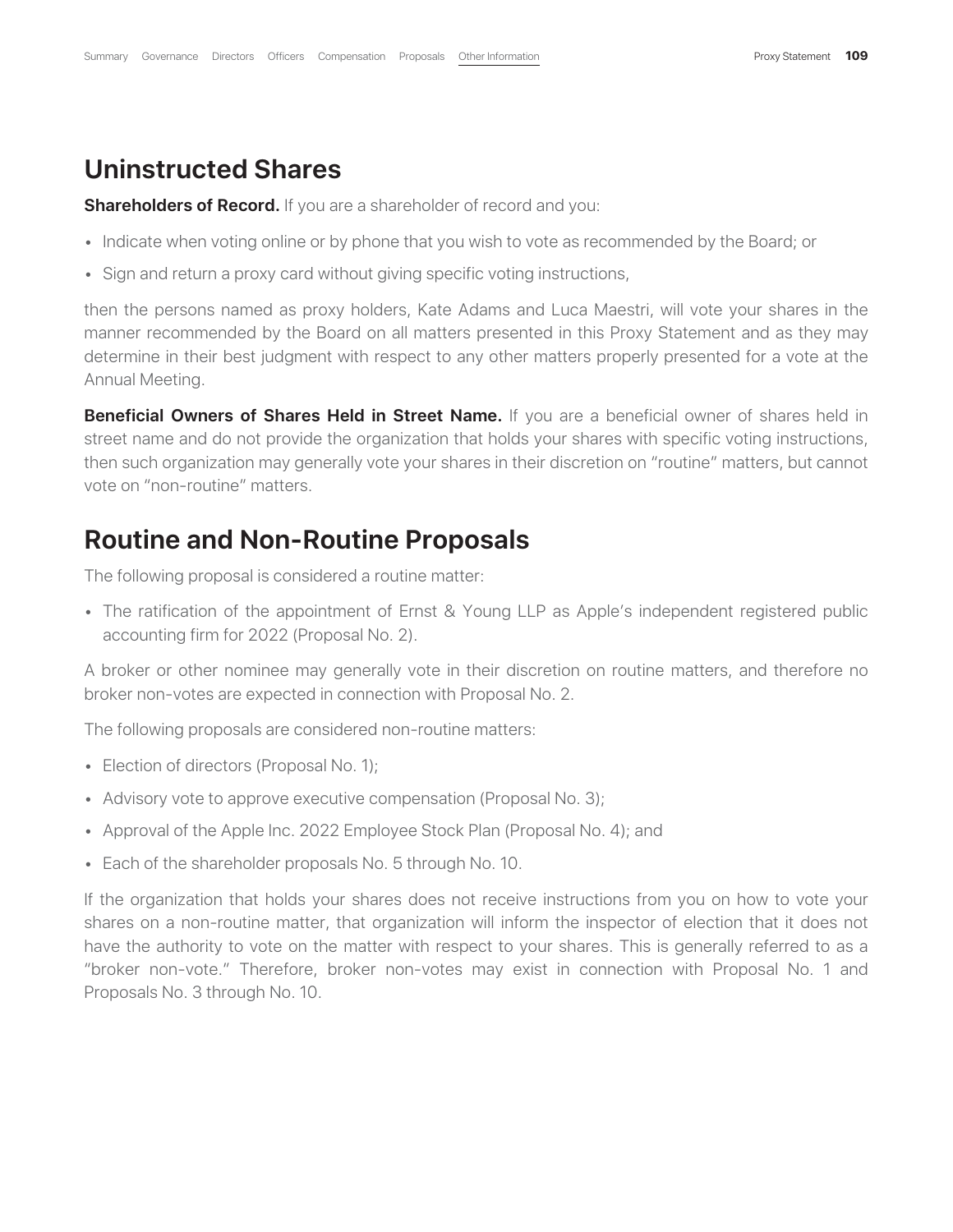### **Vote Required to Approve a Proposal**

With respect to the election of directors (Proposal No. 1), Apple's bylaws provide that, in an uncontested election of directors, the affirmative vote of (i) a majority of the shares present or represented by proxy and voting at the Annual Meeting, and (ii) a majority of the shares required to constitute a quorum is required to elect a director. An "uncontested election of directors" means an election of directors in which the number of candidates for election does not exceed the number of directors to be elected by the shareholders at that election.

Approval of Proposals No. 2 through No. 10 requires, in each case, the affirmative vote of (i) a majority of the shares present or represented by proxy and voting at the Annual Meeting, and (ii) a majority of the shares required to constitute a quorum.

### **Broker Non-Votes and Abstentions**

Broker non-votes and abstentions are counted for purposes of determining whether a quorum is present. Only "FOR" and "AGAINST" votes are counted for purposes of determining the votes received in connection with each proposal. Broker non-votes and abstentions will have no effect on determining whether the affirmative vote constitutes a majority of the shares present or represented by proxy and voting at the Annual Meeting.

In addition, for each proposal, the affirmative vote equal to a majority of the shares necessary to constitute a quorum is also required for approval. Therefore, broker non-votes and abstentions could prevent the election of a director or the approval of a proposal because they do not count as affirmative votes.

## **Confidentiality of Votes**

Proxy instructions, ballots, and voting tabulations that identify individual shareholders are handled in a manner that protects your voting privacy. Apple will not disclose the proxy instructions or ballots of individual shareholders, except:

- To allow for the tabulation and certification of votes;
- To facilitate a successful proxy solicitation;
- To assert claims for Apple;
- To defend claims against Apple; and
- As necessary to meet applicable legal requirements.

If you write comments on your proxy card or ballot, the proxy card or ballot may be forwarded to Apple's management and the Board to review your comments.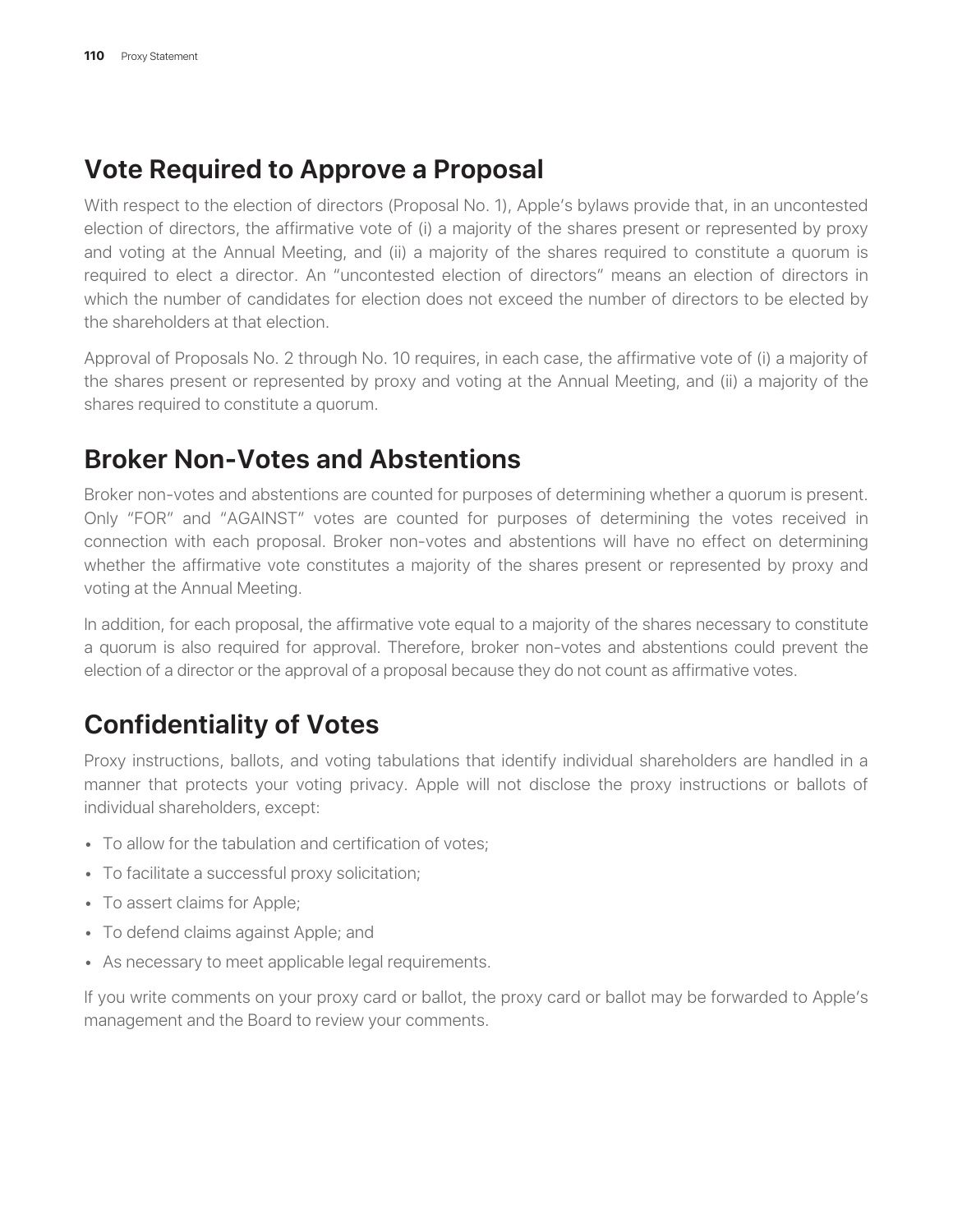### **Tabulation and Reporting of Voting Results**

Preliminary voting results will be announced at the Annual Meeting. Final voting results will be tallied by the inspector of election after the taking of the vote at the Annual Meeting. Apple will publish the final voting results in a Current Report on Form 8-K filed with the SEC within four business days following the Annual Meeting.

### **Director Nominations and Other Matters for the 2023 Annual Meeting of Shareholders**

Proposals and director nominations must be sent either by mail to Apple's Secretary at One Apple Park Way, MS: 927-4GC, Cupertino, CA 95014 USA, or by email to shareholderproposal@apple.com.

### **Matters for Inclusion in the Proxy Materials for the 2023 Annual Meeting of Shareholders**

Matters for inclusion in the proxy materials for the 2023 annual meeting of shareholders, other than nominations of directors, must be received on or before September 8, 2022. All proposals must comply with Rule 14a-8 under the Exchange Act.

### **Matters for Consideration at the 2023 Annual Meeting of Shareholders, but not for Inclusion in the Proxy Materials**

Matters for consideration at the 2023 annual meeting of shareholders, but not for inclusion in the proxy materials, must be received no earlier than the close of business on November 4, 2022 and no later than the close of business on December 4, 2022. The proposal must be submitted by a shareholder of record and must set forth the information required by Apple's bylaws. If you are a beneficial owner of shares held in street name, you can contact the organization that holds your shares for information about how to register your shares directly in your name as a shareholder of record.

### **Nominations of Individuals for Election as Directors at the 2023 Annual Meeting of Shareholders Using Proxy Access**

A shareholder, or group of up to 20 shareholders, that has owned continuously for at least three years shares of Apple stock representing an aggregate of at least 3% of our outstanding shares, may nominate and include in Apple's proxy materials director nominees constituting up to 20% of Apple's Board, provided that the shareholder(s) and nominee(s) satisfy the requirements in Apple's bylaws. Notice of proxy access director nominees must be received no earlier than the close of business on August 9, 2022 and no later than the close of business on September 8, 2022.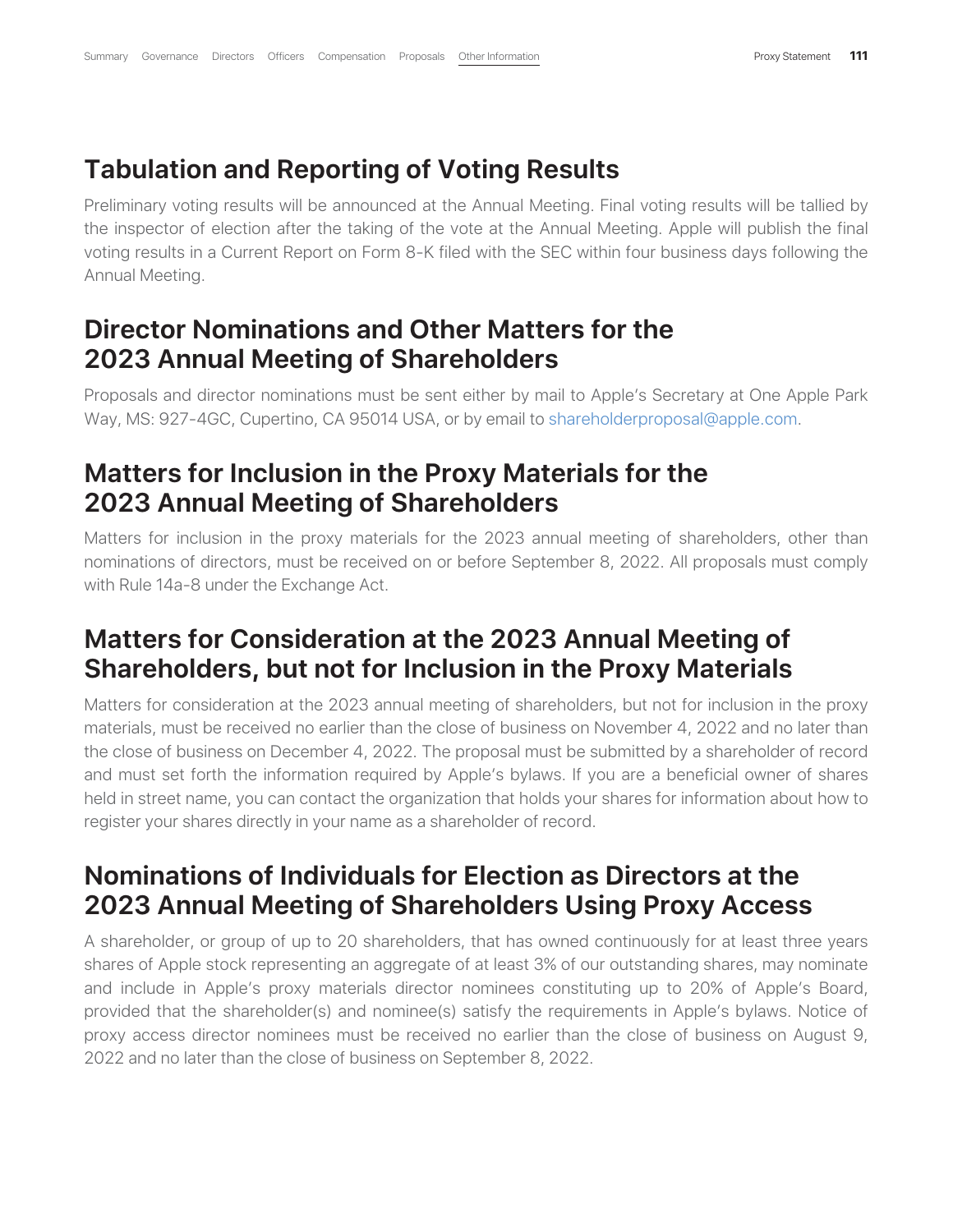### **Nominations of Individuals for Election as Directors at the 2023 Annual Meeting of Shareholders (other than through Proxy Access)**

Under Apple's bylaws, notice by shareholders who intend to nominate directors at the 2023 annual meeting of shareholders (other than through proxy access as described above) must be received no earlier than the close of business on November 4, 2022 and no later than the close of business on December 4, 2022. Notice of director nominations must be submitted by a shareholder of record and must set forth the information required by Apple's bylaws. If you are a beneficial owner of shares held in street name, you can contact the organization that holds your shares for information about how to register your shares directly in your name as a shareholder of record.

In addition to satisfying the foregoing requirements under Apple's bylaws, to comply with the universal proxy rules (once effective), shareholders who intend to solicit proxies in support of director nominees other than Apple's nominees must provide notice that sets forth the information required by Rule 14a-19 under the Exchange Act no later than January 3, 2023.

### **Solicitation of Proxies for 2023 Annual Meeting of Shareholders**

We intend to file a proxy statement and WHITE proxy card with the SEC in connection with our solicitation of proxies for our 2023 annual meeting of shareholders. Shareholders may obtain our proxy statement (and any amendments and supplements thereto) and other documents as and when filed by Apple with the SEC without charge from the SEC's website at: www.sec.gov.

Apple Inc. One Apple Park Way Cupertino, CA 95014 USA Phone: (408) 996-1010 Dated: January 6, 2022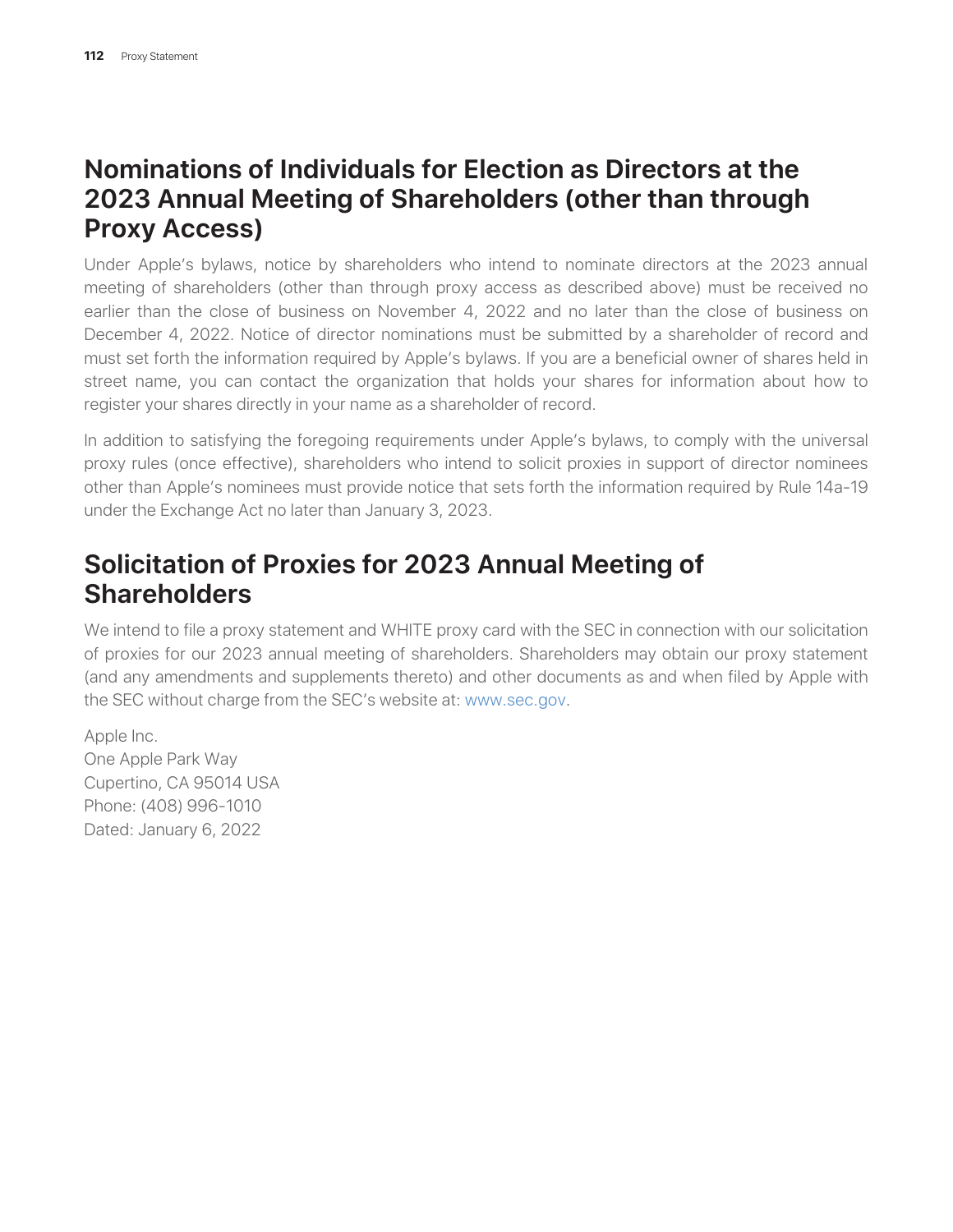## **Annex A**

#### **Apple Inc. 2022 Employee Stock Plan**

#### **Section 1. Introduction.**

This 2022 Employee Stock Plan was approved by the Company's shareholders on [insert date], 2022 (the "Approval Date").

The purpose of the Plan is to promote the long-term success of the Company and the creation of shareholder value by offering Participants the opportunity to share in such long-term success by acquiring a proprietary interest in the Company.

The Plan seeks to achieve this purpose by providing for discretionary long-term incentive Awards in the form of Options (which may be ISOs or NSOs), SARs, Stock Grants, or Restricted Stock Units.

Capitalized terms shall have the meaning provided in Section 2 unless otherwise provided in this Plan or any related Award Agreement.

#### **Section 2. Definitions.**

(a) "2014 Plan" means the Apple Inc. 2014 Employee Stock Plan, as amended and restated as of October 1, 2017.

(b) "Applicable Laws" means all applicable corporate, securities, tax, labor and exchange control laws, rules, regulations and requirements relating to the administration of stock plans, including, but not limited to, all applicable U.S. federal, state and local laws, the rules and regulations of any stock exchange or quotation system on which the Common Stock is listed or quoted, and the applicable securities, tax, labor and exchange control laws, rules, regulations or requirements of any foreign country or jurisdiction where Awards are, or will be, granted under the Plan or where Participants reside or provide services, as such laws, rules, regulations and requirements shall be in place from time to time.

(c) "Award" means an Option, SAR, Stock Grant, or Restricted Stock Unit.

(d) "Award Agreement" means any Option Agreement, SAR Agreement, Stock Grant Agreement, or Restricted Stock Unit Agreement. Award Agreements shall consist of either (1) a written award agreement in a form approved by the Committee and executed by the Company by an officer duly authorized to act on its behalf, or (2) an electronic notice of award grant in a form approved by the Committee and recorded by the Company (or its designee) in an electronic recordkeeping system used for the purpose of tracking award grants under the Plan generally, as the Committee may provide and, in each case and if required by the Committee, executed or otherwise electronically accepted by the recipient of the Award in such form and manner as the Committee may require. The Committee may authorize any officer of the Company (other than the particular Award recipient) to execute any or all Award Agreements on behalf of the Company.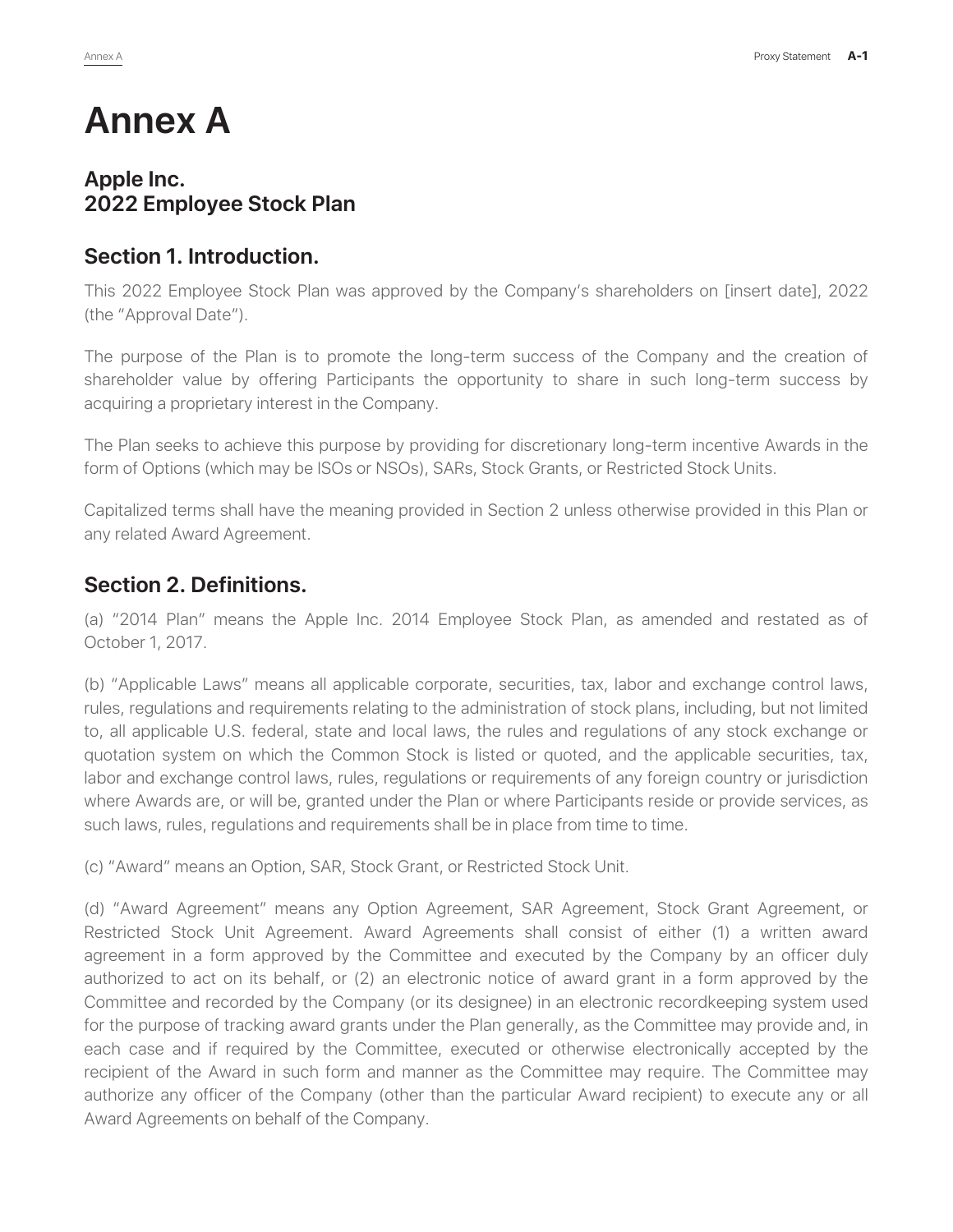(e) "Board" means the Board of Directors of the Company.

(f) "Cashless Exercise" means, to the extent that an Option Agreement so provides and as permitted by Applicable Laws, one or both of (i) a program approved by the Committee in which payment of the aggregate Exercise Price and/or satisfaction of any applicable Tax-Related Items may be made all or in part by delivery (on a form prescribed by the Committee) of an irrevocable direction to a securities broker to sell Shares subject to a vested Option and to deliver all or part of the sale proceeds to the Company, or (ii) allowing a vested Option to be exercised by the Participant irrevocably instructing the Company to withhold a number of Shares subject to the Option having a Fair Market Value on the date of exercise equal to the sum of (x) the product of (A) the Exercise Price multiplied by (B) the number of Shares in respect of which the Option shall have been exercised, plus (y) any applicable Tax-Related Items.

(g) "Change of Control" means any merger, combination, consolidation, or other reorganization in which the Company does not survive (or does not survive as a public company in respect of its Common Stock); any exchange of Common Stock or other securities of the Company in which the Company does not survive (or does not survive as a public company in respect of its Common Stock); a sale of all or substantially all the business, stock or assets of the Company; a dissolution of the Company; or any other event in which the Company does not survive (or does not survive as a public company in respect of its Common Stock). For the avoidance of doubt, a transaction shall not constitute a "Change of Control" if it is effected for the purpose of changing the place of incorporation or form of organization of the Parent where substantially all of the persons who are beneficial owners of the Company's outstanding Common Stock immediately prior to such transaction will beneficially own, directly or indirectly, all or substantially all of the combined voting power in the election of directors of the Parent resulting from such transaction.

(h) "Code" means the U.S. Internal Revenue Code of 1986, as amended, and the regulations and interpretations promulgated thereunder.

(i) "Committee" has the meaning given to such term in Section 3.

(j) "Common Stock" means the Company's common stock, \$0.00001 par value per Share.

(k) "Company" means Apple Inc., a California corporation.

(l) "Consultant" means an individual who provides bona fide services to the Company, a Parent or a Subsidiary, other than as an Employee or a Director.

(m) "Director" means a member of the Board.

(n) "Disability" means that the Participant is classified as disabled under the long-term disability policy of the Company or, if no such policy applies, the Participant is unable to engage in any substantial gainful activity by reason of any medically determinable physical or mental impairment which can be expected to result in death or which has lasted or can be expected to last for a continuous period of not less than 12 months; provided, however, that with respect to an Option intended to qualify as an ISO, "Disability" shall mean a "permanent and total disability" within the meaning of Code Section 22(e)(3) and with respect to the distribution of non-qualified deferred compensation subject to Section 409A upon or by reference to a "Disability" shall mean a "Disability" within the meaning of Section 409A of the Code.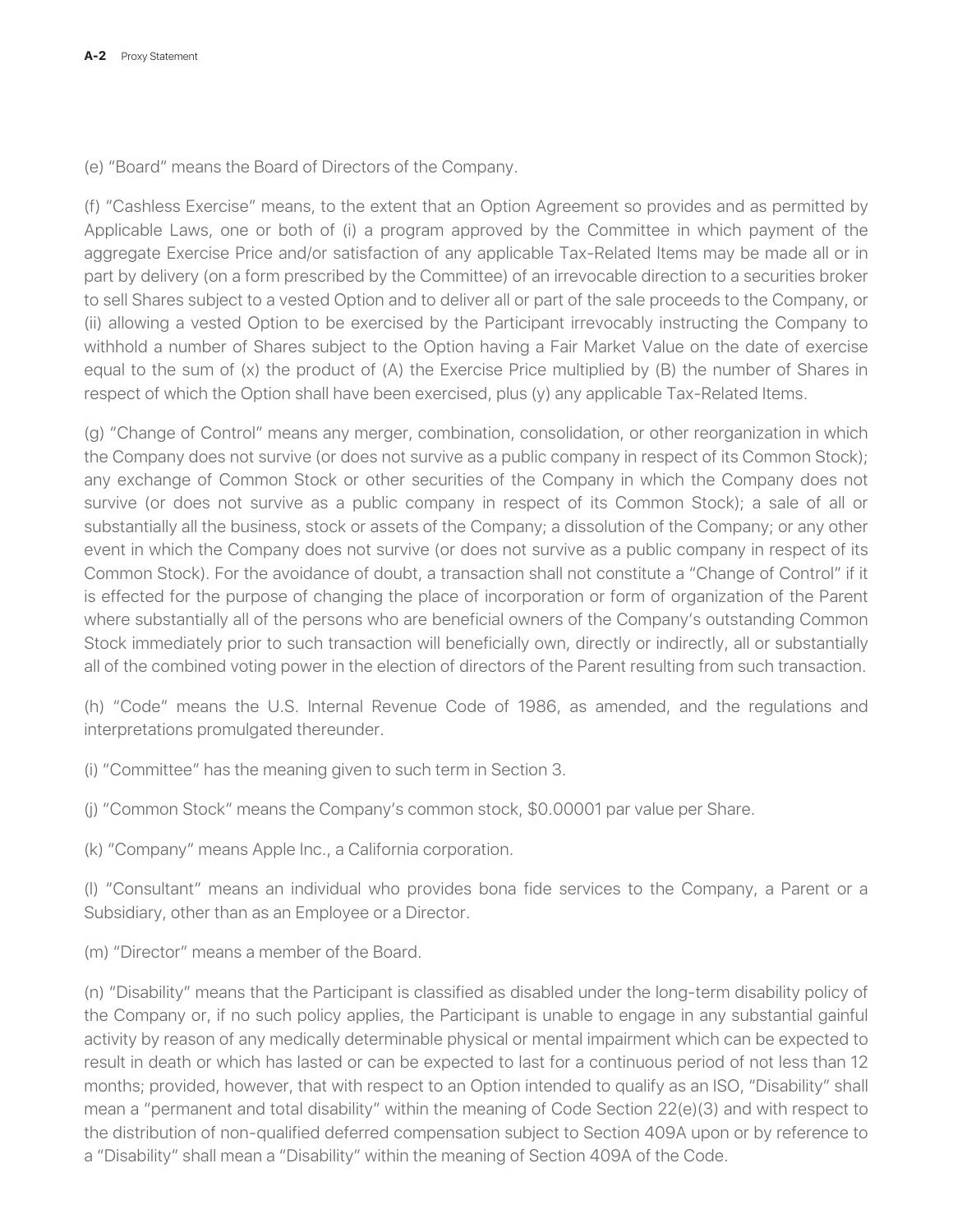(o) "Employee" means any individual who provides services as an employee of the Company, a Parent or a Subsidiary (including any Director that is also an Employee).

(p) "Exchange Act" means the U.S. Securities Exchange Act of 1934, as amended.

(q) "Exercise Price" means, in the case of an Option, the amount for which a Share may be purchased upon exercise of such Option, as specified in the applicable Option Agreement. "Exercise Price," in the case of a SAR, means an amount, as specified in the applicable SAR Agreement, which is subtracted from the Fair Market Value at the time such SAR is exercised in determining the amount payable upon exercise of such SAR.

(r) "Fair Market Value" means, unless otherwise determined or provided by the Committee in the circumstances, the closing price (in regular trading) for a Share on the Nasdaq Stock Market (the "Nasdaq") for the date in question or, if no sales of Common Stock were reported on the Nasdaq on that date, the last price (in regular trading) for a Share on the Nasdaq for the last preceding day on which sales of Common Stock were reported on the Nasdaq. The Committee may, however, provide with respect to one or more Awards that the Fair Market Value shall equal the last price for a Share on the Nasdaq on the last trading day preceding the date in question or the average of the high and low trading prices of a Share on the Nasdaq for the date in question or the most recent trading day. If the Common Stock is no longer listed or is no longer actively traded on the Nasdaq as of the applicable date, the Fair Market Value of the Common Stock shall be the value as reasonably determined by the Committee for purposes of the Award in the circumstances. The Committee also may adopt a different methodology for determining Fair Market Value with respect to one or more Awards if a different methodology is necessary or advisable to secure any intended favorable tax, legal or other treatment for the particular Award(s) (for example, and without limitation, the Committee may provide that Fair Market Value for purposes of one or more Awards will be based on an average of closing prices (or the average of high and low daily trading prices) for a specified period preceding the relevant date).

(s) "Fiscal Year" means the Company's fiscal year.

(t) "Full-Value Awards" means Awards granted under the Plan other than Options and SARs.

(u) "Full-Value Award Ratio" means the share-counting ratio applicable to Full-Value Awards as specified in Section 5(b) of the Plan.

(v) "Grant Date" means the date on which the Committee makes the determination to grant an Award or such later date as the Committee may specify in making such determination.

(w) "Incentive Stock Option" or "ISO" means an incentive stock option described in Code Section 422.

(x) "Non-Employee Director" means a member of the Board who is not an Employee.

(y) "Nonstatutory Stock Option" or "NSO" means a stock option that is not an ISO.

(z) "Option" means an ISO or NSO granted under the Plan entitling the Participant to purchase Shares upon satisfaction of the conditions contained in the Plan and the applicable Option Agreement.

(aa) "Parent" means any corporation or other entity that beneficially owns directly or indirectly a majority of the Company's outstanding voting stock or voting power. An entity that attains the status of a Parent on a date after the adoption of the Plan shall be considered a Parent commencing as of such date.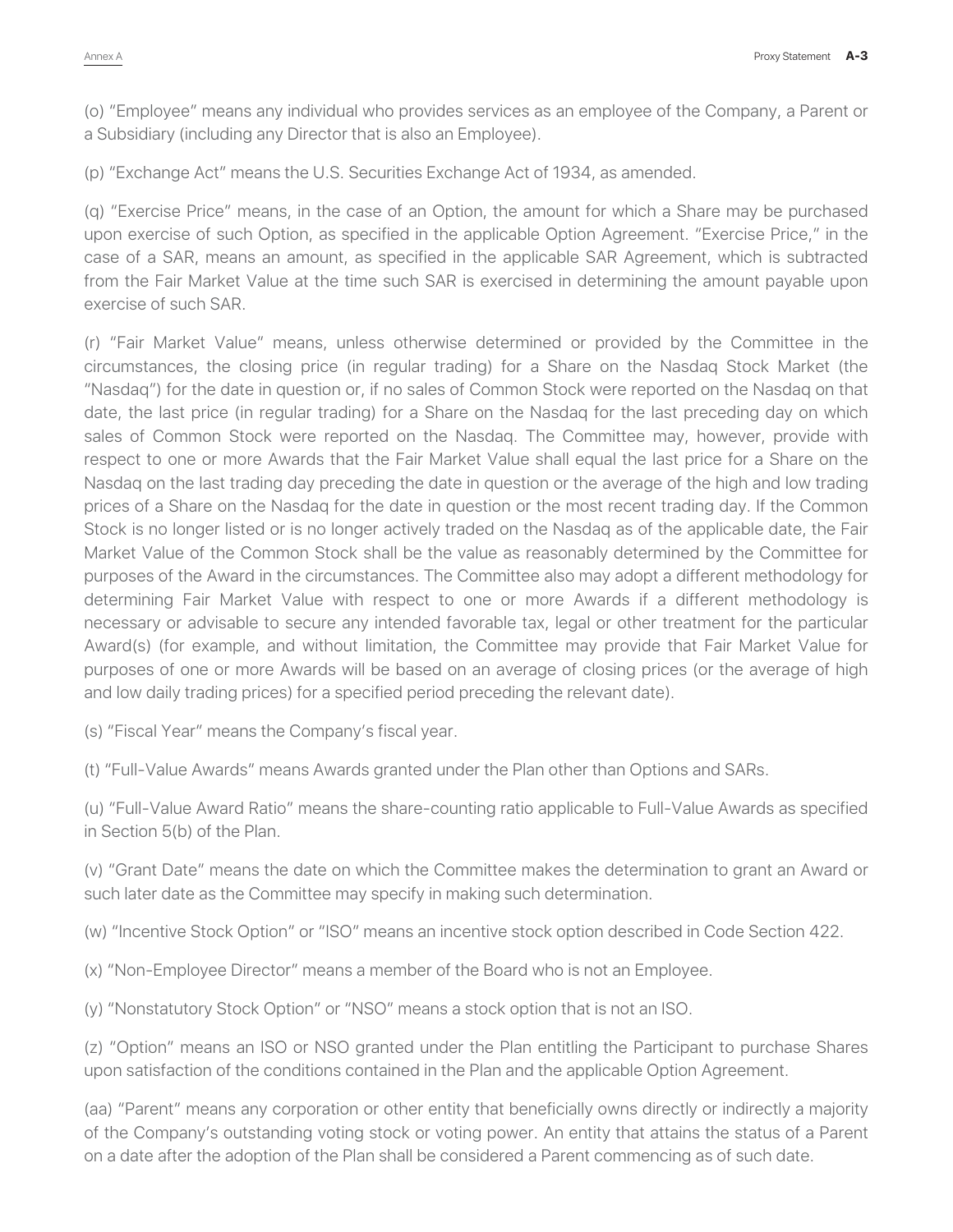(bb) "Participant" means an Employee or Consultant who has been granted an Award by the Committee under the Plan or any individual, estate or other entity holding a transferred Award pursuant to Section 4(c).

(cc) "Performance Goals" means one or more measurable performance goals established by the Committee with respect to a Performance Period, including without limitation, one or more of the following criteria: (i) operating income; (ii) earnings before interest, taxes, depreciation and amortization; (iii) earnings; (iv) cash flow; (v) market share; (vi) sales or revenue; (vii) expenses; (viii) cost of goods sold; (ix) profit/loss or profit margin; (x) working capital; (xi) return on equity or assets; (xii) earnings per share; (xiii) total shareholder return; (xiv) price/earnings ratio; (xv) debt or debt-to-equity; (xvi) accounts receivable; (xvii) writeoffs; (xviii) cash; (xix) assets; (xx) liquidity; (xxi) operations; (xxii) intellectual property (e.g., patents); (xxiii) product development; (xxiv) manufacturing, production or inventory; (xxv) mergers and acquisitions or divestitures; (xxvi) Apple values, key community initiatives or other environmental, social or governance objectives; (xxvi) stock price; and/or (xxvii) any other performance objective selected by the Committee. Any criteria used may be measured, as applicable, (a) in absolute terms, (b) in relative terms (including but not limited to, the passage of time and/or against other companies or financial metrics), (c) on a per share and/or share per capita basis, (d) against the performance of the Company as a whole or against particular entities, segments, operating units or products of the Company and/or (e) on a pre-tax or after tax basis.

(dd) "Performance Period" means any period not exceeding 120 months as determined by the Committee, in its sole discretion. The Committee may establish different Performance Periods for different Participants, and the Committee may establish concurrent or overlapping Performance Periods.

(ee) "Plan" means this Apple Inc. 2022 Employee Stock Plan, as amended from time to time.

(ff) "Re-Price" or "Re-Pricing" means any of the following actions taken by the Committee: (1) lowering or reducing the Exercise Price of an outstanding Option and/or outstanding SAR, (2) cancelling, exchanging or surrendering any outstanding Option and/or outstanding SAR in exchange for cash or another award for the purpose of repricing the award; (3) cancelling, exchanging or surrendering any outstanding Option and/or outstanding SAR in exchange for an Option or SAR with an Exercise Price that is less than the Exercise Price of the original award; and (4) any other action that is treated as a repricing under U.S. generally accepted accounting principles; provided that, in each case, a Re-Pricing (or Re-Price, as the case may be) shall not include (x) any action taken with shareholder approval, and (y) any adjustment of an Option or SAR pursuant to Section 11.

(gg) "Restricted Stock Unit" or "RSU" means a restricted stock unit granted under the Plan. A restricted stock unit is a bookkeeping entry representing the unfunded and unsecured right to receive the equivalent of one Share under the Plan, subject to Section 9.

(hh) "Restricted Stock Unit Agreement" means the agreement described in Section 9 evidencing a Restricted Stock Unit Award.

(ii) "SAR Agreement" means the agreement described in Section 7 evidencing a Stock Appreciation Right.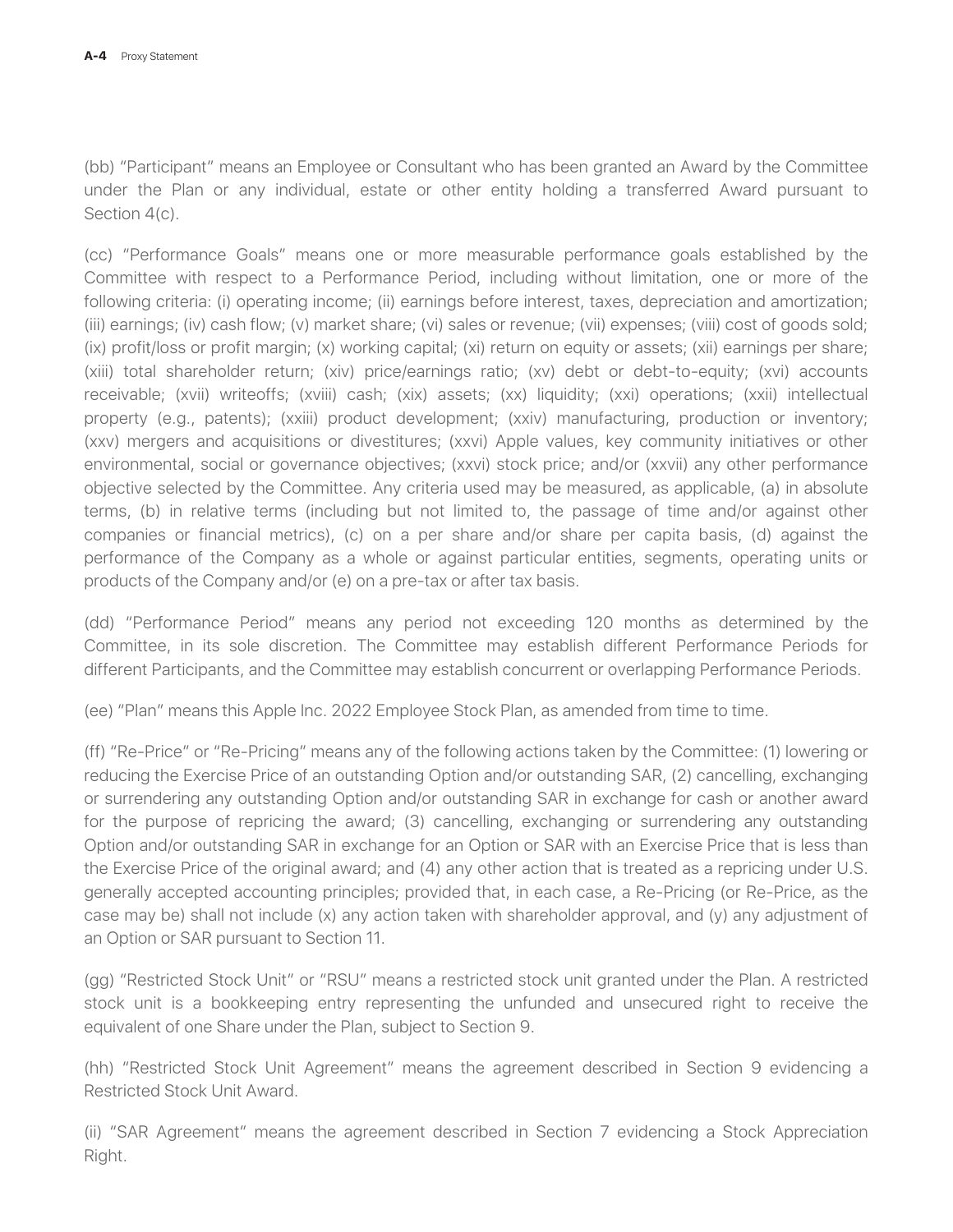(jj) "SEC" means the U.S. Securities and Exchange Commission.

(kk) "Section 16 Persons" means those officers, directors or other persons who are subject to Section 16 of the Exchange Act.

(ll) "Securities Act" means the U.S. Securities Act of 1933, as amended.

(mm) "Share" means one share of Common Stock.

(nn) "Stock Appreciation Right" or "SAR" means a stock appreciation right awarded under the Plan.

(oo) "Stock Grant" means Shares awarded under the Plan pursuant to Section 8.

(pp) "Stock Grant Agreement" means the agreement described in Section 8 evidencing a Stock Grant.

(qq) "Option Agreement" means the agreement described in Section 6 evidencing an Option.

(rr) "Subsidiary" means any corporation or other entity a majority of whose outstanding voting stock or voting power is beneficially owned directly or indirectly by the Company. An entity that attains the status of a Subsidiary on a date after the adoption of the Plan shall be considered a Subsidiary commencing as of such date.

(ss) "Tax-Related Items" means any U.S. federal, state, local taxes and/or any taxes imposed by a foreign jurisdiction, including without limitation, income tax, social taxes, social insurance or similar contributions, payroll tax, fringe benefits tax, payment on account, employment tax, stamp tax and any other taxes related to participation in the Plan and legally applicable to Participants, including any employer liabilities that Participants are liable for pursuant to Applicable Laws or a Participant's Award Agreement.

(tt) "10-Percent Stockholder" means an individual who owns more than 10% of the total combined voting power of all classes of outstanding stock of the Company or of its parent corporation or subsidiary corporation (as defined in Code Sections 424(e) and (f)). In determining stock ownership, the attribution rules of Code Section 424(d) shall be applied.

(uu) "Termination of Service" means (i) in the case of an Employee, a cessation of the active provision of employment-related services by the Employee for the Company and its Subsidiaries for any reason, including but not by way of limitation, a termination by resignation, discharge, death, disability, or retirement, but excluding any such termination where there is a simultaneous reemployment by the Company or a Subsidiary and excluding any bona fide Company (or Subsidiary) approved leave of absence; and (ii) in the case of a Consultant, a cessation of the active service relationship (as determined by the Committee in its sole discretion) between the Consultant and the Company and its Subsidiaries for any reason, including but not by way of limitation, a termination by resignation, discharge, death or disability, but excluding any such termination where there is a simultaneous re-engagement of the Consultant by the Company or a Subsidiary. For purposes of the Plan and any Award, if an entity ceases to be a Subsidiary of the Company, a Termination of Service shall be deemed to have occurred with respect to each Employee and Consultant in respect of such Subsidiary who does not continue as an Employee or Consultant in respect of the Company or another Subsidiary that continues as such after giving effect to the transaction or other event giving rise to the change in status unless the Subsidiary that is sold, spun-off or otherwise divested (or its successor or a direct or indirect parent of such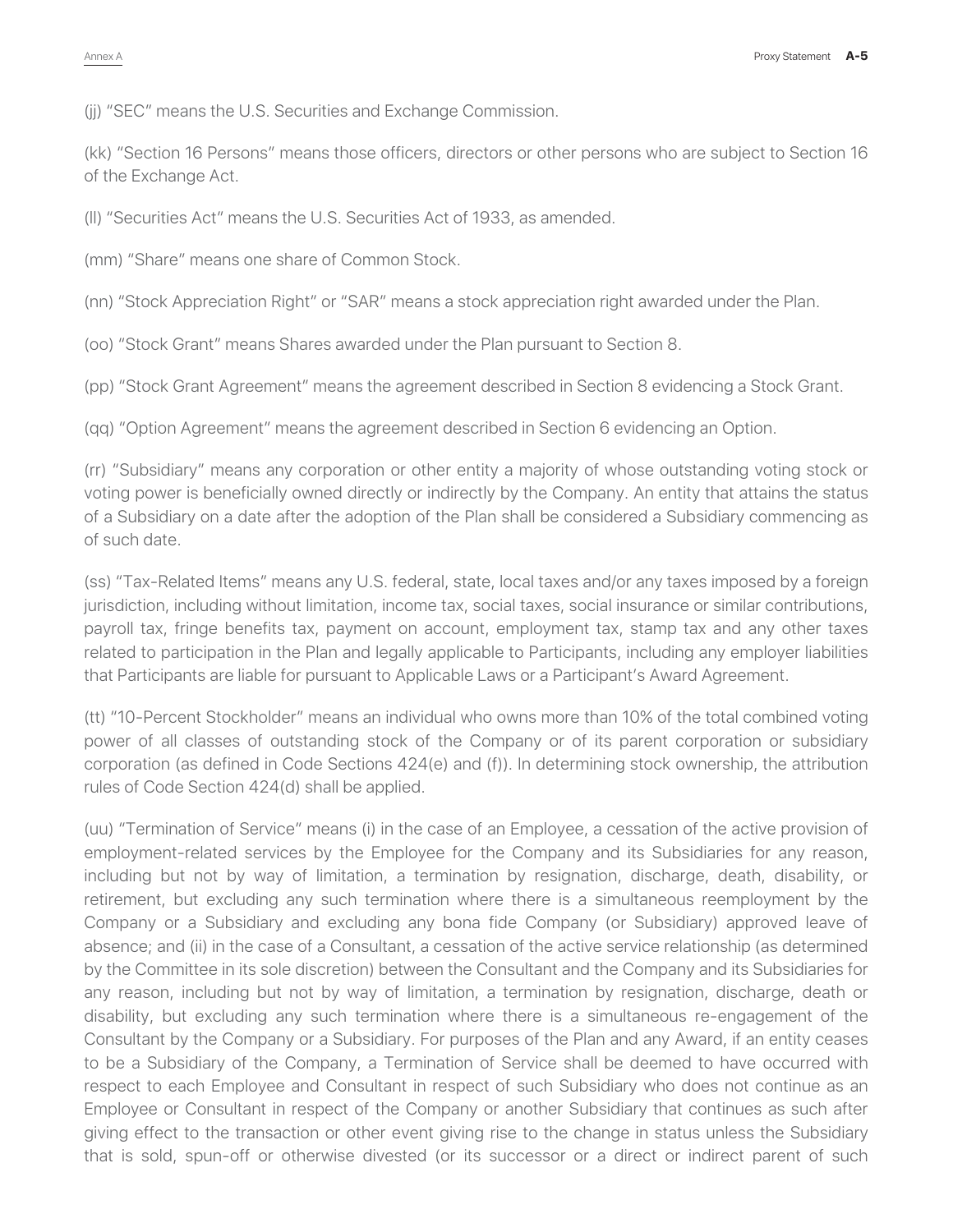Subsidiary or successor) assumes the Employee's or Consultant's Award(s) in connection with such transaction. Notwithstanding the foregoing provisions of this definition, with respect to any Award that constitutes a "nonqualified deferred compensation plan" within the meaning of Code Section 409A as to which a Termination of Service is or could be an event entitling the Award holder to the delivery of Shares or other payment, a Participant shall not be considered to have experienced a "Termination of Service" unless the Participant has experienced a "separation from service" within the meaning of Code Section 409A (a "Separation from Service").

#### **Section 3. Administration.**

(a) Committee Composition. The Board or a Committee appointed by the Board shall administer the Plan. The Committee shall generally have membership composition which enables Awards granted to Section 16 Persons to qualify as exempt from liability under Section 16(b) of the Exchange Act. However, the Board may also appoint one or more separate Committees, each composed of two or more directors of the Company who need not qualify under Rule 16b-3, that may administer the Plan with respect to Participants who are not Section 16 Persons, may grant Awards under the Plan to such Participants and may determine all terms of such Awards. Members of any such Committee shall serve for such period of time as the Board may determine and shall be subject to removal by the Board at any time. The Board may also at any time terminate the functions of any Committee and reassume all powers and authority previously delegated to the Committee.

The Board and any Committee appointed to administer the Plan is referred to herein as the "Committee."

(b) Authority of the Committee. Subject to the provisions of the Plan, the Committee shall have the full authority, in its sole discretion, to take any actions it deems necessary or advisable for the administration of the Plan. Such actions shall include:

- (i) selecting Participants who are to receive Awards under the Plan;
- (ii) determining the Fair Market Value for purposes of any Award;

(iii) determining the type of and number of securities to be subject to each Award, and the Grant Date, vesting requirements, and other terms, features and conditions of such Awards;

(iv) approving the forms of Award Agreements to be used under the Plan;

(v) amending or cancelling any outstanding Awards or Shares underlying outstanding Awards;

(vi) accelerating the vesting or extending the post-termination exercise term of Awards at any time and under such terms and conditions as it deems appropriate (including, without limitation, in connection with a Termination of Service due to the Participant's death, Disability, or retirement), or tolling the vesting of Awards at any time and under such terms and conditions as it deems appropriate (including, without limitation, in connection with a Participant's leave of absence), subject, in each case, to Applicable Laws and any required consent under Section 15;

(vii) construing and interpreting the Plan, any Award Agreement or any other documents defining the rights and obligations of the Company, its Subsidiaries, and Participants under the Plan;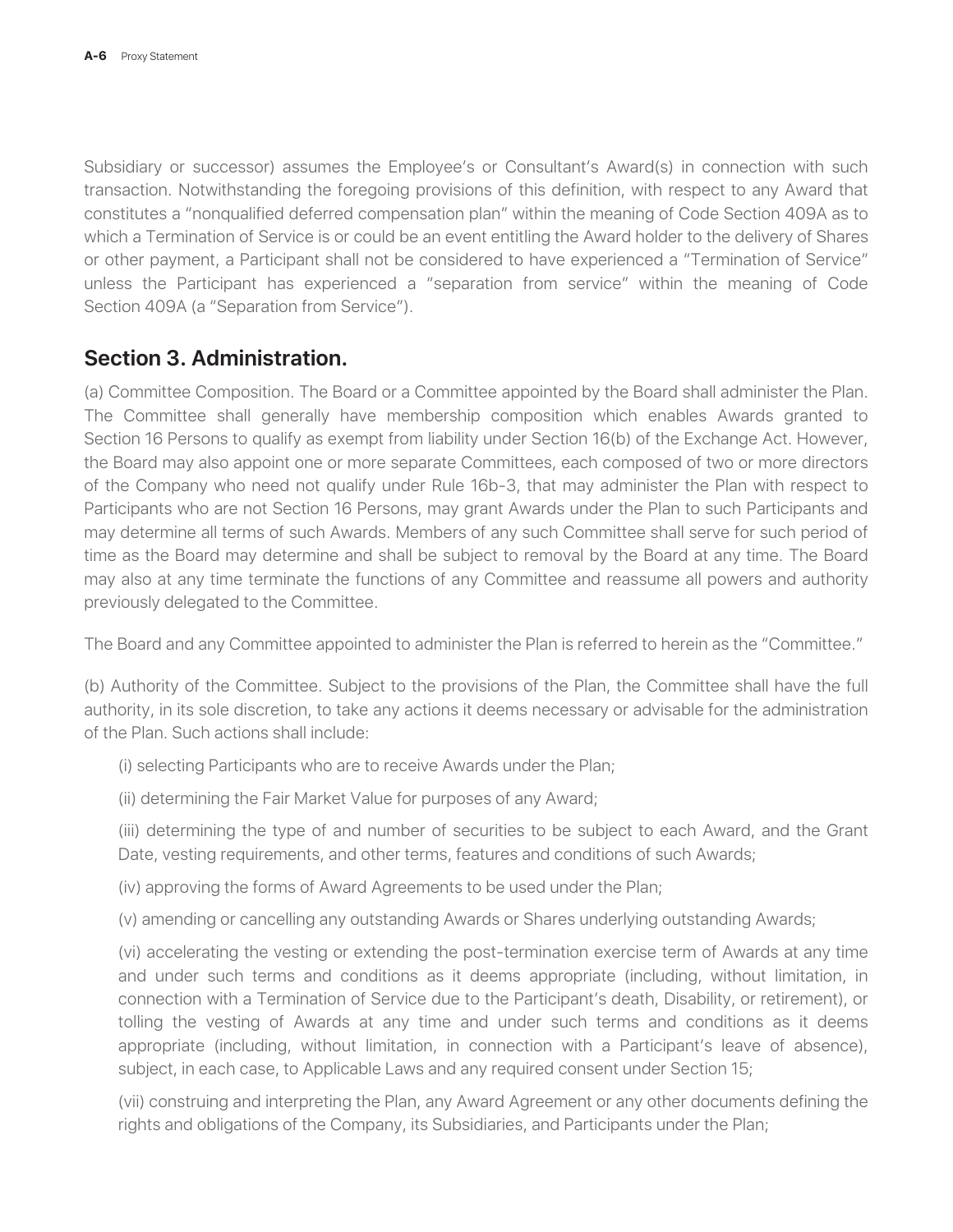(viii) correcting any defect, supplying any omission or reconciling any inconsistency in the Plan or any Award Agreement;

(ix) adopting such rules or guidelines as it deems appropriate to implement the Plan;

(x) authorizing any person to execute on behalf of the Company any instrument required to effect the grant of an Award previously authorized by the Committee;

(xi) adjusting the number of Shares subject to any Award, adjusting the price of any or all outstanding Awards or otherwise changing previously imposed terms and conditions, in such circumstances as the Committee may deem appropriate, in each case subject to Sections 5 and 15, and subject to the prohibition on Re-Pricing set forth below;

(xii) determining whether, and the extent to which, adjustments are required pursuant to Section 11 hereof and authorizing the termination, conversion, substitution or succession of Awards upon the occurrence of a Change of Control as described in Section 12 and subject to Applicable Laws;

(xiii) acquiring or settling (subject to Sections 14 and 15) rights under Awards in cash, stock of equivalent value, or other consideration, subject to the prohibition on Re-Pricing set forth below;

(xiv) making all other decisions relating to the operation of the Plan; and

(xv) adopting such rules, plans or subplans as may be deemed necessary or appropriate to facilitate compliance with the laws of countries outside of the U.S., allow for tax-favorable treatment of Awards or otherwise provide for the participation by Participants who reside outside of the U.S.

In no event shall the Committee Re-Price any Option or SAR.

The Committee's determinations under the Plan shall be final and binding on all persons. The Committee's determinations under the Plan need not be the same for all persons.

(c) Indemnification. To the maximum extent permitted by Applicable Laws, each Director and member of the Committee shall be indemnified and held harmless by the Company against and from (i) any loss, cost, liability, or expense that may be imposed upon or reasonably incurred by the Participant in connection with or resulting from any claim, action, suit, or proceeding to which the Participant may be a party or in which the Participant may be involved by reason of any action taken or failure to act under the Plan or any Award Agreement, and (ii) from any and all amounts paid by the Participant in settlement thereof, with the Company's approval, or paid by the Participant in satisfaction of any judgment in any such claim, action, suit, or proceeding against the Participant, provided the Participant shall give the Company an opportunity, at its own expense, to handle and defend the same before the Participant undertakes to handle and defend it on the Participant's own behalf. The foregoing right of indemnification shall not be exclusive of any other rights of indemnification to which such persons may be entitled under the Company's Articles of Incorporation or Bylaws, by contract, as a matter of law, or otherwise, or under any power that the Company may have to indemnify them or hold them harmless.

(d) Reliance on Experts. In making any determination or in taking or not taking any action under the Plan, the Committee may obtain and may rely upon the advice of experts, including employees and professional advisors to the Company. No director, officer or agent of the Company or any of its Subsidiaries shall be liable for any such action or determination taken or made or omitted in good faith.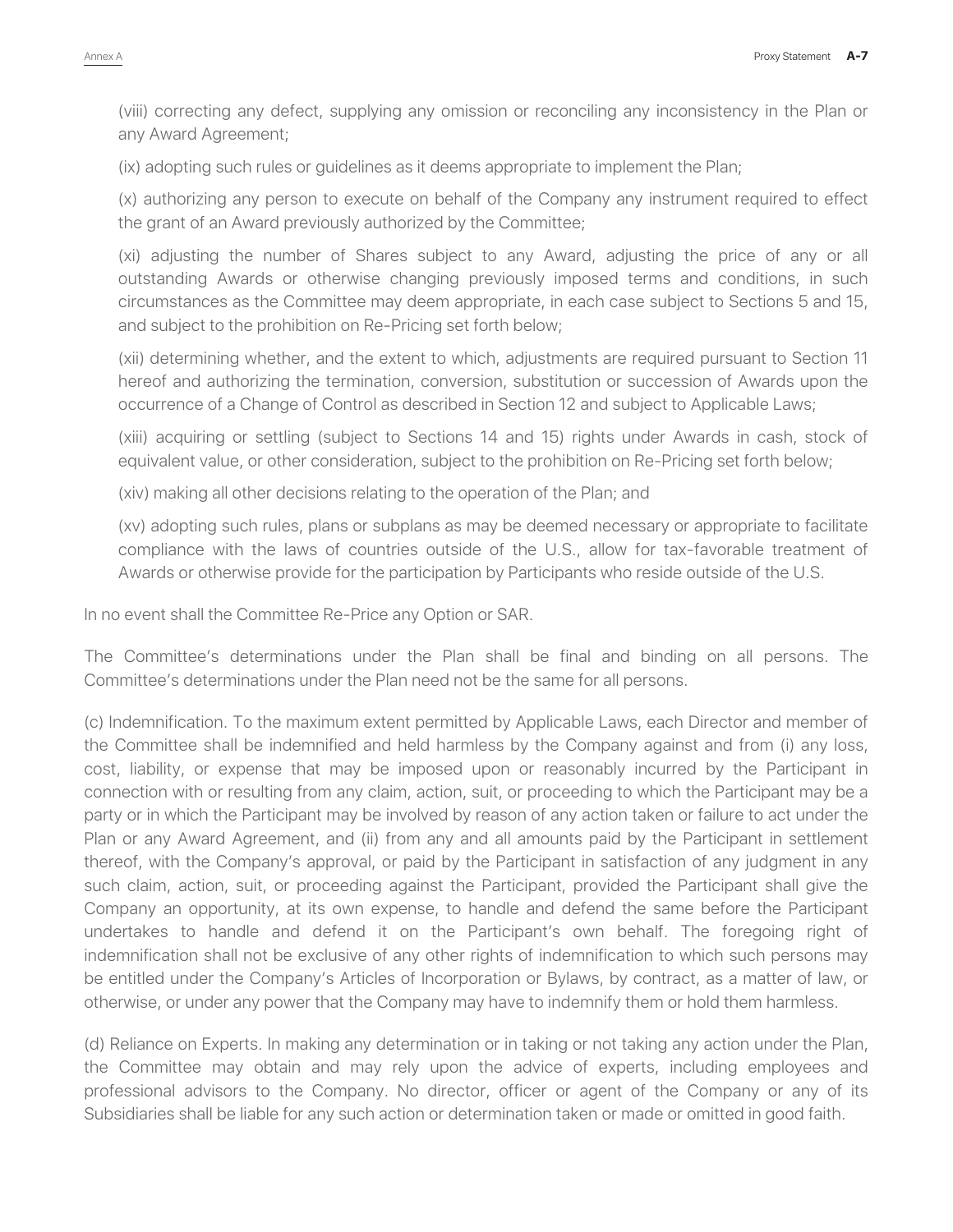#### **Section 4. General.**

(a) General Eligibility. Only Employees and Consultants shall be eligible to participate in the Plan. Non-Employee Directors are not eligible to participate in the Plan.

(b) Incentive Stock Options. Only Participants who are Employees of the Company, a "parent corporation" of the Company (within the meaning of Code Section 424(e)) or a "subsidiary corporation" of the Company (within the meaning of Code Section 424(f)) shall be eligible for the grant of ISOs. In addition, a 10-Percent Stockholder shall not be eligible for the grant of an ISO unless the requirements set forth in Code Section 422(c)(5) are satisfied.

(c) Restrictions on Transfer.

(i) Unless otherwise expressly provided in (or pursuant to) this Section 4(c) or required by Applicable Law: (A) all Awards are non-transferable and shall not be subject in any manner to sale, transfer, anticipation, alienation, assignment, pledge, encumbrance or charge; (B) Awards that are Options or SARs shall be exercised only by the Participant; and (C) amounts payable or Shares issuable pursuant to any Award shall be delivered only to (or for the account of) the Participant.

(ii) The Committee may permit Awards to be exercised by and paid to, or otherwise transferred to, other persons or entities pursuant to such conditions and procedures, including limitations on subsequent transfers, as the Committee may, in its sole discretion, establish in writing. Any permitted transfer shall be subject to compliance with Applicable Laws and shall not be for value (other than nominal consideration, settlement of marital property rights, or for interests in an entity in which more than 50% of the voting interests are held by the Participant or by the Participant's family members).

(iii) The exercise and transfer restrictions in Section 4(c) shall not apply to:

(A) transfers to the Company (for example, in connection with the expiration or termination of the Award),

(B) the designation of a beneficiary to receive benefits in the event of the Participant's death or, if the Participant has died, transfers to or exercise by the Participant's legal beneficiary(ies), or, in the absence of a validly designated beneficiary, transfers by will or the laws of descent and distribution,

(C) subject to any applicable limitations on ISOs, transfers to a family member (or former family member) pursuant to a domestic relations order if approved or ratified by the Company,

(D) if the Participant has suffered a Disability, permitted transfers or exercises on behalf of the Participant by the Participant's legal representative, or

(E) the authorization by the Committee of Cashless Exercise procedures with third party brokers or administrators who provide financing for the purpose of (or who otherwise facilitate) the exercise of Awards consistent with Applicable Laws and the express authorization of the Committee.

(d) Beneficiaries. If permitted by the Committee in the Award Agreement and authorized under Applicable Laws, a Participant under the Plan may name a beneficiary or beneficiaries to whom any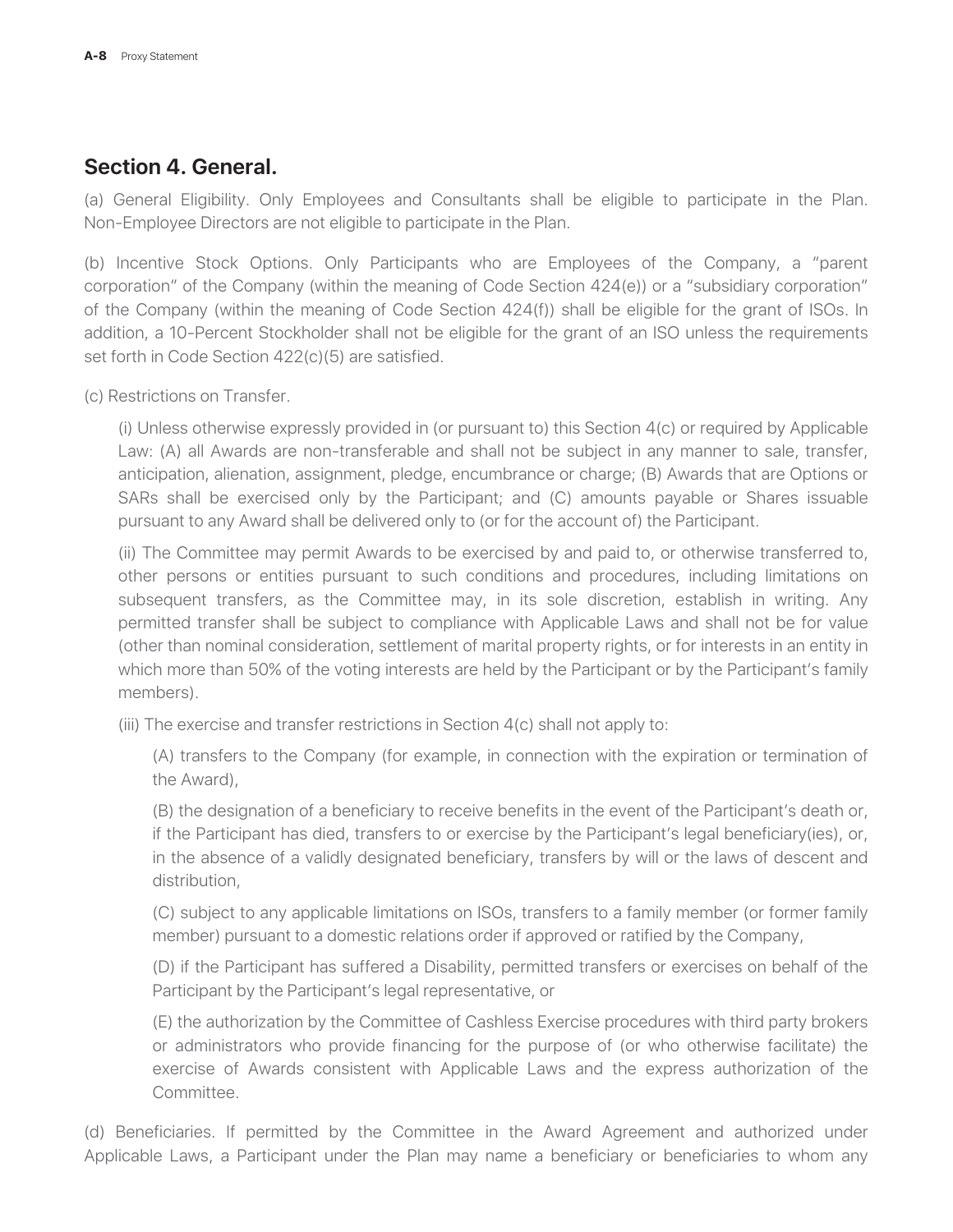vested but unpaid Award shall be paid in the event of the Participant's death. Each such designation shall revoke all prior beneficiary designations by the Participant and shall be effective only if given in a form and manner acceptable to the Committee. In the absence of any such designation, any vested Awards remaining unpaid at the Participant's death shall be paid to the Participant's estate in accordance with Applicable Laws, the terms of the Plan and of the applicable Award Agreement, and any unexercised vested Award may be exercised by the legal representative, administrator or executor of the Participant's estate.

(e) No Rights as a Shareholder. A Participant, or a transferee of a Participant, shall have no rights as a shareholder with respect to any Shares underlying an Award until such person has satisfied all of the terms and conditions to receive said Shares , has satisfied any applicable Tax-Related Items relating to the Award and the Shares have been issued (as evidenced by an appropriate entry on the books of the Company or a duly authorized transfer agent of the Company).

(f) Termination of Service. The Committee shall establish the effect of a Termination of Service on the rights and benefits under each Award under the Plan and in so doing may make distinctions based upon, inter alia, the cause of termination and type of Award.

(g) Consideration. The purchase price for any Award granted under the Plan or the Shares to be delivered pursuant to an Award, as applicable, may be paid by means of any lawful consideration as determined by the Committee and set forth in the applicable Award Agreement of separately established by the Committee.

#### **Section 5. Shares Subject to Plan and Share Limits.**

(a) Basic Limitation. The Common Stock issuable under the Plan shall be authorized but unissued Shares. The aggregate number of Shares that may be issued pursuant to Awards under the Plan, subject to adjustment pursuant to Section 11, is equal to:

(i) 510 million Shares, plus

(ii) the number of any Shares that remained available under the 2014 Plan for new award grants on the Approval Date, and determined immediately before giving effect to the termination of the authority to grant new awards under the 2014 Plan in connection with such approval, plus

(iii) the number of any Shares subject to stock options granted under the 2014 Plan and outstanding as of the Approval Date which expire, or for any reason are cancelled or terminated, after the Approval Date without being exercised, plus

(iv) the number of any Shares subject to restricted stock and restricted stock unit awards granted under the 2014 Plan that were outstanding and unvested on the Approval Date that are forfeited, terminated, cancelled or otherwise reacquired by the Company after the Approval Date without having become vested or that are exchanged by a Participant or withheld by the Company or one of its Subsidiaries after the Approval Date to satisfy the Tax-Related Items related to the award (in each case, with any such Shares increasing the Shares available for issuance under the Plan based on the Full-Value Award Ratio),

provided that in no event shall the Shares available for issuance under the Plan exceed 1,274,374,682 Shares (which is the sum of (1) the 510 million Shares set forth above, plus (2) the number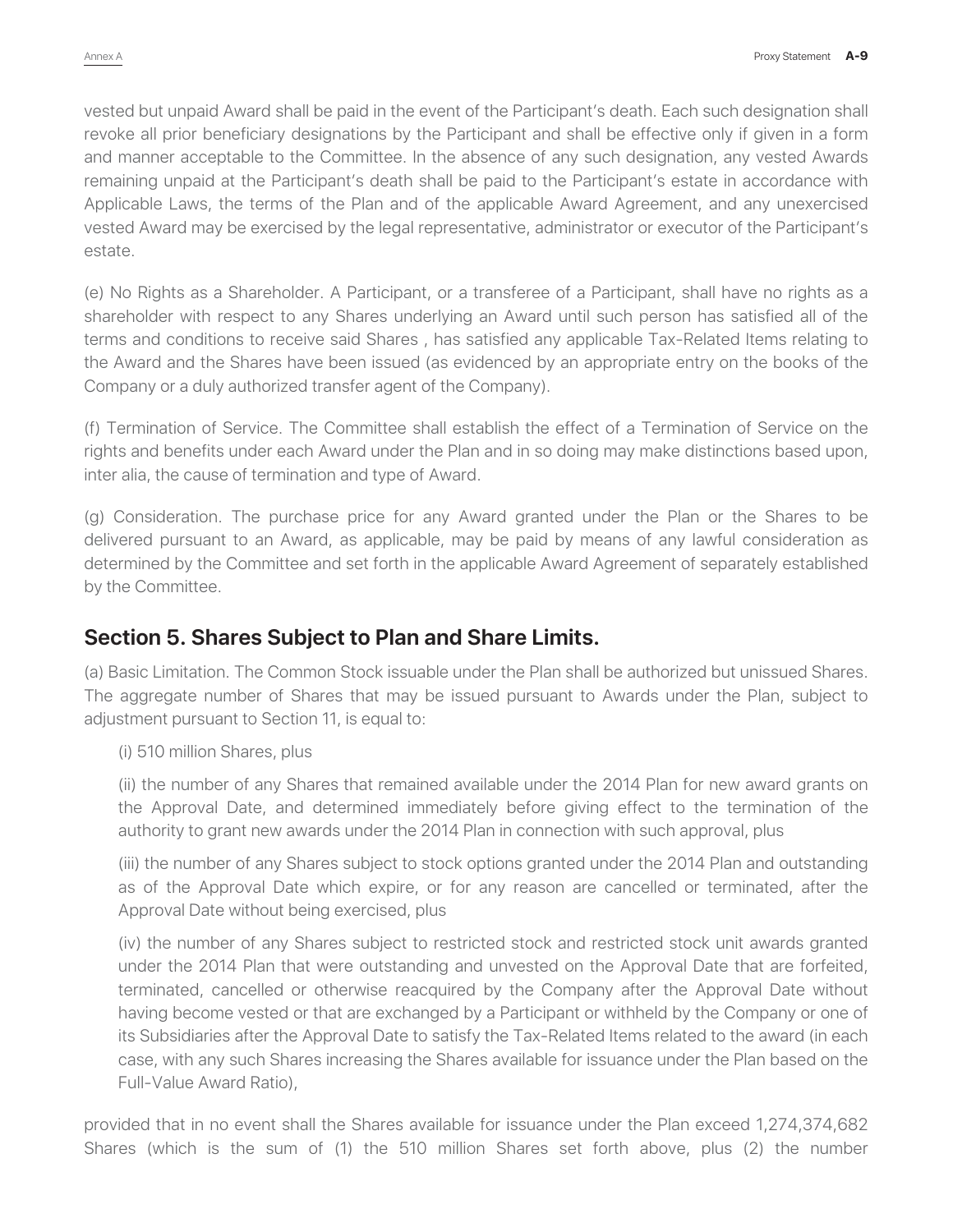of Shares available for new award grants under the 2014 Plan on September 25, 2021, plus (3) the aggregate number of Shares subject to stock options previously granted and outstanding under the 2014 Plan as of September 25, 2021, plus (4) two (2) (the Full-Value Award Ratio) times the aggregate number of Shares subject to restricted stock and restricted stock units previously granted and outstanding under the 2014 Plan as of September 25, 2021).

(b) Share Count. Shares issued pursuant to Full-Value Awards will count against the Shares available for issuance under the Plan as two (2) Shares for every one (1) Share issued in connection with the Full-Value Award. Shares issued pursuant to the exercise of Options or SARs under the Plan will count against the Shares available for issuance under the Plan as one (1) Share for every one Share to which such exercise relates. For purposes of clarity, the total number of Shares subject to SARs that are exercised and settled in Shares, and the total number of Shares subject to Options that are exercised, shall be counted in full on a one-for-one basis against the number of Shares available for issuance under the Plan, regardless of the number of Shares actually issued upon settlement of the SARs or Options. If Awards or dividend equivalent rights are settled in cash, the Shares that would have been delivered had there been no cash settlement shall not be counted against the Shares available for issuance under the Plan. Except as provided in the next sentence, Shares that are subject to Awards that are forfeited, are terminated, fail to vest or for any other reason are not paid or delivered, shall again become available for Awards under the Plan; provided that any one (1) Share issued pursuant to a Stock Grant or subject to a Restricted Stock Unit (including Shares subject to stock-settled dividend equivalent rights) that is forfeited or terminated shall be credited as two (2) Shares when determining the number of Shares that shall again become available for Awards under the Plan if upon grant, the Shares underlying such forfeited or terminated Awards were counted as two (2) Shares against the Plan reserve. Shares that are exchanged by a Participant or withheld by the Company as full or partial payment in connection with any Option or SAR, as well as any Shares exchanged by a Participant or withheld by the Company or one of its Subsidiaries to satisfy the Tax-Related Items for any Option or SAR, shall not be available for subsequent Awards under the Plan. Shares that are exchanged by a Participant or withheld by the Company as full or partial payment in connection with any Full-Value Award, as well as any Shares exchanged by a Participant or withheld by the Company or one of its Subsidiaries to satisfy the Tax-Related Items for any Full-Value Award, shall be available for subsequent Awards under the Plan; provided that any one (1) Share so exchanged or withheld in connection with any Full-Value Award shall be credited as two (2) Shares when determining the number of Shares that shall again become available for Awards under the Plan if upon grant, the Shares underlying the related Full-Value Award were counted as two (2) Shares against the Plan reserve. Refer to Section 15(i) for application of the foregoing Share limits with respect to substituted awards.

(c) Share Limits.

(i) Limits on Options and SARs. No Participant shall receive Options or SARs during any Fiscal Year covering, in the aggregate, in excess of 7,000,000 Shares, subject to adjustment pursuant to Section 11.

(ii) Limits on Stock Grants and Restricted Stock Units. No Participant shall receive Stock Grants or Restricted Stock Units during any Fiscal Year covering, in the aggregate, in excess of 7,000,000 Shares (for this purpose, (A) counting such Shares on a 1-for-1 basis and (B) for Stock Grants or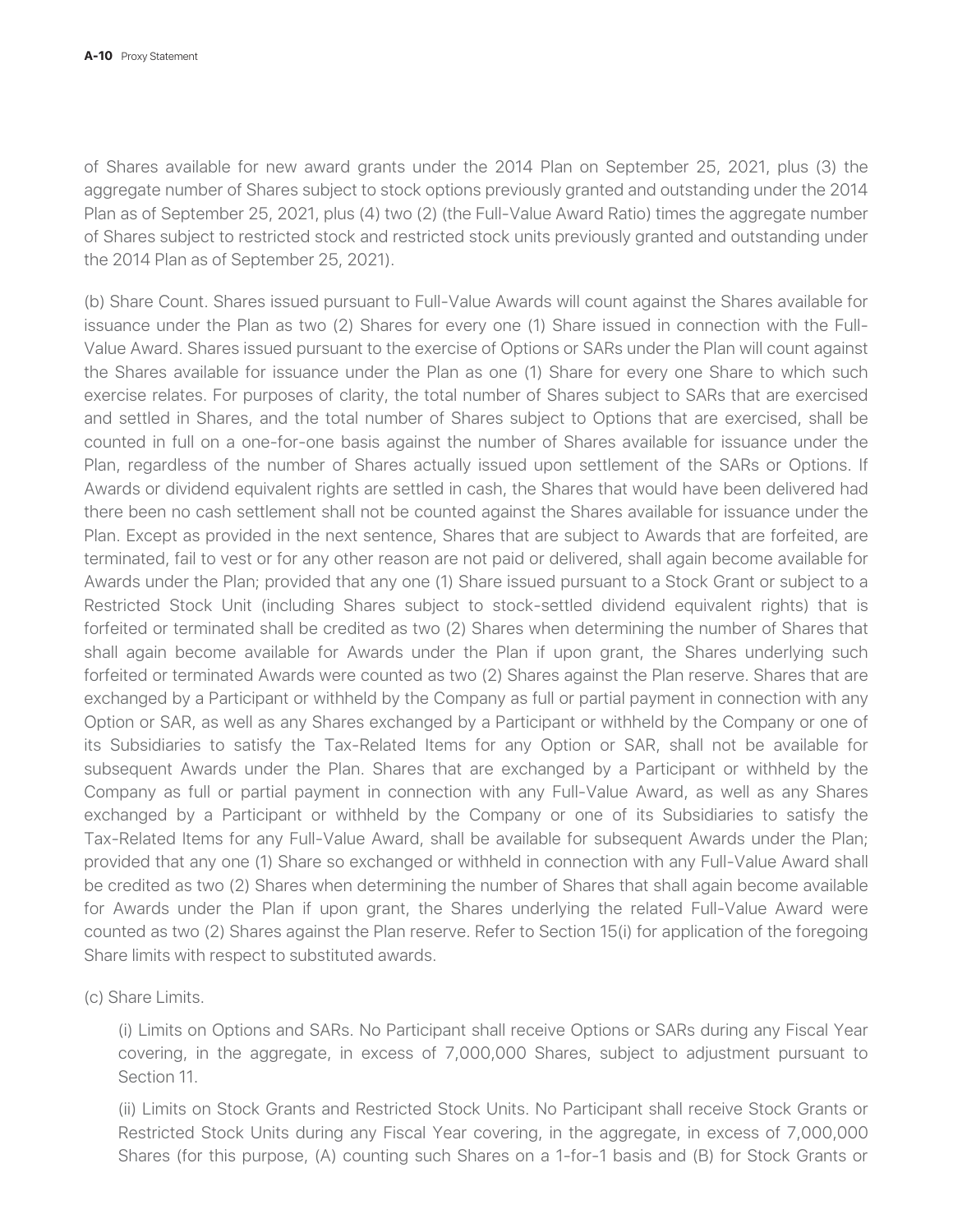Restricted Stock Units as to which the number of Shares earned is dependent on the level of attainment of performance vesting conditions, counting in respect thereof the number of Shares that may be earned at maximum performance), subject to adjustment pursuant to Section 11.

(d) Reservation of Shares; Fractional Shares. The Company shall at all times reserve a number of Shares sufficient to cover the Company's obligations and contingent obligations to deliver Shares with respect to Awards then outstanding under the Plan (exclusive of any dividend equivalent obligations to the extent the Company has the right to settle such rights in cash). Unless the Committee provides otherwise, no fractional Shares shall be issuable pursuant to the exercise or settlement of Awards under the Plan. The Committee shall also have the authority to determine whether fractional Shares shall be rounded down or a cash payment shall be made in lieu of fractional Shares.

#### **Section 6. Terms and Conditions of Options.**

(a) Option Agreement. Each Option granted under the Plan shall be evidenced and governed exclusively by an Option Agreement between the Participant and the Company. Such Option shall be subject to all applicable terms and conditions of the Plan and may be subject to any other terms and conditions that are not inconsistent with the Plan and that the Committee deems appropriate for inclusion in an Option Agreement. Dividend equivalent rights shall not be awarded on Options. The provisions of the various Option Agreements entered into under the Plan need not be identical. The Option Agreement shall specify whether the Option is an ISO or an NSO.

(b) Number of Shares. Each Option Agreement shall specify the number of Shares that are subject to the Option, which number is subject to adjustment in accordance with Section 11.

(c) Exercise Price. Each Option Agreement shall specify the Option's Exercise Price which shall be established by the Committee and is subject to adjustment in accordance with Section 11. The Exercise Price of an Option shall not be less than 100% of the Fair Market Value (110% for an ISO granted to a 10-Percent Stockholder) on the Grant Date.

(d) Exercisability and Term. Each Option Agreement shall specify the date when all or any installment of the Option is to become exercisable and/or any performance conditions or Performance Goals pursuant to Section 10 that must be satisfied before the Option may be exercised. The Option Agreement shall also specify the maximum term of the Option, provided that the maximum term of an Option shall in no event exceed ten (10) years from the Grant Date. Notwithstanding any other provision of the Plan or the Option Agreement, no Option can be exercised after the expiration date provided in the applicable Option Agreement.

(e) Method of Exercise. An Option may be exercised, in whole or in part, by giving written notice of exercise to the Company or the Company's designee (or, subject to Applicable Laws and if the Company permits, by electronic or voice methods) of the number of Shares to be purchased. Such notice shall be accompanied by payment in full of the aggregate Exercise Price, plus any required Tax-Related Items (unless satisfactory arrangements have been made to satisfy such Tax-Related Items). The Company reserves the right to delay issuance of the Shares until such payment obligations are fully satisfied.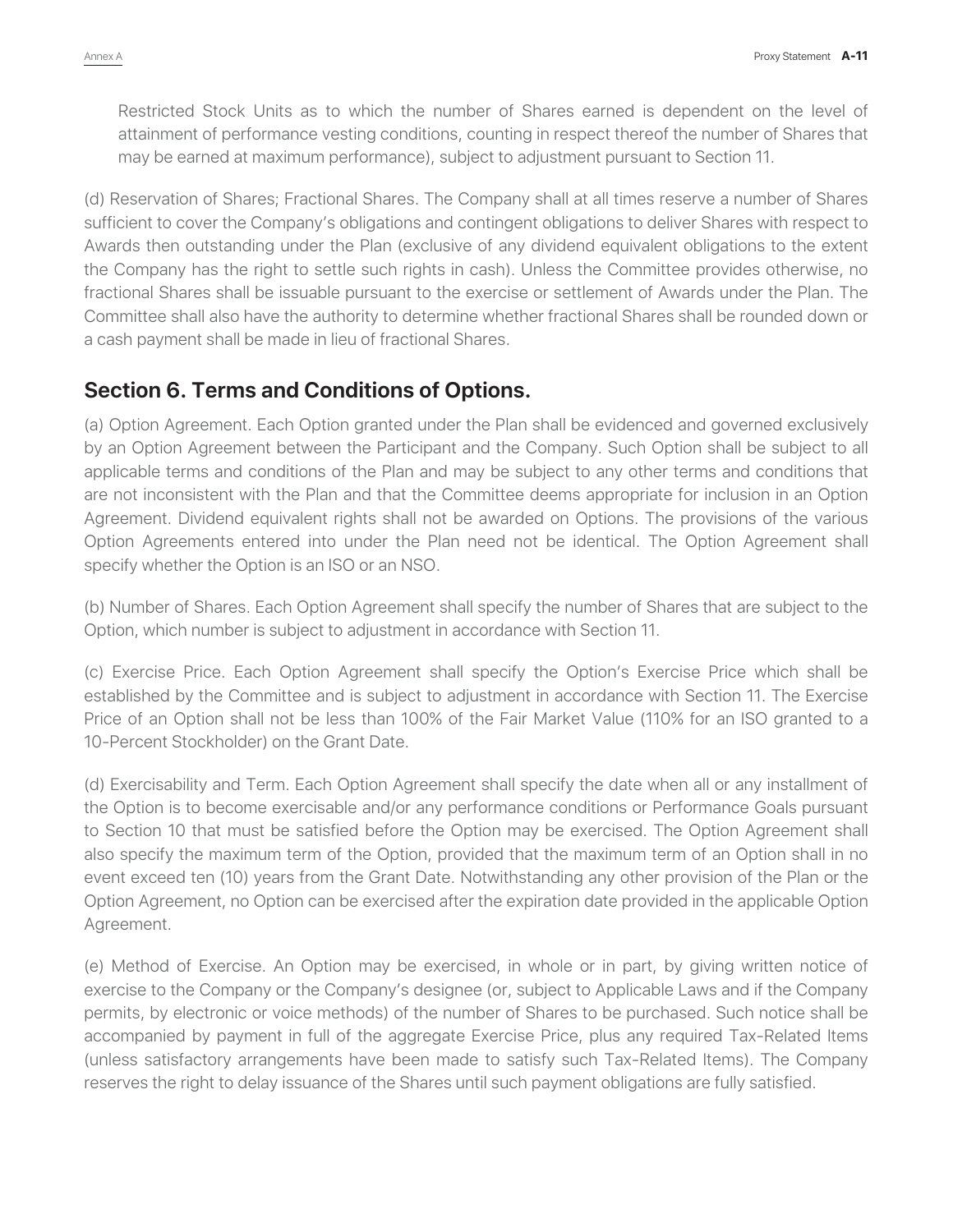(f) Payment for Option Shares. The Exercise Price of an Option shall be paid in cash at the time of exercise, except as follows and if so provided for in the applicable Option Agreement:

(i) Cashless Exercise. Payment of all or a part of the Exercise Price may be made through Cashless Exercise.

(ii) Other Forms of Payment. Payment may be made in any other form that is consistent with Applicable Laws, regulations and rules and approved by the Committee.

In the case of an ISO granted under the Plan, except to the extent permitted by Applicable Laws, payment shall be made only pursuant to the express provisions of the applicable Option Agreement. In the case of an NSO granted under the Plan, the Committee may, in its discretion at any time, accept payment in any form(s) described in this Section 6(f).

#### **Section 7. Terms and Conditions of Stock Appreciation Rights.**

(a) SAR Agreement. Each SAR granted under the Plan shall be evidenced by a SAR Agreement between the Participant and the Company. Such SAR shall be subject to all applicable terms of the Plan and may be subject to any other terms that are not inconsistent with the Plan. A SAR Agreement may provide for a maximum limit on the amount of any payout notwithstanding the Fair Market Value on the date of exercise of the SAR. Dividend equivalent rights shall not be awarded on SARs. The provisions of the various SAR Agreements entered into under the Plan need not be identical.

(b) Number of Shares. Each SAR Agreement shall specify the number of Shares to which the SAR pertains, which number is subject to adjustment in accordance with Section 11.

(c) Exercise Price. Each SAR Agreement shall specify the Exercise Price, which is subject to adjustment in accordance with Section 11. A SAR Agreement may specify an Exercise Price that varies in accordance with a predetermined formula while the SAR is outstanding, provided that in all cases and at all times the Exercise Price of a SAR shall not be less than 100% of the Fair Market Value on the Grant Date.

(d) Exercisability and Term. Each SAR Agreement shall specify the date when all or any installment of the SAR is to become exercisable and/or any performance conditions or Performance Goals pursuant to Section 10 that must be satisfied before the SAR is exercised. The SAR Agreement shall also specify the maximum term of the SAR which shall not exceed ten (10) years from the Grant Date. SARs may be awarded in combination with Options or Stock Grants, and such an Award shall provide that the SARs will not be exercisable unless the related Options or Stock Grants are forfeited. A SAR may be included in an ISO only at the time of grant but may be included in an NSO at the time of grant or at any subsequent time. Notwithstanding any other provision of the Plan or the SAR Agreement, no SAR can be exercised after the expiration date provided in the applicable SAR Agreement.

(e) Exercise of SARs. Upon exercise of a SAR, the Participant (or any person having the right to exercise the SAR after Participant's death) shall receive from the Company (i) Shares, (ii) cash or (iii) any combination of Shares and cash, as the Committee shall determine at the time of grant of the SAR, in its sole discretion. The amount of cash and/or the Fair Market Value of Shares received upon exercise of SARs shall, in the aggregate, be equal to the amount by which the aggregate Fair Market Value (on the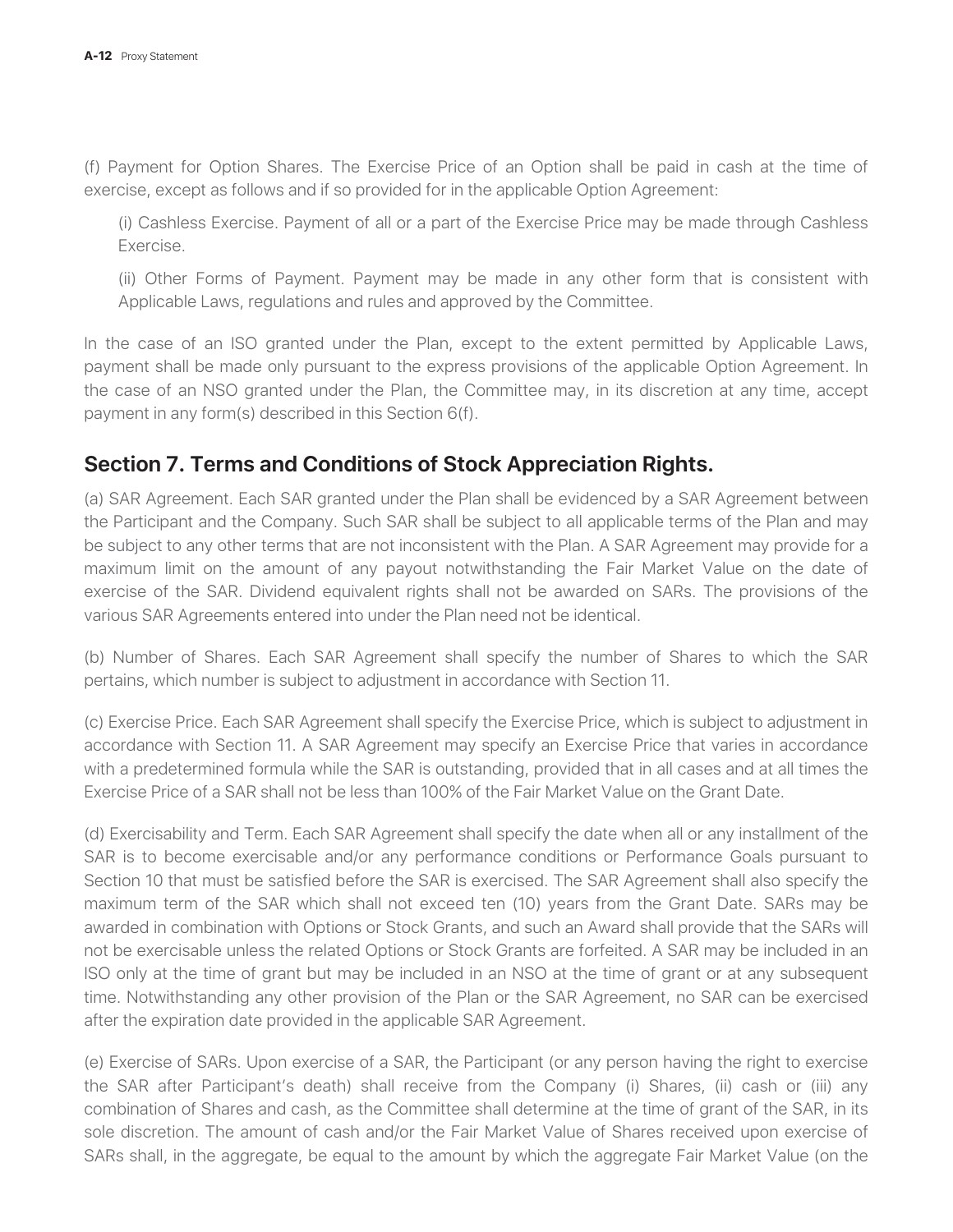date of exercise) of the Shares subject to the exercised SARs exceeds the aggregate Exercise Price of the exercised SARs.

#### **Section 8. Terms and Conditions for Stock Grants.**

(a) Form of Awards. Awards under this Section 8 may be granted in the form of a Stock Grant.

(b) Stock Grant Agreement. Each Stock Grant awarded under the Plan shall be evidenced and governed exclusively by a Stock Grant Agreement between the Participant and the Company. Each Stock Grant shall be subject to all applicable terms and conditions of the Plan and may be subject to any other terms and conditions that are not inconsistent with the Plan that the Committee deems appropriate for inclusion in the applicable Stock Grant Agreement. The provisions of the Stock Grant Agreements entered into under the Plan need not be identical.

(c) Number of Shares. Each Stock Grant Agreement shall specify the number of Shares to which the Stock Grant pertains, which number is subject to adjustment in accordance with Section 11.

(d) Vesting Conditions. The Committee shall determine the vesting schedule of each Stock Grant. Vesting shall occur, in full or in installments, upon satisfaction of the conditions specified in the Stock Grant Agreement, which may include performance conditions or Performance Goals pursuant to Section 10.

(e) Voting and Dividend Rights. The holder of a Stock Grant awarded under the Plan shall have the same voting, dividend and other rights as the Company's other shareholders, except as otherwise stated in the Stock Grant Agreement; provided, however, that any dividends will be subject to forfeiture and termination (or repayment, as applicable) to the same extent as the corresponding portion of the Stock Grant to which such dividends relate. A Stock Grant Agreement may require that the holder of such Stock Grant invest any cash dividends received in additional Shares subject to the Stock Grant. Such additional Shares and any Shares received as a dividend pursuant to the Stock Grant shall be subject to the same conditions and restrictions as the Stock Grant with respect to which the dividends were paid.

#### **Section 9. Terms and Conditions of Restricted Stock Units.**

(a) Restricted Stock Unit Agreement. Each RSU granted under the Plan shall be evidenced by a Restricted Stock Unit Agreement between the Participant and the Company. Such RSU shall be subject to all applicable terms of the Plan and may be subject to any other terms that are not inconsistent with the Plan. The provisions of the various Restricted Stock Unit Agreements entered into under the Plan need not be identical.

(b) Number of Shares. Each Restricted Stock Unit Agreement shall specify the number of RSUs to which the Restricted Stock Unit Award pertains, which number is subject to adjustment in accordance with Section 11.

(c) Vesting Conditions. The Committee shall determine the vesting schedule of each RSU Award. Vesting shall occur, in full or in installments, upon satisfaction of the conditions specified in the Restricted Stock Unit Agreement, which may include performance conditions or Performance Goals pursuant to Section 10.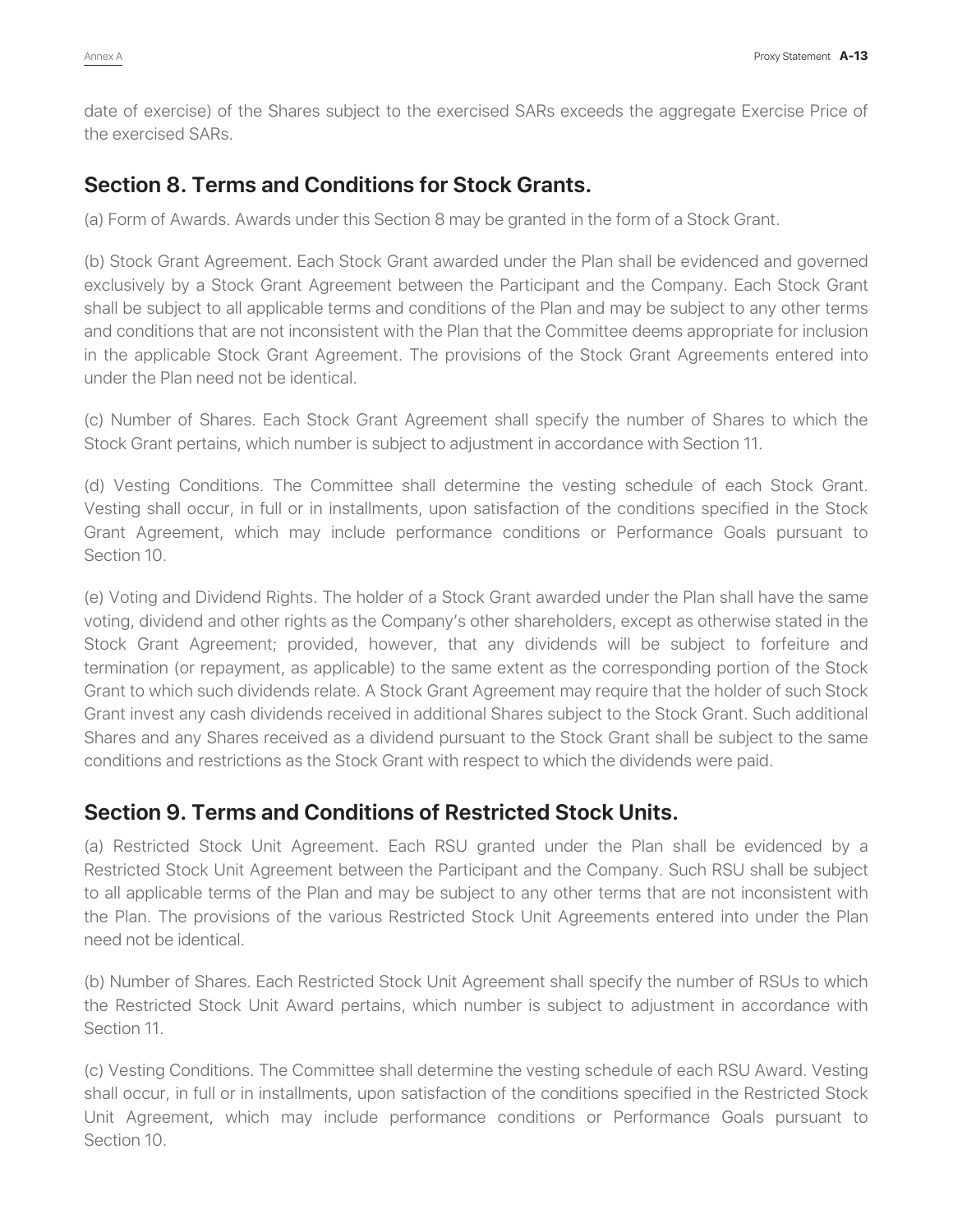(d) Form and Time of Settlement of Restricted Stock Units. Settlement of vested RSUs may be made in the form of (i) cash, (ii) Shares or (iii) any combination of both, as determined by the Committee at the time of the grant of the RSUs, in its sole discretion. Vested RSUs may be settled in a lump sum or in installments as determined by the Committee and provided in the Restricted Stock Unit Agreement. The distribution may occur or commence when the vesting conditions applicable to the RSUs have been satisfied or have lapsed, or, if the Committee so provides in the Restricted Stock Unit Agreement, it may be deferred, in accordance with Applicable Laws, to a later date. The amount of a deferred distribution may be increased by an interest factor or by dividend equivalents, as determined by the Committee and provided in the Restricted Stock Unit Agreement.

(e) Voting and Dividend Rights. The holders of RSUs shall have no voting rights. Prior to settlement or forfeiture, any RSU awarded under the Plan may, at the Committee's discretion, carry with it a right to dividend equivalent rights. A dividend equivalent right entitles the holder to be credited with an amount equal to all cash dividends paid on one Share while the RSU is outstanding and shall be subject to forfeiture and termination to the same extent as the corresponding RSUs to which the dividend equivalent rights relate. Dividend equivalent rights may be converted into additional RSUs, subject to Applicable Laws. Dividend equivalent rights will be subject to the same vesting conditions and restrictions as the RSUs to which they attach. Subject to Applicable Laws, settlement of dividend equivalent rights may be made in the form of cash, in the form of Shares, or in a combination of both, as determined by the Committee at the time of the grant of the RSUs, in its sole discretion.

(f) Creditors' Rights. A holder of RSUs shall have no rights other than those of a general creditor of the Company. RSUs represent an unfunded and unsecured obligation of the Company, subject to the terms and conditions of the applicable Restricted Stock Unit Agreement.

#### **Section 10. Performance-Based Awards.**

The Committee may, in its discretion, include performance conditions in an Award. The Committee may provide at the time it establishes the applicable Performance Goals, or at a later time, for the Performance Goals (or performance against the Performance Goals, as the case may be) to be adjusted to mitigate the unbudgeted impact of material, unusual or nonrecurring gains and losses, accounting changes or other events specified by the Committee.

#### **Section 11. Protection Against Dilution.**

(a) Adjustments. Subject to Section 15(d), upon (or, as may be necessary to effect the adjustment, immediately prior to): any reclassification, recapitalization, stock split (including a stock split in the form of a stock dividend) or reverse stock split; a Change of Control, or any merger, combination, consolidation, or other reorganization; any spin-off, split-up, or extraordinary dividend distribution in respect of the Common Stock; or any exchange of Common Stock or other securities of the Company, or any similar, unusual or extraordinary corporate transaction in respect of the Common Stock, then the Committee shall equitably and proportionately adjust (1) the number and type of Shares (or other securities) that thereafter may be made the subject of Awards (including the specific Share limits, maximums and numbers of Shares set forth elsewhere in the Plan), (2) the number, amount and type of Shares (or other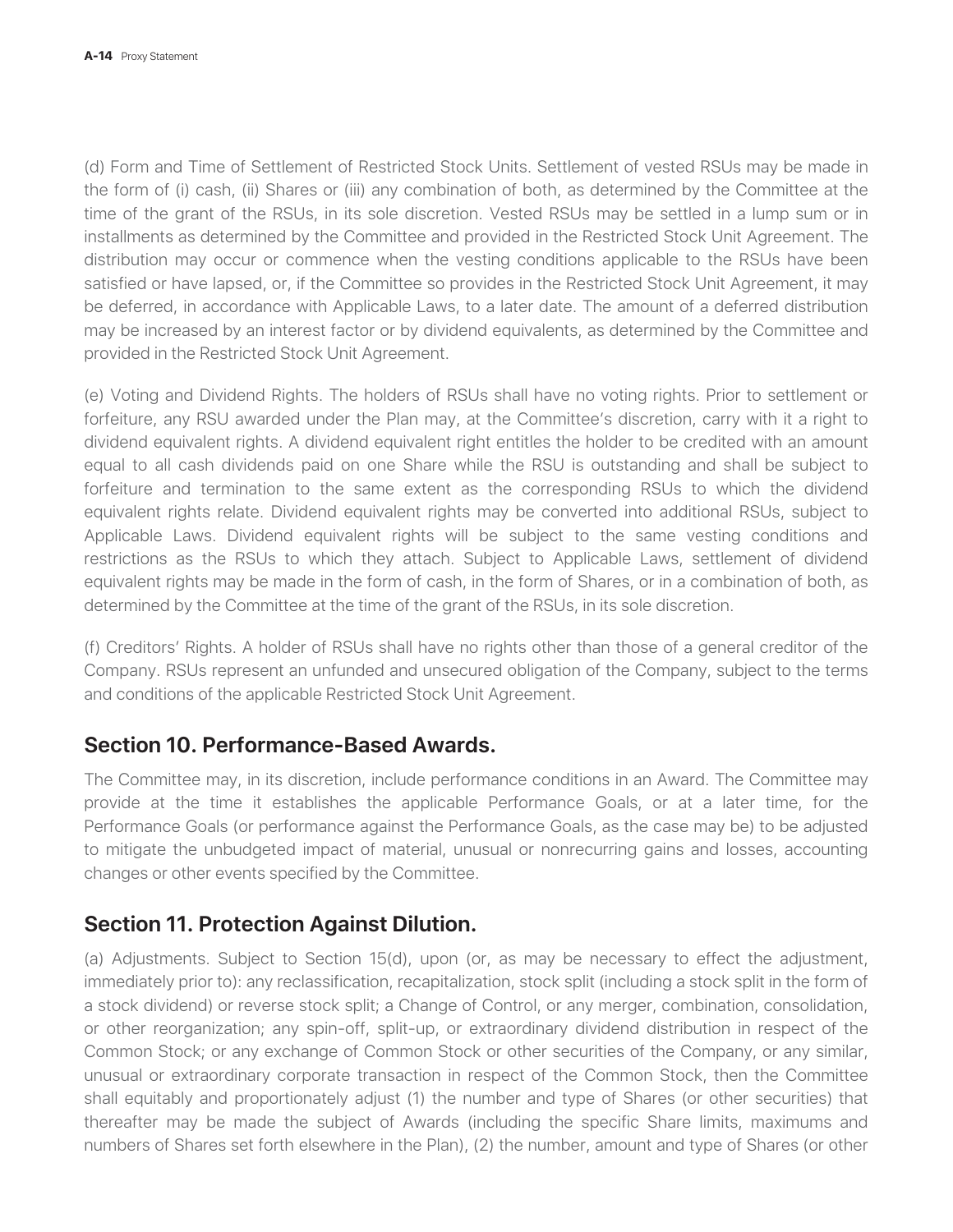securities or property) subject to any outstanding Awards, (3) the grant, purchase, or Exercise Price of any outstanding Awards, and/or (4) the securities, cash or other property deliverable upon exercise or payment of any outstanding Awards, in each case to the extent necessary to preserve (but not increase) the level of incentives intended by the Plan and the then-outstanding Awards.

Unless otherwise expressly provided in the applicable Award Agreement, upon (or, as may be necessary to effect the adjustment, immediately prior to) any event or transaction described in the preceding paragraph or a sale of all or substantially all of the business or assets of the Company as an entirety, the Company shall equitably and proportionately adjust the Performance Goals applicable to any thenoutstanding performance-based Awards to the extent necessary to preserve (but not increase) the level of incentives intended by the Plan and the then-outstanding performance-based Awards.

It is intended that, unless otherwise determined by the Committee, any adjustments contemplated by the preceding two paragraphs be made in a manner that satisfies applicable legal, tax (including, without limitation and as applicable in the circumstances, Code Sections 424 and 409A) and accounting (so as to not trigger any charge to earnings with respect to such adjustment) requirements.

Without limiting the generality of Section 3, any good faith determination by the Committee as to whether an adjustment is required in the circumstances pursuant to this Section 11(a), and the extent and nature of any such adjustment, shall be conclusive and binding on all persons.

(b) Participant Rights. Except as provided in this Section 11, a Participant shall have no rights by reason of any issue by the Company of stock of any class or securities convertible into stock of any class, any subdivision or consolidation of shares of stock of any class, the payment of any stock dividend or any other increase or decrease in the number of shares of stock of any class. If by reason of an adjustment pursuant to this Section 11 a Participant's Award covers additional or different shares of stock or securities, then such additional or different shares and the Award in respect thereof shall be subject to all of the terms, conditions and restrictions which were applicable to the Award and the Shares underlying the Award prior to such adjustment, unless otherwise determined in the sole discretion of the Committee.

#### **Section 12. Change of Control.**

Upon the occurrence of a Change of Control then the Committee may make provision for a cash payment in settlement of, or for the assumption, substitution or exchange of any or all outstanding Awards or the cash, securities or property deliverable to the holder of any or all outstanding Awards, based upon, to the extent relevant under the circumstances, the distribution or consideration payable to holders of the Common Stock upon or in respect of such Change of Control. Upon the occurrence of a Change of Control, then, unless the Committee has made a provision for the substitution, assumption, exchange or other continuation or settlement of the Award or the Award would otherwise continue in accordance with its terms in the circumstances, each Award shall terminate upon the related event; provided that the holder of an Option or SAR shall be given reasonable advance notice of the impending termination and a reasonable opportunity to exercise the Participant's outstanding vested Options and SARs in accordance with their terms before the termination of such Awards (except that in no case shall more than ten days' notice of the impending termination be required).

The Committee may adopt such valuation methodologies for outstanding Awards as it deems reasonable in the event of a cash or property settlement and, in the case of Options, SARs or similar rights, but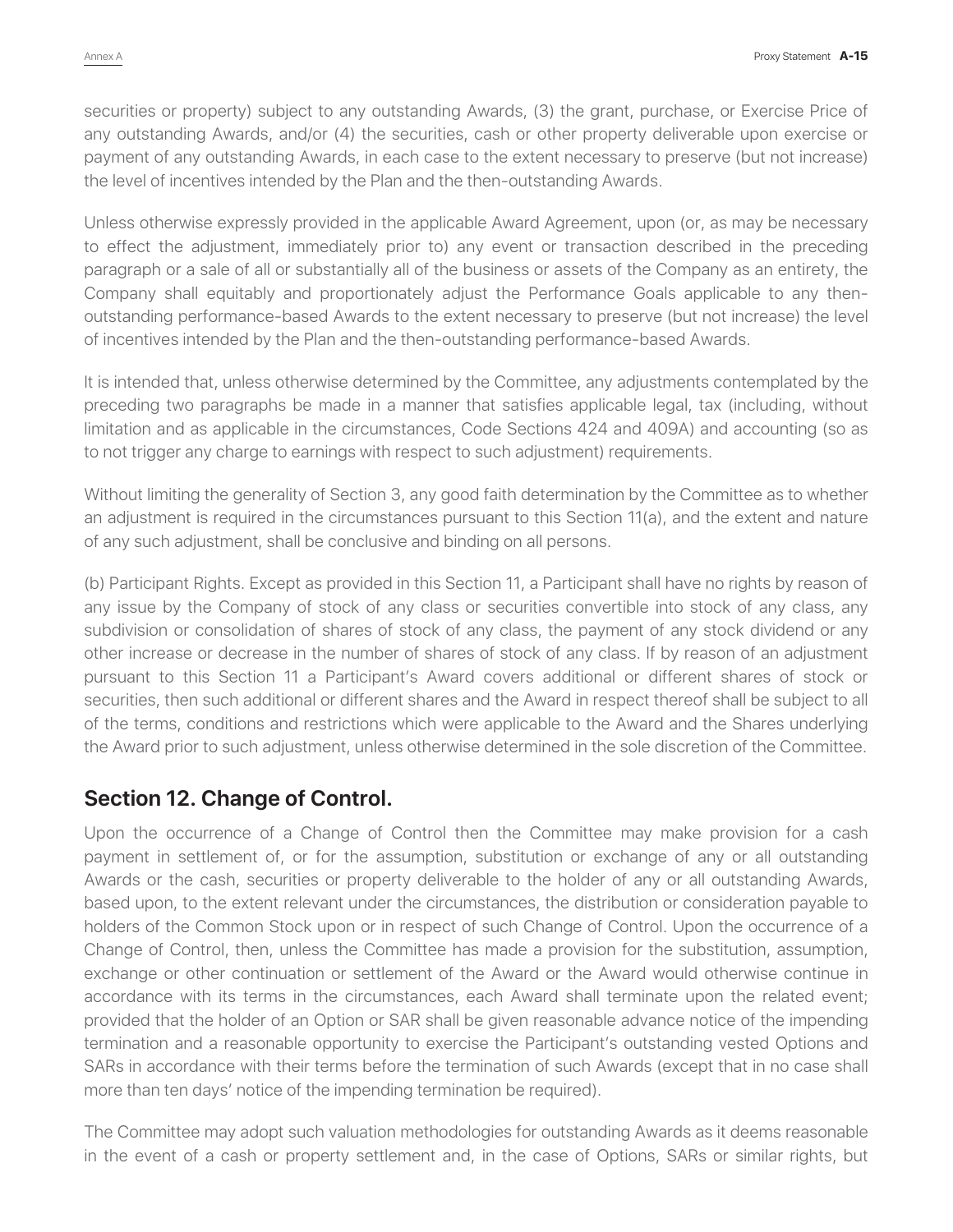without limitation on other methodologies, may base such settlement solely upon the excess if any of the per share amount payable upon or in respect of such event over the Exercise Price of the Award.

The Committee may take such action contemplated by this Section 12 prior to a Change of Control (as opposed to on the occurrence of such event) to the extent that the Committee deems the action necessary to permit the Participant to realize the benefits intended to be conveyed with respect to the Shares underlying the outstanding Awards.

Without limiting the generality of Section 3, any good faith determination by the Committee pursuant to its authority under this Section 12 shall be conclusive and binding on all persons.

#### **Section 13. Limitations on Rights.**

(a) Participant Rights. A Participant's rights, if any, in respect of or in connection with any Award are derived solely from the discretionary decision of the Company to permit the individual to participate in the Plan and to benefit from a discretionary Award. By accepting an Award under the Plan, a Participant expressly acknowledges that there is no obligation on the part of the Company to continue the Plan and/ or grant any additional Awards, Shares underlying such Awards or the cash equivalent. Any Award granted hereunder is not intended to be compensation of a continuing or recurring nature, or part of a Participant's normal or expected compensation, and in no way represents any portion of a Participant's salary, compensation, or other remuneration for purposes of pension benefits, severance, redundancy, resignation or any other purpose.

Neither the Plan nor any Award granted under the Plan shall be deemed to give any individual a right to remain an Employee, Consultant or director of the Company, a Parent, or any Subsidiary. The Company and its Parent and Subsidiaries reserve the right to Terminate the Service of any person at any time, and for any reason, subject to Applicable Laws, the Company's Articles of Incorporation and Bylaws and any applicable written employment agreement (if any), and such terminated person shall be deemed irrevocably to have waived any claim to damages or specific performance for breach of contract or dismissal, compensation for loss of office, tort or otherwise with respect to the Plan or any outstanding Award that is forfeited and/or is terminated by its terms or to any future Award.

(b) Shareholders' Rights. Except as provided in Section 8(e), a Participant shall have no dividend rights, voting rights or other rights as a shareholder with respect to any Shares underlying a Participant's Award prior to the issuance of such Shares (as evidenced by an appropriate entry on the books of the Company or a duly authorized transfer agent of the Company). No adjustment shall be made for cash dividends or other rights for which the record date is prior to the date when such Shares are issued, except as expressly provided in Sections 8(e), 9(e) and 11.

(c) Regulatory Requirements. Any other provision of the Plan notwithstanding, the obligation of the Company to issue Shares or other securities under the Plan shall be subject to all Applicable Laws and such approval by any regulatory body as may be required. The Company reserves the right to restrict, in whole or in part, the delivery of Shares or other securities pursuant to any Award prior to the satisfaction of all legal requirements relating to the issuance of such Shares or other securities, to their registration, qualification or listing or to an exemption from registration, qualification or listing. The person acquiring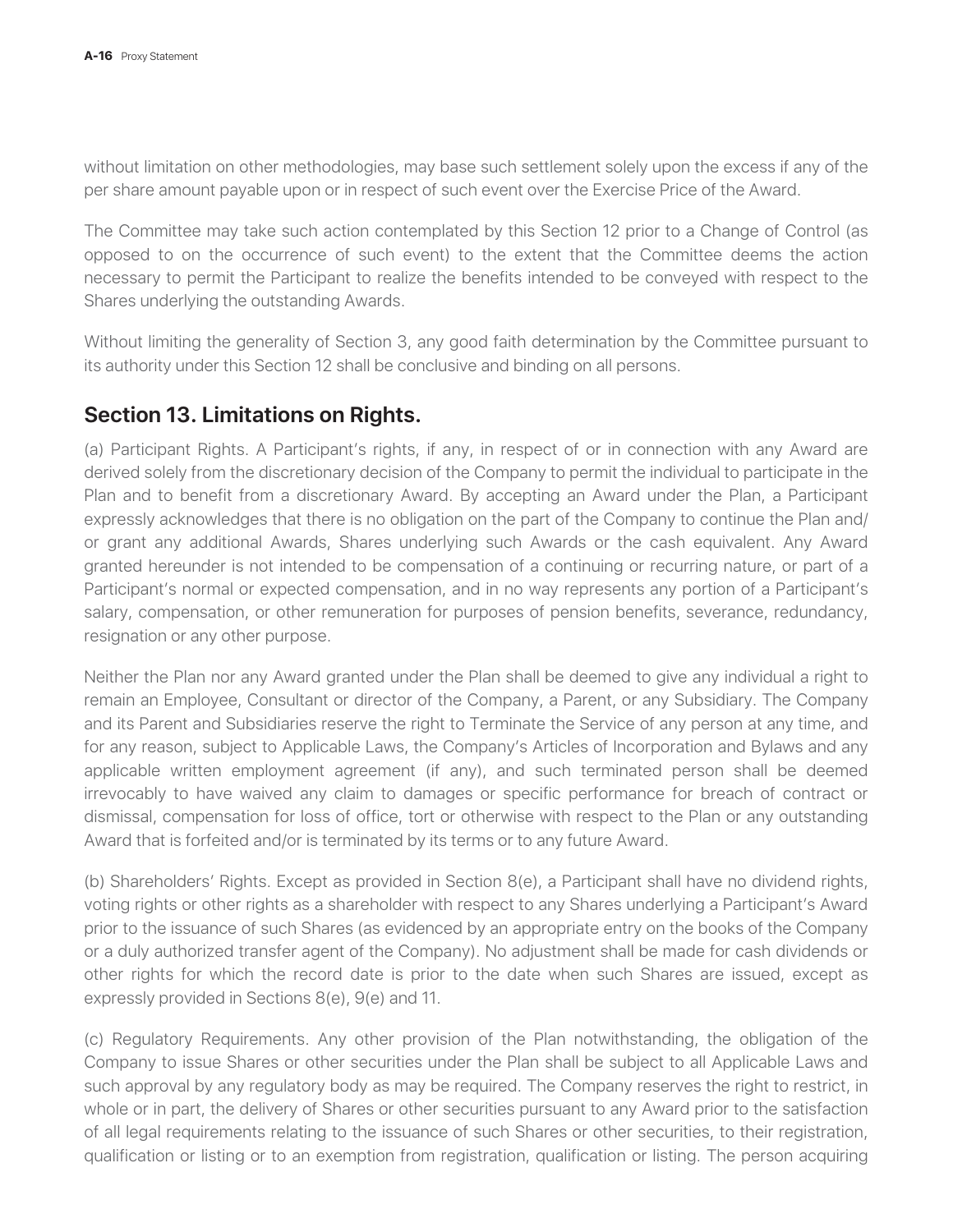any securities under the Plan will, if requested by the Company or one of its Subsidiaries, provide such assurances and representations to the Company or one of its Subsidiaries as the Committee may deem necessary or desirable to assure compliance with all applicable legal, tax, and accounting requirements.

(d) Foreign Awards and Rights. Notwithstanding any provision of this Plan to the contrary, in order to facilitate compliance with Applicable Laws in countries in which the Company, Parent or Subsidiaries have Participants, the Committee shall have the power and authority to modify the terms and conditions of any Award granted to Participants to facilitate compliance with Applicable Laws of the certain jurisdictions where Participants reside and/or establish sub-plans, rules or procedures applicable to particular Subsidiaries or Participants residing in certain jurisdictions; provided, however, that no such sub-plans, modifications or rules shall increase the Share limitations contained in Section 5 or result in any other changes to the Plan giving rise to shareholder approval.

#### **Section 14. Taxes; Section 409A.**

(a) General. The Company, a Parent and any Subsidiaries each shall have the authority and right to deduct or withhold or require a Participant to remit an amount sufficient to satisfy Tax-Related Items with respect to any taxable event concerning a Participant arising as a result of the Plan or take any other action as may be necessary in the option of the Company, a Parent or any Subsidiary, as appropriate, to satisfy withholding obligations for the payment of Tax-Related Items. The Company, a Parent or any Subsidiary may, in its sole discretion and subject to such as rules as it may adopt, permit or require a Participant to pay all or a portion of the Tax-Related Items arising in connection with an Award, by, without limitation: (i) having the Participant pay an amount in cash (by check or wire transfer), (ii) withholding from the Participant's wages or other cash compensation; (iii) withholding from the proceeds from the sale of Shares underlying an Award either through a voluntary or mandatory sale arranged by the Company on a Participant's behalf, (iv) withholding from any amount payable under the Plan, including delivery of Shares to be made pursuant to an Award granted under the Plan, (vi) delivery of Shares (which are not subject to any pledge or other security interest) that have been both held by the Participant and vested for at least six (6) months (or such other period as established from time to time by the Committee to avoid adverse accounting treatment under applicable accounting standards) having an aggregate Fair Market Value approximately equal to the amount to be withheld, or (vii) any other method of withholding determined by the Committee that is permissible under Applicable Laws. Further, the Company may take any such actions as may be necessary in the opinion of the Company to satisfy all obligations for the payment of such Tax-Related Items. The Company shall not be required to issue any Shares or make any cash payment under the Plan until such withholding obligations for Tax-Related Items are satisfied, and the Company shall have no liability to any Participant for exercising the foregoing right.

(b) Share Withholding. The Committee may (i) permit or require a Participant to satisfy all or part of the Participant's withholding obligations for Tax-Related Items by having the Company withhold all or a portion of any Shares that otherwise would be issued to the Participant, or (ii) permit a Participant to satisfy such obligations by Cashless Exercise, or by surrendering all or a portion of any Shares that the Participant previously acquired, provided that the previously owned Shares have been held for a minimum duration (if any) determined satisfactory as established by the Committee in its sole and absolute discretion and further provided that Shares that are withheld shall not exceed the amount necessary to satisfy the Tax-Related Items at the maximum rate applicable in the Participant's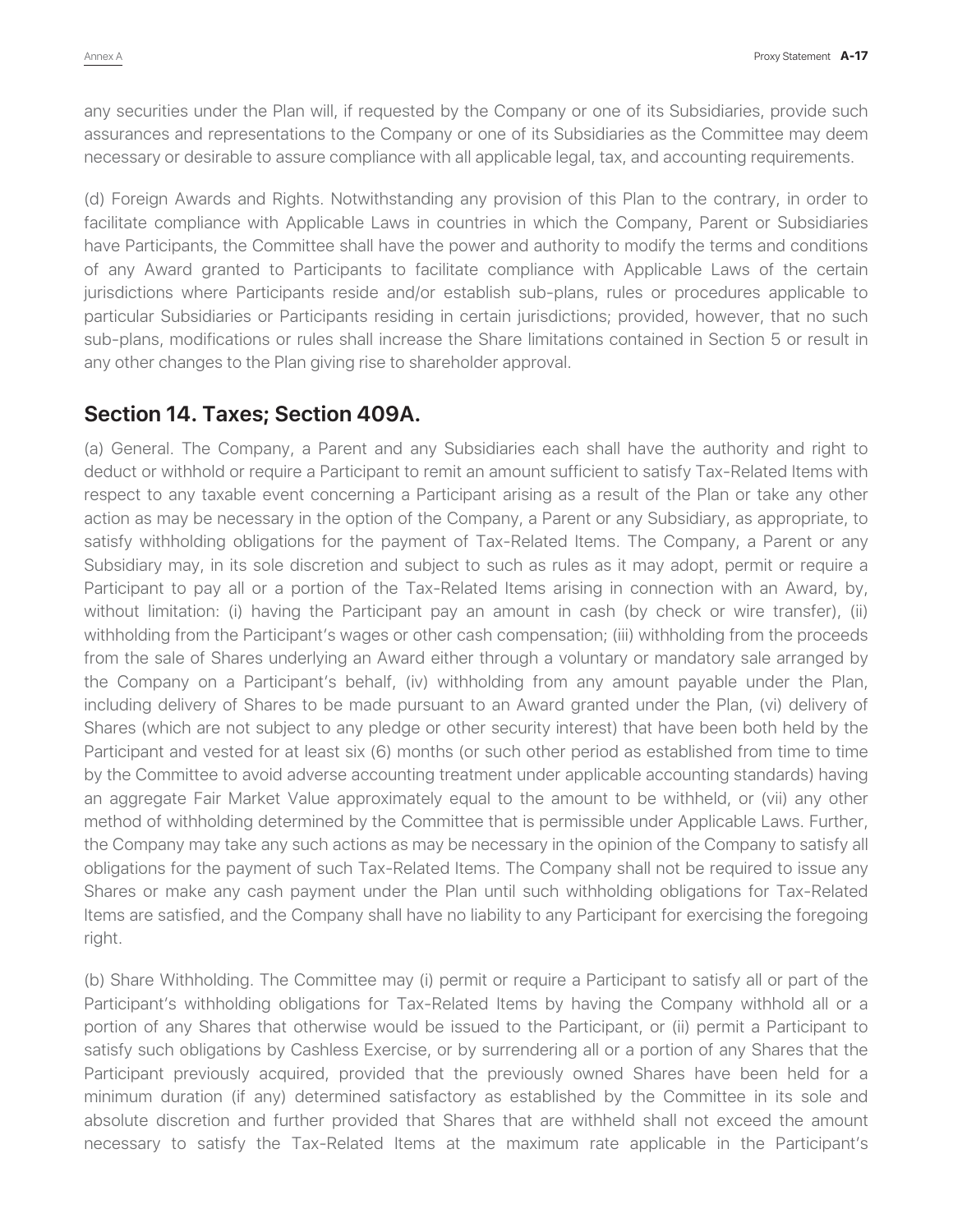jurisdiction(s). Any payment of Tax-Related Items by assigning Shares to the Company may be subject to restrictions, including, but not limited to, any restrictions established by the Committee or required by rules of the SEC. Subject to Applicable Laws and unless the Committee indicates otherwise, if any Shares are used to satisfy Tax-Related Items, such Shares shall be valued based on the Fair Market Value on the date of the withholding event or the last preceding trading day prior to the withholding event.

(c) Section 409A. This Plan is intended to comply with the requirements of Code Section 409A or an exemption or exclusion therefrom and, with respect to amounts that are subject to Code Section 409A, it is intended that this Plan be administered in all respects in accordance with Code Section 409A. Each payment under any Award that constitutes nonqualified deferred compensation subject to Code Section 409A shall be treated as a separate payment for purposes of Code Section 409A. In no event may a Participant, directly or indirectly, designate the calendar year of any payment to be made under any Award that constitutes nonqualified deferred compensation subject to Code Section 409A. Notwithstanding any other provision of this Plan or any Award Agreement to the contrary, if a Participant is a "specified employee" within the meaning of Code Section 409A (as determined in accordance with the methodology established by the Company), amounts in respect of an Award that constitute "nonqualified deferred compensation" within the meaning of Code Section 409A that would otherwise be payable by reason of a Participant's Separation from Service during the six-month period immediately following such Separation from Service shall instead be paid or provided on the first business day following the date that is six months following the Participant's Separation from Service. If the Participant dies following the Separation from Service and prior to the payment of any amounts delayed on account of Code Section 409A, such amounts shall be paid to the Participant's estate or the personal representative of the Participant's estate within 30 days following the date of the Participant's death.

#### **Section 15. Duration and Amendments; Miscellaneous.**

(a) Term of the Plan. The Board adopted this Plan on November 9, 2021 (the "Effective Date"). The Plan shall terminate on the day before the tenth anniversary of the Effective Date and may be terminated on any earlier date pursuant to this Section 15.

(b) Amendment or Termination of the Plan. The Board may, at any time, terminate or, from time to time, amend, modify or suspend the Plan, in whole or in part. No Awards may be granted during any period that the Board suspends the Plan. To the extent then required by Applicable Laws or deemed necessary or advisable by the Committee, any amendment to the Plan shall be subject to shareholder approval.

(c) Amendments to Awards. Without limiting any other express authority of the Committee under (but subject to) the express limits of the Plan, the Committee by agreement or resolution may waive conditions of or limitations on Awards to Participants that the Committee in the prior exercise of its discretion has imposed, without the consent of a Participant, and (subject to the requirements of Sections 3 and 15(d)) may make other changes to the terms and conditions of Awards. No amendment of an Award, however, shall constitute a Re-Pricing without shareholder approval or otherwise authorize any action that may only be taken at law or under the rules of the principal exchange upon which the Shares are listed to trade with the consent or approval of shareholders without obtaining or conditioning such action on the receipt of such consent or approval.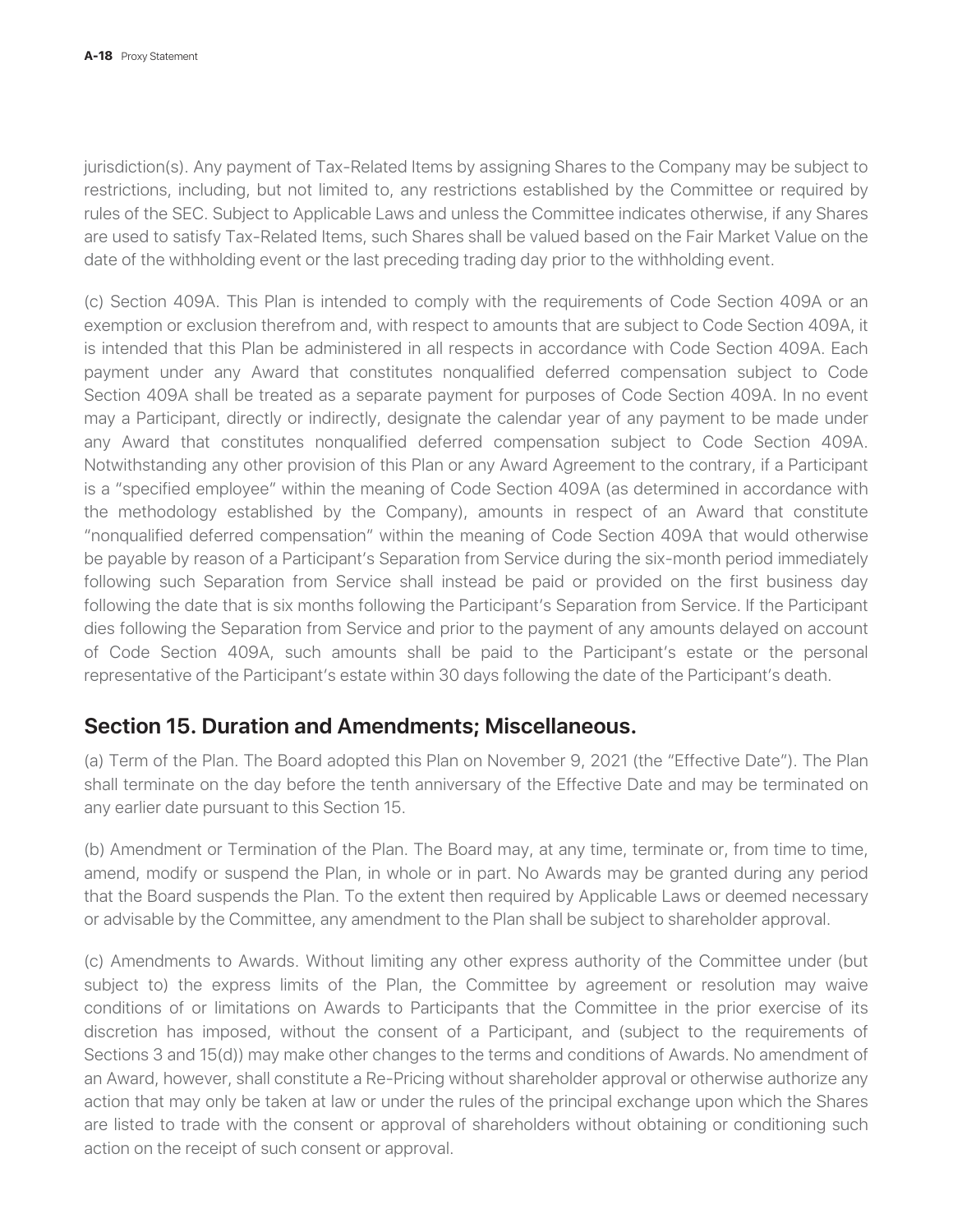(d) Limitations on Amendments to Plan and Awards. No amendment, suspension or termination of the Plan or amendment of any outstanding Award Agreement shall, without written consent of the Participant, affect in any manner materially adverse to the Participant any rights or benefits of the Participant or obligations of the Company under any Award granted under the Plan prior to the effective date of such change, provided that any amendments to outstanding Award Agreements that the Company determines are necessary or desirable to facilitate compliance with Applicable Laws shall not require written consent of the Participant. Changes, settlements and other actions contemplated by Section 11 shall not be deemed to constitute changes or amendments for purposes of this Section 15.

(e) Governing Law. The Plan shall be governed by, and construed in accordance with the laws of the State of California (except its choice-of-law provisions) and applicable U.S. Federal Laws.

(f) Severability. If a court of competent jurisdiction holds any provision invalid and unenforceable, the remaining provisions of the Plan shall continue in effect.

(g) Section Headings. Captions and headings are given to the sections and subsections of the Plan solely as a convenience to facilitate reference. Such headings shall not be deemed in any way material or relevant to the construction or interpretation of the Plan or any provision thereof.

(h) No Corporate Action Restriction. The existence of the Plan, the Award Agreements and the Awards granted hereunder shall not limit, affect or restrict in any way the right or power of the Board or the shareholders of the Company to make or authorize: (i) any adjustment, recapitalization, reorganization or other change in the capital structure or business of the Company or any Subsidiary, (ii) any Change of Control or other merger, amalgamation, consolidation or change in the ownership of the Company or any Subsidiary, (iii) any issue of bonds, debentures, capital, preferred or prior preference stock ahead of or affecting the capital stock (or the rights thereof) of the Company or any Subsidiary, (iv) any dissolution or liquidation of the Company or any Subsidiary, (v) any sale or transfer of all or any part of the assets or business of the Company or any Subsidiary, (vi) the payment at the discretion of the Board or the Committee of any type or form of compensation that may be made at law and without contravention of any requirement of the principal exchange upon which the Shares are traded; or (vii) any other corporate act or proceeding by the Company or any Subsidiary. No Participant, beneficiary or any other person shall have any claim under any Award or Award Agreement against any member of the Board or the Committee, or the Company or any Employees, officers or agents of the Company or any Subsidiary, as a result of any such action.

(i) Stock-Based Awards in Substitution for Options or Awards Granted by Other Company. Awards may be granted under the Plan in substitution for or in connection with an assumption of employee, director and/or consultant stock options, stock appreciation rights, restricted stock or other stock-based awards granted by other entities to persons who are or who will become Employees or Consultants in respect of the Company or one of its Subsidiaries in connection with a distribution, merger or other reorganization by or with the granting entity or an affiliated entity, or the acquisition by the Company or one of its Subsidiaries, directly or indirectly, of all or a substantial part of the stock or assets of the granting entity. The Awards so granted may reflect the original terms of the related award being assumed or substituted for and need not comply with other specific terms of the Plan, with Common Stock substituted for the securities covered by the original award and with the number of Shares subject to such awards, as well as any exercise or purchase prices applicable to such awards, adjusted to account for differences in stock prices in connection with the transaction. Any shares that are delivered and any Awards that are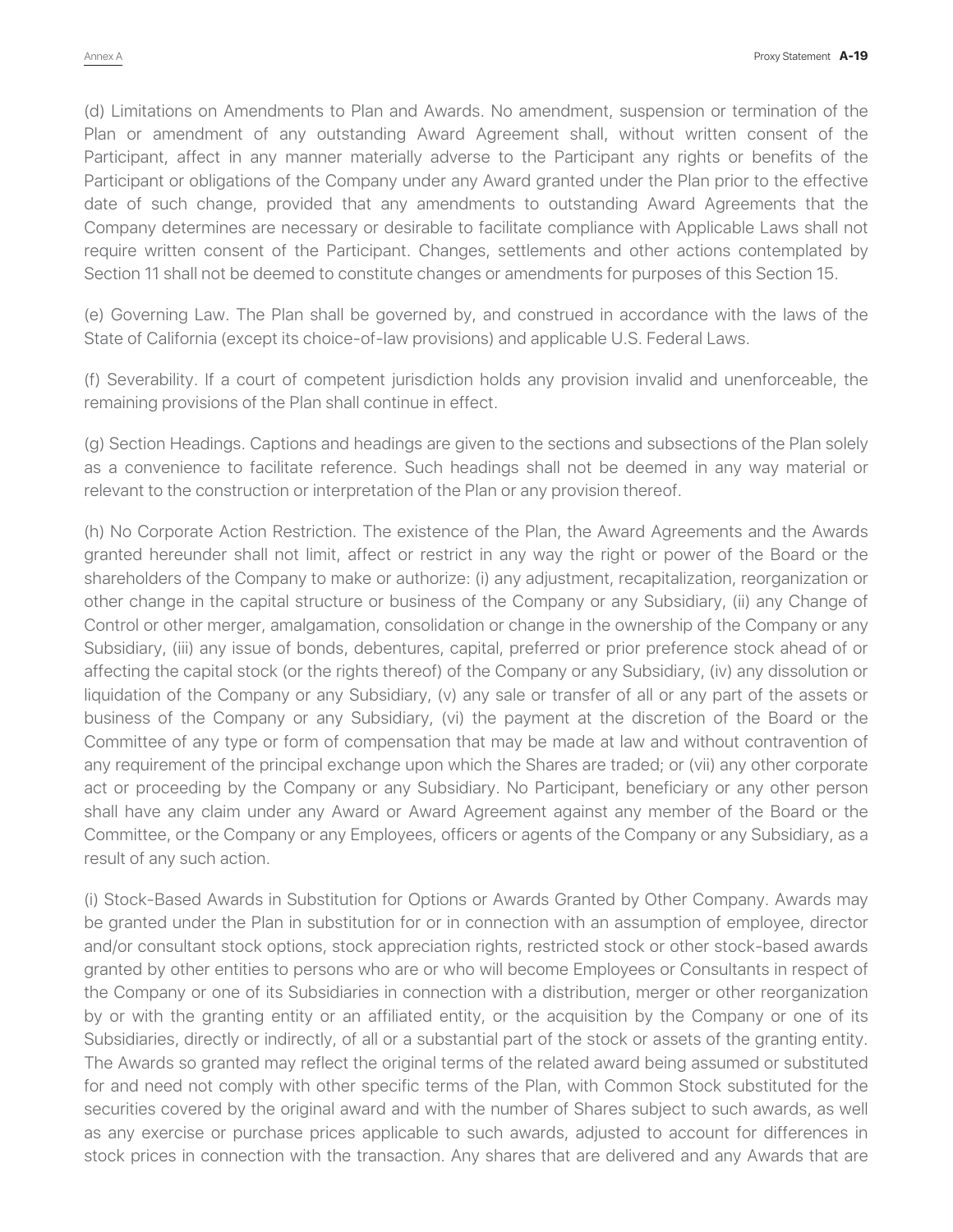granted by, or become obligations of, the Company, as a result of any such assumption or substitution in connection with any such transaction shall not be counted against the Share limit or other limits on the number of Shares available for issuance under the Plan, unless required by Applicable Laws or determined otherwise by the Company.

(j) Stock Certificates; Book Entry Procedures. Unless otherwise determined by the Committee or required by Applicable Laws, rules or regulations, the Company shall not deliver to any Participant certificates evidencing Shares issued in connection with any Award and instead such Shares shall be recorded in the books of the Company (or as applicable, its transfer agent or stock plan administrator).

(k) Insider Trading. Each Participant who receives an Award will comply with the Company's Insider Trading Policy or any other policy adopted by the Company from time to time covering transactions in the Company's Shares, as well as any applicable insider trading or market abuse laws in a Participant's jurisdiction.

(l) Recoupment/Clawback. An Award granted under the Plan will be subject to any provisions of Applicable Laws providing for the recoupment or clawback of incentive compensation; the terms of any Company recoupment, clawback or similar policy in effect at the time of grant of the Award; and any recoupment, clawback or similar provisions that may be included in the applicable Award Agreement.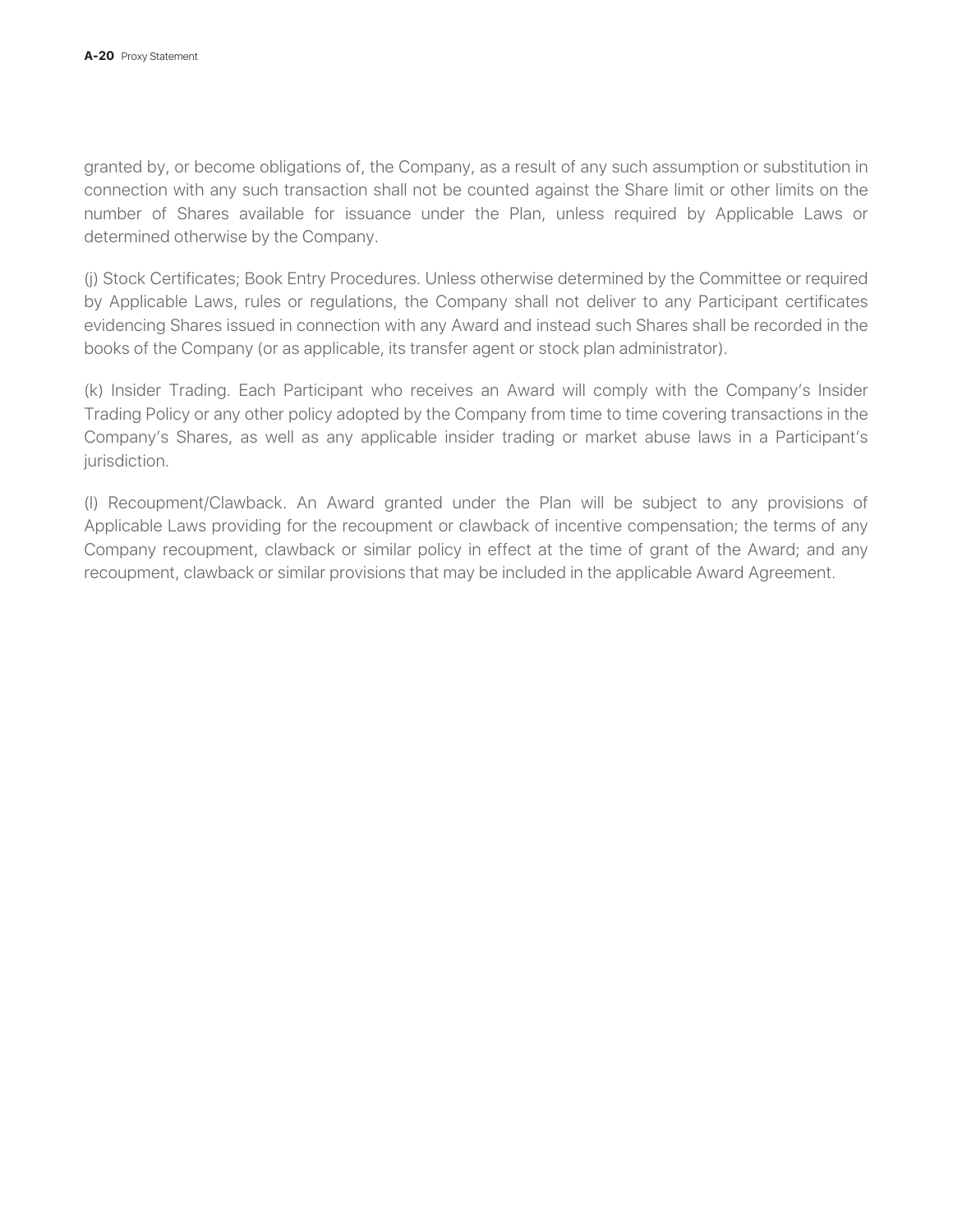